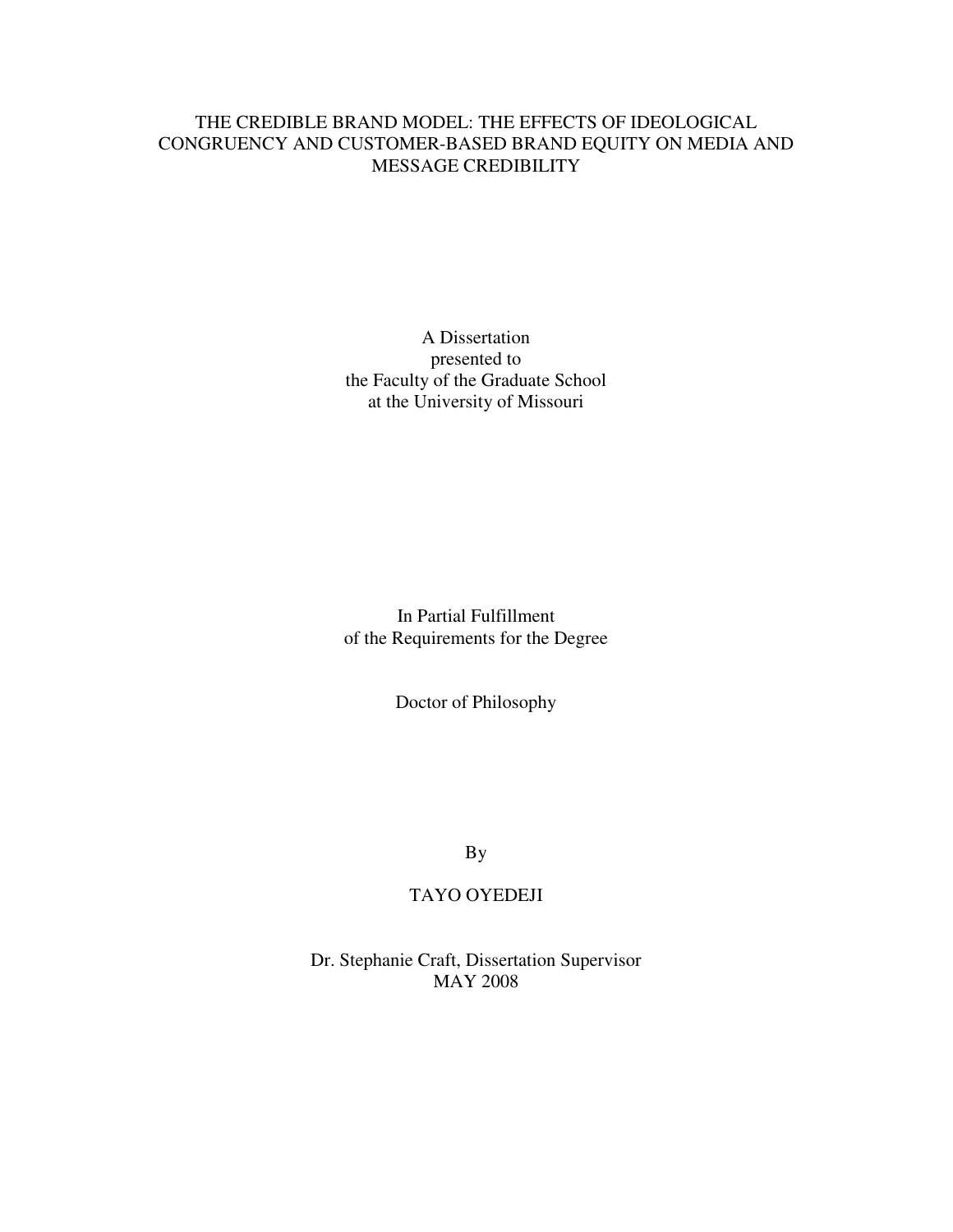The undersigned, appointed by the dean of the Graduate School, have examined the dissertation entitled:

## THE CREDIBLE BRAND MODEL: THE EFFECTS OF IDEOLOGICAL CONGRUENCY AND CUSTOMER-BASED BRAND EQUITY ON MEDIA AND MESSAGE CREDIBILITY

presented by Tayo Oyedeji,

a candidate for the degree of doctor of philosophy,

and certify that, in their opinion, it is worthy of acceptance.

\_\_\_\_\_\_\_\_\_\_\_\_\_\_\_\_\_\_\_\_\_\_\_\_\_\_\_\_\_\_\_\_\_\_\_\_\_\_\_\_\_\_\_\_\_\_\_\_\_\_\_\_\_\_\_\_\_\_\_\_\_\_\_\_\_\_\_\_\_\_ Dr. Stephanie Craft

\_\_\_\_\_\_\_\_\_\_\_\_\_\_\_\_\_\_\_\_\_\_\_\_\_\_\_\_\_\_\_\_\_\_\_\_\_\_\_\_\_\_\_\_\_\_\_\_\_\_\_\_\_\_\_\_\_\_\_\_\_\_\_\_\_\_\_\_\_\_ Dr. Esther Thorson

\_\_\_\_\_\_\_\_\_\_\_\_\_\_\_\_\_\_\_\_\_\_\_\_\_\_\_\_\_\_\_\_\_\_\_\_\_\_\_\_\_\_\_\_\_\_\_\_\_\_\_\_\_\_\_\_\_\_\_\_\_\_\_\_\_\_\_\_\_\_ Dr. Margaret Duffy

\_\_\_\_\_\_\_\_\_\_\_\_\_\_\_\_\_\_\_\_\_\_\_\_\_\_\_\_\_\_\_\_\_\_\_\_\_\_\_\_\_\_\_\_\_\_\_\_\_\_\_\_\_\_\_\_\_\_\_\_\_\_\_\_\_\_\_\_\_\_ Dr. Wayne Wanta

\_\_\_\_\_\_\_\_\_\_\_\_\_\_\_\_\_\_\_\_\_\_\_\_\_\_\_\_\_\_\_\_\_\_\_\_\_\_\_\_\_\_\_\_\_\_\_\_\_\_\_\_\_\_\_\_\_\_\_\_\_\_\_\_\_\_\_\_\_\_ Dr. Jessica Summers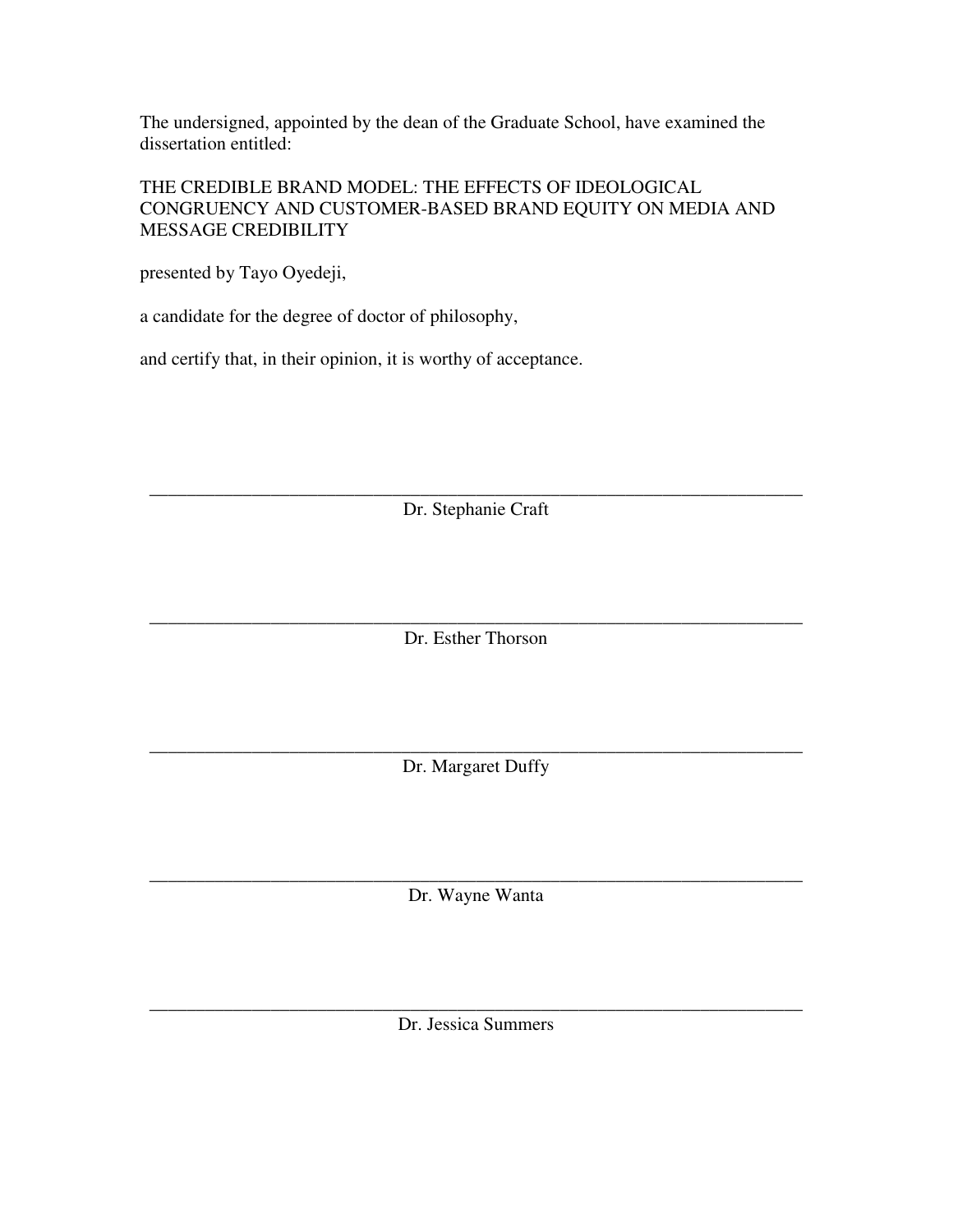## **ACKNOWLEDGEMENTS**

I am grateful for the help, assistance, and support I received from:

- 1. My lovely wife: Bukky
- 2. My mom: Ma
- 3. My siblings: Funke, Eyinoye, Iyabo, Bolanle, and Oluwaseun
- 4. My adviser and dissertation chair: Dr. Stephanie Craft, and
- 5. My dissertation committee members: Dr. Esther Thorson, Dr. Wayne Wanta, Dr. Margaret Duffy, and Dr. Jessica Summers.

Thank you.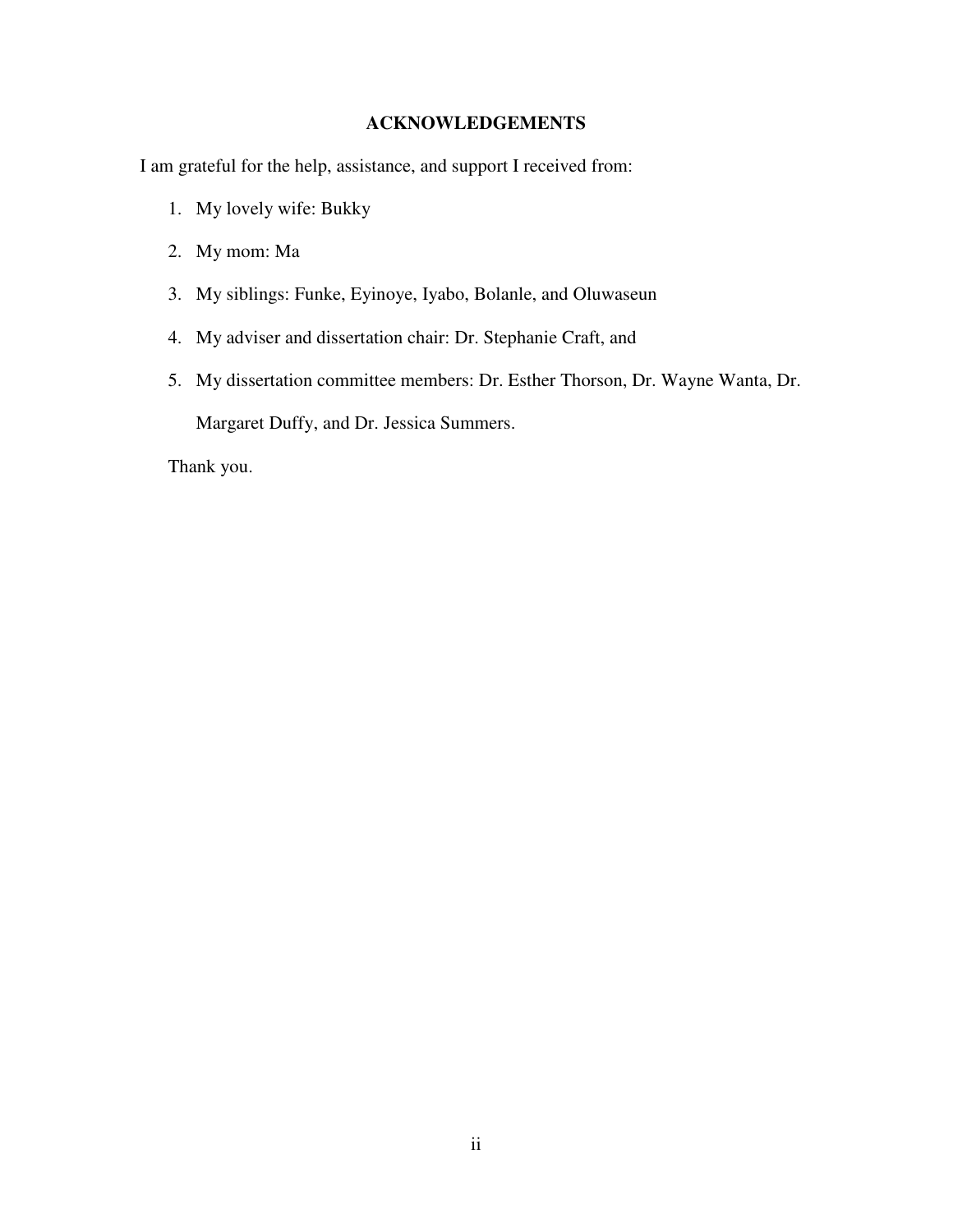# **CONTENTS**

| Chapter           |  |
|-------------------|--|
|                   |  |
|                   |  |
|                   |  |
|                   |  |
|                   |  |
| <b>APPENDICES</b> |  |
|                   |  |

| B. EXPERIMENTAL STIMULUS MATERIAL (Fox News Channel)121 |  |
|---------------------------------------------------------|--|
|                                                         |  |
|                                                         |  |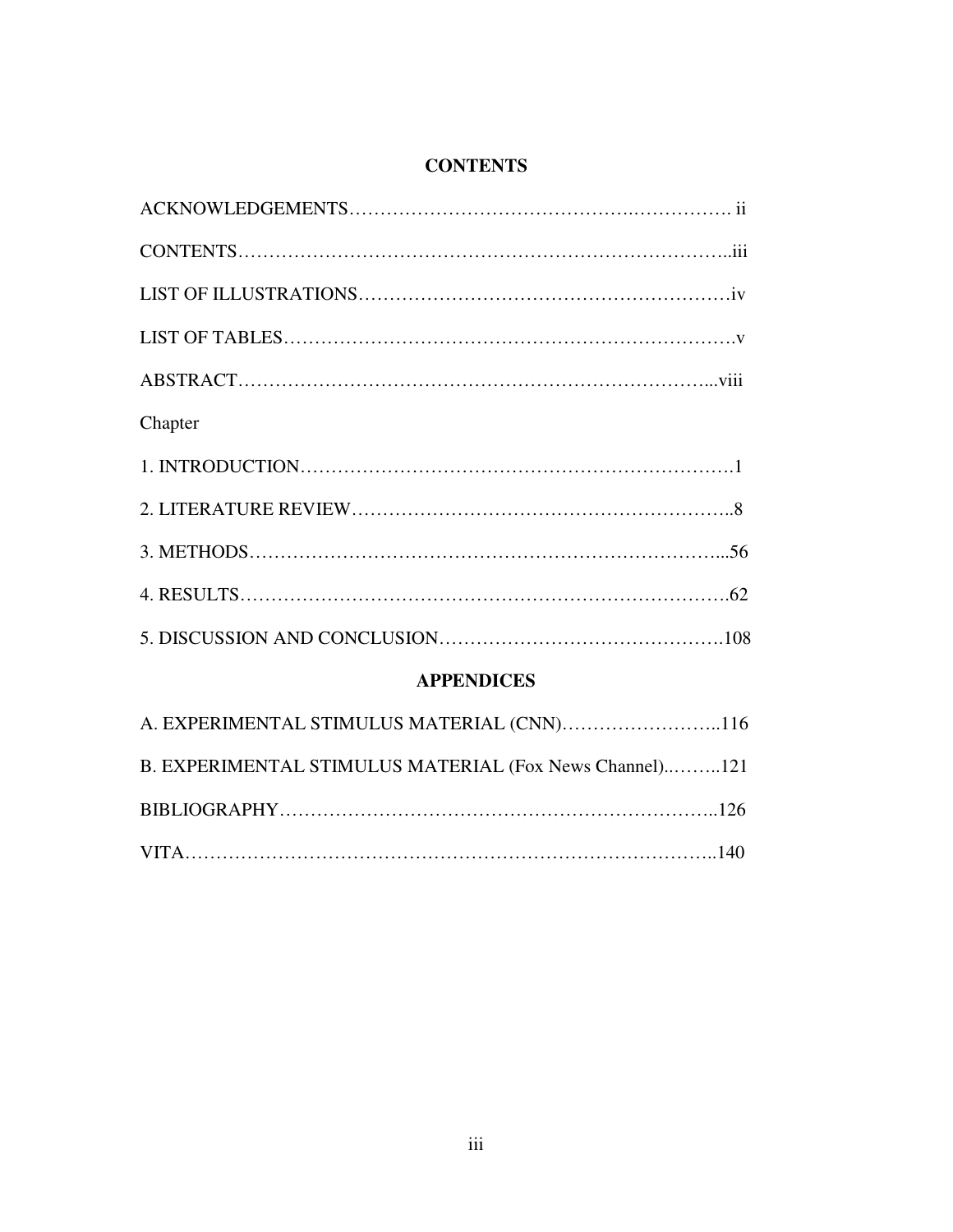# LIST OF ILLUSTRATIONS

| Figure | Page |
|--------|------|
|        |      |
|        |      |
|        |      |
|        |      |
|        |      |
|        |      |
|        |      |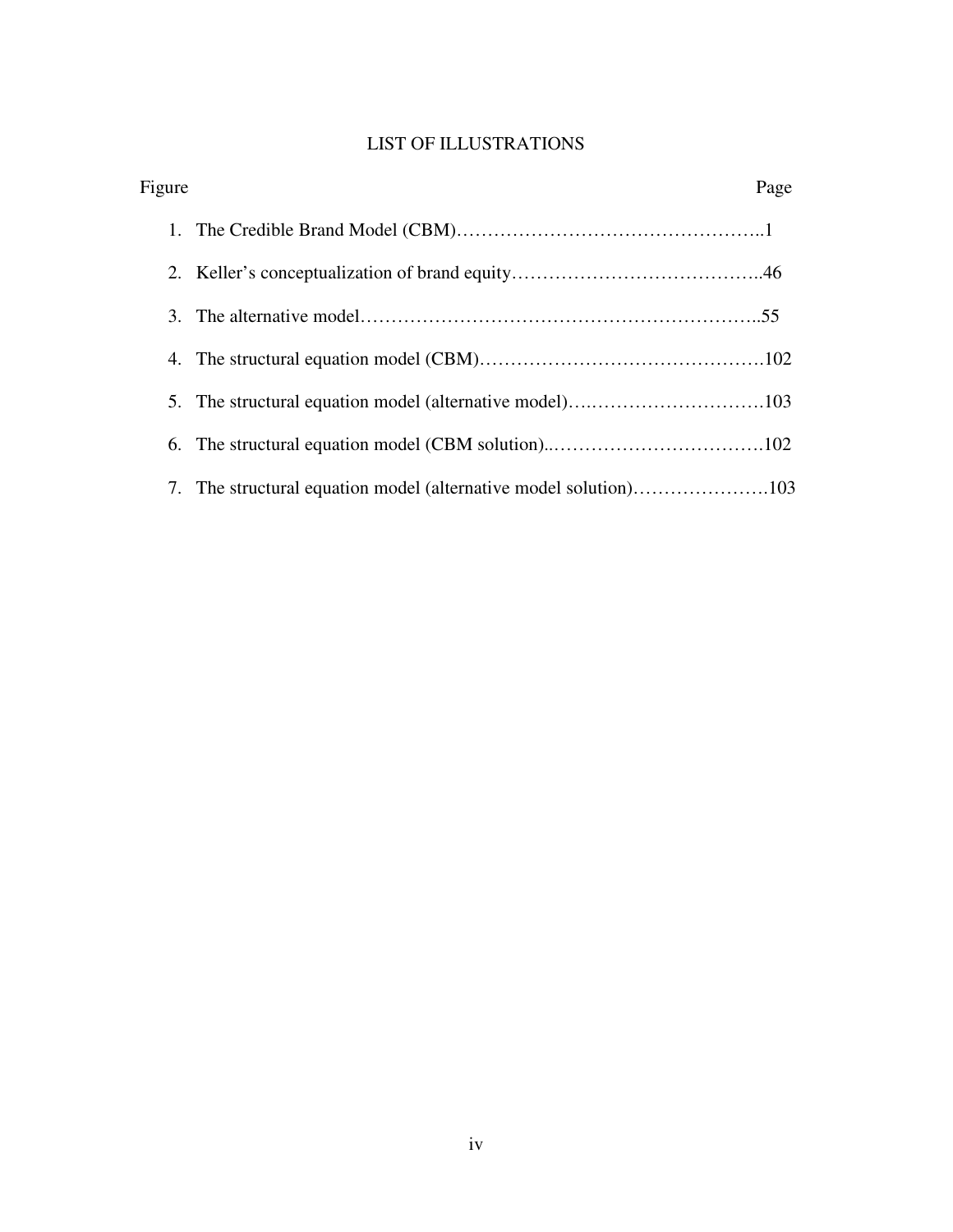# LIST OF TABLES

| Table | Page                                                                                                                          |
|-------|-------------------------------------------------------------------------------------------------------------------------------|
|       |                                                                                                                               |
|       | 2. Respondents' perceptions of the media credibility of CNN                                                                   |
|       | 3. Test of significant difference between respondents' perceptions                                                            |
|       |                                                                                                                               |
|       | 5. Test of significant difference between respondents' awareness                                                              |
|       | 6. Respondents' knowledge of CNN's and Fox News Channel's                                                                     |
|       | 7. Test of significant difference between respondents' knowledge<br>of Fox News Channel's and CNN's brand associations70      |
|       |                                                                                                                               |
|       | 9. Test of significant difference between respondents' brand                                                                  |
|       | 10. Respondents' perceptions of the brand personality of CNN                                                                  |
|       | 11. Test of significant difference between respondents' perceptions                                                           |
|       | 12. Respondents' perceptions of the quality of news from CNN                                                                  |
|       | 13. Test of significant difference between respondents' perceptions<br>of the quality of news from Fox News Channel and CNN75 |
|       | 14. Respondents' use of CNN and Fox News Channel76                                                                            |
|       | 15. Test of significant difference between respondents' use of Fox                                                            |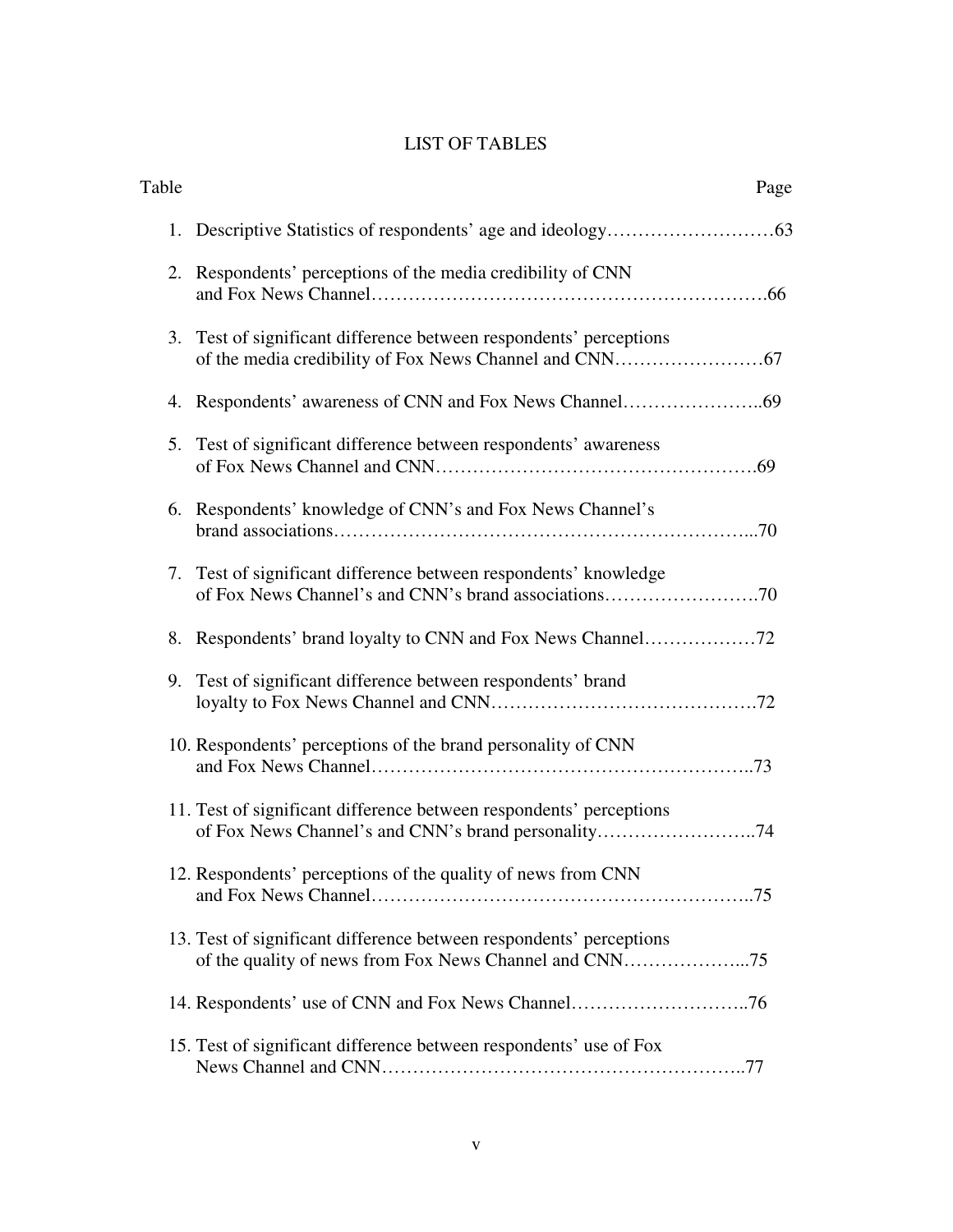| 16. Respondents' perceptions of the message credibility of the        |
|-----------------------------------------------------------------------|
| 17. Test of significant difference between respondents' perceptions   |
| 18. Respondents' perceptions of the message credibility of the        |
| 19. Test of significant difference between respondents' perceptions   |
| 20. Respondents' ideological congruency with CNN and Fox              |
| 21. Test of significant difference between respondents' ideological   |
| 22. Model summary: regression analysis of CBBE on media credibility84 |
| 23. Coefficients: regression analysis of CBBE on media credibility85  |
| 24. Model summary: regression analysis of CBBE on political           |
| 25. Coefficients: regression analysis of CBBE on political news       |
| 26. Model summary: regression analysis of CBBE on non-political       |
| 27. Coefficients: regression analysis of CBBE on non-political<br>89  |
| 28. Model summary: regression analysis of ideological congruency      |
| 29. Model summary: regression analysis of ideological congruency      |
| 30. Coefficients: regression analysis of ideological congruency       |
| 31. Model summary: regression analysis of ideological congruency      |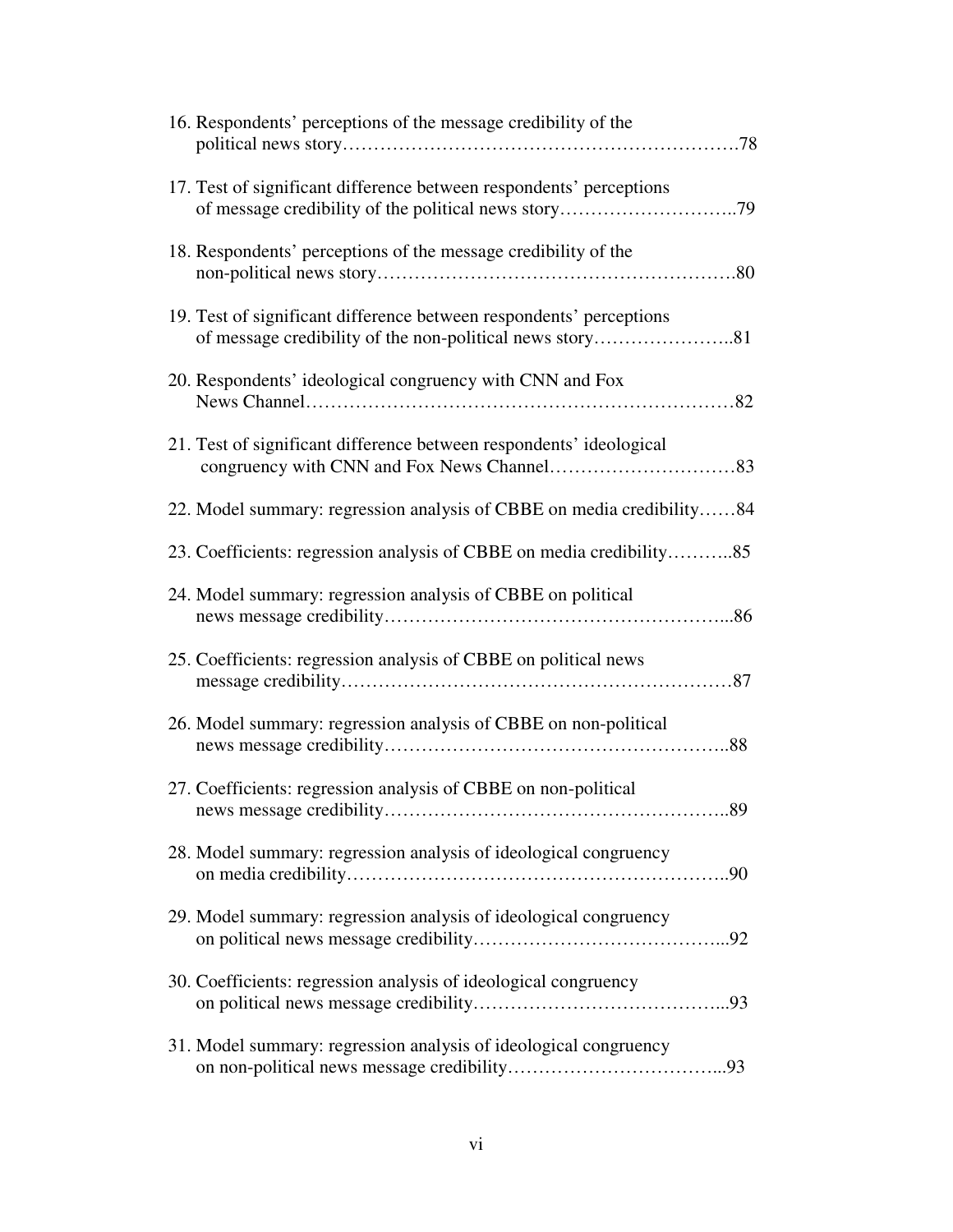| 32. Coefficients: regression analysis of ideological congruency        |  |
|------------------------------------------------------------------------|--|
| 33. Model summary: regression analysis of CBBE and ideological         |  |
| 34. Coefficients: regression analysis of ideological congruency        |  |
| 35. Model summary: regression analysis of CBBE and ideological         |  |
| 36. Coefficients: regression analysis of ideological congruency        |  |
| 37. Model summary: regression analysis of CBBE and ideological         |  |
| 38. Coefficients: regression analysis of ideological congruency and    |  |
| 39. Test of significant difference between political and non-political |  |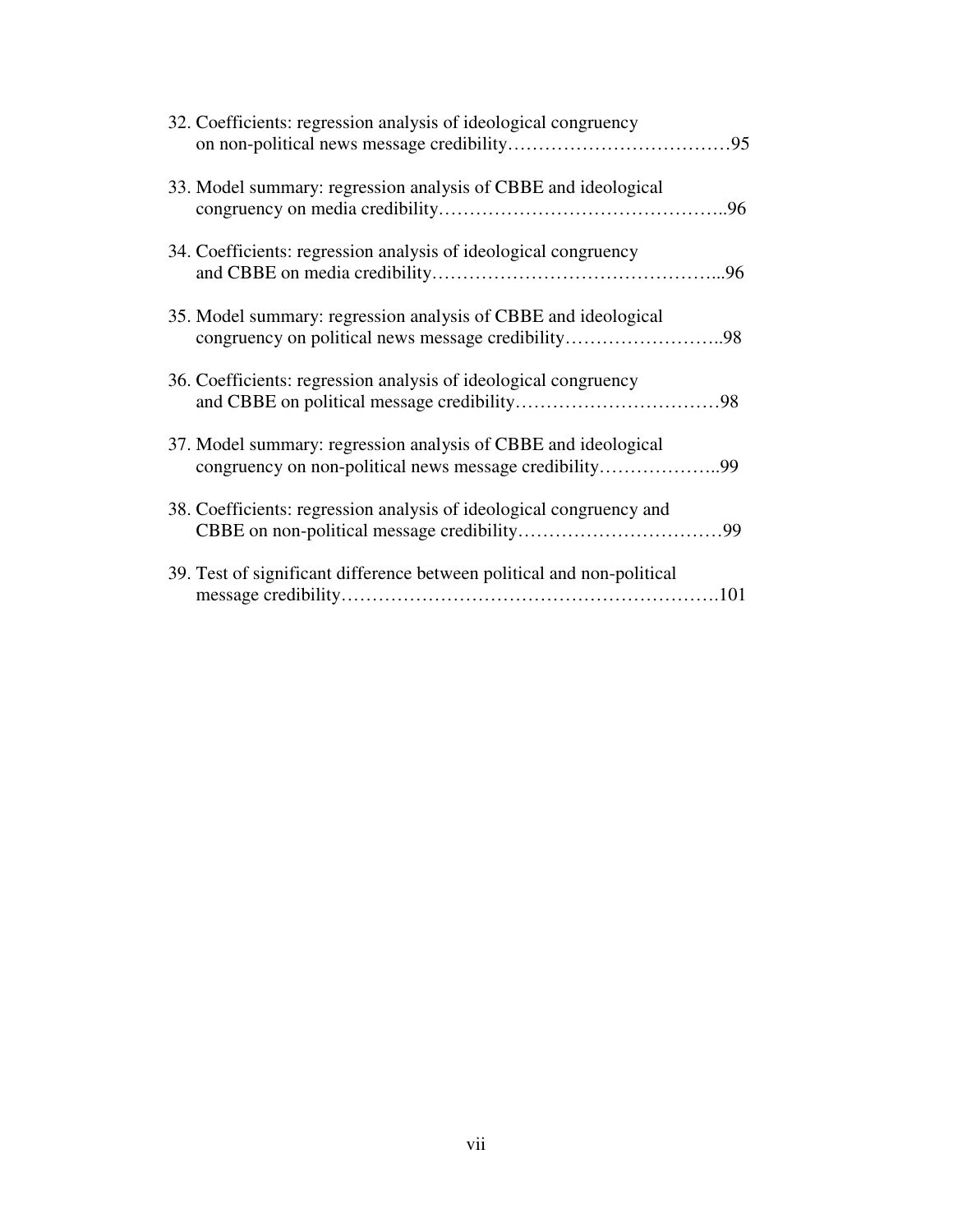## THE CREDIBLE BRAND MODEL: THE EFFECTS OF IDEOLOGICAL CONGRUENCY AND CUSTOMER-BASED BRAND EQUITY ON MEDIA AND MESSAGE CREDIBILITY

Tayo Oyedeji Dr. Stephanie Craft, Dissertation Supervisor

### **ABSTRACT**

This study proposes and tests the credible brand model (CBM), a model that explicates the processes by which media audiences make credibility judgments about media outlets and their products. The primary postulate of the CBM is that media audiences' perceptions of the media credibility of a media outlet, and by extension the message credibility of its news stories, are dependent on their perception of the customerbased brand equity (CBBE) of the media outlet and the ideological congruency between their personal worldview and the worldview of that media outlet.

A survey was conducted to test the hypotheses and answer the research questions associated with this model. The survey probed respondents' ideological congruency with two media brands (Fox News Channel and CNN) and their perceptions of the media credibility and brand equity of the media outlets.

The data showed strong support for the CBM. The confirmatory model evaluation conducted with Structural Equation Modeling revealed a strong fit between the data and the hypothesized model, with normed fit index  $(NFI = 0.93)$ , comparative fit index  $(CFI$  $= 0.96$ ), and root mean square error of approximation (RMSEA  $= 0.06$ ). In addition, the CBM was a better fit with the data than an alternative model (NFI =  $0.88$ , CFI =  $0.92$ , and  $RMSEA = 0.08$ ).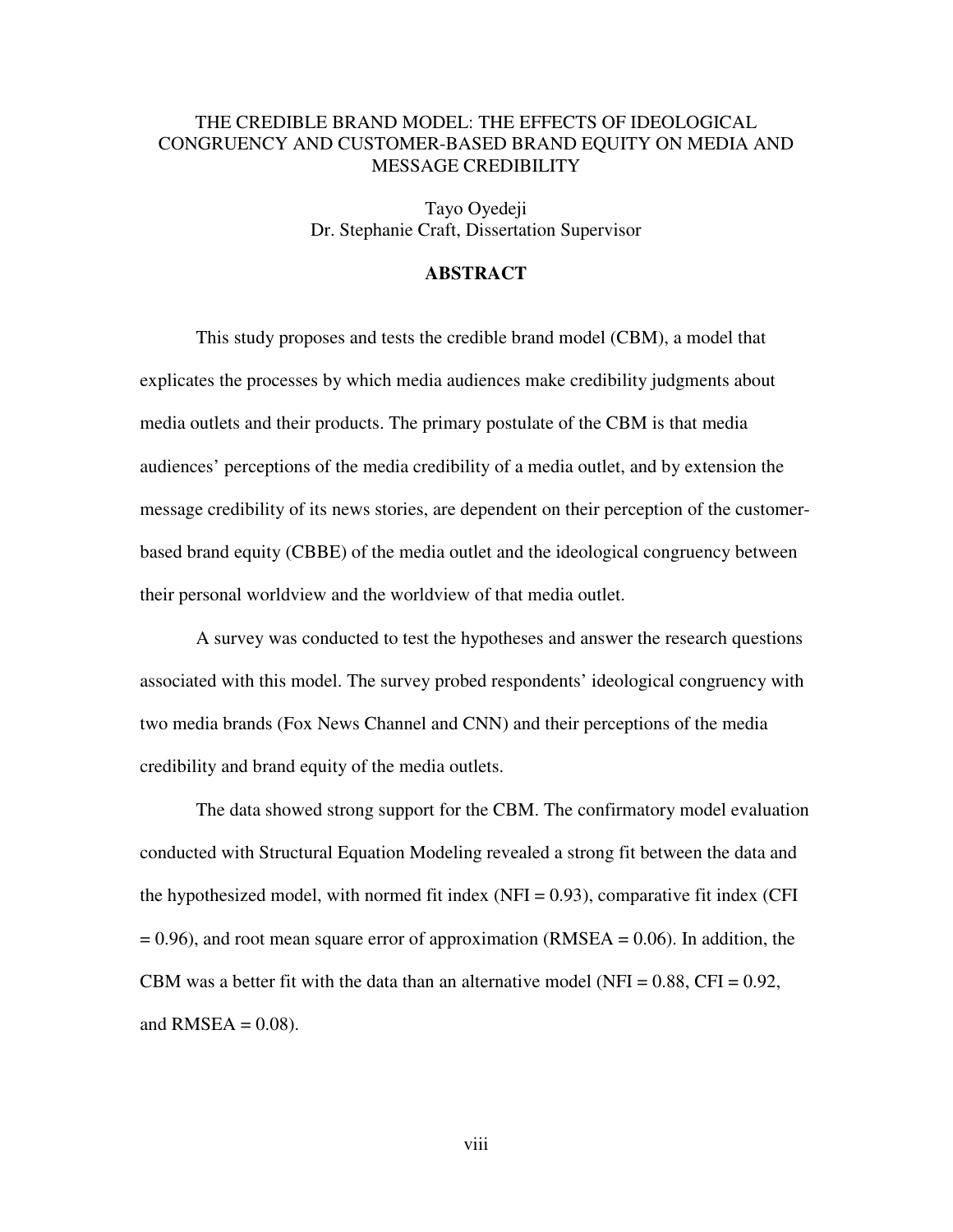#### **CHAPTER 1**

#### **Introduction**

The news media are suffering a credibility crisis: both academic and media industry research consistently show growing audience skepticism about the accuracy, fairness, and trustworthiness of news reports (Kiousis, 2001; Johnson & Kaye, 1998; Flanagin & Metzger, 2000; Gallup, 2004; Pew, 2005). A recent Gallup poll shows that only 44% of Americans expressed a great deal or fair amount of confidence in the media's ability to report news stories accurately and fairly; this figure is substantially lower than the 72% that expressed similar opinion in 1976 (Gallup, 2004). Similarly, a recent Pew Research Center for the People and the Press survey shows that 72% of Americans believe that the press favors one side in politics; 33% believe that the media hurt democracy; while only 19% believe that the media are motivated by the need to keep the public informed (Pew, 2005).

In view of the overwhelming evidence of declining media credibility, media scholars and analysts have suggested several factors that could be responsible for this trend (Hickey, 1998; Altschull, 1996; Merritt, 1998; Altschull, 1995). Some scholars attribute the erosion of public confidence in the media to extra-media factors like the takeover of media institutions by profit-driven corporate America and the consolidation of media conglomerates in a few hands (Bagdikian, 1997; Hickey, 1998). These organizational changes, they argue, shift the focus of journalists and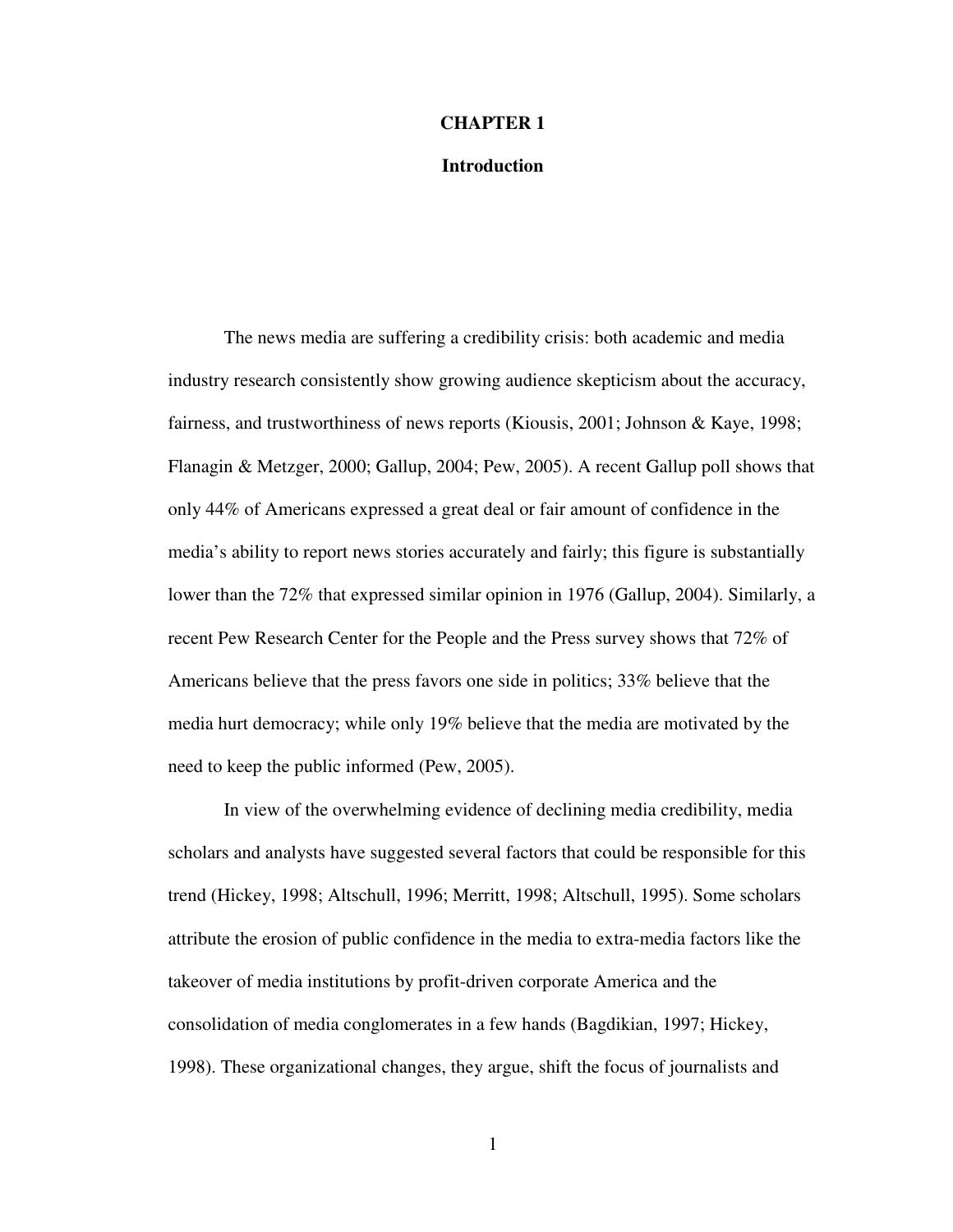media organizations from their normative role in a democratic society to profitability indices. Researchers who subscribe to this paradigm argue that the logical outcome of this inordinate focus on profitability is reduced newsroom expenditure, which dovetails into lower news quality, and consequently diminished credibility (Cho, Thorson, & Lacy, 2004; Chen, Thorson, & Lacy, 2004; Meyer, 2004).

Others researchers and media analysts contend that there is a correlation between declining media credibility and declines in public life (Merritt, 1998; Rosen, 1998; Charity, 1995). They assert that the media have largely ignored their role of helping citizens connect to public life and argue that the media's dwindling credibility is due to the chasm between the public and the media (Merritt, 1998). These researchers and analysts maintain that the media can only survive if they abandon their current model of acting as the dispassionate/detached reporter of events and re-emerge as a proactive force for social change (Rosen, 1998; Merritt, 1998; Perry, 2003, Charity, 1995).

Another group of researchers and media analysts see declining media credibility as a product of the media's ideological bias. Some cite research that shows that most journalists hold liberal worldviews and vote for democratic candidates to contend that the media have a liberal bias (Corry, 1996; Goldberg, 2001; Limbaugh, 1993; Maitre, 1994) while others argue that the media are "agents of power" of their owners, who are business moguls and large corporations with conservative viewpoints (Alterman, 2003; Altschull, 1995; Bagdikian, 1997).

The common denominator in these diagnoses is that media credibility is framed primarily as a characteristic of the media, which is dependent on some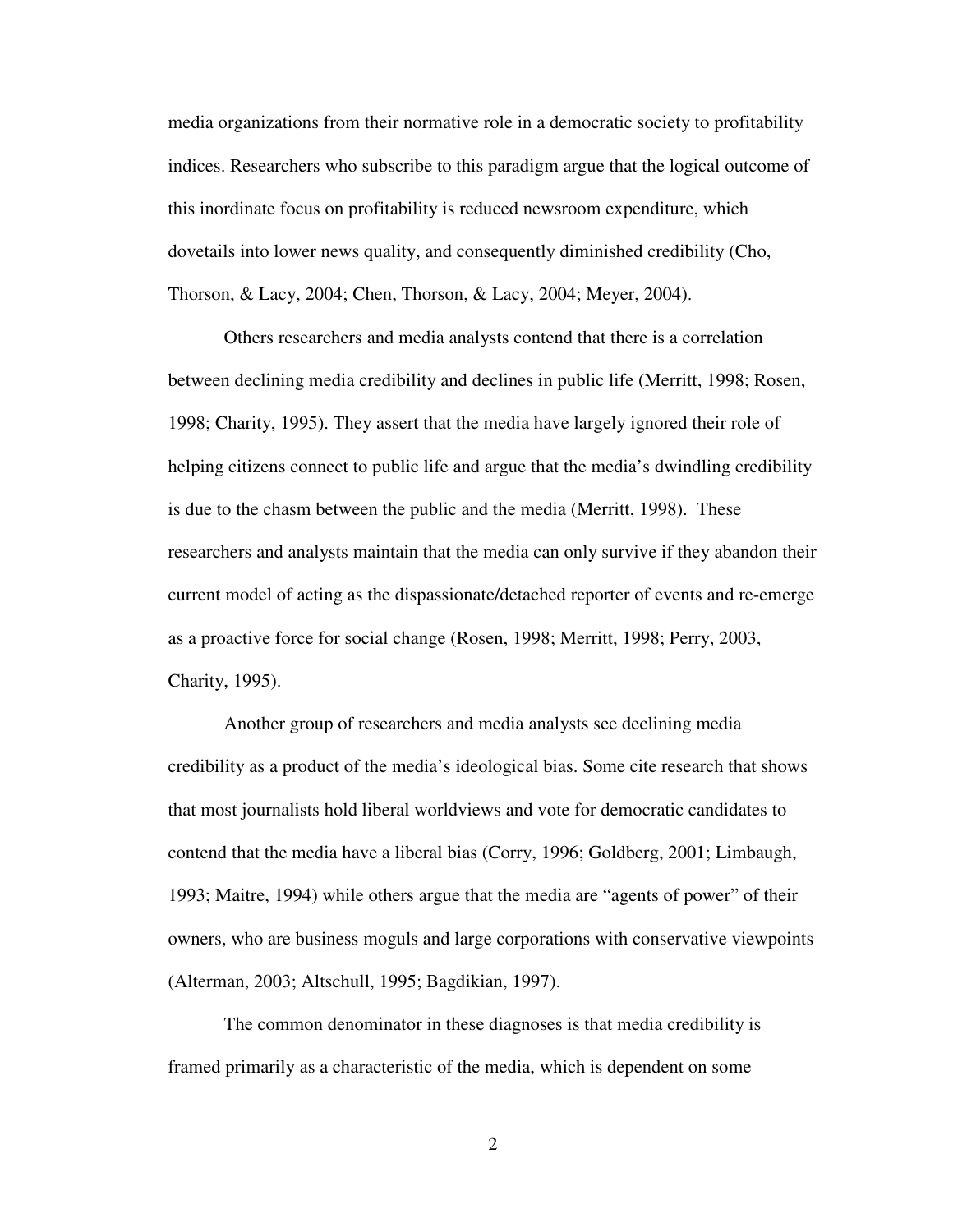action(s) or inaction(s) of media outlets, managers, and professionals. This dissertation, however, departs from this traditional viewpoint and explores media credibility as a negotiation of meanings between media outlets and their audience. Research shows that audiences with different demographic and psychographic characteristics assign different levels of credibility to the media in general, and to specific media outlets (Lee, 2004; Peng, 2005, Gunther, 1992). Additionally, research shows that the strength and favorability of audiences' perceptions of news media outlets affect their perceptions of the credibility of news messages from those outlets (Meyer, 2004; Oyedeji, 2007; Oyedeji, 2008). Thereby, suggesting that audiences' perception of news media credibility is dependent on both audience and media-based factors.

This dissertation, therefore, proposes and tests the Credible Brand Model (CBM), which explicates the process by which media audiences make credibility judgments about news media outlets and their messages (See figure 1.1). The CBM identifies the news credibility judgment process as a negotiation of meanings between news media outlets and their audience, with both parties coming to the table with history: the history of their past interactions and the audiences' perception of the congruency between their personal worldview and the worldview of the news media outlet responsible for the message.

The primary determinant of news media outlets' evaluation in this negotiation is their brand equity: a measure of the strength, uniqueness, and favorability of the meanings associated with a brand in audiences' minds (Keller, 2002). The audiences' personal worldview also acts as a subconscious filter, which influences their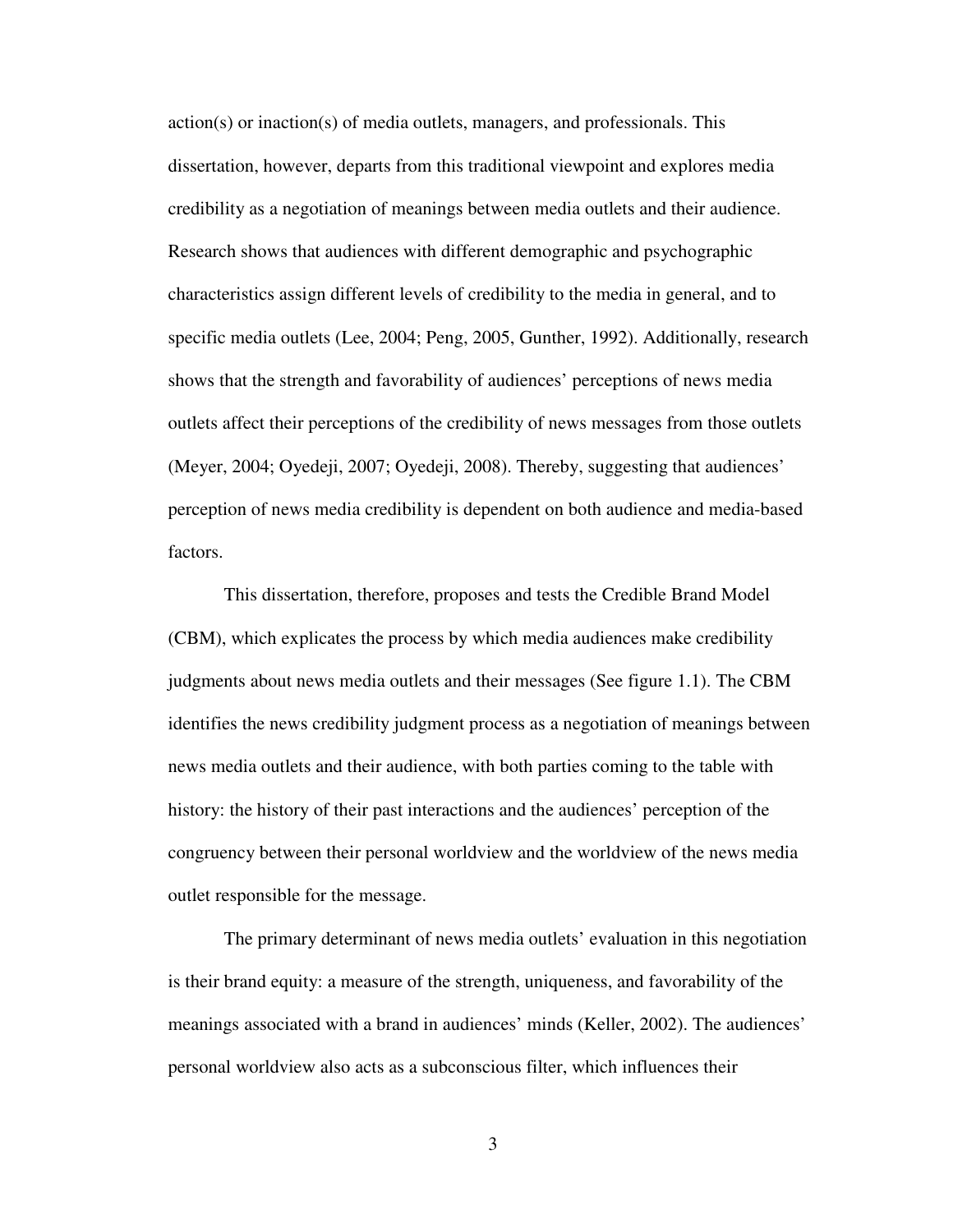perception of the credibility of news media outlet, and consequently, the believability of their (news outlets') messages (Oyedeji, 2006a).

The primary postulate of the CBM is that news credibility is not solely a media-based concept, which depends on objective indices like news accuracy, community affiliation, and news quality, but is a multidimensional concept that is influenced by the audiences' perceptions of these objective measures, codified as *Consumer-Based Brand Equity (CBBE)*, and subjective measures such as the congruency between audiences' personal ideological views and their perception of the worldview of the media outlet responsible for the news message. CBBE is a measure of consumers' affective disposition and behavioral intention towards a brand.

The Elaboration Likelihood Model (ELM) shows that audiences' involvement in issues affects the type and amount of processing they engage in while evaluating messages; and the media credibility literature highlights the roles of audiences' news use and demographics in their perception of media credibility (Petty & Cacciopo, 1986; Meyer, 1986; Gunther, 1992). Therefore, the CBM proposes that: when audiences' involvement, demographics, and news use are held constant, their perception of the media credibility of a news outlet and the message credibility of a news story depends on their prior perception of the brand equity of the news media outlet responsible for the message and the congruency between their personal worldview and the worldview of that media outlet.

This proposition is consistent with earlier research that shows that audiences' ideological views affect their perception of the CBBE of media brands and that CBBE explains a significant portion of the variance (67%) in the media credibility of news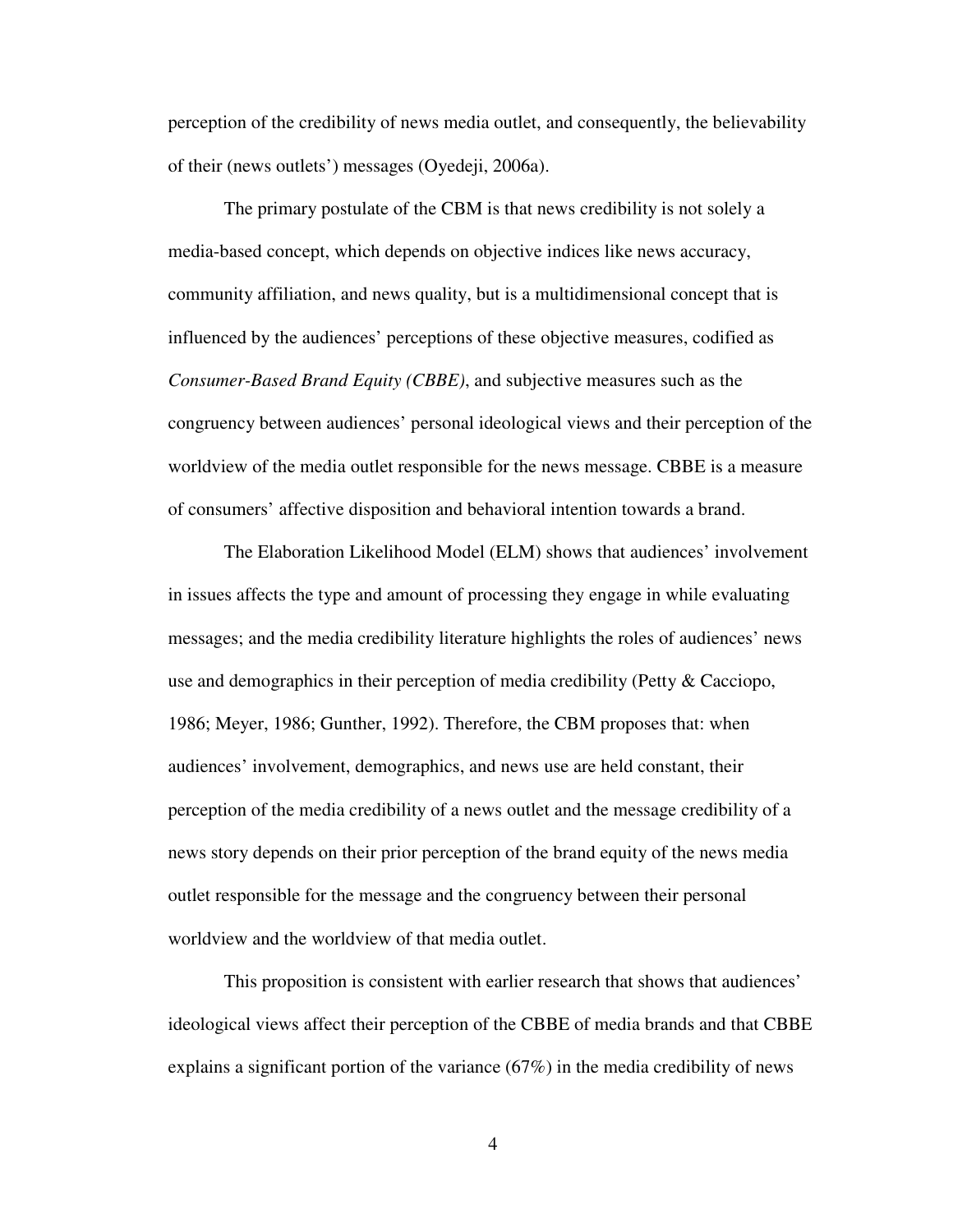media outlets (Oyedeji, 2007; 2008). The CBM (figure 1.1.) proposes that audiences assign credibility to news media outlets and their messages through a two-stage evaluation process. During the first evaluation stage, audiences subject media messages to the ideological congruency test—a measure of the extent to which the ideological view of the media outlet responsible for the message is similar to their personal ideological view. Media outlets that fail this test are assigned relatively low media credibility and their messages are less likely to be believed while media outlets that have high ideological congruency with audiences are assigned high credibility pending the outcome of the next evaluation stage. During the second evaluation stage, message recipients appraise the brand equity of the news media outlet responsible for the message and assign relatively high media credibility to media outlets with high CBBE and relatively low media credibility to media outlets with low CBBE. The final postulate of the CBM is that news messages from media outlets with high media credibility are more likely to be believed, and vice versa (see figure 1.1).

This dissertation is important because it presents a theory of media credibility that explains the relationships among the concepts that affect audiences' perception of media channel credibility and news message believability. Besides extending the frontiers of scholarly knowledge about the concepts associated with news credibility, this dissertation would also help media managers understand the effects of audience perceptions of their brand on the credibility of their messages, and provide practical insights that could help redress the persistent skepticism of audiences about the media's intentions and professionalism.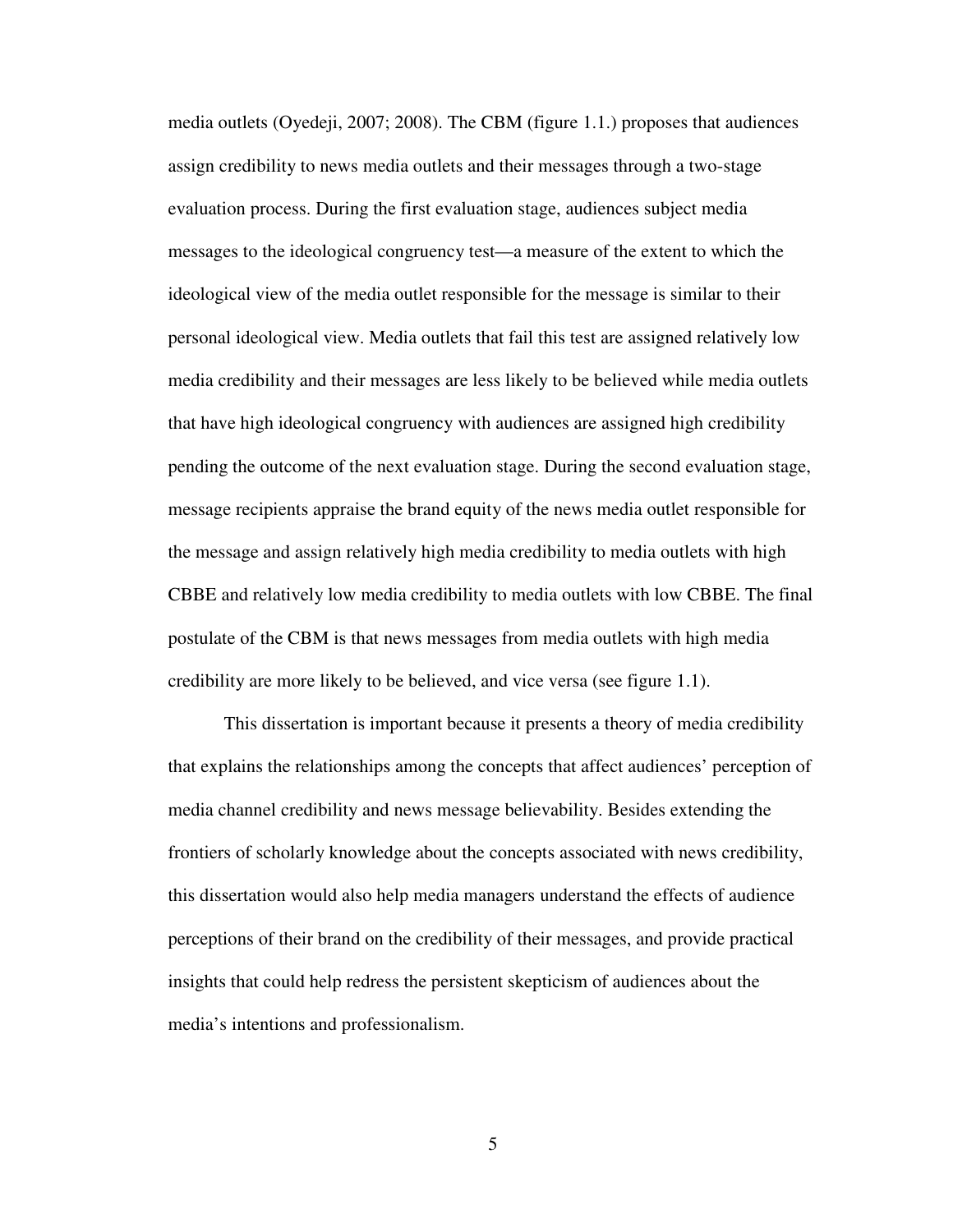#### Figure 1.1: Credible Brand Model



To tests the CBM, a survey was conducted to assess audiences' perceptions of the CBBE and media credibility of two news brands (CNN and Fox News Channel), and the extent to which they perceive that the brands' ideological views mirror their own personal worldviews. Subsequently, the respondents were exposed to two news stories—a political news story and a non-political news story. Each member of two similarly constituted groups of student were exposed to the two news stories ascribed to one of the two news media outlets (CNN and Fox News Channel).The news stories were manipulated such that the first group received the stories with www.cnn.com's byline while the second group received the news story with www.foxnews.com's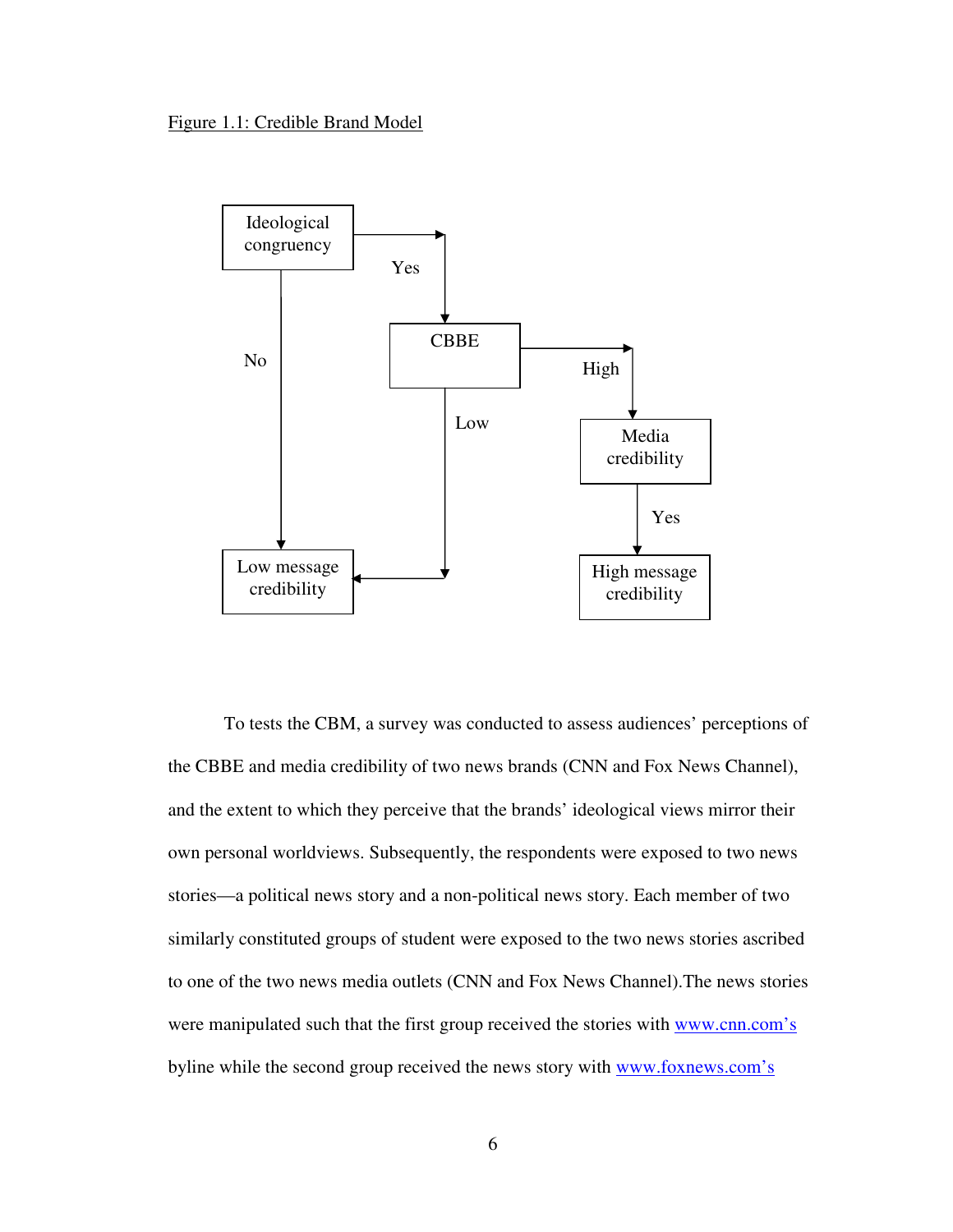byline. Subsequently, the respondents' opinions of the message credibility of the news stories were measured on a questionnaire and the resulting data analyzed quantitatively.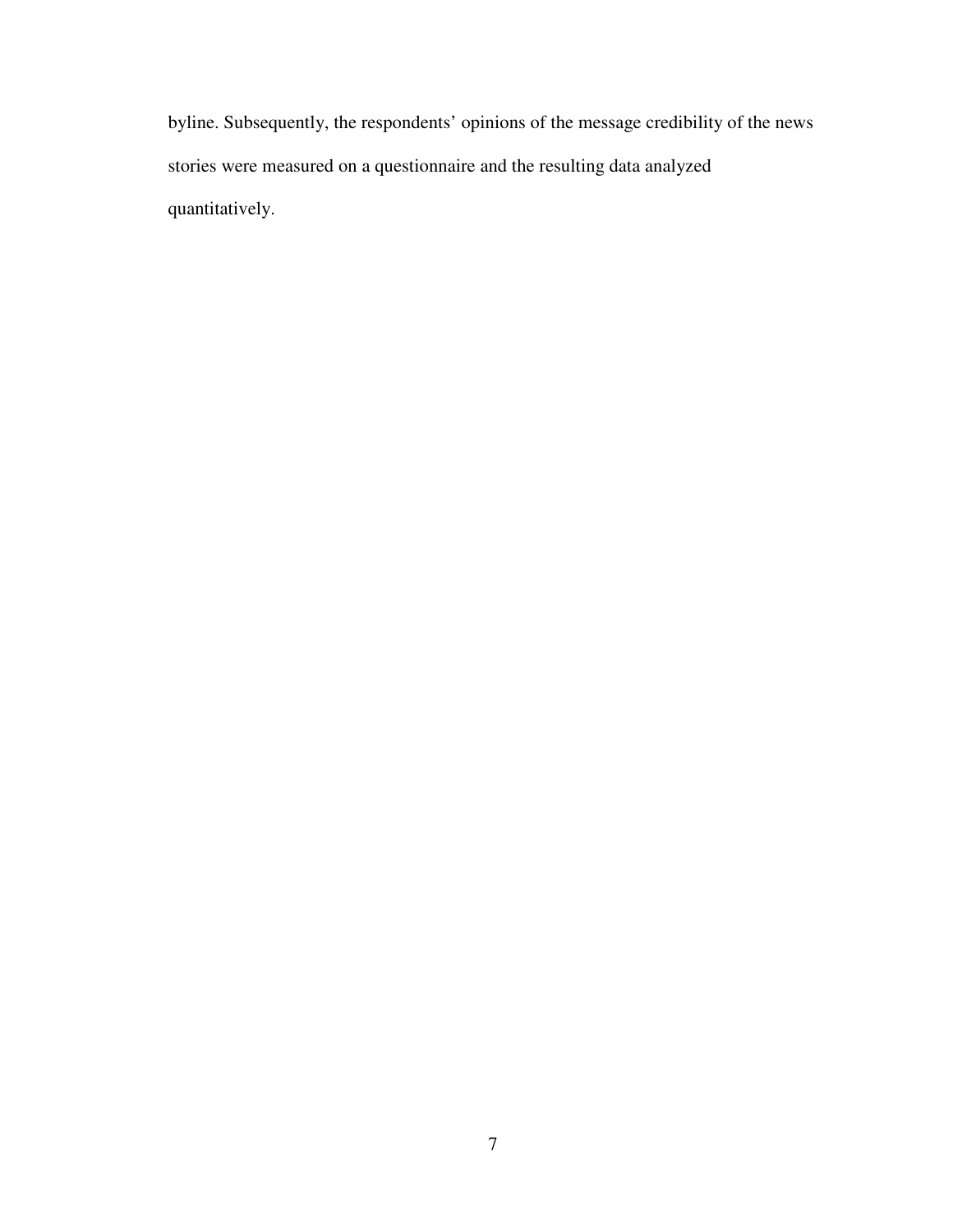#### **CHAPTER 2**

#### **Literature Review**

This dissertation proposes and tests the CBM, a model that explains the process by which media audiences make credibility judgments about news messages. The theory borrows elements from a mass communication theory developed from persuasive communication perspective (ELM), a consumer branding theory (CBBE), and a political science theory (ideology), and integrates them to develop a comprehensive media theory that explains the news credibility process. The primary postulate of the CBM is that audiences' perceptions of news credibility is a function of the interaction between audience-based factors such as CBBE and personal ideology, and media-based constructs such as news media outlets' brand equity, media credibility, and ideological views. This literature review therefore begins with a discussion of the role of news in society, followed by an examination of the theoretical foundations of each of the salient theories, and concludes by using a synthesis of the theories to develop hypotheses and research questions.

#### *News in society*

Roshco, (1999, p. 32) observed that "news is more easily pursued than defined, a characteristic it shares with such other enthralling abstractions as love and truth." The high level of abstraction of the concept (news) often leads to theoretical confusions about its constitutive and operational definitions. Additionally,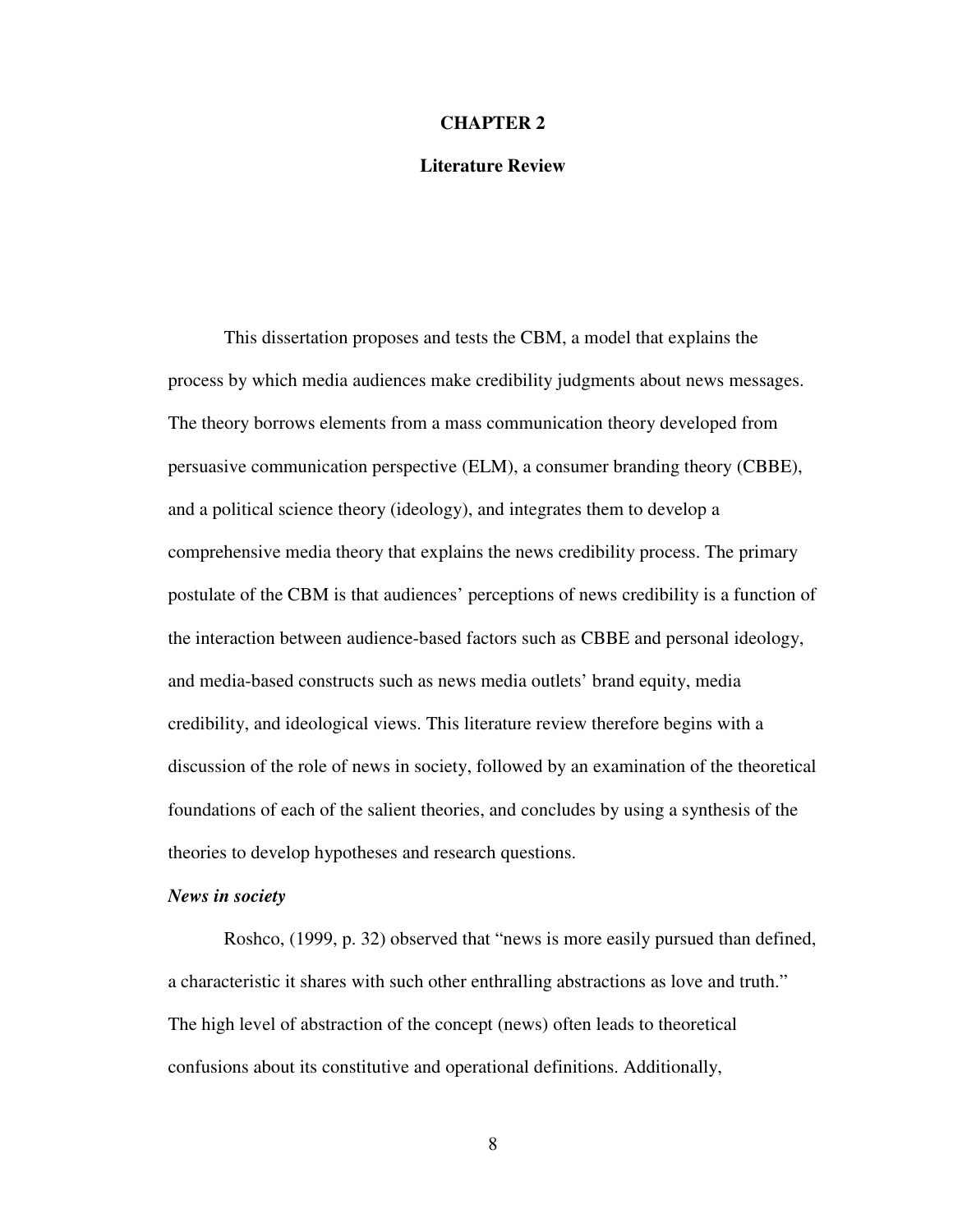stakeholders in the news media industry (media scholars, analysts, and journalists) have different views of the concept. On the one hand, media scholars/analysts see news as the products of journalists and media organizations, and use value-laden words like social construction of reality (Tuchman, 1978), making news (Gans, 1979), and discovering news (Schudson, 1978) to describe the news production process; on the other hand, journalists and media professionals point to their news processes, which they argue limit the influence of personal and organizational values on news messages, as proof that they are mirrors that merely reflect events and issues in society (Harrison, 2006).

Because of the inherent difficulty of defining and conceptualizing news, media scholars and professionals often rely on anecdotes such as, "if a dog bites a man, it is not news; but if a man bites a dog, then it is news"; newsworthiness scales such as timeliness, magnitude, novelty, deviance etc.; and news values such as ethnocentrism, small-town pastoralism etc. (Gans, 1979) to represent the concept. These representations describe news but do not offer a basis for generating an operational definition of the concept and do not explicate the cultural and social contexts that distinguish news from other kinds of communication messages. For this study, I define news as an account of *contemporary events* by organizations and individuals that are *committed to truth* (Harrison, 2006). The key concepts in this definition are 'contemporary events' and 'commitment to truth'.

#### *Contemporary events*

News as an account of contemporary events incorporates the role of time and space in defining what is covered and disseminated. News is contemporary in that it is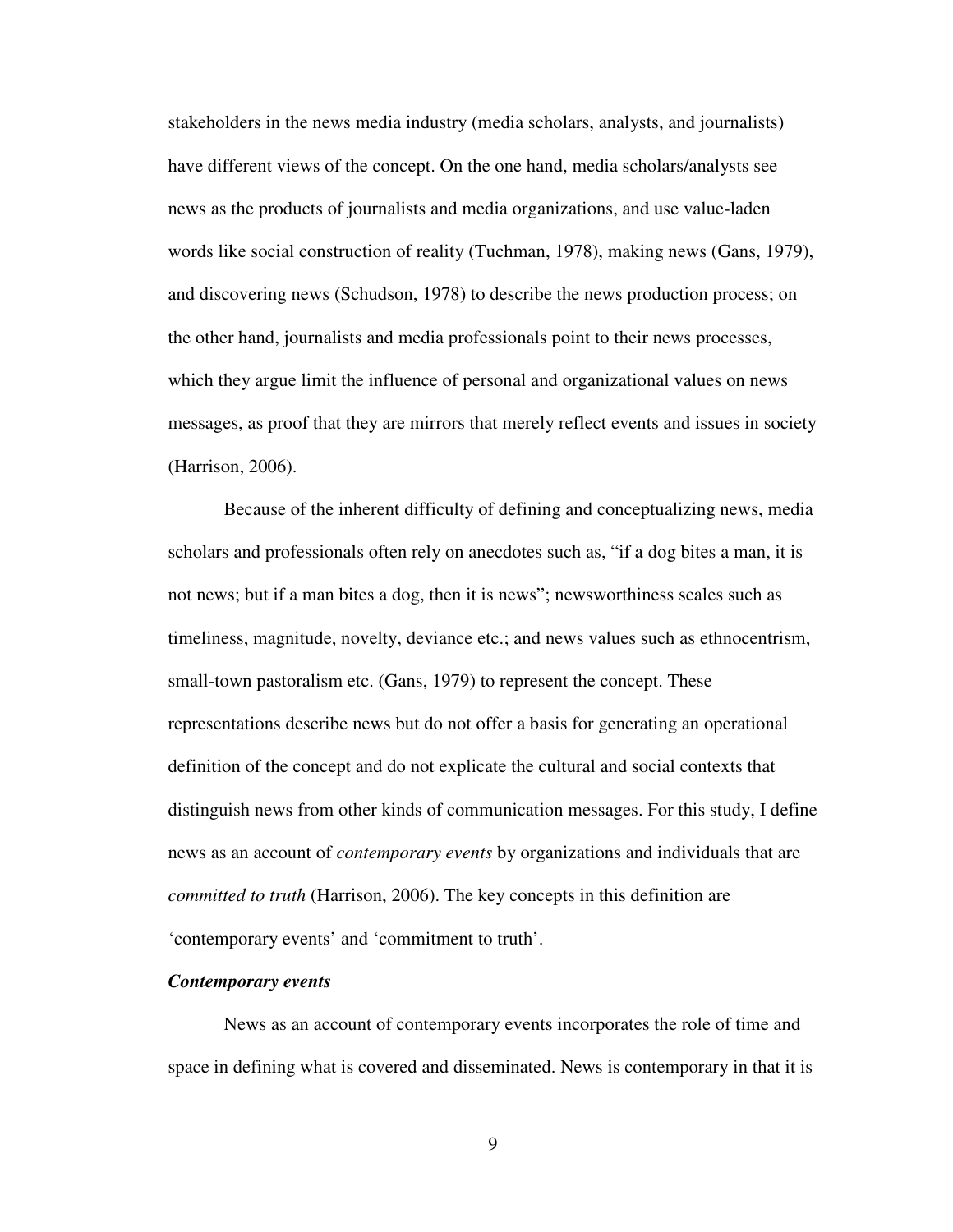here (space) and now (time). The time element highlights the fact that news is primarily concerned with current affairs. Although news is often referred to as 'the first draft of history', it is not the same as history (DeBeers, 2004), neither is it a prediction of future events. However, news stories often draw on history to help the audience understand the antecedence of covered events/issues and sometimes forecasts the future to illustrate the implications of reported events on the future.

The spatial dimension of news expresses the importance of the proximity of events in the definition of news adopted for this study. News is about events that are relevant to the audience. Events that are closer to audiences are more likely to be relevant to audiences; therefore, one of the most common items in newsworthiness scales is the proximity of events (DeBeers, 2004). This is particularly true of the United States' news media, whose ethnocentric value leads to persistent focus on news items with direct or indirect US implications (Gans, 1979).

However, technological advancements and globalization have shrunk the world such that proximity has become a relative term. The events of September 11, 2001 offers grim reminders that political/religious events in far-flung places such as Afghanistan and Iraq have real implications for US citizens and the rest of the world (DeBeers & Merrill, 2004).

### *Commitment to truth*

It is a widely accepted philosophical *truism* that truth and objectivity are nebulous concepts that are unattainable; therefore, the 'commitment to truth' component of this definition is not an endorsement of the assertion that news is the 'truth' or an 'objective' representation of actual events. In contrast, it argues that a key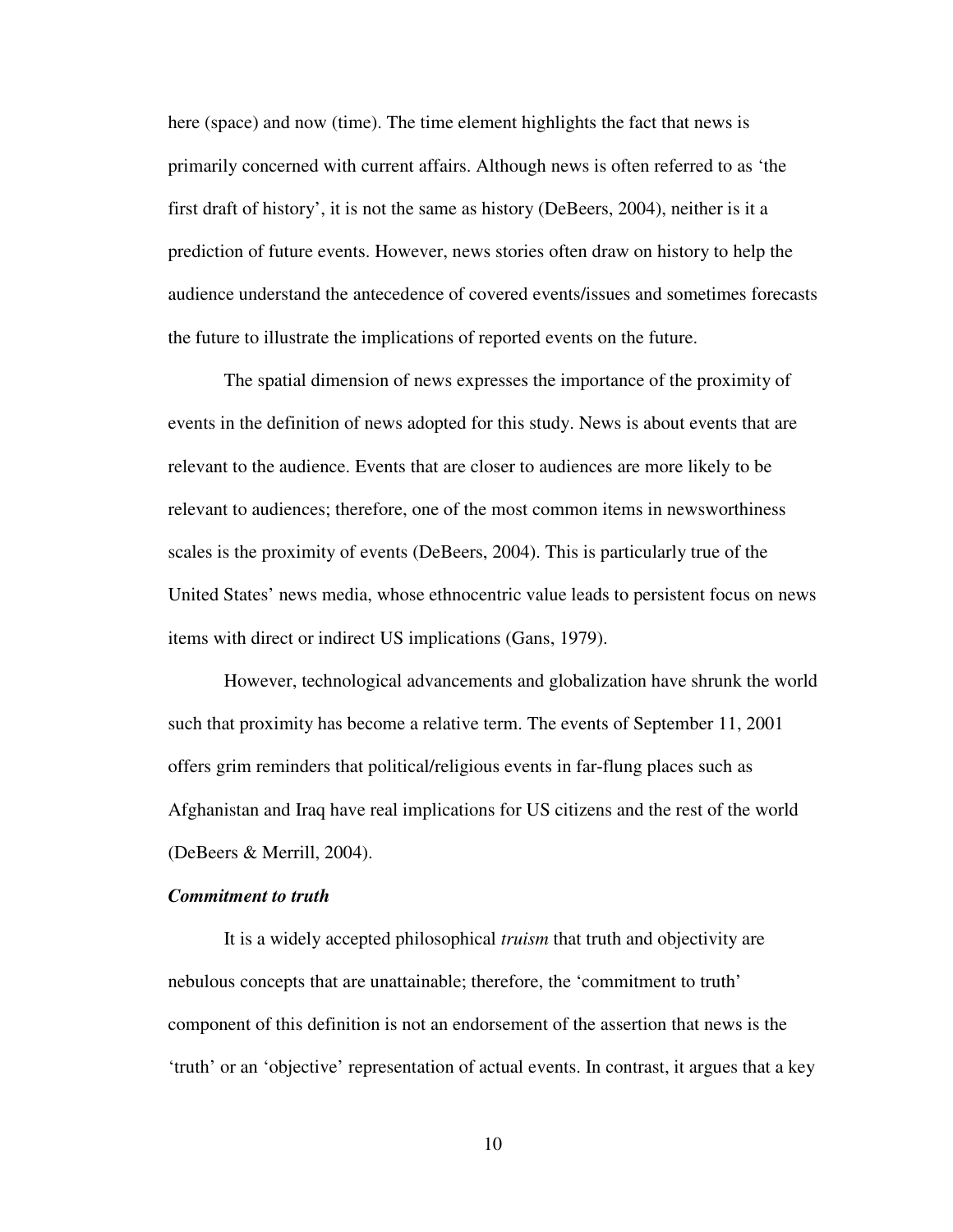component of news is that its producers are committed to the dissemination of truthful accounts of contemporary events. DeBeers (2004) observed that journalists would rather see their work as a mirror that reflects society while it is actually a portrait drawn by fallible artists who consciously or subconsciously highlight and accentuate certain features. Objectivity entails a total suspension of journalists' value systems, and is therefore an unattainable goal; however, journalists can attain fairness and impartiality by balancing different viewpoint and presenting different sides of issues (DeBeers, 2004)

The 'commitment to truth' concept entails two constructs—accuracy and sincerity (Harrison, 2006). These two constructs are represented in Meyer's (1988) conceptualization of news media credibility. Meyer argued that the 16-item credibility scale presented by Gaziano and McGrath (1986) was not parsimonious and that it contains two distinct concepts. Therefore, he conducted a survey of *Charlotte Observer's* readers and used factor analysis to analyze the resulting data. As predicted, he found two separate constructs—community affiliation, which measures the extent to which news media outlets care about the society they cover, and media credibility, which measures the extent to which news media outlets are considered accurate and trustworthy. Further factor analysis (Oyedeji, 2008) of the Meyer believability scale shows that the concept encompasses two distinct aspects of credibility—accuracy, (consisting of comprehensiveness and accuracy) and sincerity (consisting of trustworthiness, bias, and fairness).

*Accuracy***.** Accuracy represents a commitment to present an accurate representation of events. The process for attaining accuracy involves a certain level of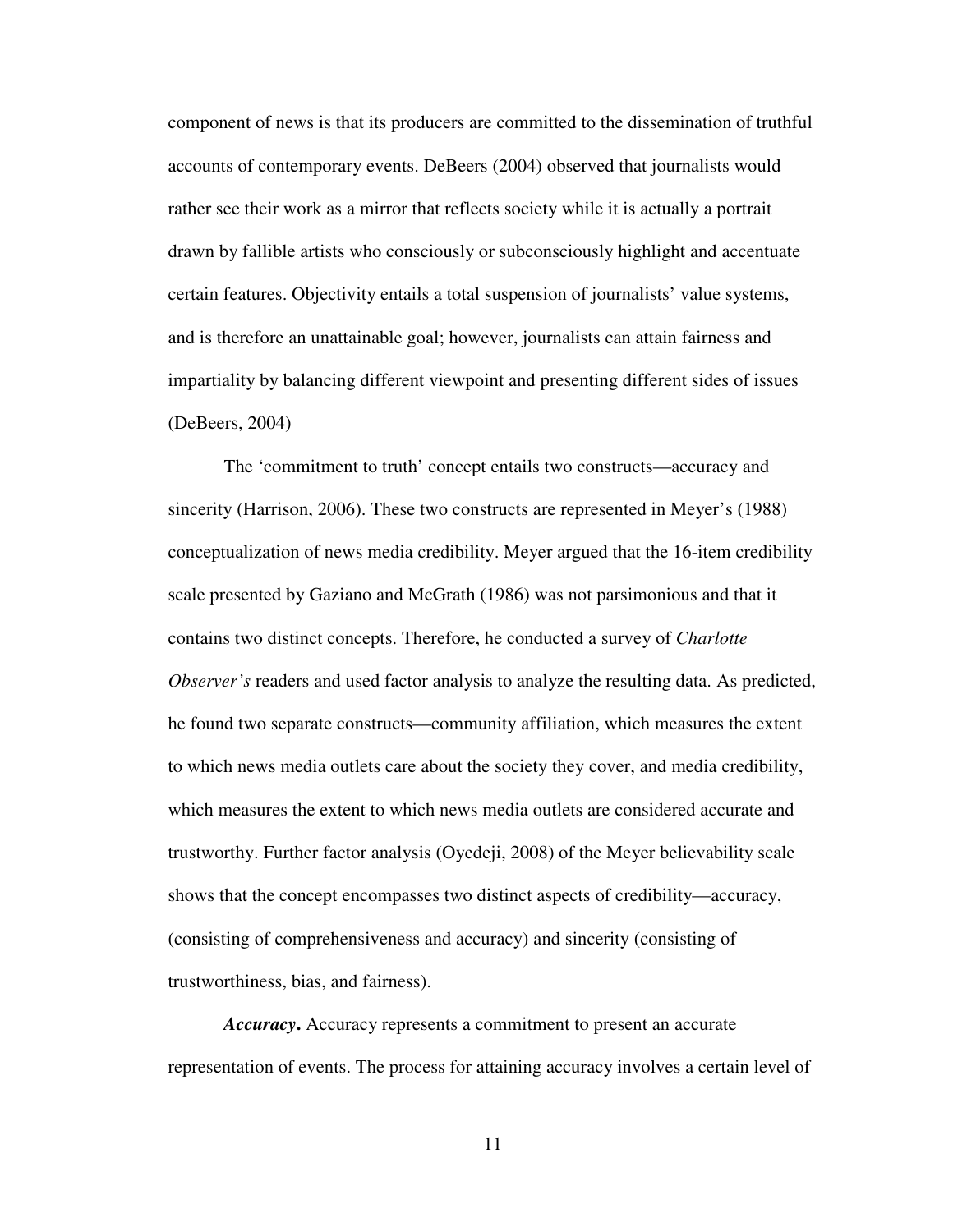*investigative investment* to gather and report the complete story (Harrison, 2006). Investigative investments consists of news outlets' dedication of time, effort, and resources to gather the information required to present all the perspectives and background information required for audiences to gain a comprehensive understanding of issues and events. The accuracy concept entails considerable challenge of time (for broadcast media outlets) and space (for print media outlets).

*Sincerity*. Sincerity represents a commitment to report what one believes to be true (Harrison, 2006). Inherent in the concept is a commitment to fairness and impartiality. Sincerity on the part of news media outlets helps develop and maintain a trust relationship between the media and its audience. Sincerity remains a critical issue in the relationship between news media outlets and their audience because research shows that declines in audience perceptions of media credibility is based on their distrust of the media's intentions (sincerity) rather than their accuracy (Oyedeji, 2005): audiences believe the media goes the extra mile to gather accurate reports but are doubtful about the media's fairness and sincerity. The sincerity construct implies that journalists covering news stories do not have vested interest in audience perceptions of the actors in the events and do not allow their personal views of the rightness or wrongness of any position to influence their reporting.

#### **Credibility**

Human beings have always been interested in the persuasive effects of communication messages. Some of the earliest human literature provides scintillating details of human and divine efforts at persuading other human beings to undertake a course of action or follow a particular code of conduct. For instance, the book of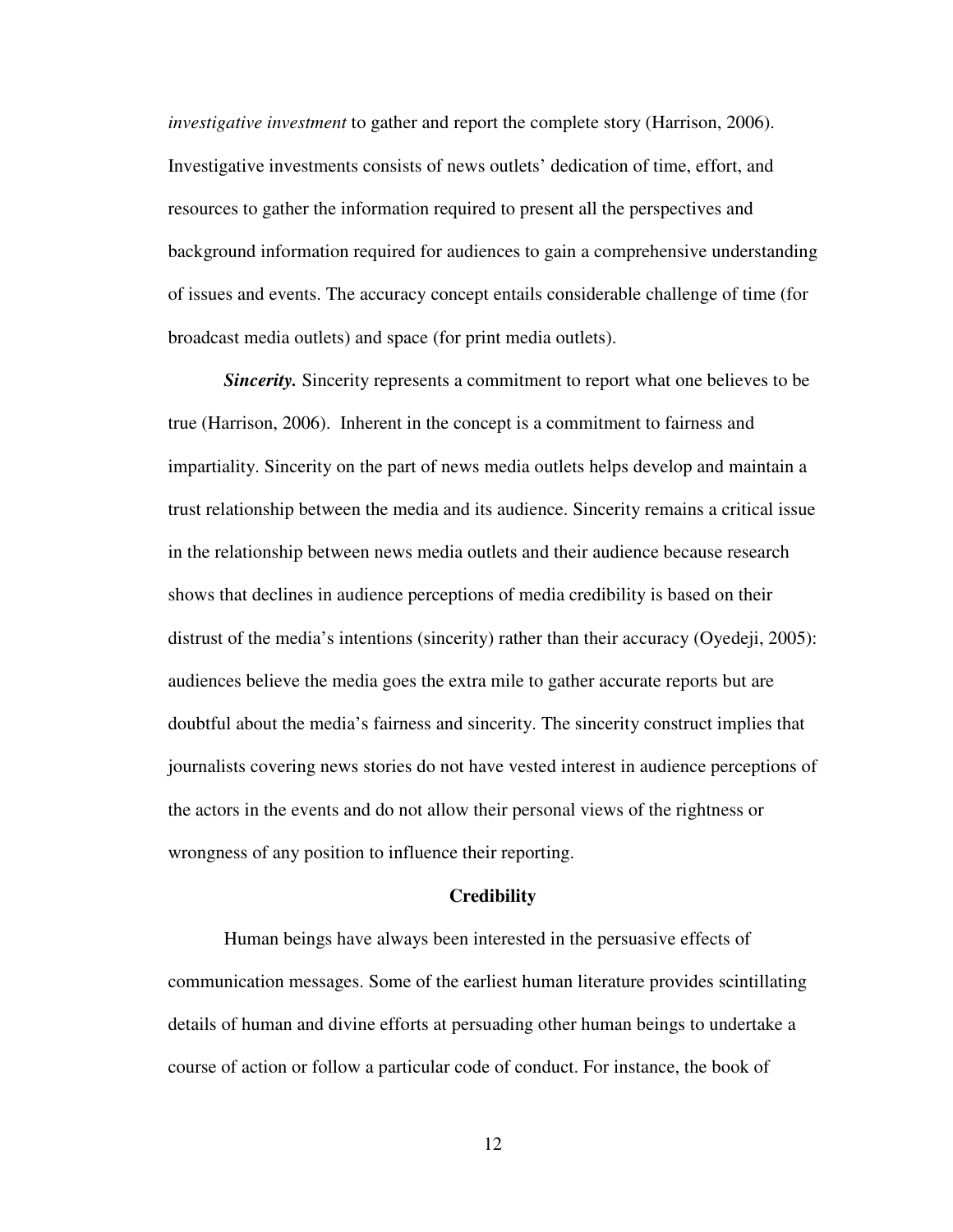Genesis in *The Bible* details God's attempt to persuade man not to eat the fruit of a particular tree, the Serpent's effective persuasion of Eve to eat the fruit, and Eve's persuasion of Adam to join in the feast (Genesis 1, 2, 3, King James version).

Persuasion remained a crucial part of human interaction, which was guided by heuristics and rules of thumbs until Aristotle, in *Rhetoric II*, made a series of postulates about the persuasion process. Aristotle argued that effective persuasion depends on the *ethos* (ethics) of the message source (source credibility), the *logos* i.e. the message itself (message credibility) and the *pathos* (passion) of the audience about the message (audience characteristics). Plato and Socrates also made similar postulates about the persuasion process but emphasized the role of source credibility above message and audience characteristics (Self, 1996; Petty & Cacioppo, 1986, Aristotle, 1954).

These philosophical postulates provided unique insights into the message credibility process but remained untested (empirically) until early in the  $20<sup>th</sup>$  century when Carl Hovland and his colleagues at the Yale Program of Research on Communication and Attitude Change commenced scientific inquiry aimed at developing a systematic theory of attitude change and information learning (Hovland, 1951; Hovland & Weis, 1953; Lowery & DeFleur, 1995).

The Second World War provided some of the impetus for the initial scholarly interest in credibility studies: the secondary aim of the studies was to provide researchbased support for the war effort by discovering ways to mobilize public opinion in favor of the war, persuade soldier and citizens about the merits of the Allies' position in the war, and motivate soldiers to perform to their utmost abilities (Metzger et al.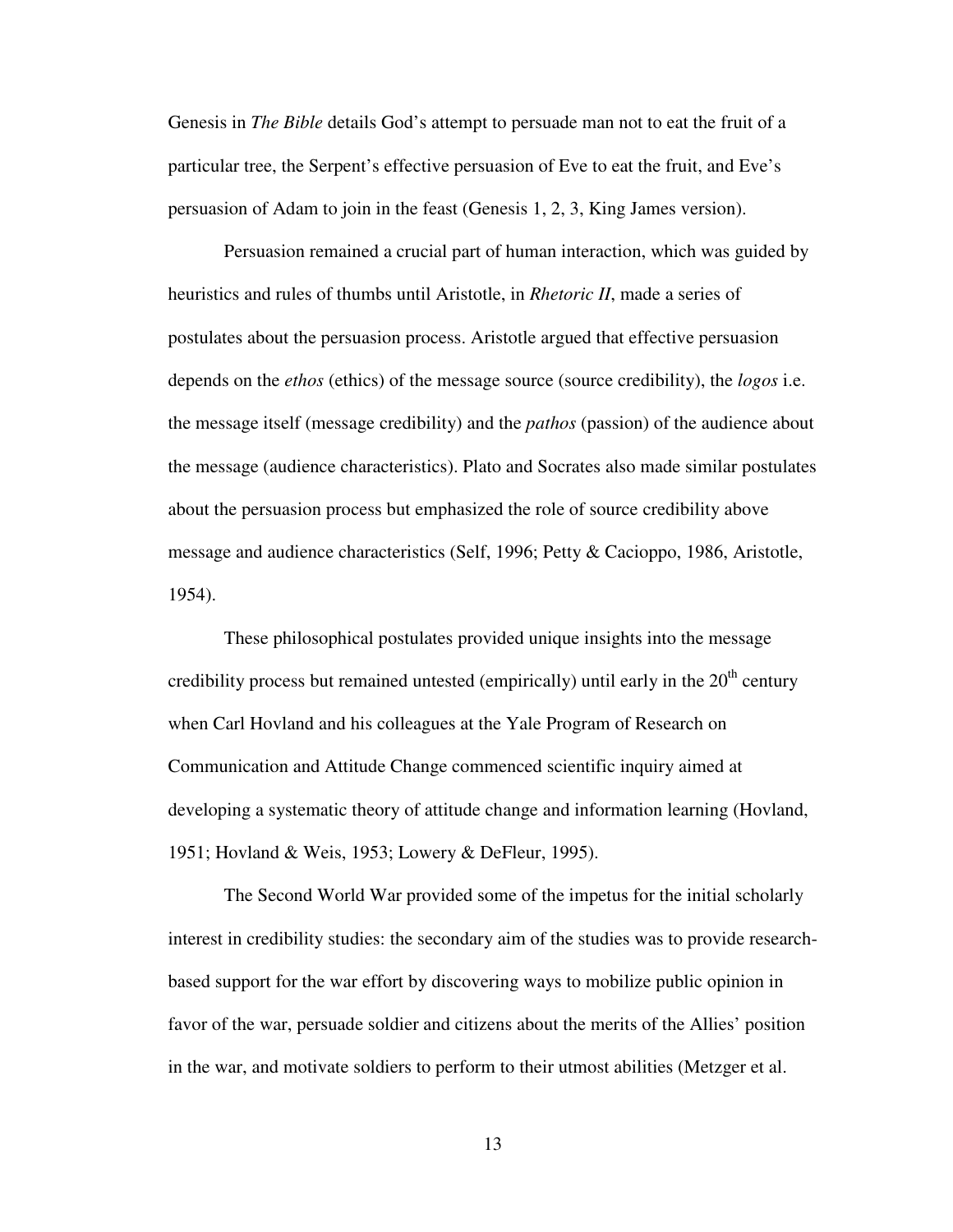2003; Severin & Tankard, 2001).

These early studies were conducted from a stimulus-response messagelearning perspective, which was the prevalent scholarly thinking at that time (Self, 1996). The researchers typically conceptualized credibility as a characteristic of message sources, which makes messages ascribed to a high credibility source more credible that a similar message that is ascribed to a low credibility source. The typical dependent variables in these studies were information learning, message retention, and attitude change (Metzger et al. 2003). Credibility studies in mass communication have remained an integral part of the field's body of knowledge, and currently incorporate studies about the source, medium, audience, and message characteristics that influence audiences' perceptions of credibility.

### *Source Characteristics*

Source credibility studies, which evaluate the effects of source characteristics on message believability, were the earliest form of empirical studies on credibility (Self, 1996). Source credibility is the credibility ascribed to a message because of the perceived trustworthiness and expertise of the individual, group or organization communicating the message (O'Keefee, 1990). Source credibility studies have been conducted in interpersonal, organizational, and mass-mediated contexts (Kiousis, 2001). These studies seek to identify which information sources were believed and the characteristics of sources that lead to greater believability (Addington, 1971; Markham, 1968; O'Keefe, 1990).

The initial studies were conducted by Carl Hovland and his colleagues, who conducted a series of experiments to determine the characteristics of sources that have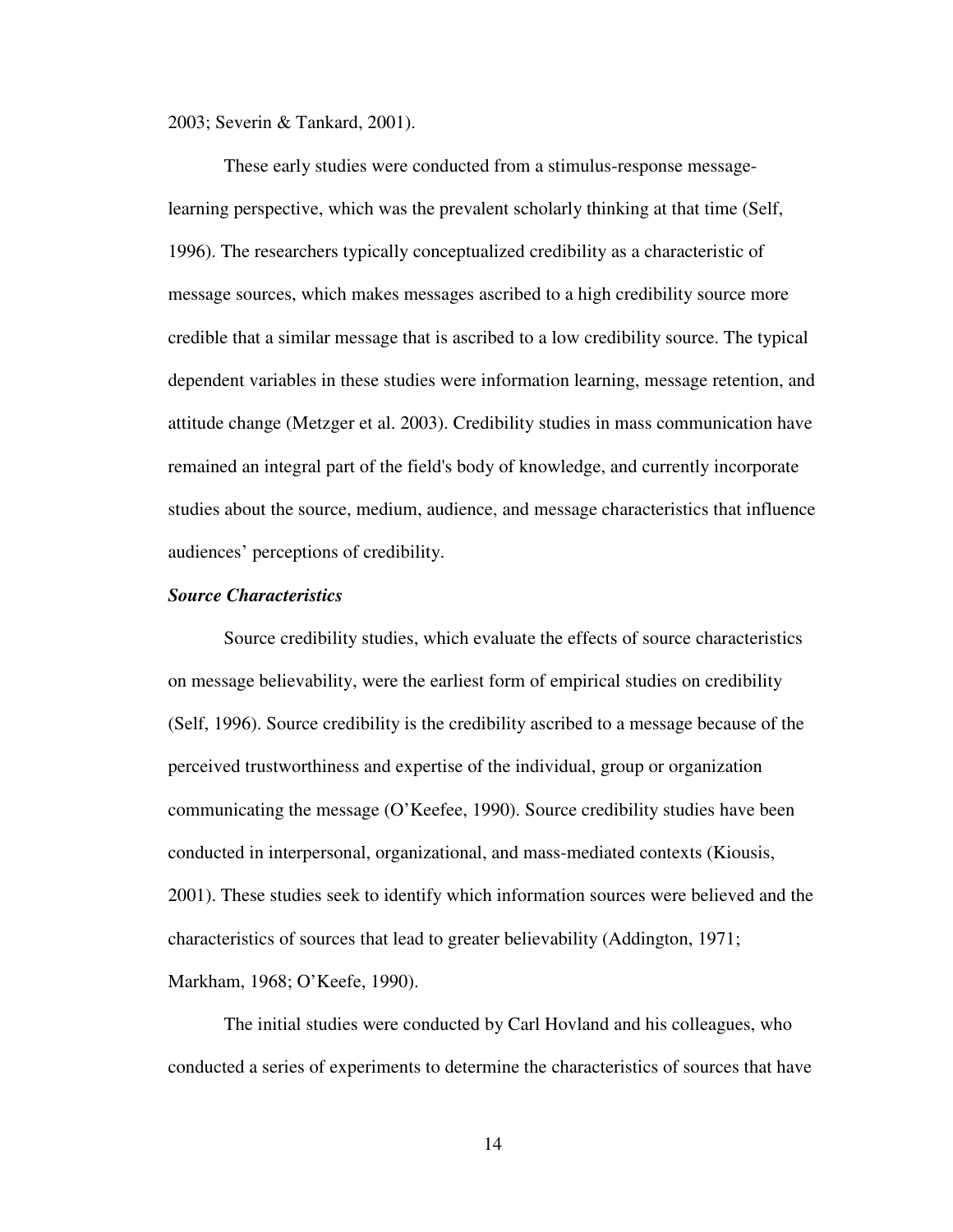effects on attitude change and other measured outcomes (Lowery & DeFleur, 1995). These researchers operated from a stimulus-response assumption, which was typical of the notion of communication process prevalent at that time (Self, 1996). The prevalent mass communication scholarly thinking in the 1940/50s when most of the early source credibility studies were conducted is epitomized by Lasswell's (1948, p. 37) conceptualization of the communication process, "who says what in which channel to whom with what effect". The 'who' is the source of the message, the "what" is the message, "in which channel" represents the media, "to whom" refers to the audience, and "with what effect" represents the effects of the message on the audience (Severin & Tankard, 2001). In line with this conceptualization of the communication process, Hovland and his colleagues kept all but one of the factors in the aforementioned model constant and sought to understand the effects of the single manipulated variable on measured message outcomes (Hovland, 1951; Hovland, Lumsdaine, & Sheffield, 1949; Hovland & Weis, 1951; Hovland, Janis & Kelly, 1953).

In one of their classic studies, Hovland and his colleagues exposed different groups of students to a series of messages from high credibility sources and low credibility sources, and measured corresponding changes in respondents' opinions about the subjects of the messages. They found that high credibility sources produced higher attitude changes than low credibility sources, but both high and low credibility sources were equally effective in information learning. A follow-up study four months later showed that information learned from both sources was retained, but the audience had forgotten the sources of the information and the attitude change produced had shifted to about the same level. This unexpected phenomenon was conceptualized as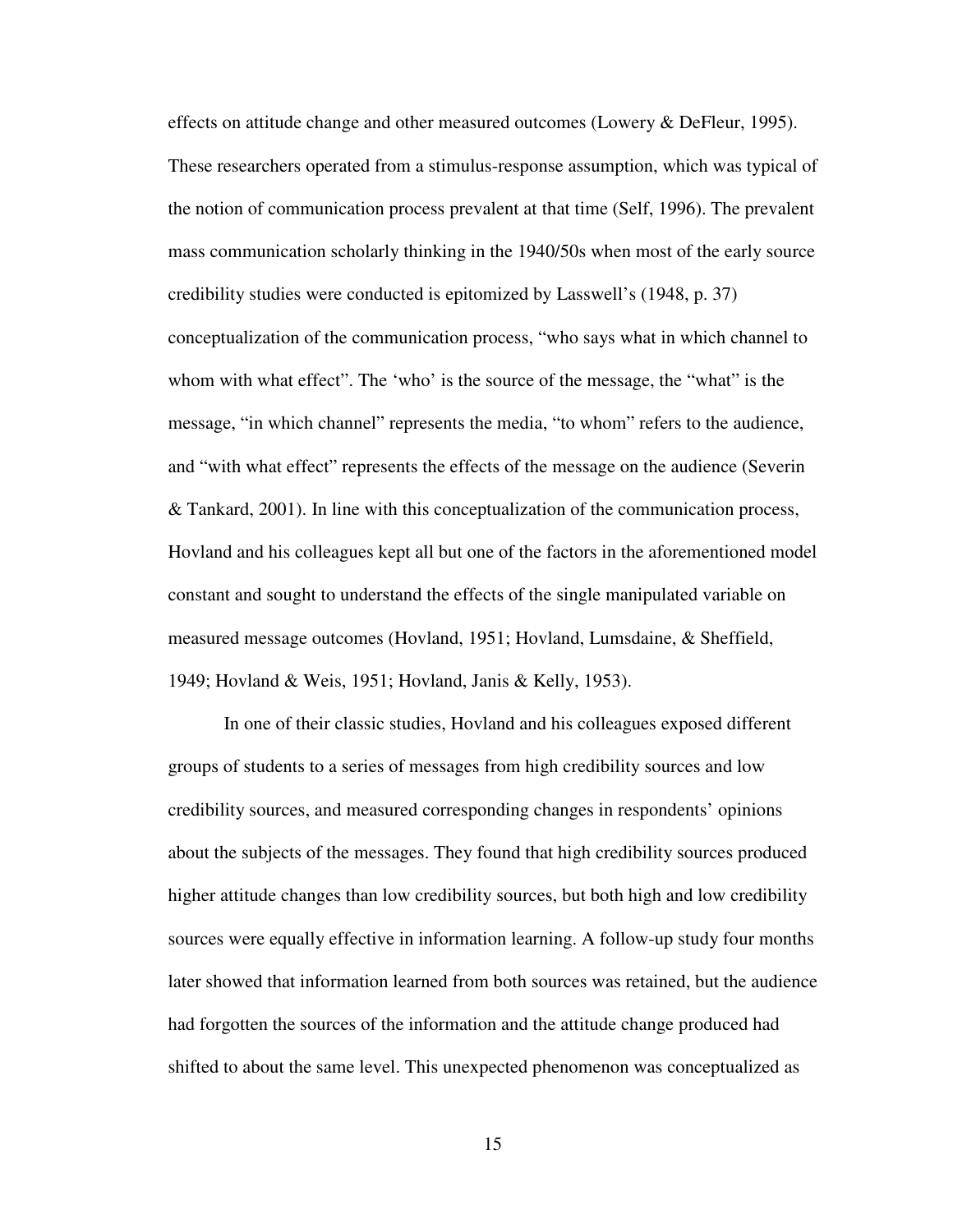the sleeper effect (Hovland et al., 1953, Hovland, Lumsdaine, & Sheffield, 1949; Hovland & Weis, 1951).

Based on this series of studies, Hovland and his colleagues concluded that the two dimensions of source credibility are expertise and trustworthiness. Expertise refers to a source's ability to possess accurate information about a subject while trustworthiness refers to audiences' perceptions of a source's motivation and intention to present an accurate representation of a subject or event (Hovland, Janis, & Kelley, 1953). These two dimensions have been used in hundreds of studies evaluating the effects of source credibility on message outcomes. These studies have found varying levels of support for the positive relationship between source credibility and message believability (Petty & Cacciopo, 1986; Metzger et al, 2003).

Other researchers have also identified additional dimensions of source credibility. Berlo, Lemert, and Mertz (1969) conducted a series factor analysis with data from a survey asking respondents to rate the credibility of different sources and found three dimensions of source credibility: safety, qualification, and dynamism. McCroskey and his colleague (McCroskey, 1966; McCroskey & Jensen, 1975) identified five additional dimensions of source credibility: competence, character, sociability, composure, and extroversion.

Other dimensions of source credibility include attractiveness, familiarity, gender, and race (Brownlow, 1992; Chaiken, 1979, Andsager & Mastin, 2003). Brownlow (1992) found that facial characteristics affect the credibility assigned to sources: baby-faced female speakers generated more trust while mature female speakers were considered more credible in terms of expertise. Beggs, Annas, and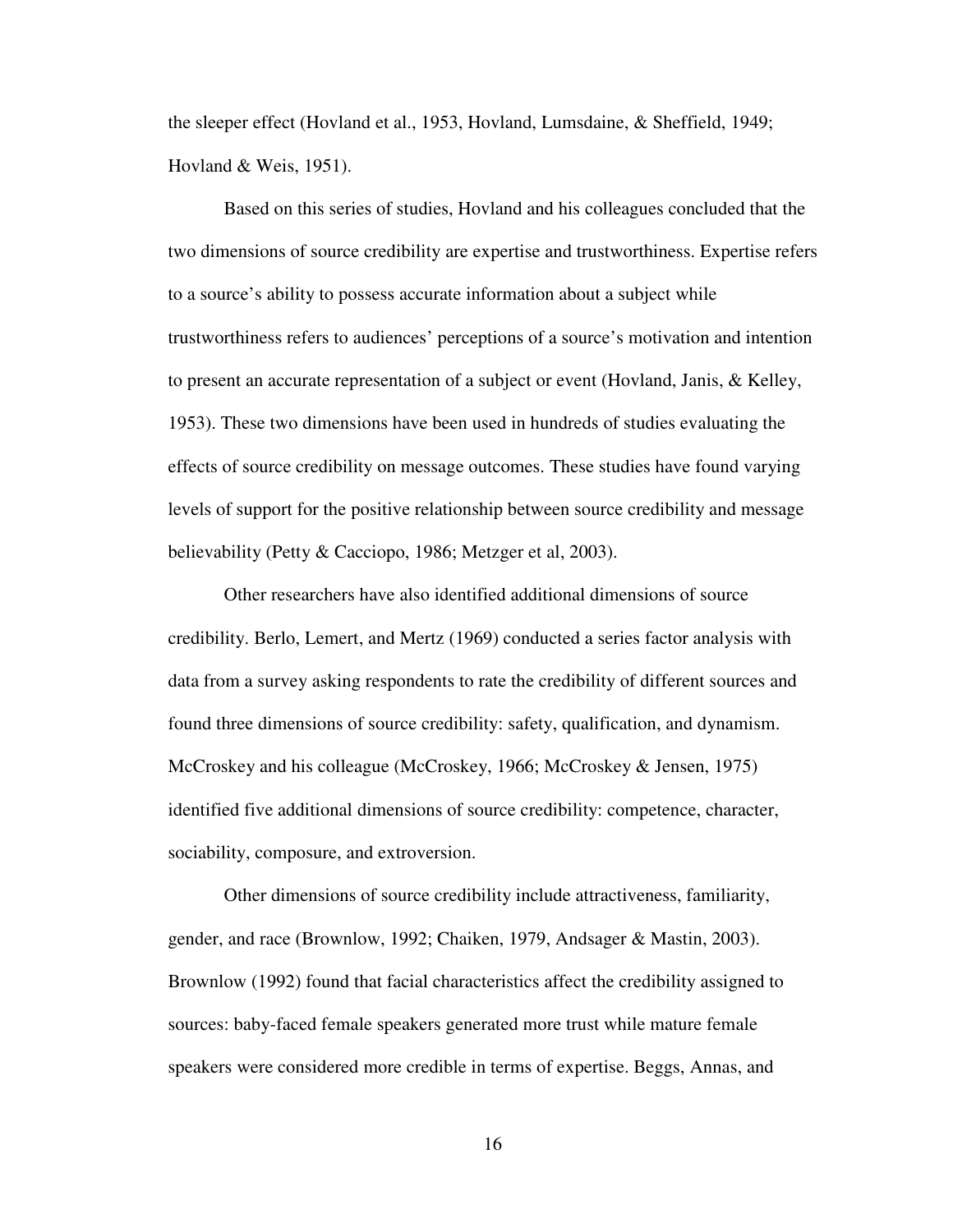Farinacci (1992) showed that messages from familiar sources are believed even when the audience is aware that the source is lying and Andsager and Mastin (2003) found that female newspaper columnists were considered more credible than their male counterparts. Although there is little or no scholarly consensus about an exhaustive list of source credibility dimensions, (Kiousis, 2001), the most "important" and "enduring" dimensions remain the initial two—trustworthiness and expertise (Yoon, Kim, & Kim, 1998, p. 156).

*Source credibility and other mass communication theories.* Researchers have incorporated elements of source credibility into other mass communication theories. Petty and Cacioppo (1981, 1986) highlighted the inconsistencies in the results of studies that conceptualized source credibility as a one-dimensional concept. They proposed a dual-route process to information processing (Elaboration Likelihood Model) and argued that information processing takes one of the two routes. The primary proposition of the ELM is that individuals who have motivation and ability to process messages would engage in thoughtful and effortful processing of messages (central processing) while those with low ability or motivation would use cues such as source credibility to process messages (peripheral processing). The ELM will be discussed in more details later in this chapter.

Wanta and Hu (1994) also used elements of the credibility literature in testing agenda setting theory. They saw news media channels as message sources and proposed a model that argues that media credibility produces media reliance. They asserted that audiences who rely on media outlets will have more exposure to those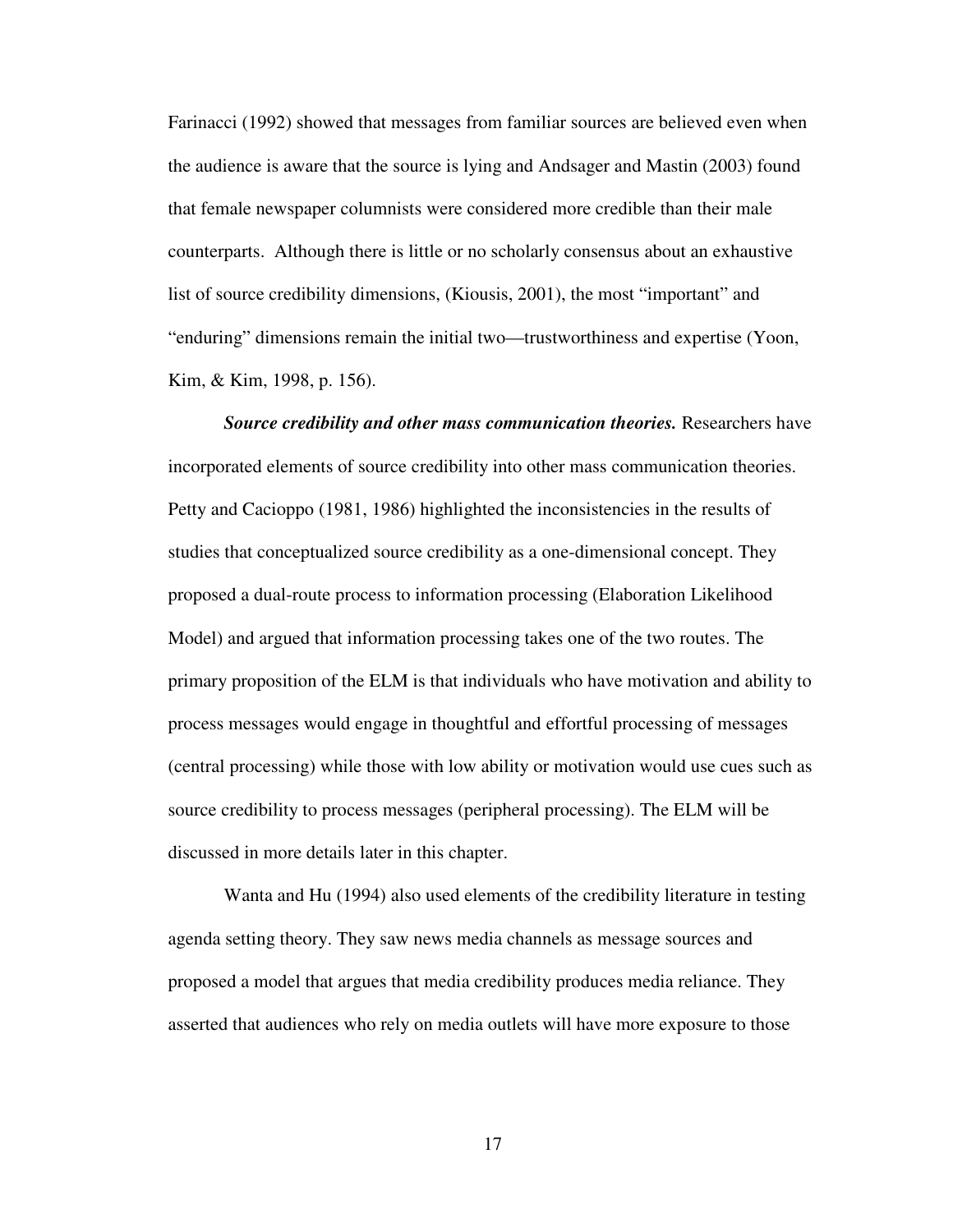outlets (media exposure) and would consequently be more susceptible to agendasetting. They used path analysis to test the model and found support for it.

Hovland's studies provided the theoretical basis and operational definitions for subsequent studies on source credibility. However, other researchers have expanded the definition of source credibility beyond individual message sources to encompass organizations/corporate bodies as message source (organization credibility), media types/media outlets as message sources (media credibility), and media audiences as interpreters of messages (Metzger et al., 2003).

*Organizations as message sources.* Organization credibility has mostly been explored in consumer marketing and marketing management research. For non-media organizations, the *brand credibility* of products has been shown to affect consumers' perceptions of corporate organizations (Brown, 1998; Brown & Dacin, 1997). Brand credibility is the extent to which a brand is perceived to be credible in terms of three dimensions: expertise (competence, innovation, and market leadership), trustworthiness (dependability and costumer relationship), and likeability (Keller and Aaker 1992, Hoeffler & Keller, 2002). Newell and Goldsmith (2001) found that organizational credibility improves consumers' propensity to purchase their products. Goldsmith, Lafferty and Newell (2000) showed a correlation between the credibility of organizations and consumers' attitudes towards the brand; Davis (1994) showed that purchase decisions are influenced by consumer's perception of the parent company's good citizenship and their confidence in the corporate brand; Erdem and Joffre (2004) concluded that brand credibility increases the probability of inclusion of a brand in the consideration set.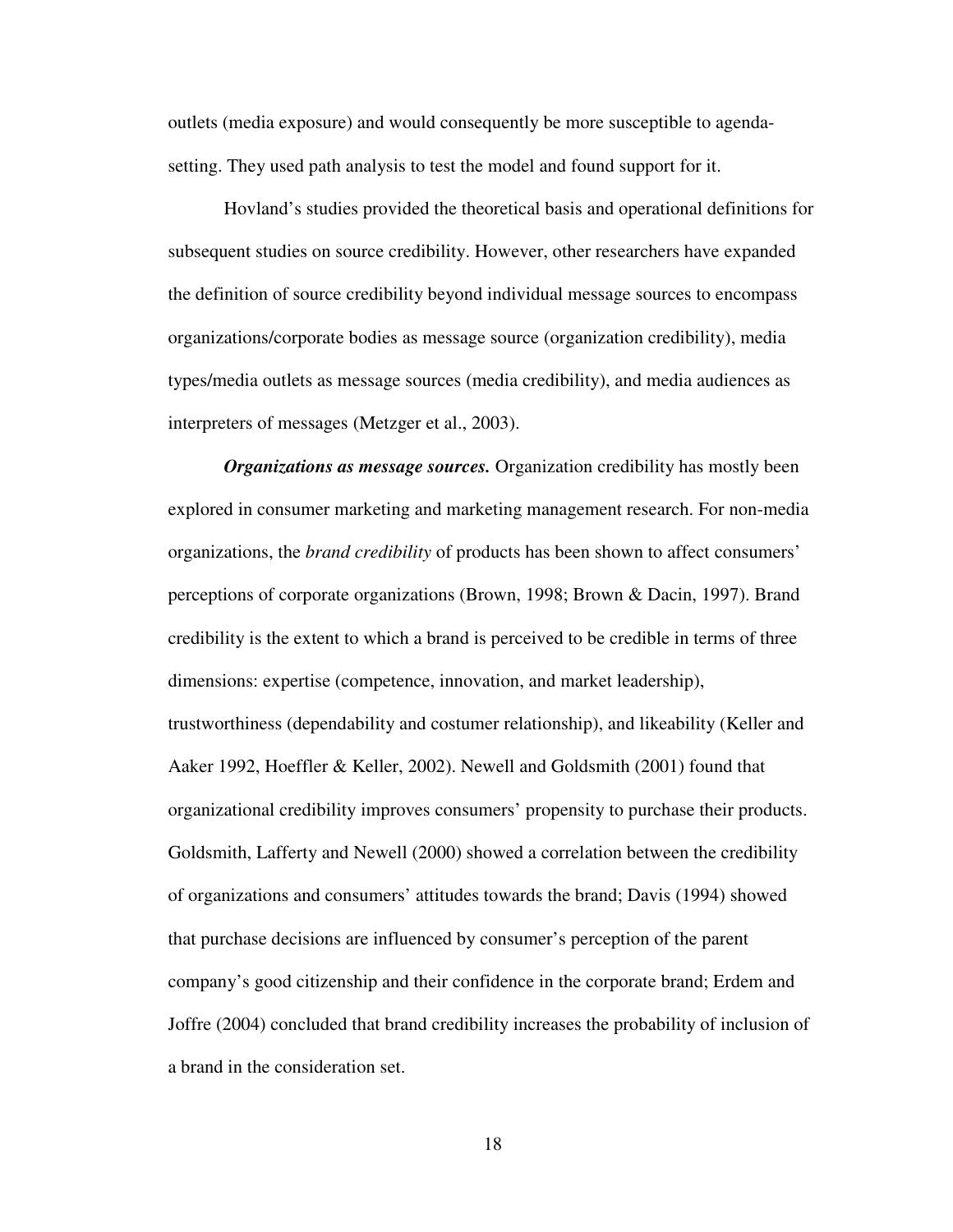### *Medium characteristics*

A major source of theoretical and empirical confusion in credibility research is the difficulty of distinguishing the effects of message sources from those of media outlets and the message itself (Kiousis, 2001), and consequently the attendant difficulty of delineating between source, message, and medium credibility. To illustrate the differences among these concepts, consider the case of Brian Williams delivering the evening news on NBC. The newscaster (Brian Williams) is the message source, television is the medium, and NBC is the media channel. The credibility of each of these entities is source credibility, media credibility, and media channel credibility, respectively. Therefore, a source credibility study may seek to contrast the credibility of Brian Williams against that of Dan Rather; a media credibility study may consider the relative credibility of television news versus radio news; while a media channel credibility study may evaluate the relative credibility of CBS News against that of NBC News.

Media credibility research commenced in the 1930s with the development of radio as an alternative news source to newspapers and intensified in the 1950s with the growth of television news (Metzger et al., 2003). As a result of scholarly and public interest in the relative credibility of these message sources, the Roper Institute began to conduct regular surveys to evaluate the relative credibility of media types with a questionnaire that asked respondents, "if you got conflicting or different reports of the same news story from radio, television, the magazines and the newspaper, which of the four versions would you be most inclined to believe – the one on radio or television or magazine or newspaper?" Newspapers initially led the other media in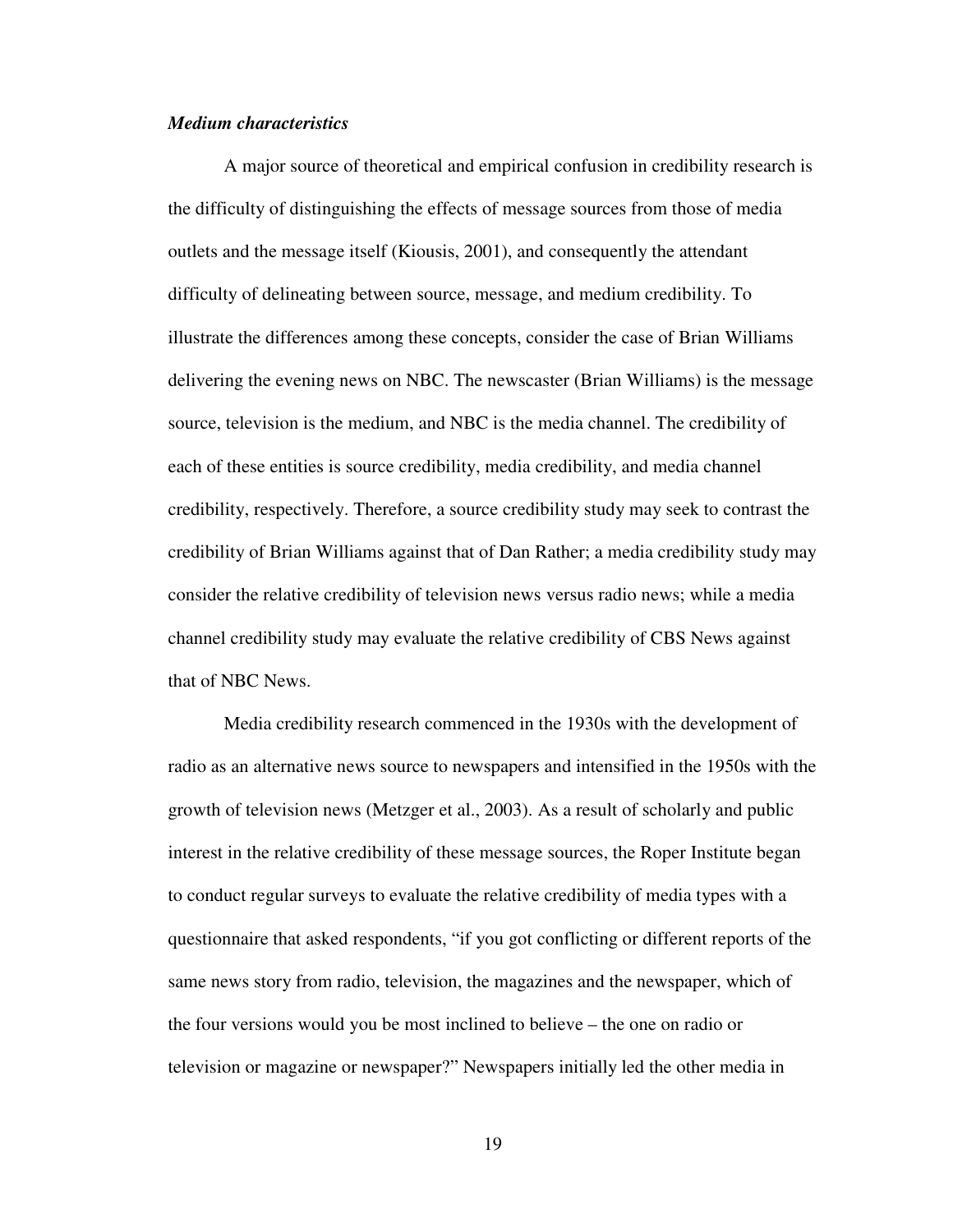audience credibility ratings until about 1961 when television took the lead (Self, 1996).

Television remains the most credible media source in Roper Institute's poll despite intellectual arguments about the medium's inaccuracies and penchant for pandering to the lowest common denominator (Mulder, 1980). Academic studies questioning the validity of the Roper Institute's polls emerged soon after television attained the lead in the credibility polls (Metzger et al., 2003). Carter and Greenberg (1965) expressed skepticism at the results of the Roper polls, conducted a partial replication, and found that newspapers are more credible than television in terms of general dependability but television news is more credible when audiences receive conflicting messages. Shaw (1963) also disputed the Roper Institute's methodology, and conducted a survey of college student to test his assertion. He concluded that newspapers are more credible than television news.

Wesley and Severin (1964) took a different approach to the media credibility issue by exploring the possibility that different strata of society may ascribe varying levels of credibility to media types. They argued that demographic and psychographic variables affect perception of credibility and sought to develop a typology of media audiences. They found that the media user likely to assign relatively high credibility to newspapers would be "the man who has had at least some college, resides in an urban area, and has a high-status occupation…and regards himself as middle class," while the media user most likely to trust television more than newspapers is "a farm wife of low income and education…who regards herself as working class," and people who dwell in rural areas and very heavy radio users are more likely to assign high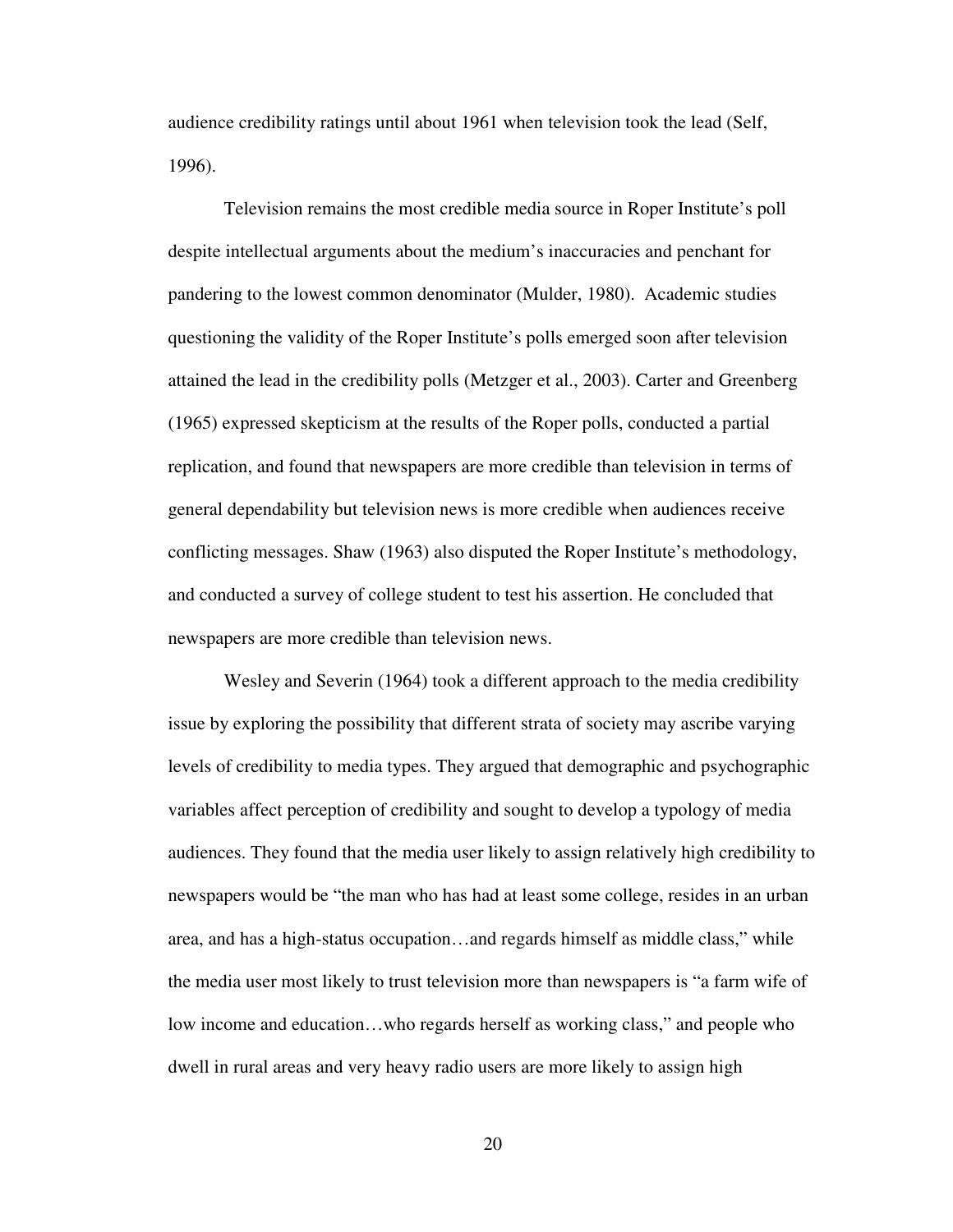credibility to radio (p. 334).

Newhagen and Nass (1989) also raised methodological concerns about surveys evaluating the relative credibility of media types. They argued that survey respondents rate television news to be more credible than newspapers because they use different criteria when evaluating the two media types. They concluded that audiences ascribe higher credibility to television because they think about news anchors, who are usually personable and familiar, while evaluating television credibility but use their perceptions of newspapers as faceless monolithic institutions while rating newspapers' credibility.

More recent studies have evaluated the credibility of the Internet relative to other media types. Schweiger (2000) concluded that Internet users and non-users perceive the credibility of the Internet to be similar to that of traditional media types. Johnson and Kaye (1998) also noted that about 86% of respondents believed that the Internet was somewhat, moderately or very credible.

*Media credibility measures.* Attempts to develop measures for media credibility have also been fraught with theoretical and methodological disagreements. One of the earliest measures was developed by Gaziano and McGrath (1986) who asked 875 respondents to rate 16 bipolar semantic differential items and conducted factor analysis that yielded three factors—social concern, patriotism and a 15-item credibility scale.

Meyer (1988) argued that Gaziano & McGrath's credibility scale was not rooted in theory and disputed the validity of the research instrument, which he argued was susceptible to error because the researchers mishandled the switched polarity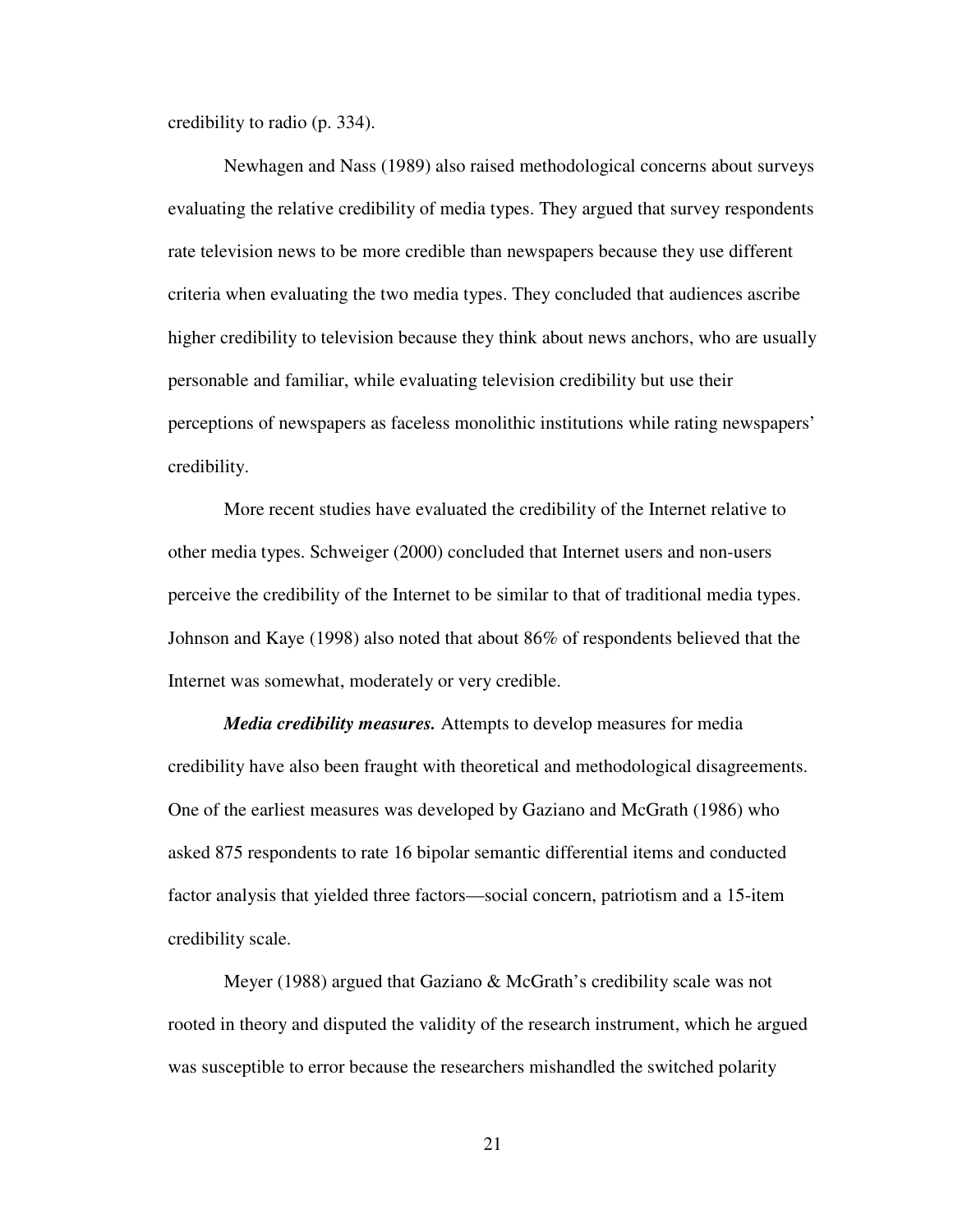aspect of their semantic differential scale. He replicated their study with a sample of *Charlotte Observers'* readers and conducted factor analysis to analyze the result. Meyer found two factors from the original Gaziano and McGrath (1986) believability scale and called the first factor community affiliation and the second one—a five item scale that measures fairness, bias, trustworthiness, accuracy, and completeness credibility. Meyer reported a Cronbach's alpha coefficient of .72 for the community affiliation scale and a Cronbach's alpha coefficient of .80 for the credibility/believability scale. West (1994) tested Meyer's credibility scale and concluded that it was a valid and reliable measure of credibility. Rimmer and Weaver (1987), however, reported a Cronbach's alpha of .90 for the Gaziano and McGrath scale, showing that it is a reliable measure of a single concept. Subsequent studies on the subject (including Wanta & Hu, 1994; Kiousis, 2001; West 1994) have, however, defaulted towards Meyer's (1988) measure.

#### *Message characteristics*

Research on message characteristics focus on the elements of messages that enhance their credibility, and shows that tacky, unorganized messages are generally perceived to be less credible than well-organized ones (Metzger et al., 2003). Boehm (1994) examined the effect of message repetition, to enhance familiarity, on message credibility and concluded that familiarity enhances perception of credibility. Graber (1987) studied the use of cues and spins in television pictures during the 1984 presidential election and found that television pictures had more impact when character rather than issues were illustrated with pictures. Robinson (1987) conducted a study similar to Graber's using televised words and concluded that televised words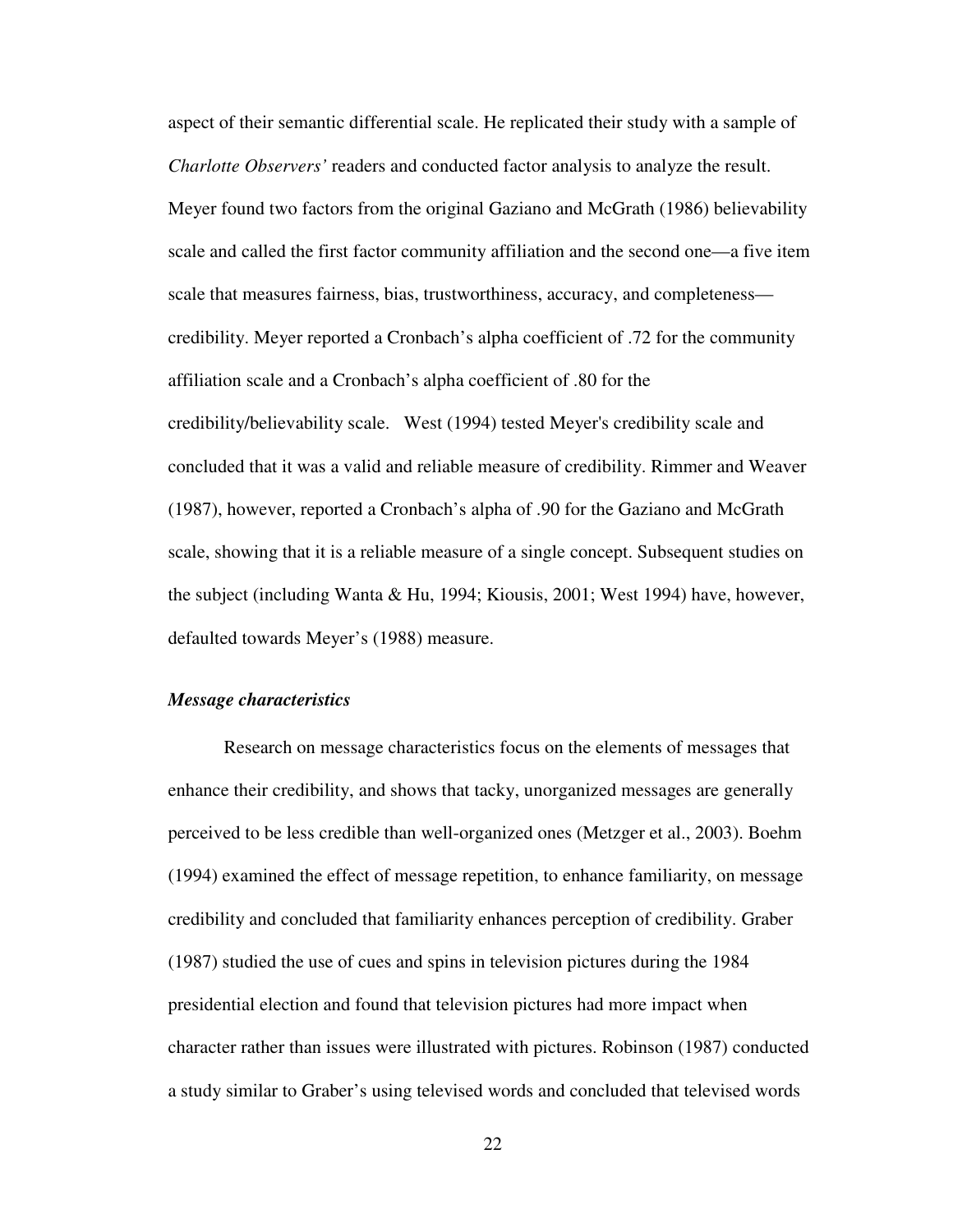had little impact on public opinions about presidential candidates. McCroskey (1969) showed that message characteristics become more important when message sources are not very credible. Sereno and Hawkins (1967) studied the effect of fluency on the credibility of speakers and found that increases in non-fluency decreased speaker's credibility on the competence and dynamism scale but did not affect credibility on the trustworthiness scale. Slater & Rouner (1996) evaluated the effect of message quality on the perceived credibility of message sources, and the attitude change produced. They found that message quality predicted source credibility for expert sources but not for biased sources and that message quality is directly related to attitude change.

Burgoon (1978) conducted a study of newscaster's voices to determine the dimensions of vocal attributes and their effect on credibility. He found three dimensions of vocal attributes: aesthetics/pleasantness (fluency, clarity, & pleasantness), intensity, and variety/rate. He also found that fluency enhanced all measures of credibility, pleasantness enhanced competence-composure and charactersociability, while variety enhanced perceptions of character-sociability and extroversion. Atwood (1966) found a relationship between the credibility of the message delivered and the pre-message and post-message credibility rating of sources. He found that while the act of delivering a low credibility message seemed to reduce the credibility rating of a high credibility source, the reverse did not hold true when a low credibility source delivered a high credibility message.

#### *Audience characteristics*

Some researchers adopt the view that message credibility is not entirely a source-based construct but is also contingent on audience characteristics such as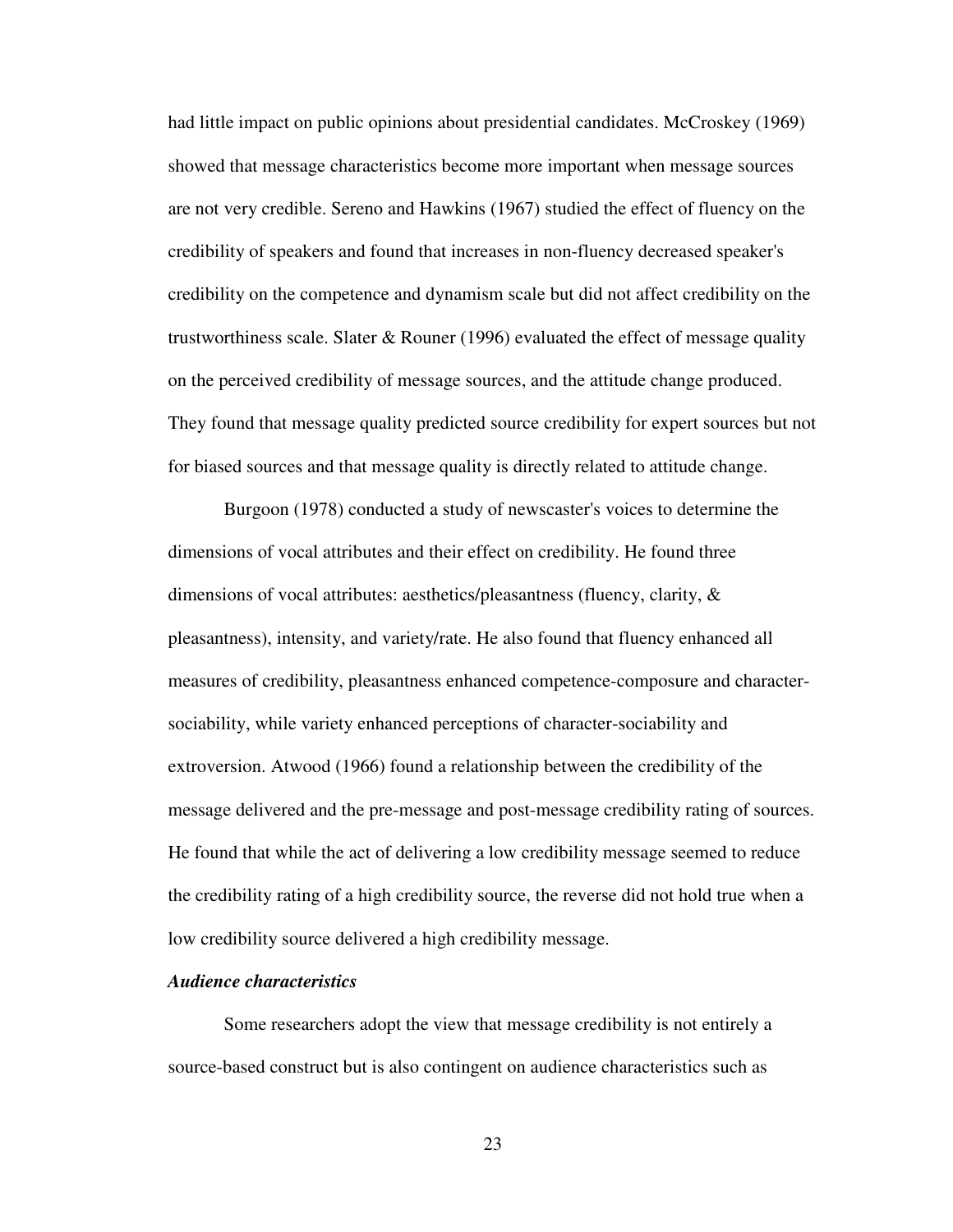demographic variables ( age, gender, education, etc.) and psychographic variable (involvement in issues, personal ideology etc) (Hastorf and Cantril, 1951; Gunther, 1992). The argument behind this perspective is that people with different psychographic/demographic properties may ascribe different levels of credibility to the same message.

Hastorf and Cantril conducted the classic 1951 Hostile Media Effect study to demonstrate this assertion. They exposed a group of Dartmouth's and a group of Princeton's students to the same film of a particularly rough football game between the two schools and asked both groups to record incidents of rule infractions by players from their school and the players of the other school. Both groups reported more rule infractions by the opponent and a few retaliations by their schools' players.

A similar study was conducted by Vallone, Ross, and Lepper (1985) who exposed two groups (a group of pro-Israel partisans and a group of pro-Palestine partisans) to television coverage of the Beirut massacre. The pro-Israel partisans thought the media coverage was biased against Israel while the pro-Palestinian partisans though the media were biased against Palestine. The scholars concluded that partisans subconsciously process mediated messages that are not overtly in their favor as biased messages regardless of the message itself or the source of the message.

Similarly, Gunther (1992) found that the characteristics of the audience making the credibility judgment have the greatest influence on their perception of media credibility. He analyzed data from the 1985 Association of Society of Newspaper Editors survey and found that the strongest predictors of media credibility for respondents affiliated with one of seven groups (Republicans, Democrats, Catholics,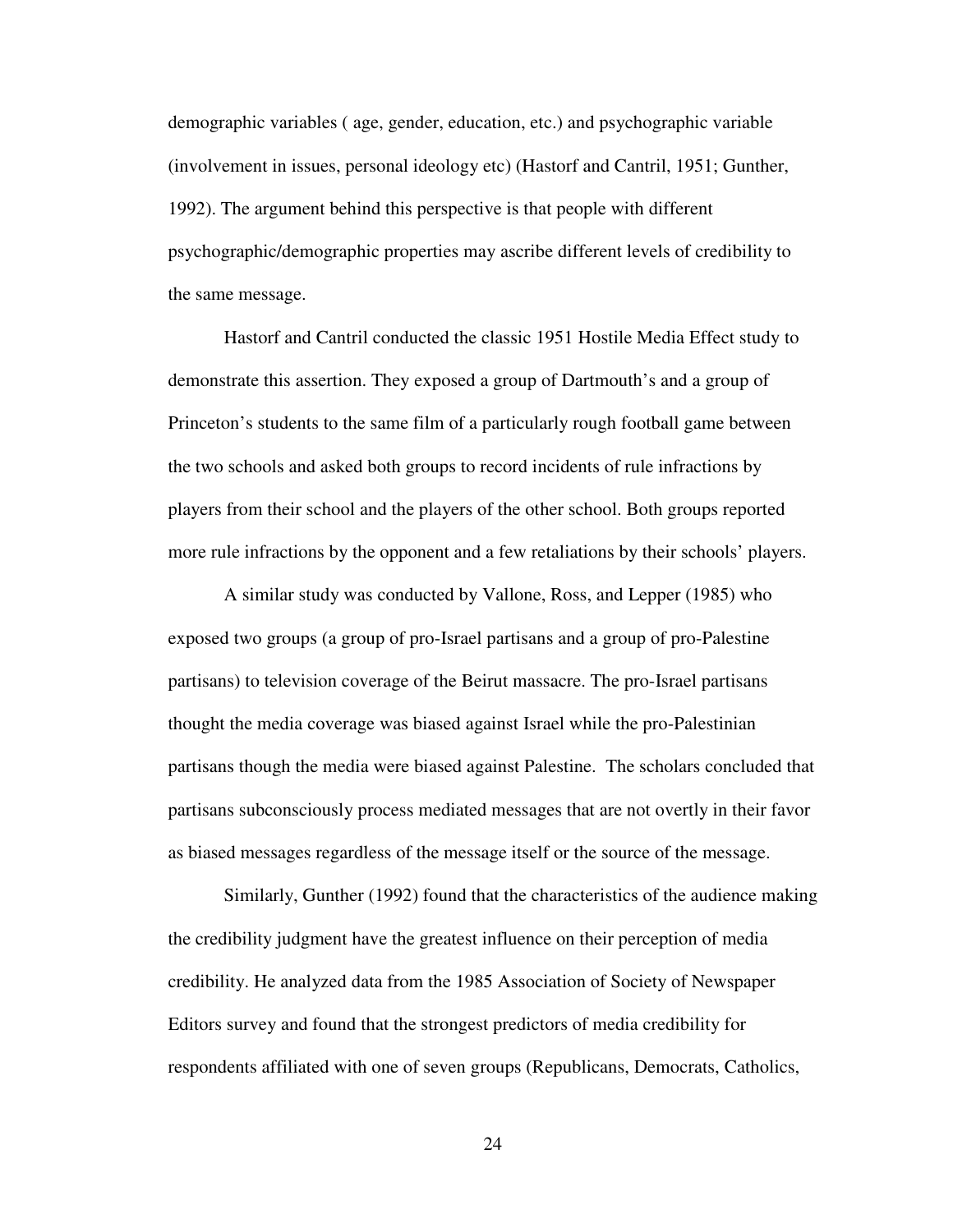born-again Christians, Blacks, Hispanics, and labor union members) was their group and issue involvement.

Generally, the literature supports the idea that audience characteristics affect perception of media and message credibility (Metzger, 2003). Johnson (1984) compared the credibility rating of white and black journalists by a black audience and found that the black audience considered white journalists to be more credible than black journalists. Domke, Lagos, Mark, Mead, and Xenos (2000) found that individuals presented with messages from an elite black source were significantly less likely to adopt the perspectives presented by the author than those presented with the same essay written by an elite white source. Andsager and Mastin (2003) found that students enrolled in a northwestern university rated newspaper columnists to be more credible than students enrolled in a southeastern university. They also found that Caucasian students in both universities generally considered White columnists to be more credible than African-American columnists while African-American students rated Black columnists higher than White ones.

Several studies have examined the relationship between demographics and perceptions of media credibility (Wesley & Severin, 1964; Gunther, 1992; Abel & Wirth, 1977; Johnson & Kaye, 1998; Rimmer & Weaver, 1987) These studies generally find that males with high levels of education and income ascribe the lowest credibility to the media while young adults and persons with liberal ideology are more likely to have positive perceptions of media credibility.

Other researchers have studied the relationship between media use and audiences' perceptions of credibility (Wanta & Hu, 1994; Rimmer & Weaver, 1987;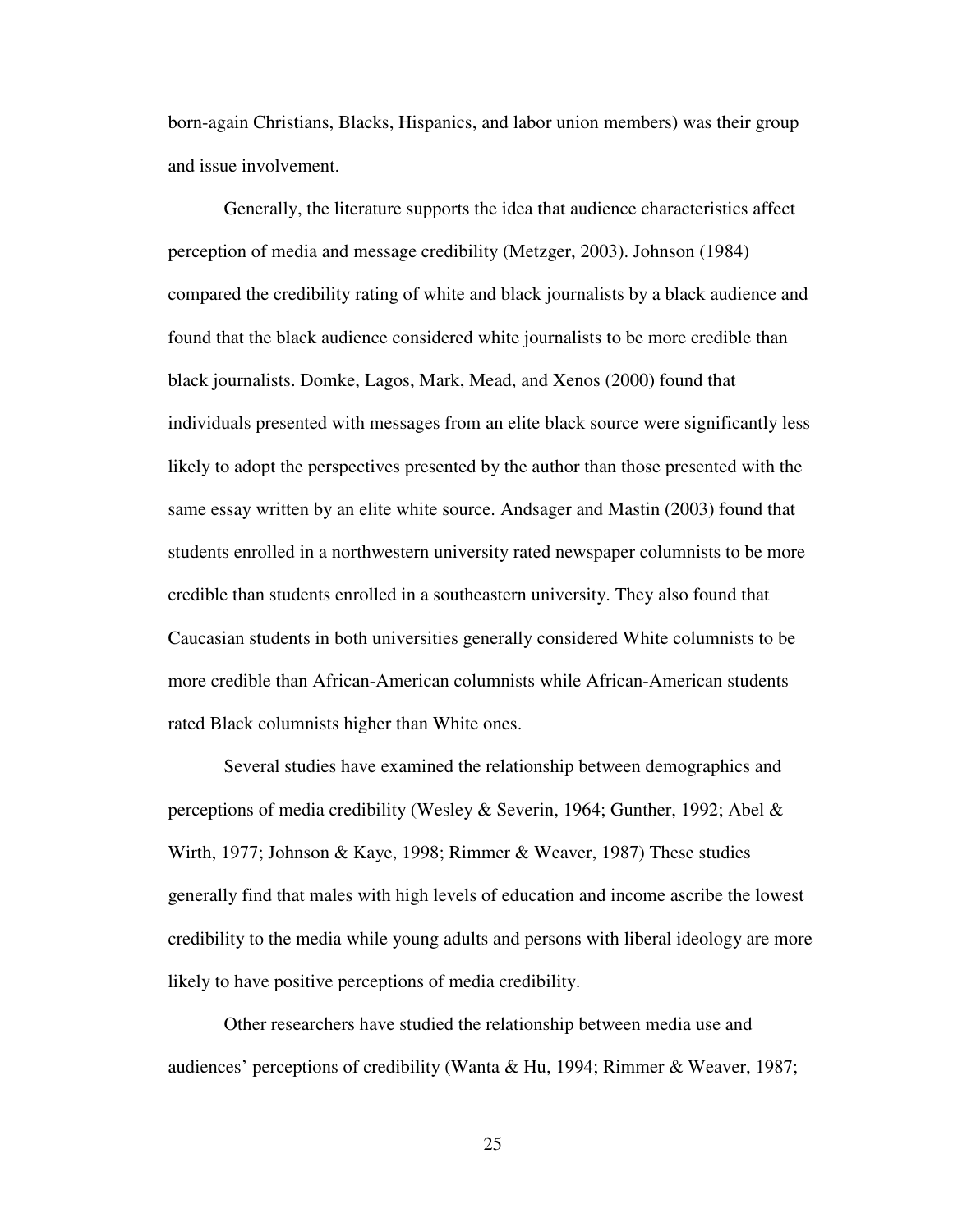Greenberg, 1966). These studies found that people tend to patronize media outlets they perceive to be credible and generally consider their preferred media to be more credible; therefore, television—the most widely used medium—is often seen as the most credible medium (Greenberg & Carter, 1965).

#### *Summary of the credibility literature*

Scientific inquiry into source credibility began with a series of studies by Carl Hovland and his colleagues in the early  $20<sup>th</sup>$  century. Hovland and his colleagues narrowly defined message sources as an individual presenting a message and concluded that high credibility sources are more effective in producing attitude change. They also identified expertise and trustworthiness as the dimensions of source credibility. Subsequent studies on the subject have broadened the dimensions of source credibility to include safety, dynamism, competence etc. and have made the case for media outlets and organizations as message sources. Subsequently, credibility research has focused on the effects of the four areas of the communication process source, medium, audience and message characteristics— identified in these early studies on credibility (Metzger et al., 2003).

However, there were some inconsistencies in the results observed by researchers applying the source credibility theory to attitude change (Petty & Cacioppo, 1986). Rhine and Severance (1970) observed no difference in attitude change despite varying levels of source credibility while Sternthal, Dholakia, & Leavitt (1978) reported a negative correlation between source credibility and persuasion. These inconsistencies were cited by Petty and Cacioppo (1986) as justification for an all-encompassing theory of attitude change they called ELM.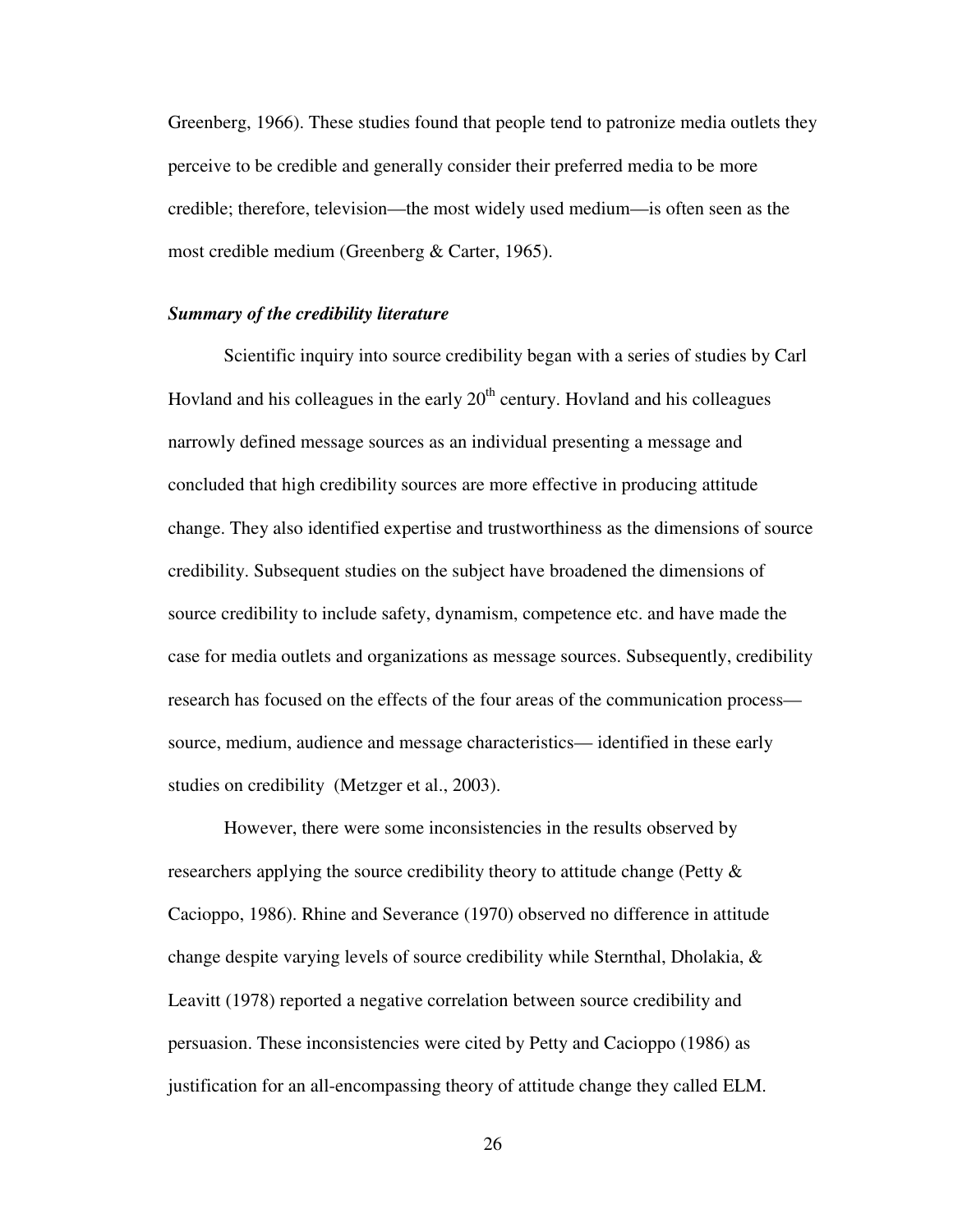#### **Elaboration Likelihood Model**

The ELM is a dual-process persuasion model that delineates the roles of several variables in the persuasion process. The model was developed to address inconsistencies, due to situational variables, in the attitude change literature. To make a case for the model, Petty and Cacioppo (1986) noted that "there was surprisingly little concerning if, when, and how the traditional source, message, recipient, and channel variables affected attitude change" and observed that "existing literature supported the view that nearly every independent variable studied increased persuasion in some situations, had no effect in others, and decreased persuasion in some contexts" (p. 2). Therefore, the ELM was proffered as model that explains the roles of multiple variables, under different conditions, in the persuasion process.

The model argues that a single variable can take on multiple roles in the persuasion process and may act to increase or decrease persuasion. The primary proposition of the ELM is the elaboration continuum, which posits that individuals process persuasion messages through two routes. The first, designated as the central route involves effortful and thoughtful elaboration of the quality of arguments in a persuasion message, while the second route, the peripheral route, depends on other strategies that are quantitatively and qualitatively different from central processing to arrive at conclusions about a persuasive message (See Figure 2.1; Petty & Cacioppo, 1986).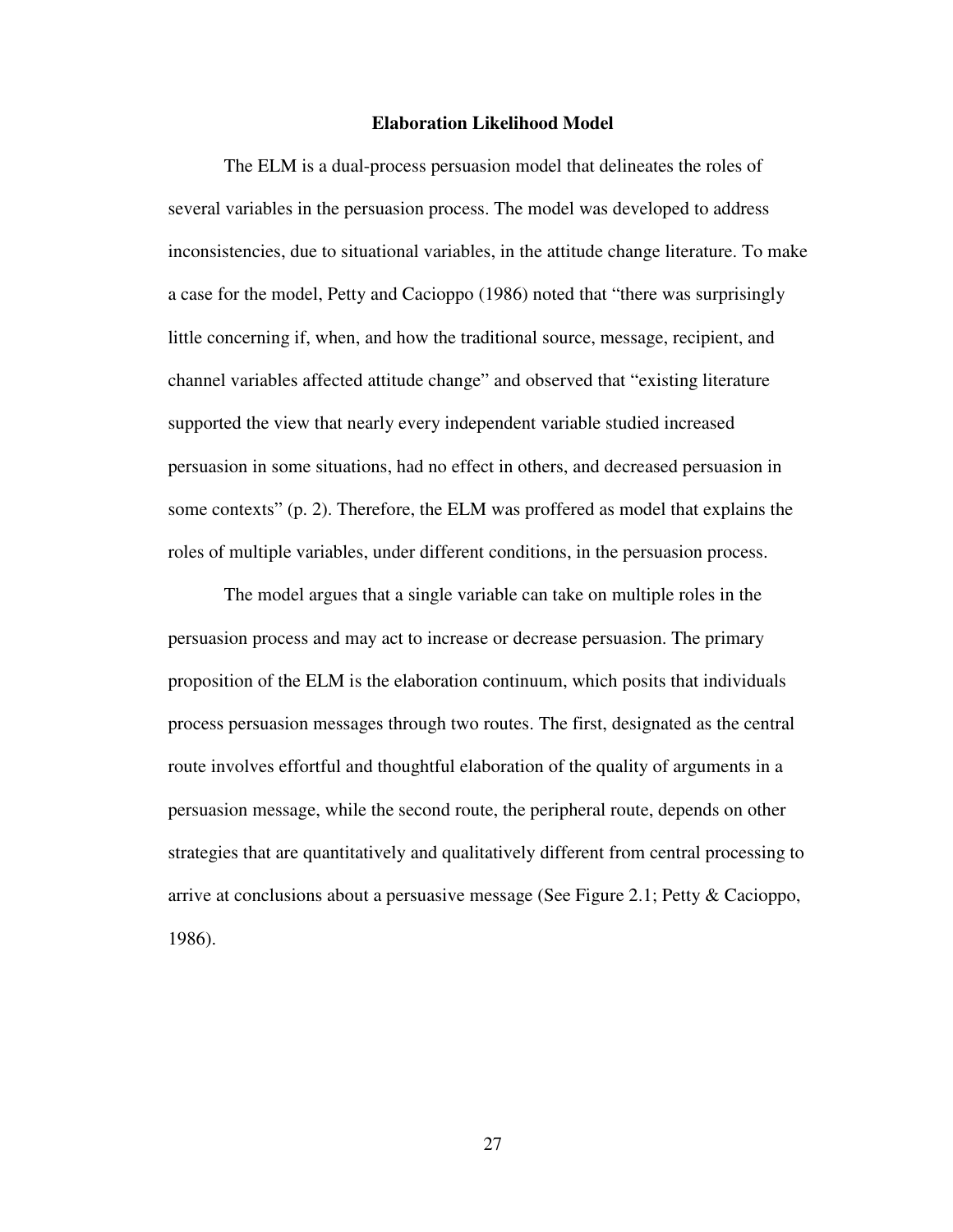Fig 2.1: The Elaboration Likelihood Model

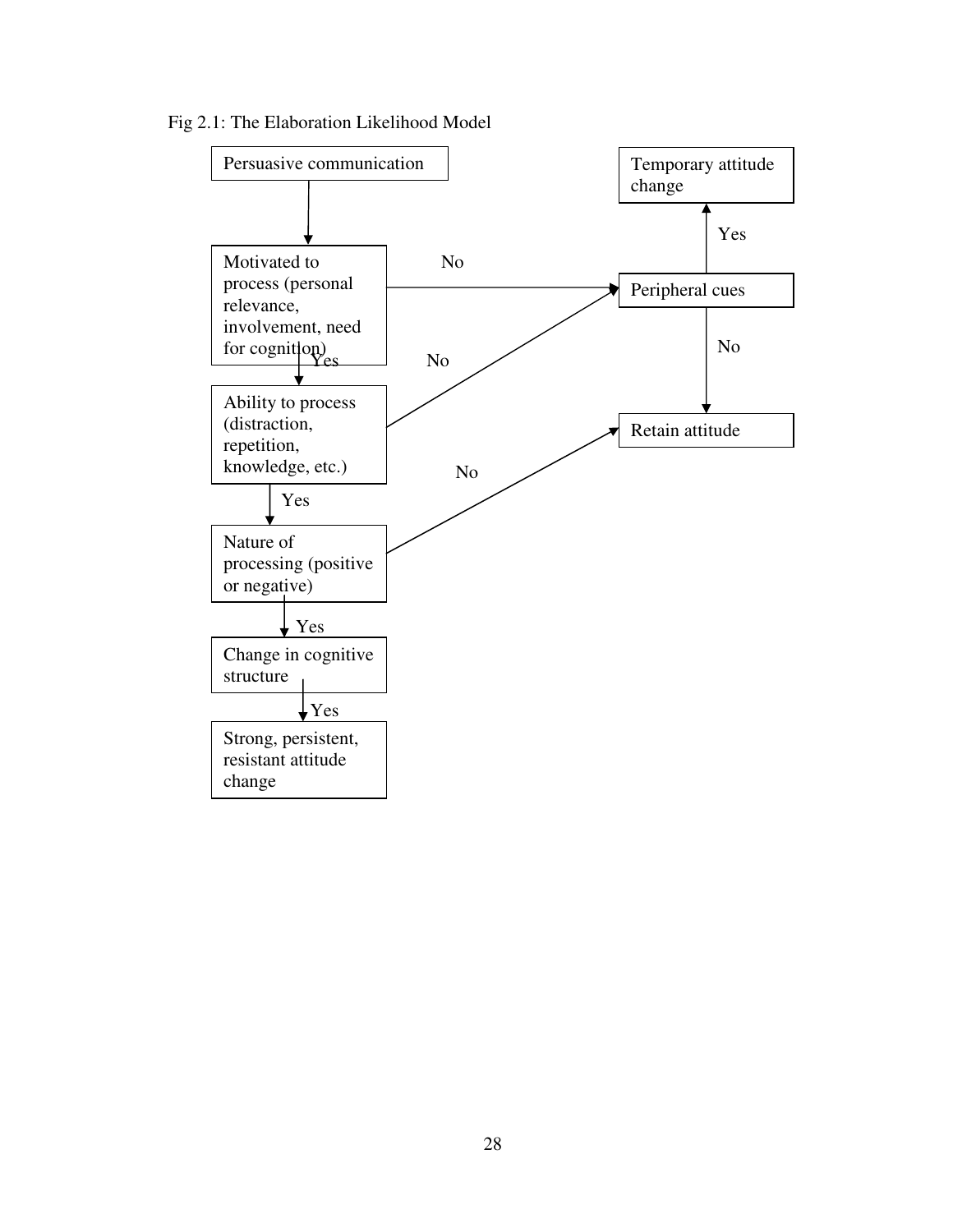The ELM proposes that individuals who have the motivation and ability to process a persuasive message are more likely to engage in careful and effortful processing of the arguments in the message (central processing) while those who are not motivated or able to process the message are more likely to use peripheral cues such as the attractiveness or expertise of message source, the number of arguments in the message, or other low elaboration methods to evaluate the message (Petty & Cacioppo, 1986; Petty, Rucker, Bizer, & Cacioppo, 2004). The ELM asserts that attitudes formed through central processing of messages are more persistent, resistant to change, and predictive of behavior than those formed through peripheral processing (Petty, Haugtvedt, & Smith, 1995).

A common criticism of the ELM is that the metaphor, "two routes to persuasion" (Petty & Cacioppo, 1986, p. 3), precludes the possibility of simultaneous evaluation of messages using both central and peripheral processing (Stiff, 1986). Petty et al. (2004), however, argued that the elaboration process occurs along a continuum despite the fact that the initial presentations of the model did not explicitly address the possibility of multiple processing of messages. Therefore, varying levels of central and peripheral processing may occur at different stages of the continuum. For instance, individuals with high involvement, motivation, and ability to process a message may evaluate the merit of the message by considering the merit of the arguments in the message (central processing) while considering the credibility of the message source (peripheral processing) at the same time. The researchers, however, asserted that there is a trade-off in the types of processing used for evaluating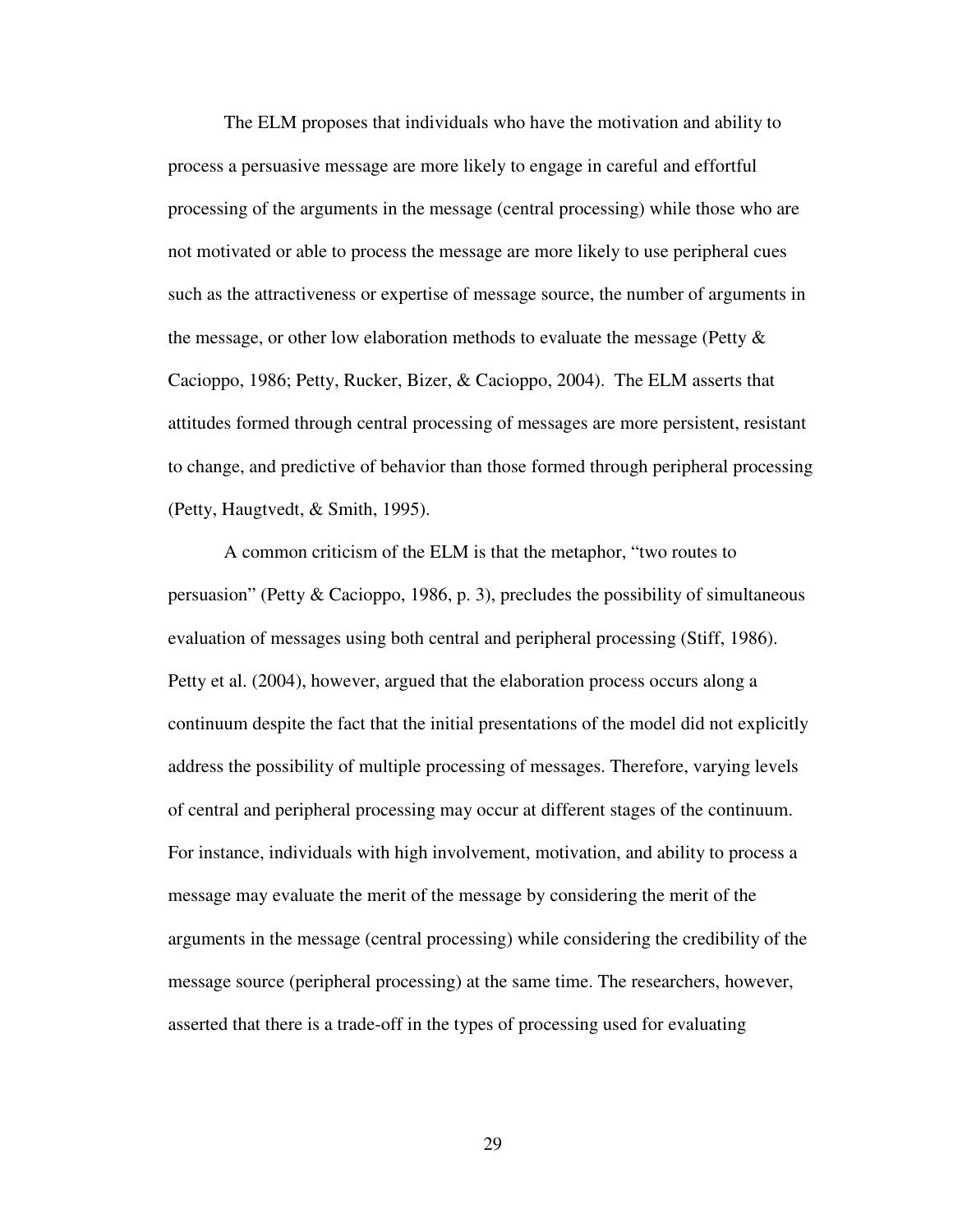messages: as central processing increases, the influence of peripheral cues on message processing decreases, and vice-versa (Petty & Cacioppo, 1986).

### *ELM postulates*

The ELM has seven postulates:

- 1. The Correctness Postulate. The first postulate of the ELM agrees with Festinger (1957) that people are motivated to hold correct beliefs and attitudes.
- 2. The Elaboration Continuum Postulate. The second postulate argues that the two processing "routes" are not dichotomous routes but two ends of a continuum. At the central processing extreme, message processing is entirely thoughtful and effortful, and devoid of the use of peripheral cues, while the opposite holds true for the peripheral extreme. However, there are varying gradations of central and peripheral processing along the continuum between both extremes. Thus, individuals may evaluate messages with varying levels of both central and peripheral processing, simultaneously.
- 3. The Multiple-Role Postulate. The third postulate states that variable can have multiple roles in the persuasion process. For instance, the attractiveness of a shampoo model can acts a peripheral cue, "I like the shampoo because the model is beautiful", or as a central processing cue, "the model's attractiveness is evidence that the shampoo works".
- 4. The Objective-Processing Postulate: The fourth postulate deals with situations where people are motivated to attain the 'truth' in a situation rather than a predetermined position. In this situation, the fourth postulate states that variables may affect people's ability and/or motivation to process messages by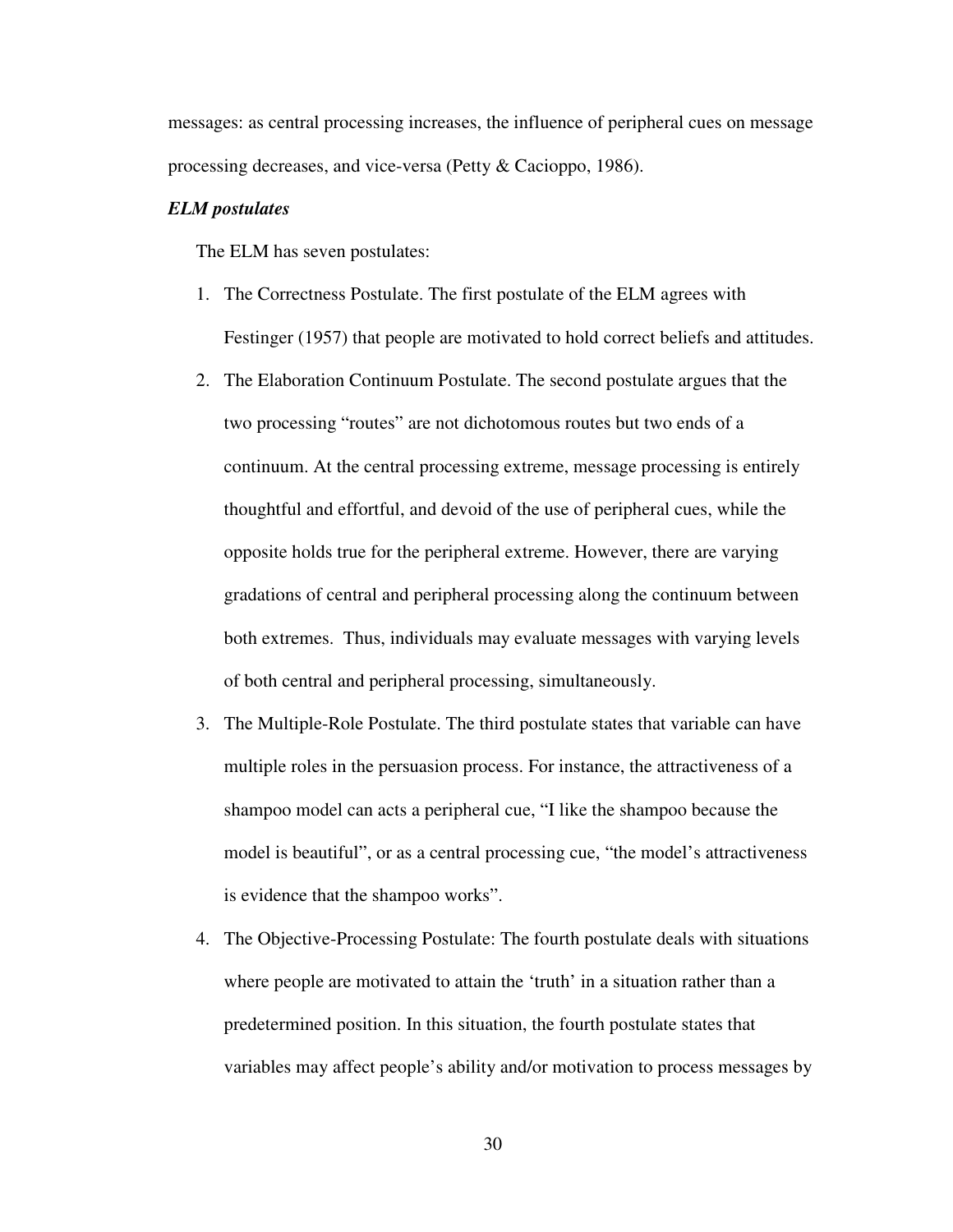influencing the extent to which they scrutinize the merits of the argument in the message.

- 5. The Biased-Processing Postulate: Variables also affect the nature of thinking in which message receivers engage. Therefore, the fourth postulate posits that variables affect people's motivation and ability to engage in certain kinds of thought processes and may cause them to be biased in their processing of messages. For instance, a person who recently paid a substantial amount of money to purchase a car may be biased in processing negative information about the car to reduce dissonance while audiences that are forewarned about a message source's intentions may be motivated to develop counter-arguments and be more resistant to persuasion.
- 6. The Trade-off postulate: The sixth postulate asserts that there is a trade-off between people's capacity to engage in thoughtful/effortful processing and their capacity to engage in peripheral processing of messages. Therefore, the more a person processes a piece of information centrally, the less he/she can process it peripherally, and vice-versa. This postulate, however, recognizes the possibility that message receivers may engage in dual processing using both central and peripheral processes, simultaneously.
- 7. Strength of Attitude Postulate: This postulate states that attitude change via central processing will be stronger, more resistant to counter-arguments, and more predictive of behavior than attitude change from peripheral processing.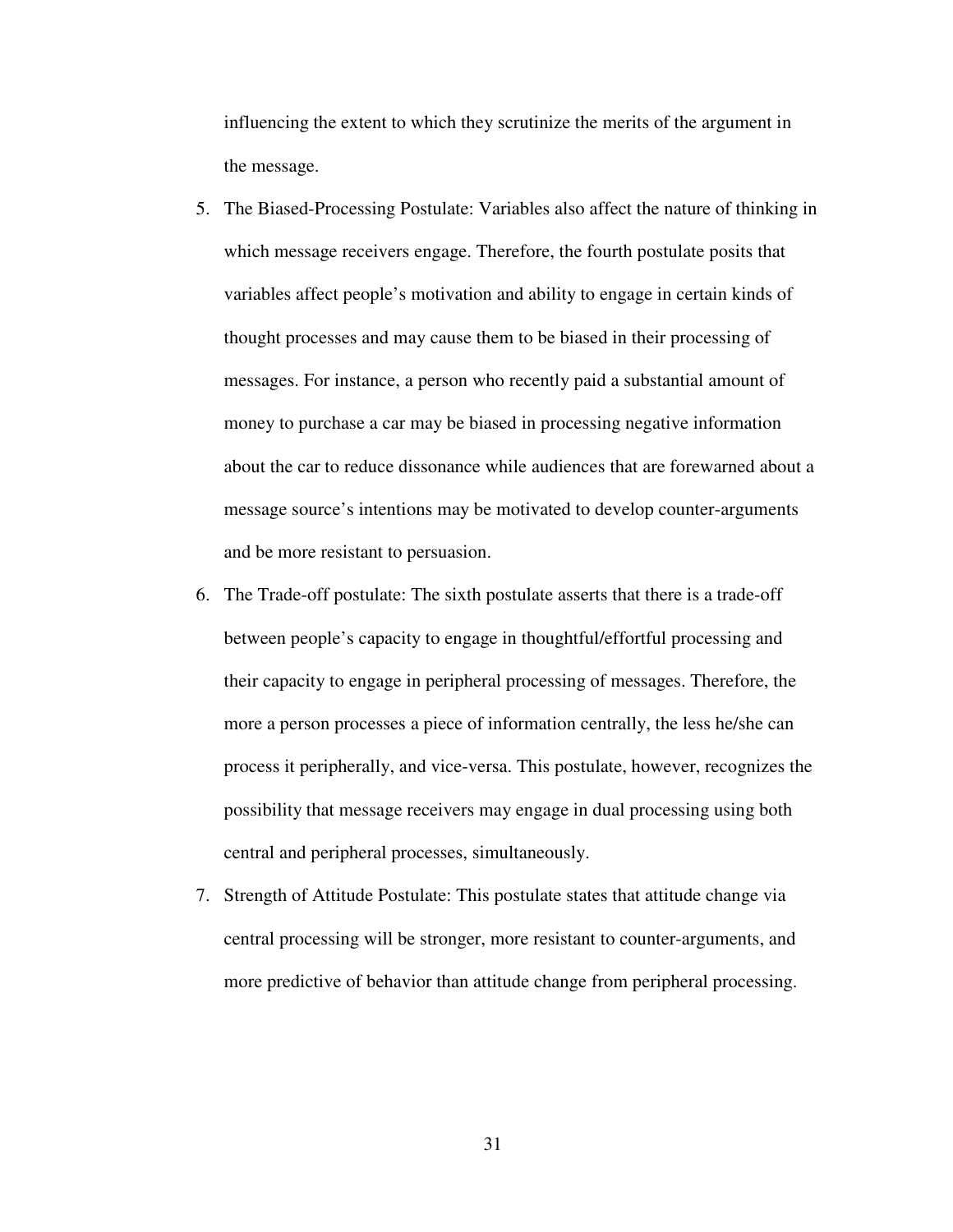# *Ideology*

The role of audiences' worldview in their perception of media messages and media outlets has been studied across mass communication, political science, and social psychology literatures (Gunther, 1992; Hastorf and Cantril, 1959; Lyons & Scheb, 1992; Hinich & Munger, 1994). However, there is little, if any, scholarly consensus about the operational and constitutive definitions of the concept (Lyons  $\&$ Scheb, 1992; Hinich & Munger, 1994). Some scholars see ideology as a collection of ideas held by individuals and groups, which influence their behaviors and views about the way society should be organized (Lodge, 1976; North 1990); others see ideology as individuals' conscious or subconscious mental processes for simplifying, understanding, and participating in the political world (North, 1981; Enelow & Hinich, 1984); and still other scholars define the concept as dogmatic belief systems by which individuals analyze, justify, and rationalize their behavior and that of institutions (Joravsky, 1970). For this study, however, ideology is conceptualized as "an abstract, integrated view of the political world giving rise to a logical structure of attitudes toward policy issues, political parties, and candidates" (Lyon & Scheb, 1992. p. 573).

This conceptualization links ideology to attitudes (Ajzen, 1988) and fulfils Hinich and Munger's (1994) 3-way test for explicating ideology, which asserts that ideology, when properly explicated, must have implications for (a) what is ethically good or bad (values/policy issues), (b) how resources should be distributed in a society (policy issues), and (c) where power should reside (political parties and candidates).

*Measures of ideology.* The most common measure of ideological identity is some form of self-placement along the liberal-conservative continuum (Lyon &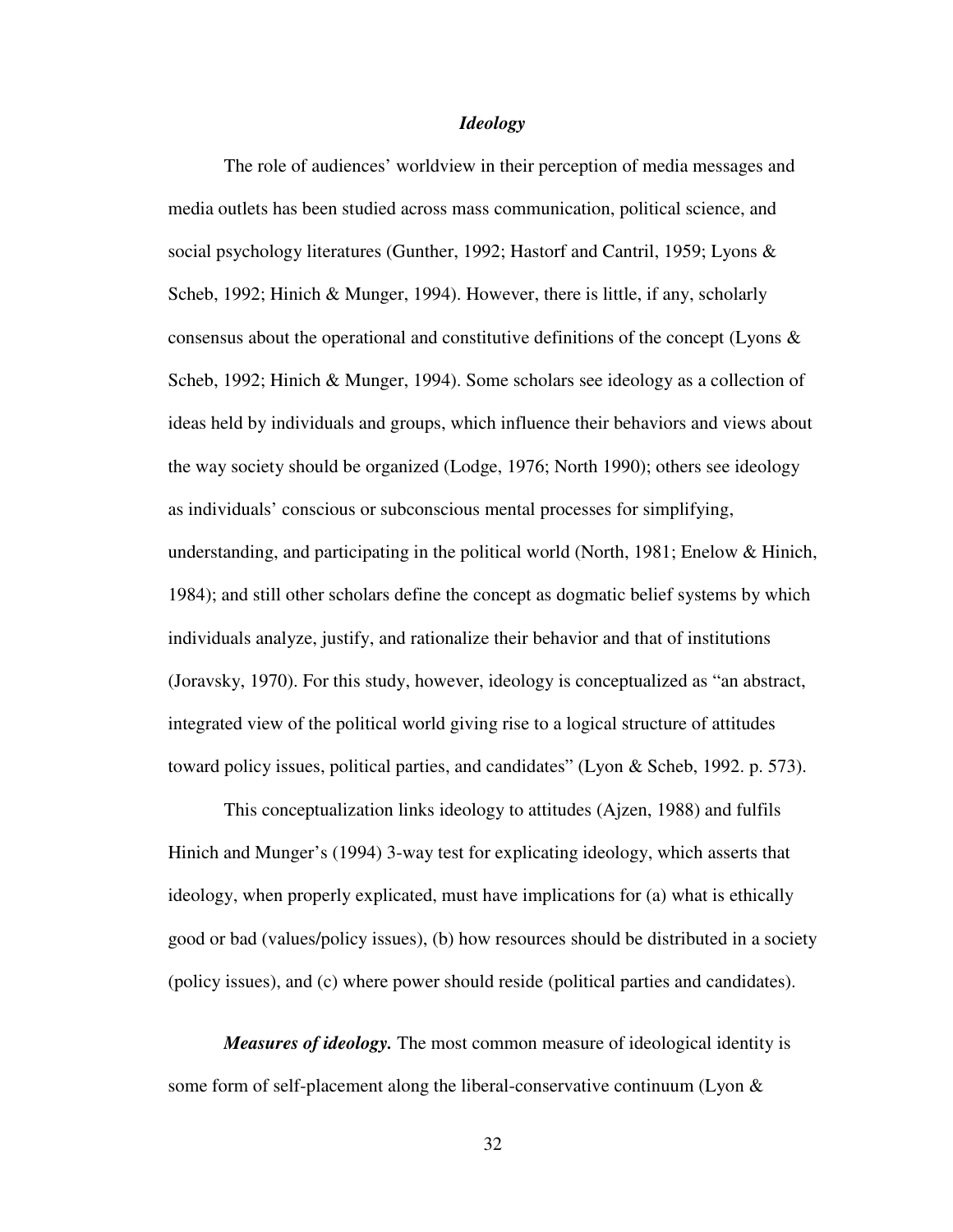Scheb, 1992; Holm & Robinson, 1978). While it can be argued that such continua are oversimplifications of the complexity of political ideology, they are nevertheless valid measures of ideology (van Dyke, 1995). The terms "liberal" and "conservative" are viewed as abstract concepts that summarize a highly constrained set of attitudes (Lyon & Scheb, 1992). These attitudes color citizens' interpretations of policy issues and provide justifications for their interpretations. Although citizens generally identify their worldview along the liberal-conservative continuum, research shows that they do not always understand the terms "liberal" and "conservative" as conceptualized by researchers (Conover and Feldman, 1981). However, their self-identification along the liberal-conservative continuum affects their political perceptions and behaviors (Levitin & Miller 1979; Holm & Robinson, 1978).

*Liberalism and conservatism.* Individuals and organizations operating from a liberal point of view advocate availability of political and economic opportunities to all citizens (Van Dyke, 1995). Liberalism espouses "the liberty of the individual; equality, equal treatment, and equality of opportunity; neutrality and tolerance; the role of reason; the usefulness of government; the need for welfare; and taxes" (Van Dyke, 1995, 79). Liberalism stresses individual rights and places limits on government to protect these rights. Citizens with liberal ideologies tend to view government as a necessary evil: an institution that should be relied on when there is widespread consensus on a course of action (Rejai, 1995).

In contrast, conservatism emphasizes a distrust of rationalism, a preference for the known, a cautious approach to change, hostility to government, hostility to taxes, and, in the case of social conservatives, a desire to regulate the moral behavior of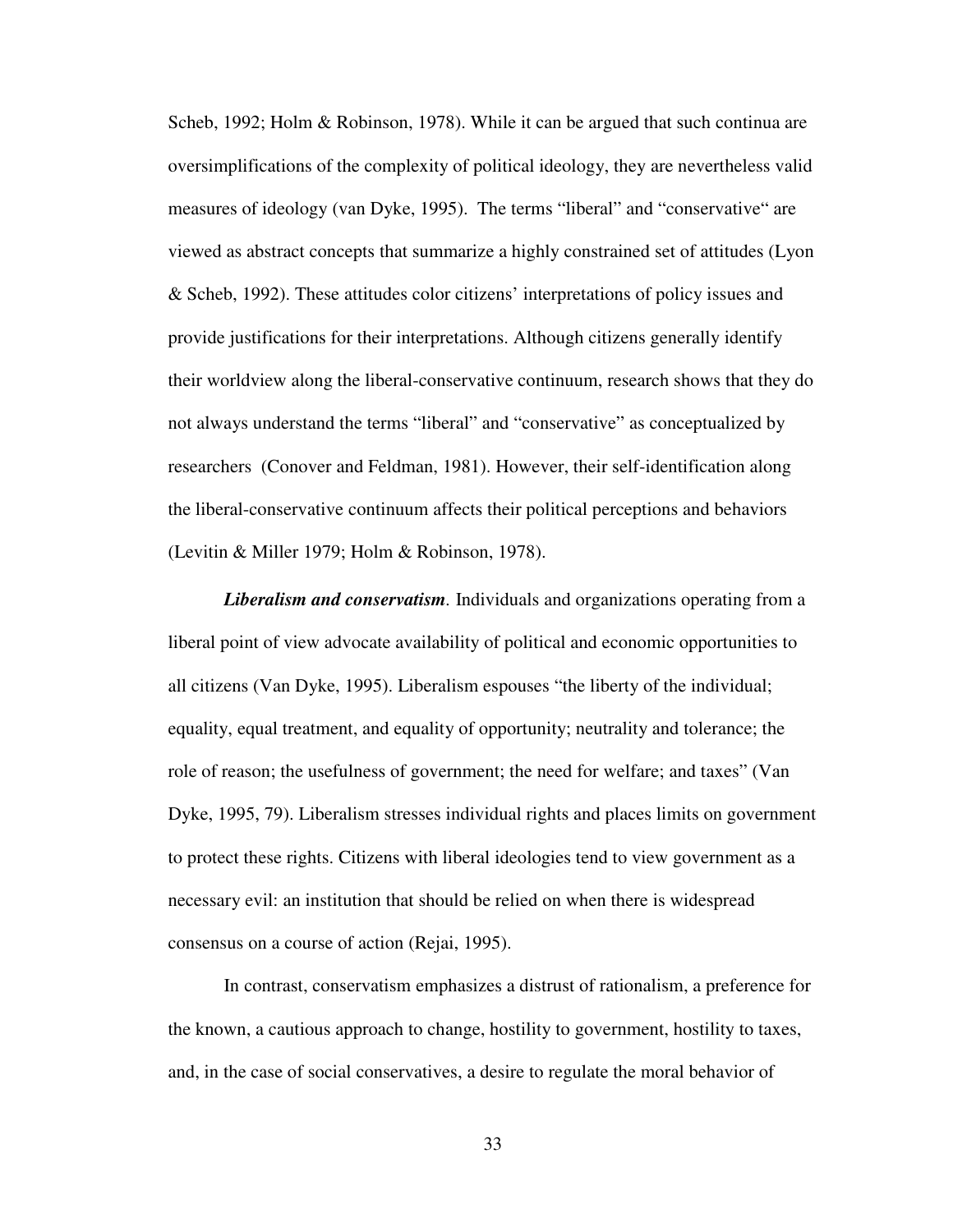citizens (Van Dyke, 1995). Conservatism tends to glorify a country's tradition; it calls for structures of authority, including political, religious, familial authority, to maintain order and stability (Van Dyke, 1995).

#### **Branding and CBBE**

Scholars and analysts in the management and marketing disciplines are showing renewed interest in the concept of brand equity because of its role in organizational profitability and marketing effectiveness (Keller, 2002). Professional interest in the concept have been predominantly utilitarian and includes (a) brand valuations, to facilitate proper appraisal of a brand's value during mergers and acquisitions, and (b) brand analysis, to evaluate the effect of brand equity on marketing effectiveness (Aaker, 1991; Keller, 2002). In contrast, scholarly interest on the concept have been geared towards explicating it, defining it operationally, understanding its effects and implications, and making it amenable to basic and applied research (Keller, 2002).

A brand is a name, term, logo, trademark or any other identity designed to identify a product and distinguish it from other products in the same category (Kotler, 1991). The name, term, symbol, and other identifiers are brand identities and the totality of these identities is the brand. Branding, therefore, is the process of explaining the meanings and associations of brands to consumers. Other researchers conceptualize a brand as the added value of brand identities to a product (Farquhar, 1990; Aaker, 1991). The added value often includes brand loyalty, price insensitivity, and positive affective dispositions towards brand. The difference between a product and a brand is that a product fulfils a functional benefit while a brand augments the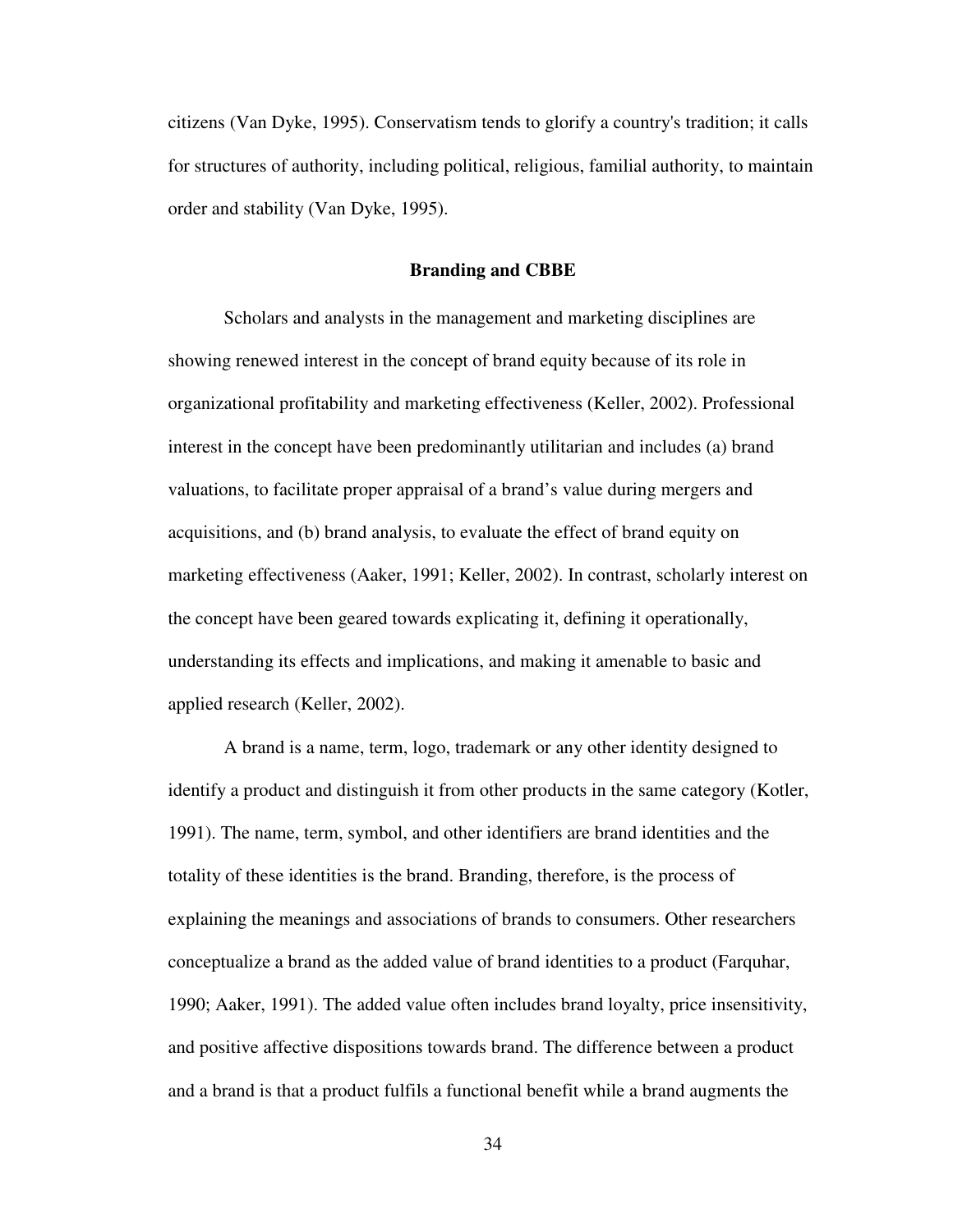value of the product beyond its functional purpose. For example, a pair of sneakers protects the feet from injuries during sporting activities while a pair of Nike sneakers carries the added benefit of the Nike promise of quality and the brand image of shoes that inspire athletes to "just do it" by arousing the surreal athletic achievements of Michael Jordan and Tiger Woods, two of the brand's prominent endorsers.

The primary purpose of branding is to communicate the tangible and intangible aspects of a brand to its consumers. Based on this perspective, Roellig (2001) defined a brand as "the aggregation of all the physical and emotional characteristics of a company, a product, or service encountered by customers at all points of contact" (p. 40). A brand's business proposition, which highlights the reasons customers should desire the brand, is communicated through the process of branding.

 CBBE is a measure of the intangible added benefit of branding to consumers (Aaker, 1991; Keller, 2002). Higher levels of CBBE imply that consumers will react more favorably towards the product, price, promotion, and distribution of a brand than they would towards a generic product in the same category (Keller, 1993). Keller theorized that a brand is said to have "positive (negative) customer-based brand equity if consumers react more (less) favorably to the product, price, promotion or distribution of the brand than they do to the same marketing mix element when attributed to a fictitiously named or unnamed version of the product or service" (p. 8).

CBBE directly affects consumers' psychological judgment with respect to the brand making them favorably disposed towards paying more and searching further for the product the brand represents (Berry & Biel, 1992). The concept also encapsulates the total value of the brand, consisting of the marketing variables of the brand (price,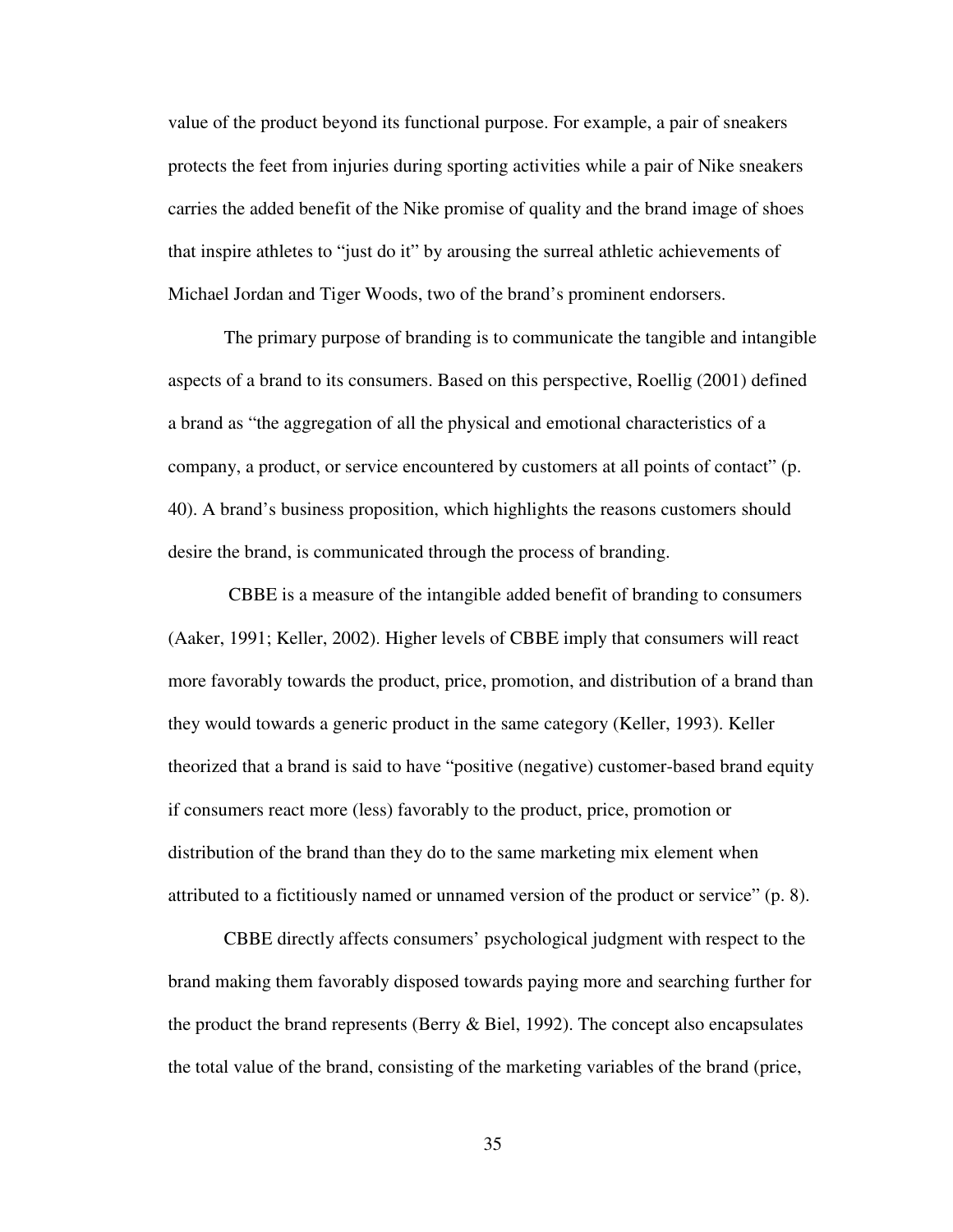product, package, etc.) and the intangible relationship between the brand and the consumer (Blackstone, 2000).

Researchers primarily conceptualize CBBE as consumers' knowledge about the brand and often measure the concept by observing the effects of brand knowledge on consumer behavior towards the brand (Hoeffler and Keller, 2002). This theoretical conceptualization is the basis for Aaker's (1991) definition of CBBE as the outcome generated by the marketing activity of a brand that would not have occurred if the product or service were unnamed and Keller's (1993) conceptualization of CBBE as the "differential effect of brand knowledge on consumer's response to the marketing of the brand" (p. 2).

CBBE also affects the profit potential of a brand by making it possible for the brand to attained increased market share and favorable price structures (Aaker, 1991; Berry, 1988). Higher levels of CBBE help brands endure crisis situations like negative press and shifts in consumer tastes (Faquahar, 1990), and provides competitive edge against other products in the same category (Aaker, 1991).

Keller (1993) observed that CBBE is built by increasing consumers' familiarity with the brand and creating a series of favorable, strong, and unique associations to the brand in consumers' memory. Hoeffler and Keller (2002) observed that the power of a brand resides in the minds of the customers and that organizations seeking to build CBBE have to ensure that customers undergo the right type of experiences with their products and services so that the desired thoughts, feelings, and images can be linked to the brand. The consumer's experience with the brand could occur through contact with anyone (salesman, celebrity endorser, receptionist etc.), or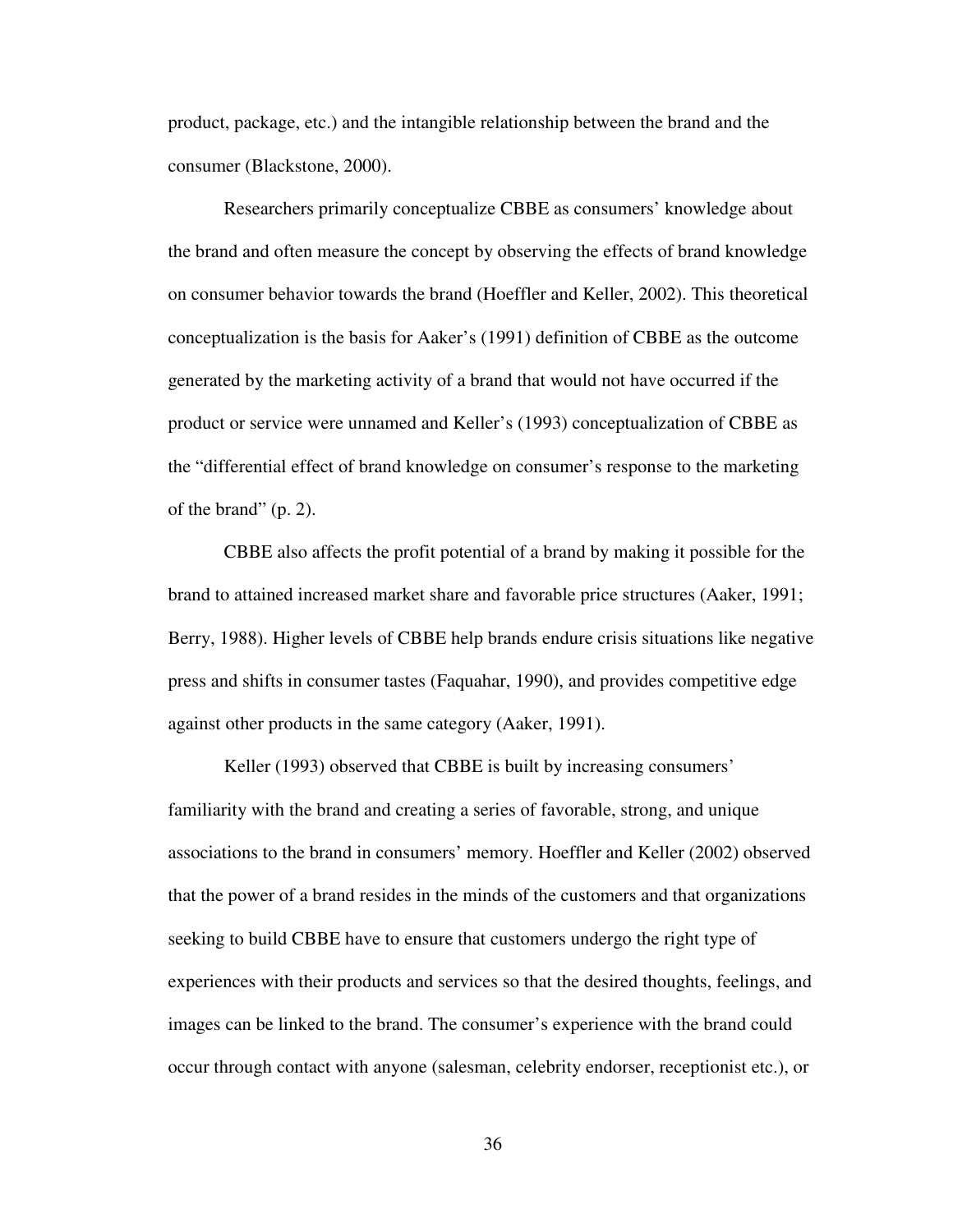anything (the product, advertisements, etc.) that the consumer can associate with the brand (Urde, 1994).

A key objective of branding activities is to enhance repeat purchase or patronage, because substantially less marketing activities and lower expenditure is required to ensure repeat patronage than to recruit new customers (Knox & Walker, 2001). Strong CBBE helps to moves consumers from prospects, occasional users, or habitual buyers to brand loyalists (Knox & Walker, 2001). Brand loyalty is the:

(1) biased (i.e. non-random) (2) behavioral (i.e. purchase), (3) expressed over time, (4) by some decision-making unit (5) with respect to one or more alternative brands out of a set of such brands, and (6) is a function of psychological (decision making, evaluative) process (Jacoby and Chestnut, 1978, p. 80).

Kotler et al. (1996) identified brand conviction as the key difference between habitual buying behavior and brand loyalty. He noted that habitual buying behavior is based on availability and brand familiarity. Thus a habitual buyer would switch to another brand if availability is reduced or routine buying behavior is disrupted while a brand loyalist would go the extra mile to find the brand.

In summary, higher levels of CBBE enhance the value of products and services (Fombrun, 1996); improves consumers' disposition towards organizations and their products (Keller, 1993); improves consumers' psychological judgment with respect to a brand, making them favorably disposed towards paying more and searching further for the brand (Aaker & Biel, 1992; Aaker, 1991); and helps organizations attain increased profitability through increased market share and favorable price structures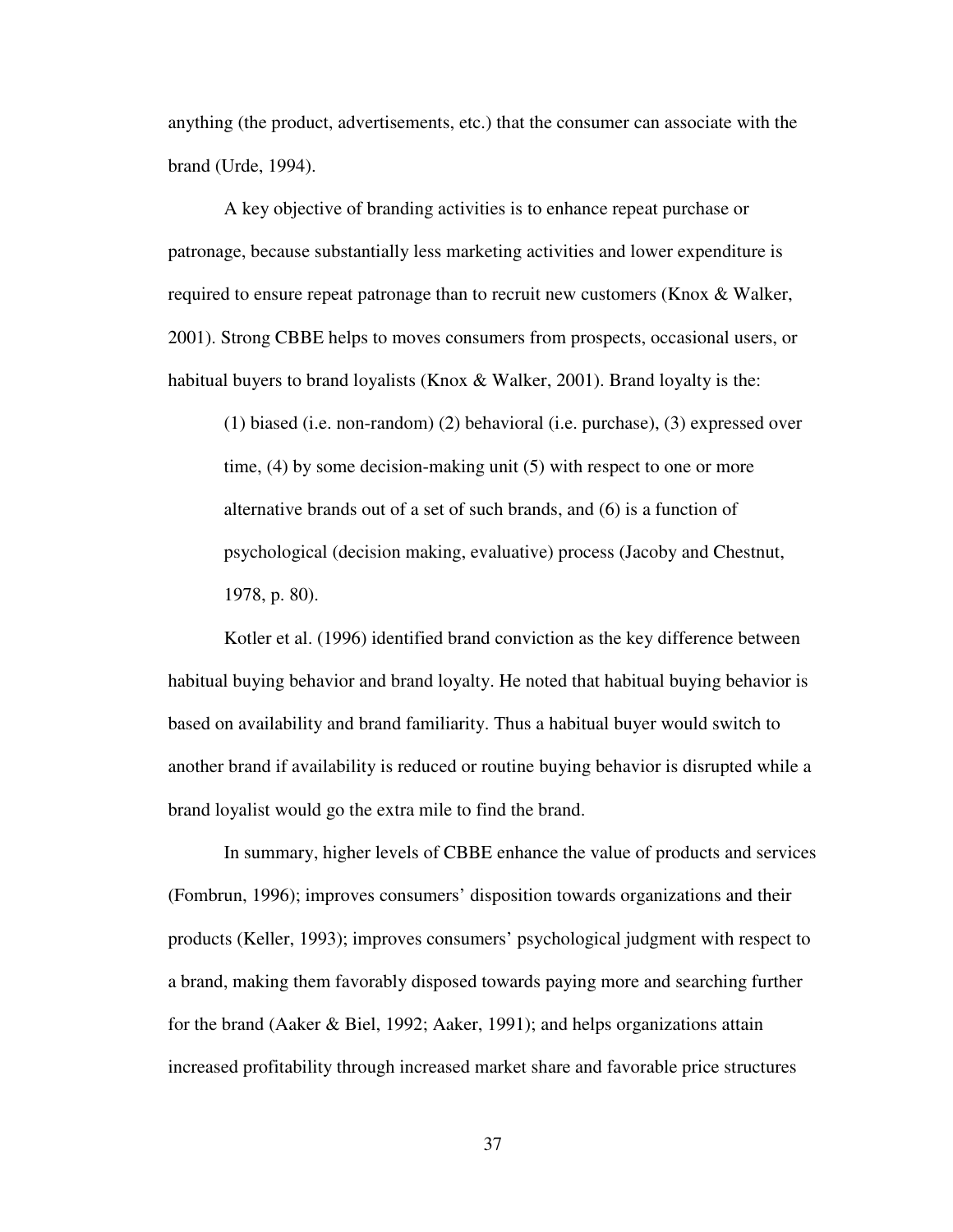(Aaker, 1991).

*Building CBBE.* The process of building CBBE (brand management) encompasses the planning, organization, and control of corporate activities that affect the knowledge and/or image of the brand in consumers' minds (Urde, 1994; Keller, 1993). Davis (2000) described all contacts between the company and its customers as touchpoints, and asserted that touchpoints give organizations an opportunity to improve their CBBE. For a media organization, the touchpoints transcend the actual program, newscast or newspaper, and includes all activities that consumer associate with the brand such as newsgathering processes, recruitment processes, relationship with advertisers, community service, etc. (Secunda, 1994).

Davis (1995) expressed the importance of treating branding as a long-term strategic tool rather than a short-term tactical tool designed to fix a perceived problem. He conceptualized brand management in terms of four key indices: (a) meaning: how companies define their brands, (b) measuring: how companies measure and gauge their CBBE, (c) management: how companies coordinate their branding activities, and (d) mapping: how companies plan for the futures of their brands. He enjoined organizations to have a clear picture of where they want their brand to be over the next five years. This picture, he concludes, has to include the roles that the management of the organization wants the brand to fulfill, the financial goals they want the brand to achieve, and an assessment of the brand's current value and the level of investment needed to move it to where it is envisioned to be.

Low and Mohr (2000) concurred with the long-term strategic effect of branding and found that high relative advertising (branding practices) and low relative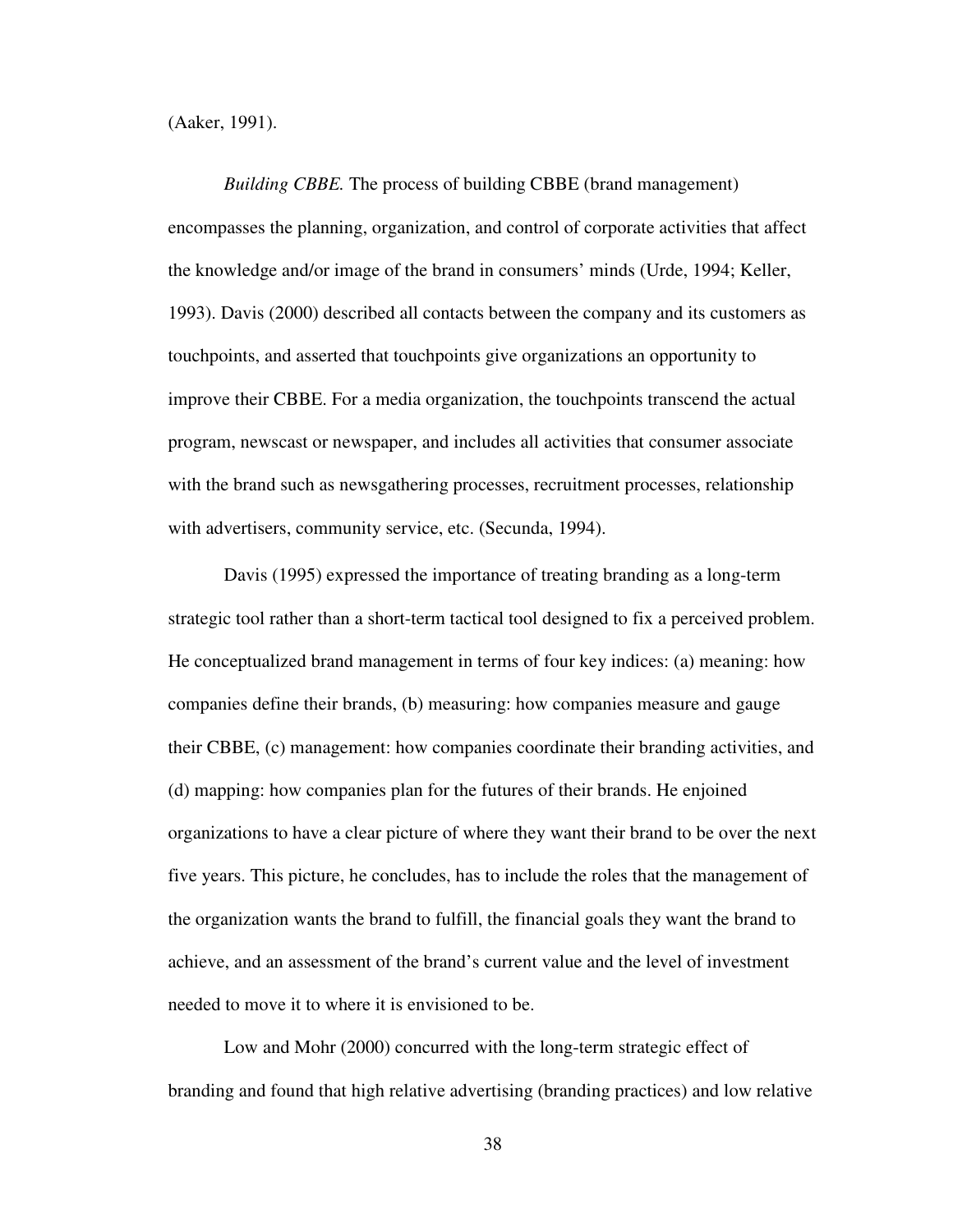sales promotion (quick-fix sales drives) are associated with higher perceptions of CBBE. Hoeffler and Keller (2002) noted that Corporate Societal Marketing (CSM), marketing activities that have at least one non-financial socially relevant objective, is another important way of building strong CBBE. They noted that CSM builds brand awareness, enhances brand image, establishes brand credibility, evokes brand feelings, creates a sense of brand community, and elicits brand engagement (p. 79).

 Keller (1993) stated that CBBE should be considered a multifaceted concept that depends on consumer knowledge structures about the brand. Brand management, thus, revolves around managers' actions to capitalize on these knowledge structures. Keller counseled managers to have a broader view of marketing activities by defining the knowledge structures they want to create; evaluating the various ways available for them to create these knowledge structures; taking a long-term view of branding processes; employing tracking services to evaluate their brands; and evaluating potential candidates for brand extension.

## *Branding and the Media*

Branding and CBBE are relatively new concepts in the field of mass communication (Chan-Olmsted & Kim, 2001). Although the concepts have been used in traditional marketing and management fields for a long time, journalists and media managers remained skeptical about applying branding principles to the media until recent times when the intense proliferation of media vehicles and the attendant fragmentation of audiences have instigated media outlets to seek new ways of differentiating their products to the audience (Brinkley, 1997). Although media managers agree that, "branding is overall a very useful business tool" that "will help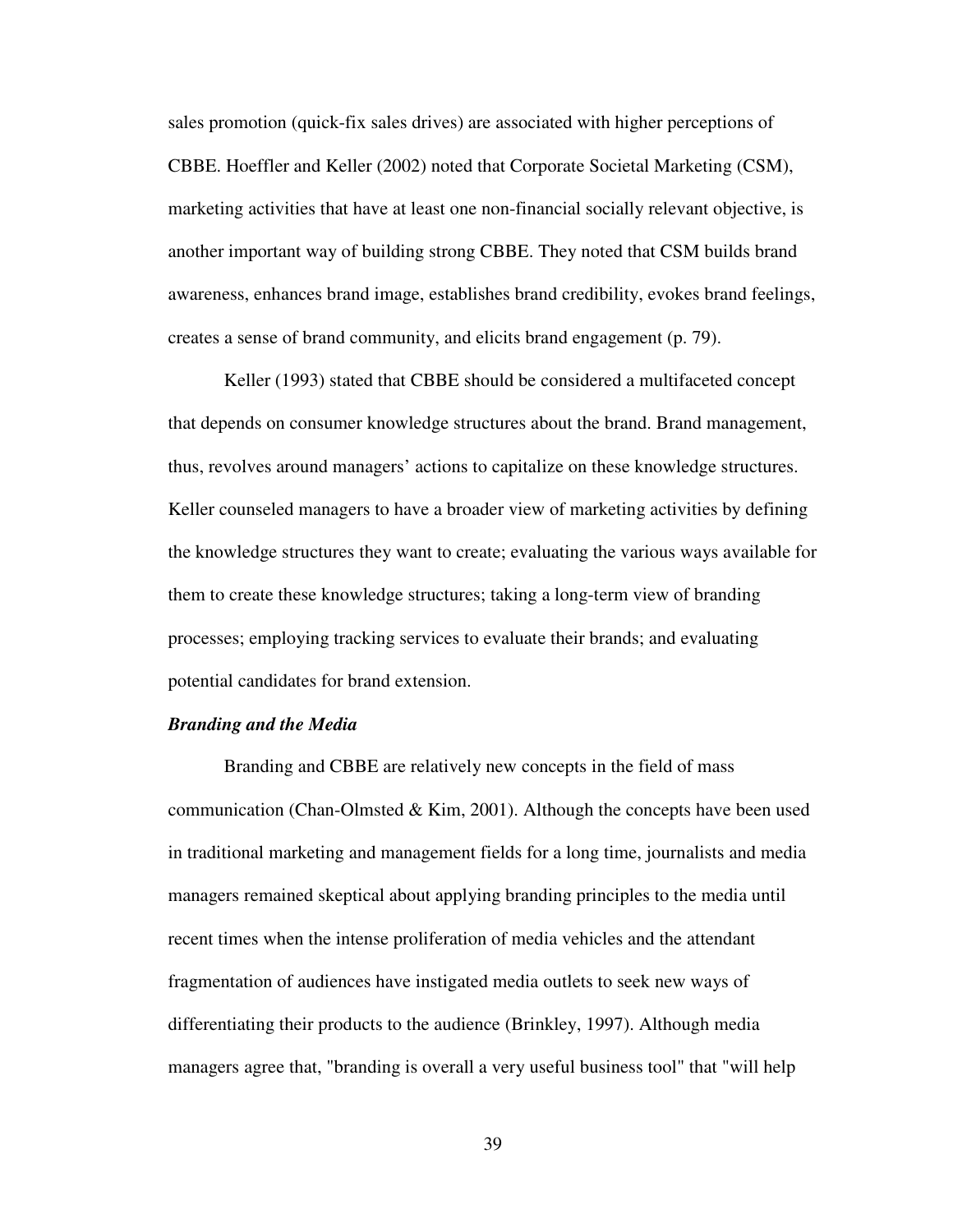them achieve long-term business success" and "stay competitive", Chan-Olmsted and Kim observed that most of them "did not appear to be very familiar with the brand equity concept" (2001, p. 85 - 86). Similarly, empirical mass communication research on the application of branding principles to the media is in its infancy (Chan-Olmsted & Kim, 2001).

Media organizations are evolving to mitigate the threats of increased competition and audience fragmentation in today's media industry (McManus, 1994). They are seeking ways of determining and catering to the whims of an elusive active audience who has access to more media outlets than at any time during the history of mediated communication (Palmgreen et al., 1985). Attaway-Fink (2004) found that newspaper editors were favorably disposed towards the practice of generating and formatting contents to attract specific target audiences. She observed that, "Through research, editors and publishers have been able to identify the newspaper's most marketable elements. Special sections designed to meet reader interests, whether entertainment or local news, have become elements of the new targeted communication practices used in newsrooms across the USA" (p. 145).

The control of media content has shifted from professional gatekeepers to the audience, as media channels scramble through opinion polls, focus groups, and audience measurement services to understand the content needs and desires of the audience (Webster & Phalen, 1997). Therefore, branding, a strategic management process for identifying a product and distinguishing it from similar goods and services (Aaker, 1991), assumes new importance as media managers seek ways of differentiating their media outlet from the rest of the pack (Chan-Olmsted  $\&$  Kim,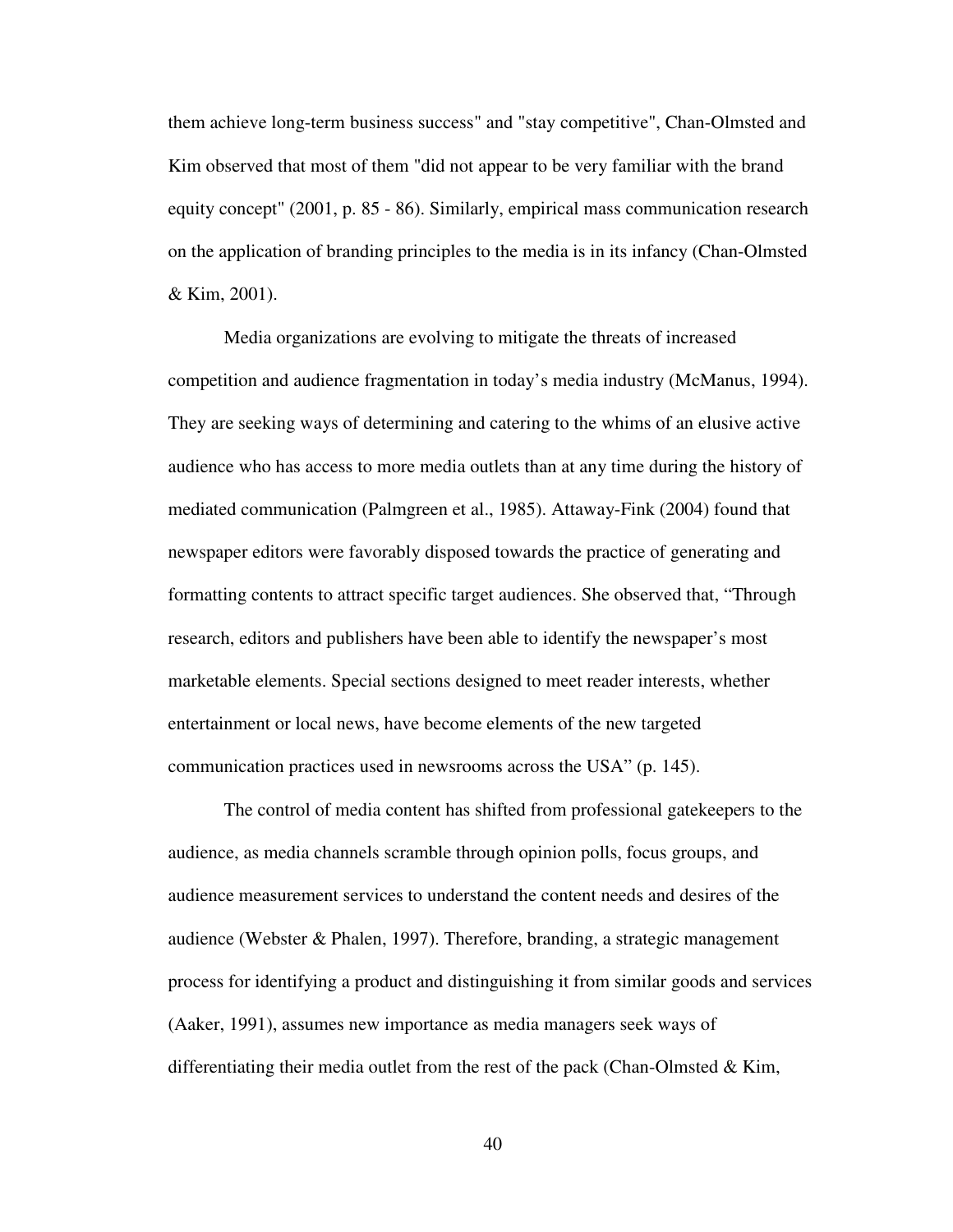2001; Lin, Atkin, & Abelman, 2002).

Brand extension, use of an established brand name to develop a product in another category, is another reason media organizations are embracing branding (Ha & Chan-Olmsted, 2001). In view of beckoning opportunities for attracting new audiences and advertisers inherent in new media types, media organizations are beginning to extend their brands by developing new media channels and products with their established brand names. Branding assumes new importance because consumers' acceptance of the brand extension process and patronage of the new product is contingent upon the strength of the parent brand's CBBE (Keller, 1993). Brand extension is particularly attractive to media organizations because leveraging a strong brand name not only substantially improves new products' success potential but also decreases the costs of promoting and distributing them because of audiences' familiarity with and affectivity disposition towards the parent brand (Aaker  $\&$  Keller, 1990, Lane, 2000). Brand extension also gives media organizations additional income streams, generates new audiences, and serves as a means for media organizations to advertise the parent brand (Ha & Chan-Olmsted, 2001). Furthermore, Balachander and Ghose (2003) found that while new products enjoy consumers' trust and support as a result of their association with the parent brand, the parent brand also derive reciprocal spillover affect from the brand extension process.

To assess the extent of media managers' familiarity with the branding concept, Chan-Olmsted and Kim (2001) conducted a survey of general managers of commercial television stations. They noted that although:

the essence of branding has been applied for years as broadcast televisions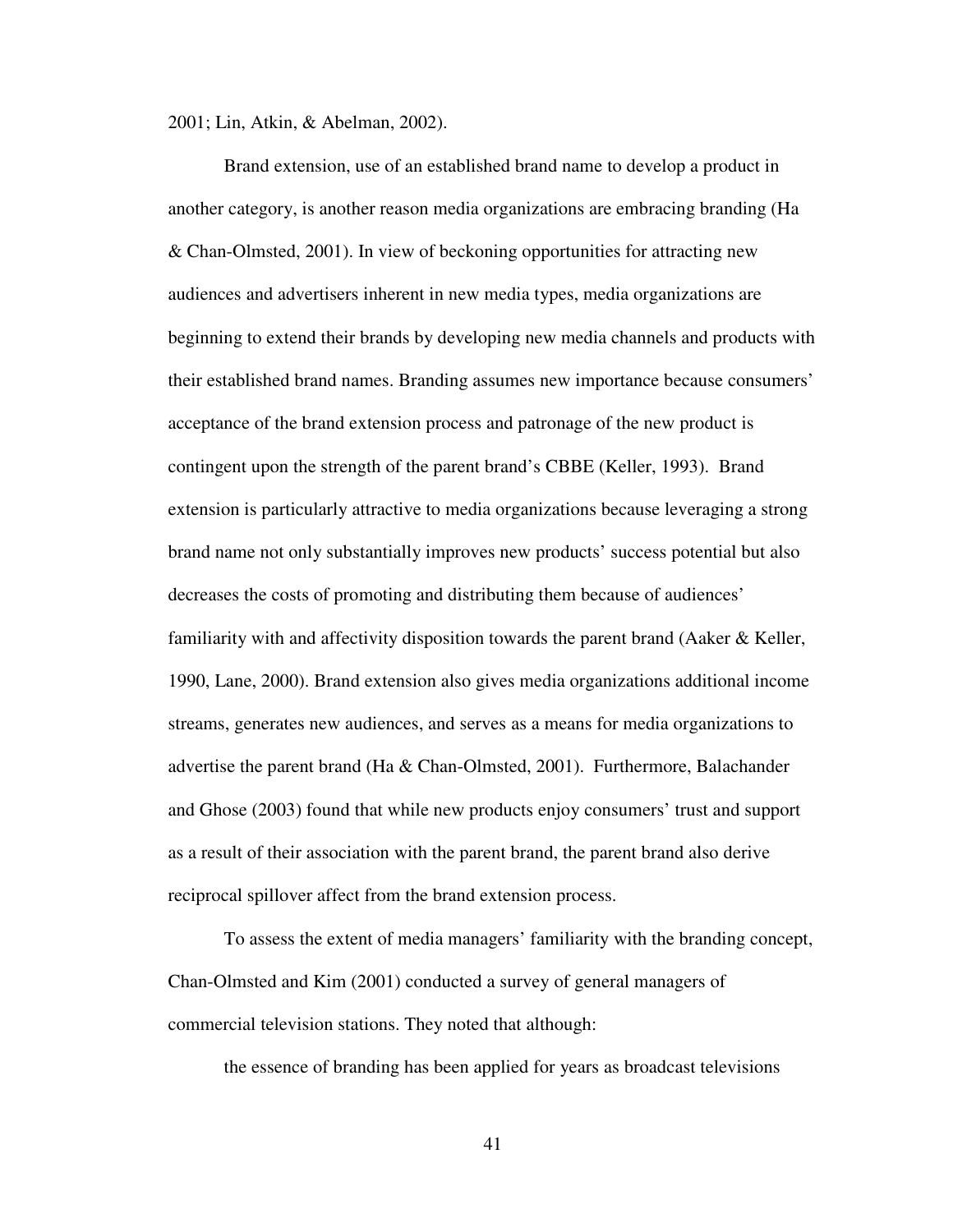strove to establish identifiable attributes to build audience preference, "branding" as a fairly new management term, represents a different approach in integrating existing knowledge and techniques in media promotion and marketing in the broadcast industry. (p. 77)

The station managers surveyed agreed that branding is important, but associated it with tactical operations, such as local news credibility, network affiliation image, station promotions, and logo design, instead of viewing it as a strategic management process. The researchers found a negative correlation between experience in the industry and perception of the long-term role of branding, thereby suggesting that industry newcomers were more receptive towards the practice of branding, and managers of stations in larger markets had a more positive, long-term view of branding than managers in smaller markets. They concluded that broadcasters "need to ask themselves how they can build a distinctive brand and hopefully leverage their established brand equity" (p. 89) because success in any product or service, including television programming, depends on a well developed and executed strategic plan that gives the consumer valid reasons to purchase/consume the product.

Secunda (1994) conducted a case study of the brand marketing of the Czechoslovakia-based Nova TV. He noted that prior to the introduction of Nova TV all the existing stations were pretty much the same apart from their logo and channel designation, and documented the strategies employed by the management of Nova TV to establish a positive brand image with its two major publics: television audience and advertisers. Secunda noted that the station launched an intensive national advertising campaign, which sought to create favorable brand associations with the station while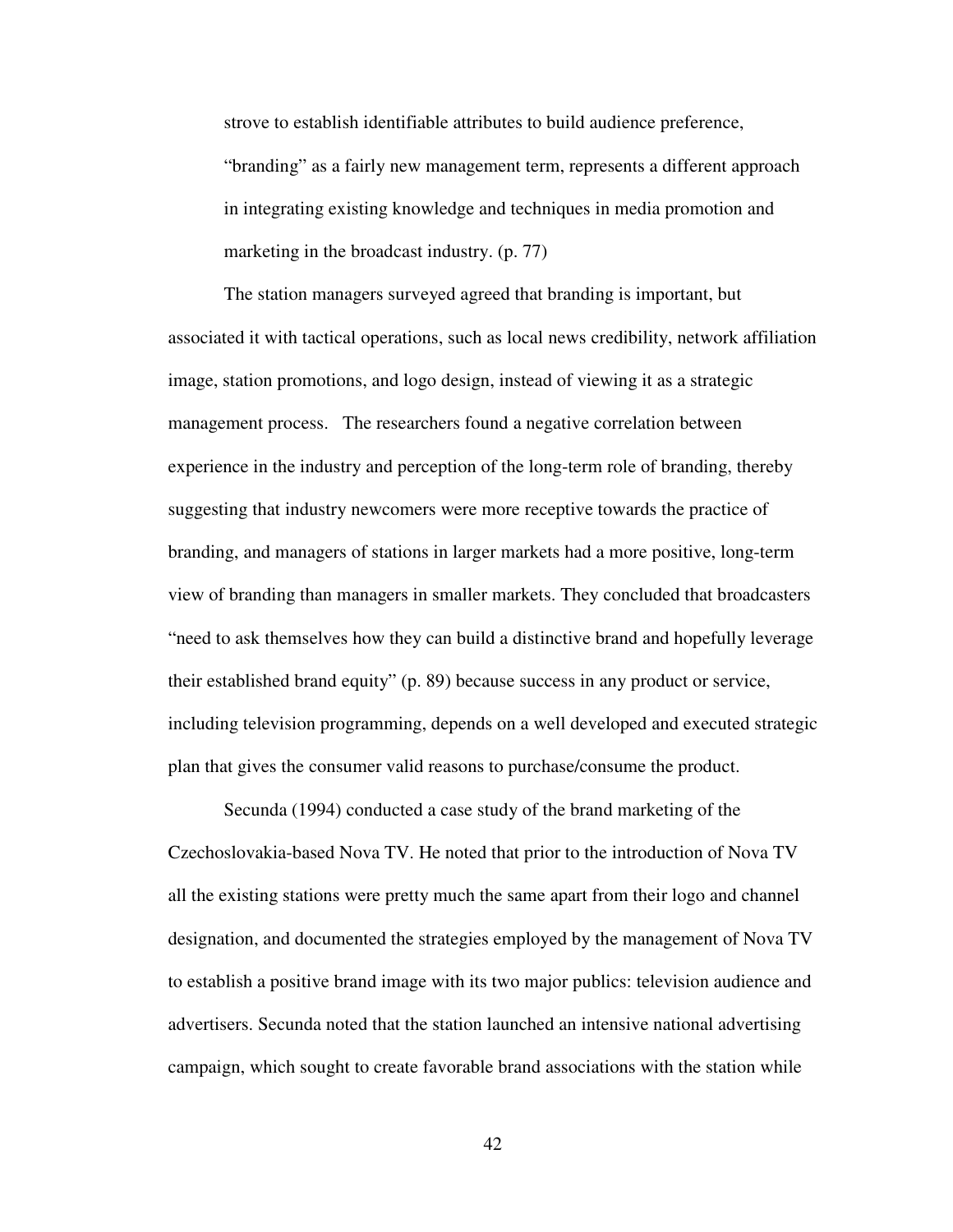establishing a distinction between the Nova brand and the government-controlled competition.

McDowell and Sutherland (2000) used CBBE theory to analyze television program brand equity. They conceptualized program brand equity in terms of sustained market dominance and exceptional audience loyalty. They analyzed a 10 year longitudinal summary of Nielsen sweep report and additional data from Marshal Marketing and Communication, and concluded that each program has its own unique brand equity, which is distinct from the brand equity of the television channel broadcasting the program. They found that higher program equity helped programs build more audience than their lead-in programs' audience size and to recruit more audiences from other sources. The study concluded that program equity affects the number of converts, the number of defectors, and the number of loyalists that a program has.

Lin, Atkin and Abelman (2002) observed that network affiliation and the branding effort of the television networks affect the brand image of local stations, and changes in network affiliations may cause audiences to relate differently to local stations. Ha and Chan-Olmsted (2001) studied enhanced TV features, such as webbased brand extension products for TV networks, and found no relationship between respondent's awareness or rating of the web-based enhance TV contents and their rating of network television program. Although respondents accepted the web-based enhanced TV features as brand extensions of the network station, their knowledge, awareness, and usage of the web-based feature did not induce them to watch the network. The researchers, however, noted the supporting role of the web-based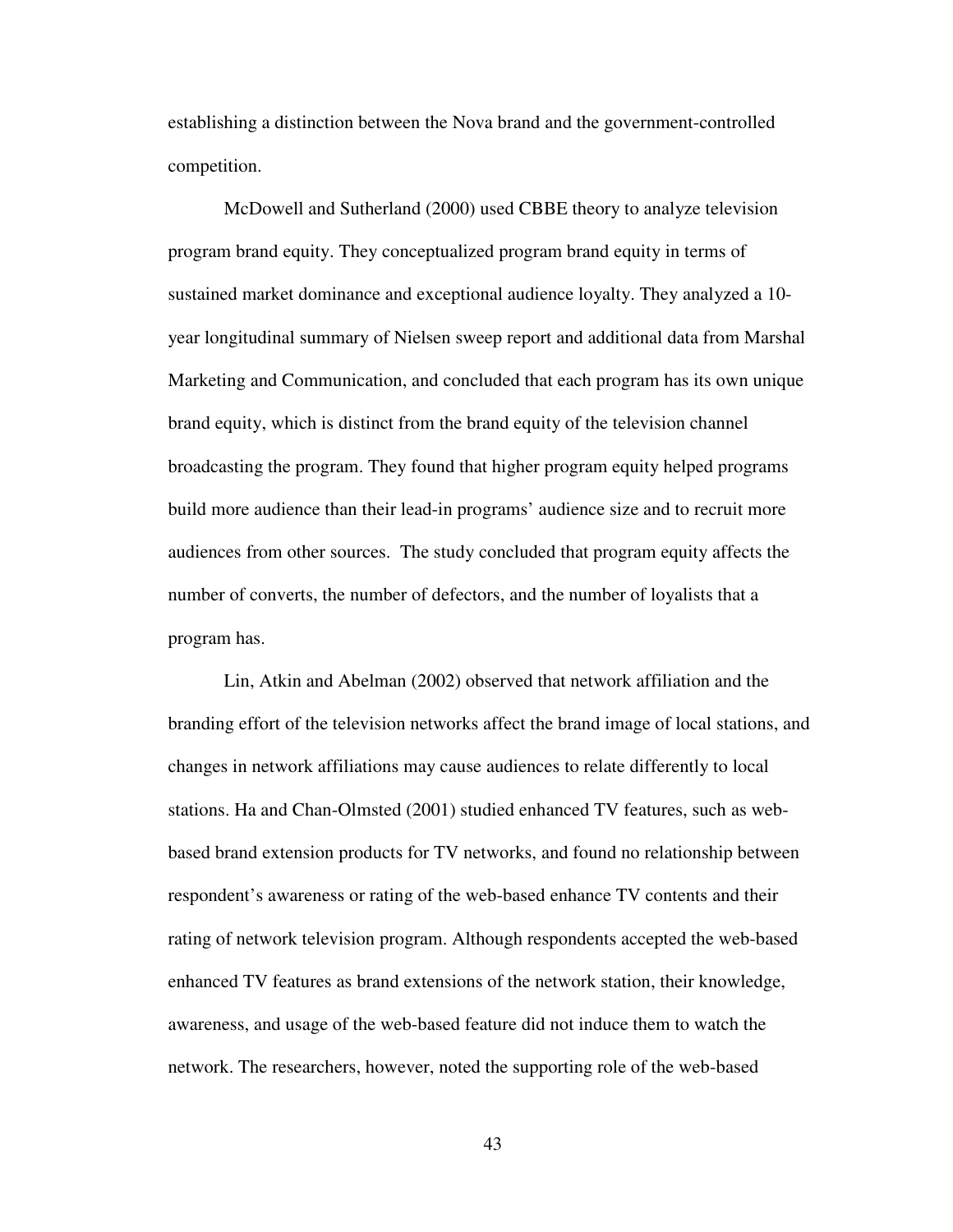enhanced features and observed that they offer a way for audiences to interact with and build knowledge structures about the networks.

Chan-Olmsted and Kim (2002) noted that although commercial free-to-air television has lost a substantial part of its audience to cable television, public television had just begun to feel the heat of competition from cable stations with similar programming like Discovery Channel, The Learning Channel and The Travel Channel. They conducted three focus-group sessions to determine the brand images of PBS and five similar stations. Using the words consistently used to describe PBS and similar stations in the focus-group sessions, and words used in Rubel's (1995) study of PBS logo, they developed a measure of brand image with 11 terms – trustworthy, unique, enlightening, variety, relaxed, intelligent, informative, quality, educational, exciting, and responsible. They conducted a survey to determine (a) the brand image of PBS, (b) the value of PBS' brand equity relative to comparable cable channels, (c) PBS' audience quantity and profile, and (d) factors that contributed to audience's attachment to PBS in a multi-channel environment.

The researchers (Chan-Olmstead & Kim, 2002) found that PBS continues to enjoy a positive brand image relative to comparable cable networks and that the popularity of cable networks offering similar programs has not diluted the CBBE of PBS or the growth of PBS membership. They noted that PBS's branding effort has successfully built a strong brand equity, and concluded that "public television continues to enjoy a very positive brand image among its viewers in contrast to comparable cable networks, scoring high in areas of 'quality', 'educational value', and 'trustworthiness'" (p. 315). The researchers, however, found that the PBS brand had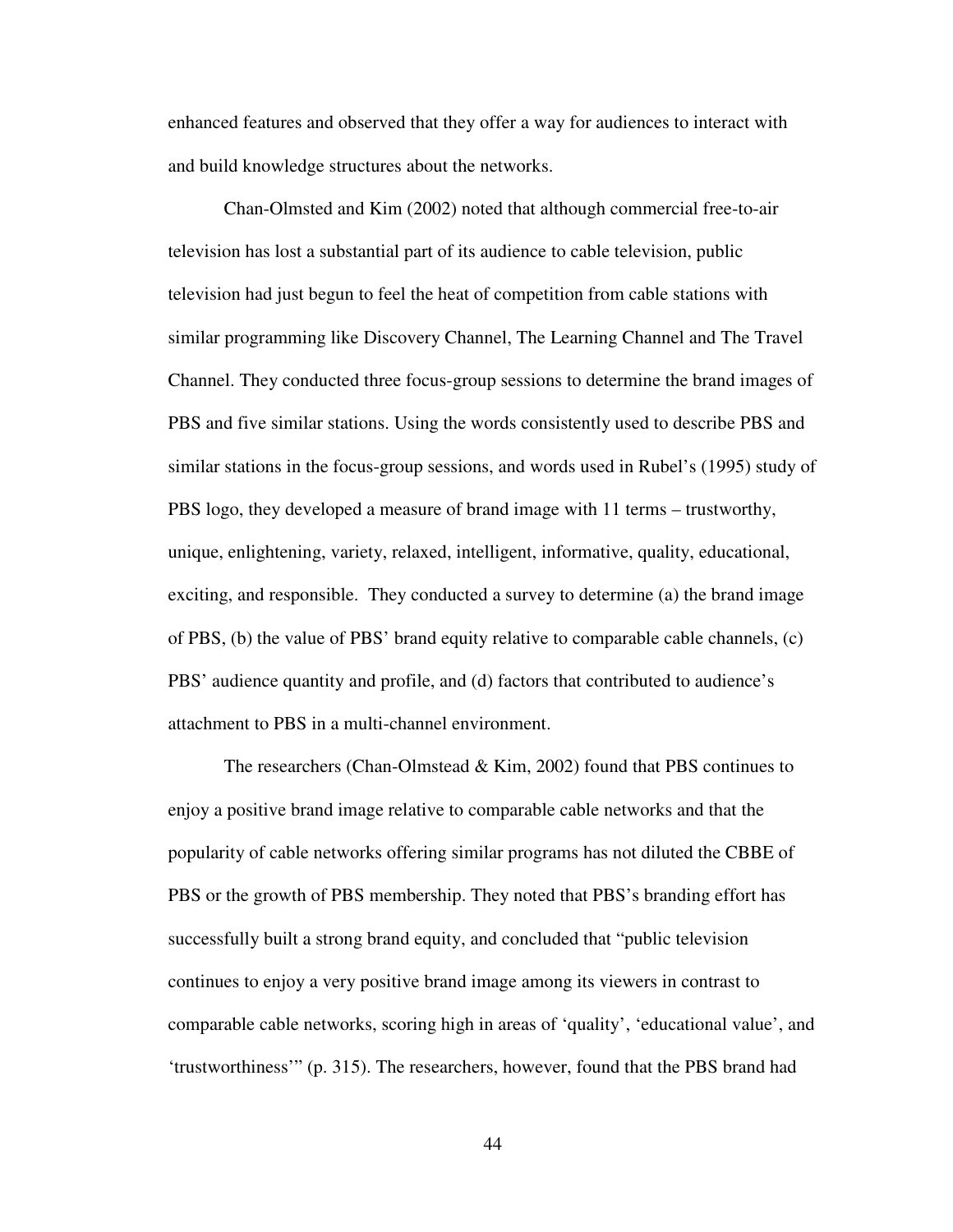become so linked to its brand image of "quality," "educational value," and "trustworthiness" that respondents did not attribute other features such as "exciting" to the brand.

# *Theoretical Framework for CBBE*

*Keller's conceptualization.* Keller (1993, p. 2) defined CBBE as the "differential effect of brand knowledge on consumer's response to the marketing of the brand." and noted that brand knowledge is central to the theory of CBBE. The three important concepts in this conceptualization are (a) differential effect, (b) brand knowledge, and (c) consumers' reaction. Differential effect represents the difference between consumers' reaction to a brand and their reaction to an unnamed or fictitiously-named product in the same category. Brand knowledge refers to consumers' awareness of the brand and their perception of its image; while consumers' reaction could be cognitive (e.g. positive or negative attitude) or behavioral (e.g. purchase). For instance, CBBE accounts for the difference between the reaction of audiences to a news item with a *New York Times* byline and their reaction to the same news item with the byline of an unnamed or fictitiously named newspaper. Therefore, a brand is said to have a high CBBE if consumers react more favorably to the product, price, promotion, or distribution of the brand than to a fictitiously named or unnamed version of the product represented by the brand.

Keller saw brand knowledge as the primary source of CBBE. Brand knowledge is a measure of consumers' awareness of a brand and their perception of the strength, favorability, and uniqueness of its brand associations. Brand knowledge has two major components—brand image and brand awareness. Brand awareness is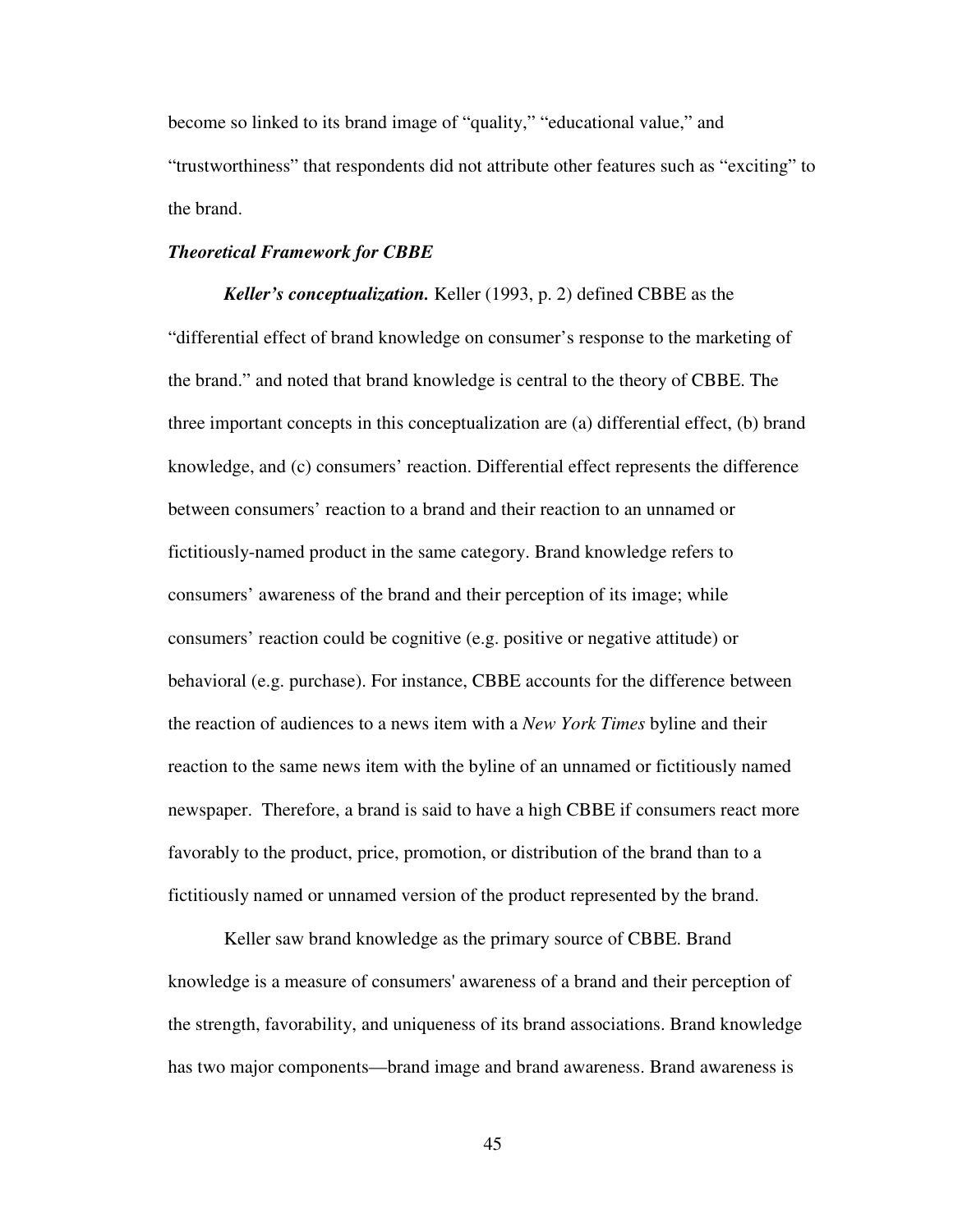the ease with which consumers can recall and recognize the brand under different conditions while brand image is the strength, favorability, and uniqueness of the associations linked to the brand in consumers' memories (see figure 2.2).





Brand awareness also has two constructs—brand recall and brand recognition. Brand recall (also called prompted awareness) refers to consumers' ability to mention the brand when prompted by the brand category or the functional need fulfilled by the brand while brand recognition refers to consumers' ability to confirm that they had heard or seen the brand when prompted by the brand name. Brand image's constructs include the types of brand associations, strength of brand associations, favorability of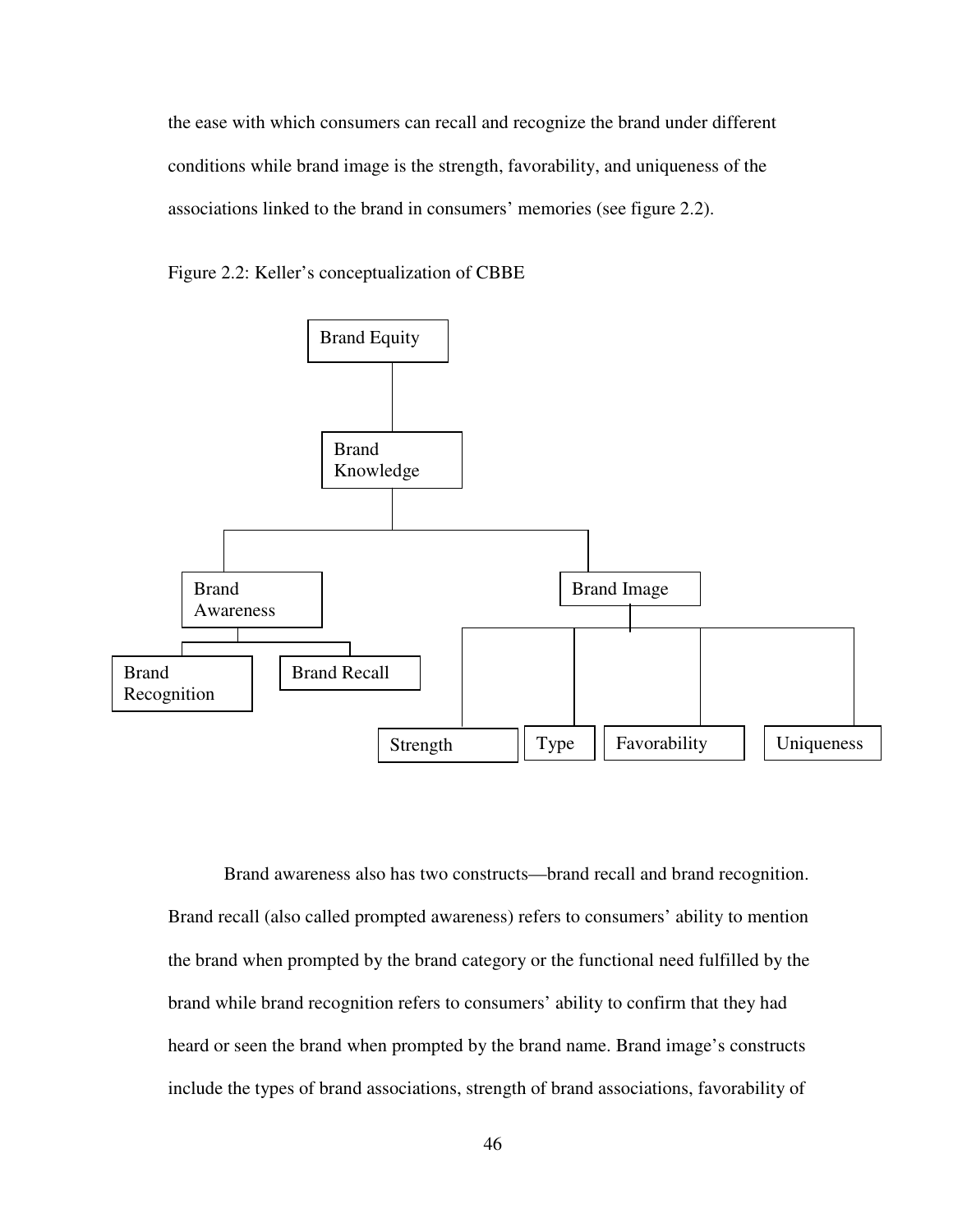brand associations, and uniqueness of brand associations in consumers' minds. The three types of brand associations are brand attributes, brand attitudes, and brand benefits. Brand attitudes are the qualitative (favorability) and quantitative (strength) measures of consumers' overall appraisal of a brand, brand attribute are either product-related or non product-related, and brand benefits can be functional (actual uses), experiential (feelings generated from use) or symbolic (status generated from use).

According to the Associative Network Memory Model (ANMM), human memory consists of a series of nodes (knowledge banks) which are connected by links (Collins & Loftus, 1975). Therefore, the stronger the link between two memory nodes, the more easily one node can trigger remembrance of the other node. For instance, if the link between "Coca-cola" and "thirst" nodes is strong, then "thirst" would easily trigger remembrance of the "Coca-cola" brand. Brand meanings are stored as brand awareness and brand image in memory nodes, and branding is the process of strengthening the link between these memory nodes and the identities of a brand within its product category (Keller, 2002). A brand with strong CBBE has strong, favorable, and unique memory nodes associated with the brand in consumers' minds and strong links between the memory nodes and the brand identities/product category (Keller, 2002).

*Aaker's conceptualization.* Another popular conceptualization of brand equity was proffered by Aaker (1991). Aaker defined CBBE as "a set of brand assets and liabilities linked to a brand, its name and symbol that add to or subtract from the value provided by a product or service to a firm and/or to that firm's customers" (p. 15). He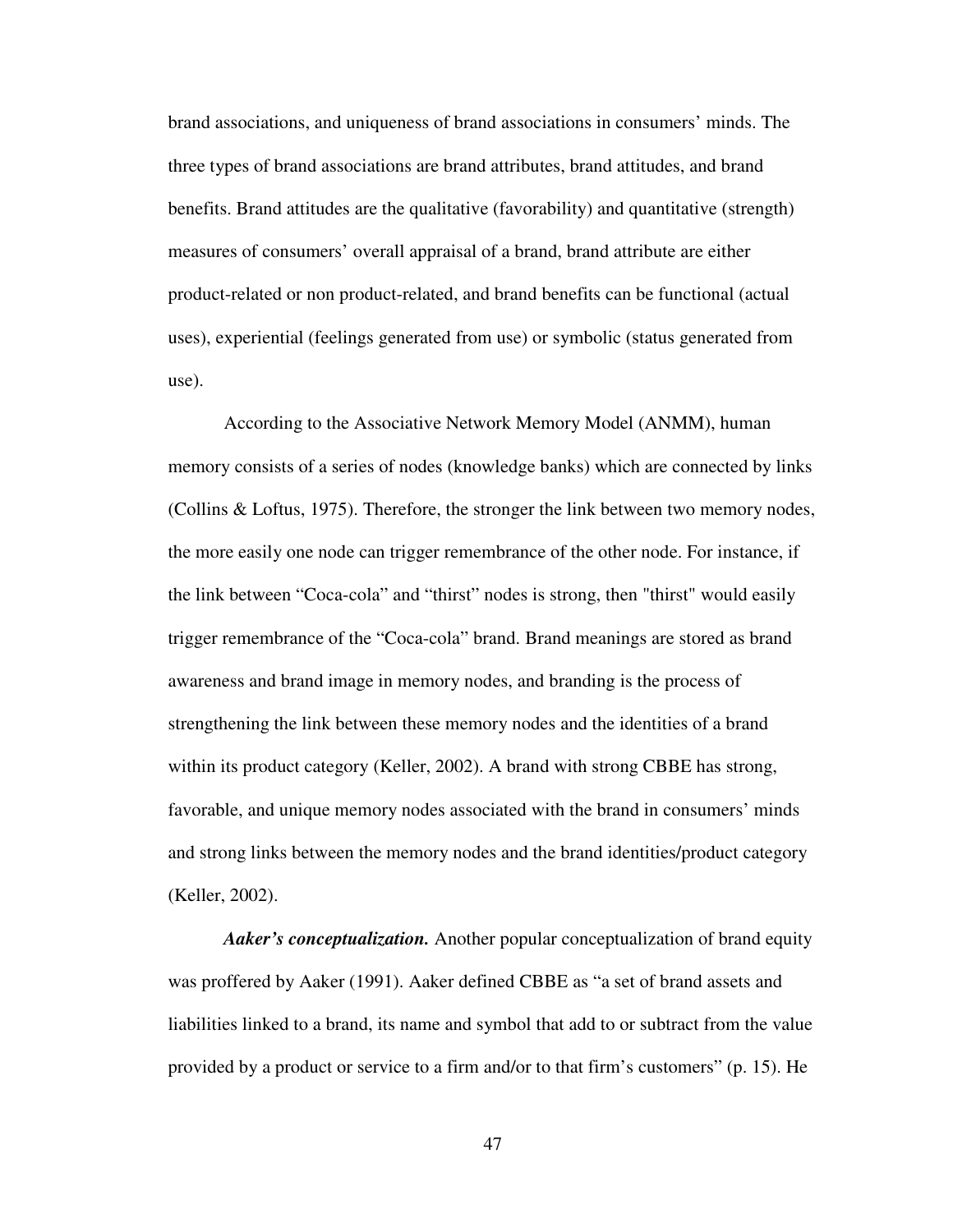identified five dimensions of CBBE: (a) brand loyalty—a measure of the consumers' attachment to the brand, (b) brand awareness—consumers' ability to recall or recognize a brand within its category, (c) perceived quality—consumers' perception of the quality or superiority of the brand relative to alternatives, (d) brand association anything linked to consumers' memory about the brand, and (e) other proprietary brand assets—logos, trademarks, channel distribution, etc. Yoo and Donthu (2001) tested and validated the applicability of four of the five constructs identified by Aaker. They rejected the "other proprietary brand asset" construct and developed a multidimensional CBBE measure based on the other four. Aaker noted that CBBE provides value to customers by enhancing their interpretation and processing of brand-related information; developing their confidence in brand choice and purchase decision; and enhancing their satisfaction with the product. He also noted that CBBE provides value to the firm by optimizing marketing effectiveness, instigating brand loyalty, generating competitive advantage, improving the success potential of brand extension and increasing profit margins through favorable price structures.

#### *Summary of the literature*

Credibility studies have been part of mass communication research since the inception of scientific inquiry into the communication process (Self, 1996); the ELM was proposed to address some of the inconsistencies in the credibility literature; while branding and brand equity are relatively new concepts in mass communication research (Chan-Olmstead and Kim, 2001).

Credibility has been studied primarily within four domains—source, medium, message and audience characteristics. Source characteristics studies explore the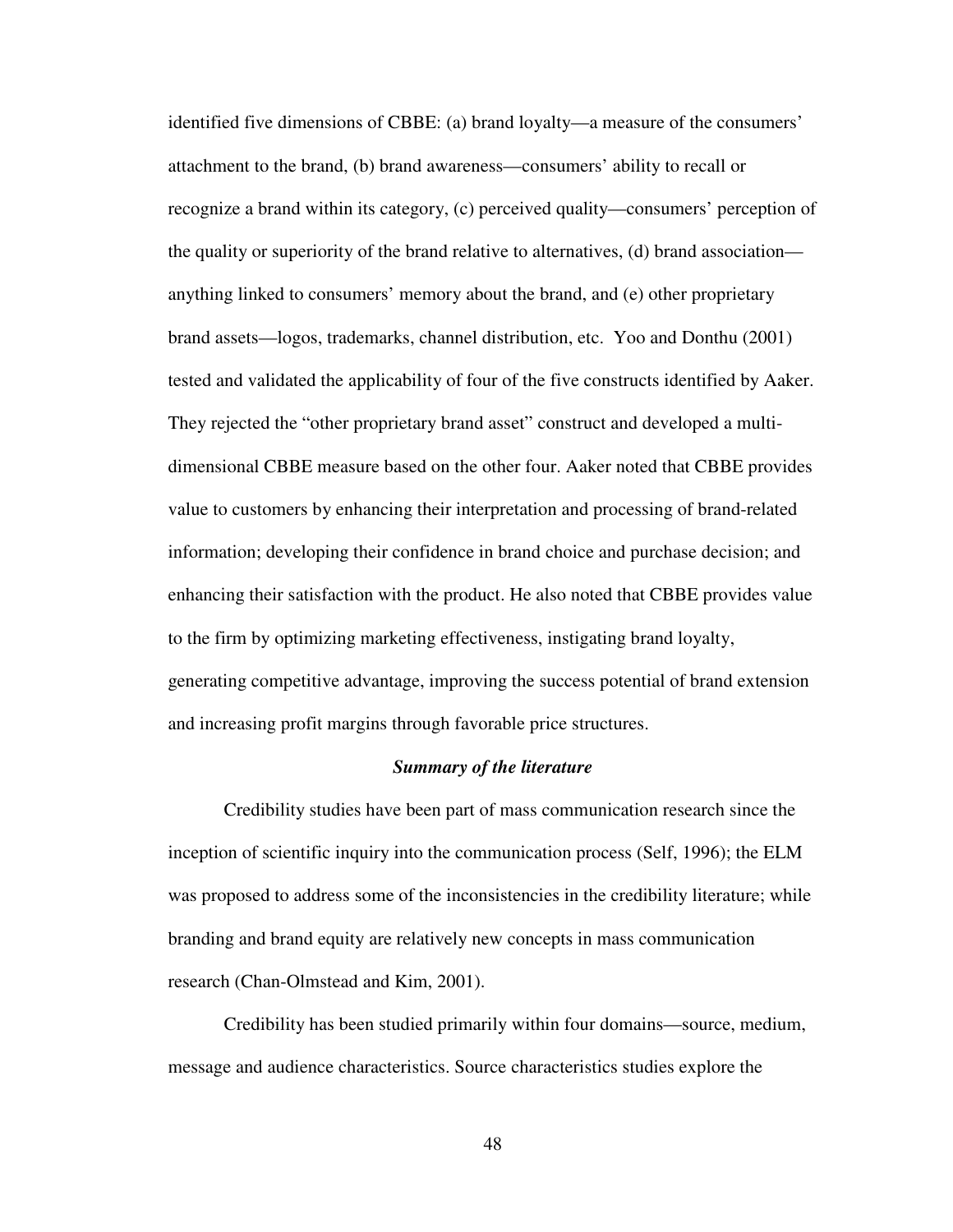expertise and trustworthiness of message sources; message characteristics studies evaluate the attributes of messages that make them credible; audience characteristics studies analyze the influence of message receivers' demographic and psychographic variables on the credibility of sources, messages and/or media; while media credibility studies evaluate the effects of media types and channels on audiences' perceptions of message credibility (Metzger et al., 2003; Self, 1996).

Audiences' personal ideological view is one of the major psychographic characteristics that affect perceptions of media credibility and CBBE (Oyedeji, 2007). Ideology not only affects citizens' attitudes towards policy issues, political parties, and candidates but also affects their opinions of news media outlets and consequently their perceptions of the credibility of news from those outlets (Sutton, 2004; Lyon & Scheb, 1992; Oyedeji, 2008). Researchers typically conceptualize audiences' ideological views along the liberal-conservative continuum (Lyon & Scheb, 1992; Holm & Robinson, 1978). The terms "liberal" and "conservative" summarize a consistent set of attitudes that color citizens' interpretations of public issues and provide justifications for their interpretations (Lyon & Scheb, 1992; Conover and Feldman, 1981).

The ELM is a dual-process model that delineates the roles of several variables in the persuasion process. The ELM proposes that individuals who have the motivation and ability to process a persuasive message engage in careful and effortful processing of the arguments in the message (central processing) while those who are not motivated or able to process the message use peripheral cues such as the attractiveness or expertise of the message source to evaluate its credibility.

Branding is a management process for differentiating products within a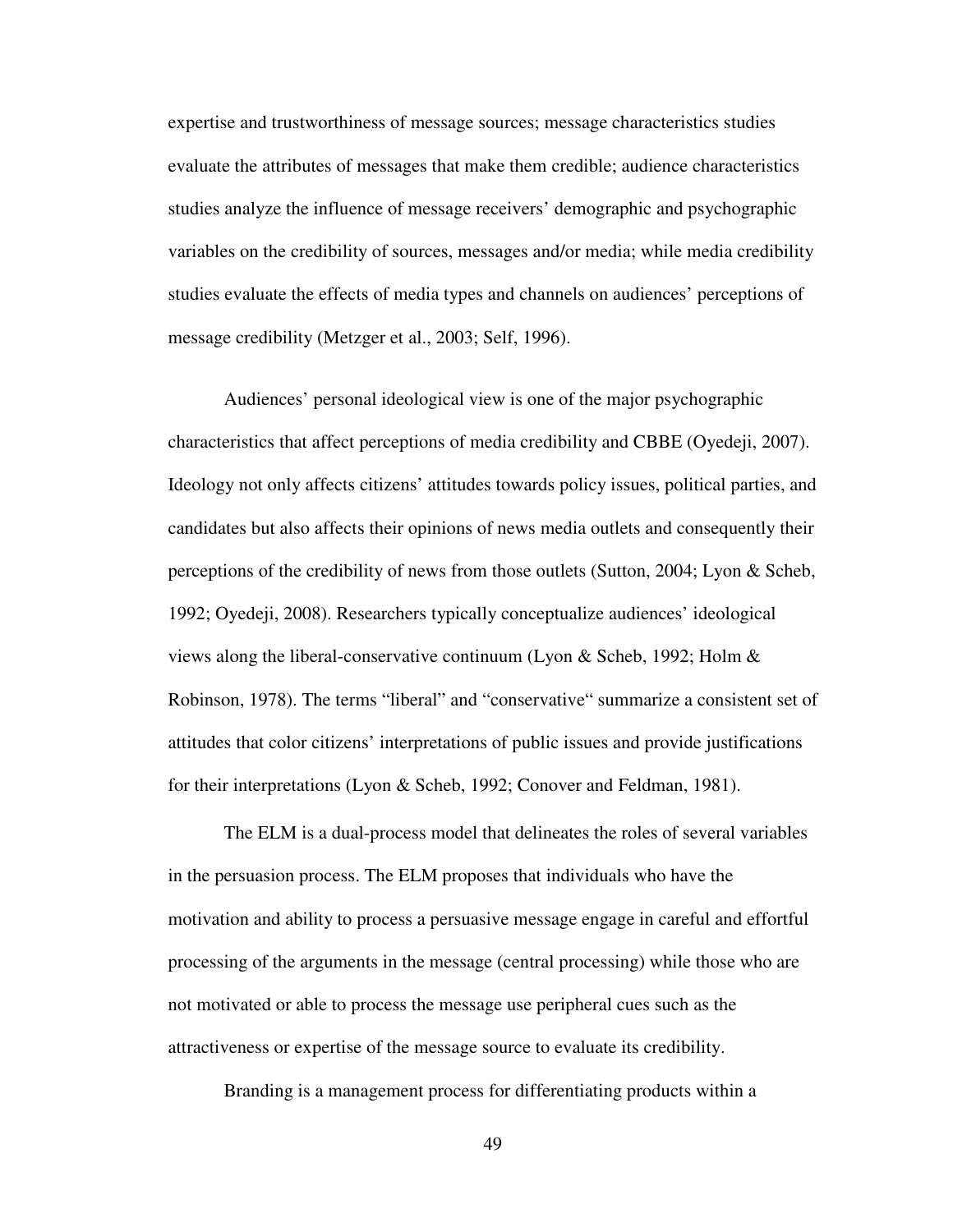product category (Kim and Chan-Olmsted, 2001). A brand is the totality of the name, sign, symbol or logo used to identify and differentiate a product (Kotler, 1991). Brand equity—the product of successful branding—is the outcome generated by the marketing of a brand that would not have occurred if the product were unnamed (Aaker, 1991). Branding affects consumer's psychological reactions to products, and causes them to react more favorably towards a branded product than an unnamed/unbranded version of the product (Keller, 1993; Aaker & Biel, 1992).

#### *The hypotheses*

This study proposes and tests the CBM, which explicates the effects of CBBE and ideological congruency on audiences' perceptions of media and message credibility. The ELM shows that audiences' involvement and ability to analyze issues affect the type and amount of message processing they engage in while the media credibility literature highlights the role of audiences' news use and demographics in their perception of media credibility (Petty & Cacciopo, 1986; Meyer, 1986; Gunther, 1992). Therefore, the three confounding variables indentified in the literature involvement, news media use, and demographics—were the covariates in the series of analysis for this study.

A multi-stage process was used to test the CBM. The first stage evaluates audiences' perceptions of Fox News Channel and CNN. A number of anecdotal evidence and industry research suggests that CNN does better on media credibility and CBBE than Fox News Channel (Hickey, 2003; Farhi, 2003; Myers, 2003). However, there is little peer-reviewed scholarly support for that assertion; therefore the first set of research questions explores the differences between the two networks on the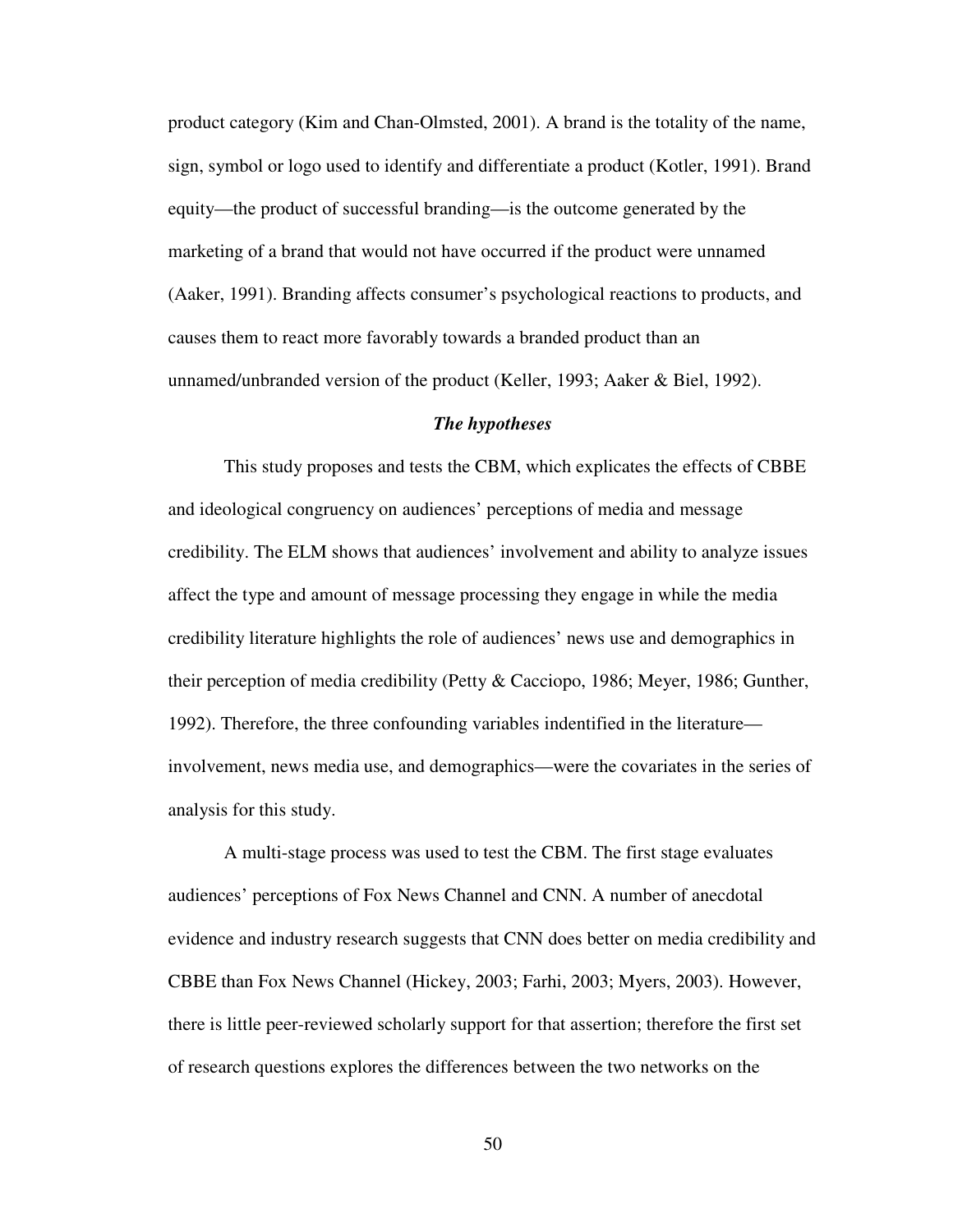credibility and CBBE concepts.

- **RQ1: What is the difference between audiences' perceptions of the media credibility of CNN and Fox News Channel?**
- **RQ2: What is the difference between audiences' perceptions of the CBBE of CNN and Fox News Channel?**
- **RQ3: What is the difference between audience's perceptions of the message credibility of the same political news ascribed to CNN versus Fox News Channel?**
- **RQ4: What is the difference between audience's perceptions of the message credibility of the same non-political news ascribed to CNN versus Fox News Channel?**

The second stage evaluates the relationship between CBBE and media/message credibility, independent of audience ideological views. Research shows that CBBE and media credibility are positively related (Oyedeji, 2007); therefore, a positive relationship is expected between CBBE and media credibility.

**H1: There is a statistically significant positive relationship between audiences' perception of a news media outlet's CBBE and their perception of its media credibility.** 

Research shows that media credibility and message credibility are positively related (Greenberg & Carter, 1965); similarly, CBBE and media credibility are positively related (Oyedeji, 2007). Therefore, it is logical to expect a positive relationship between CBBE and message credibility. To assess the message credibility construct, two similarly constituted groups were exposed to two news messages (a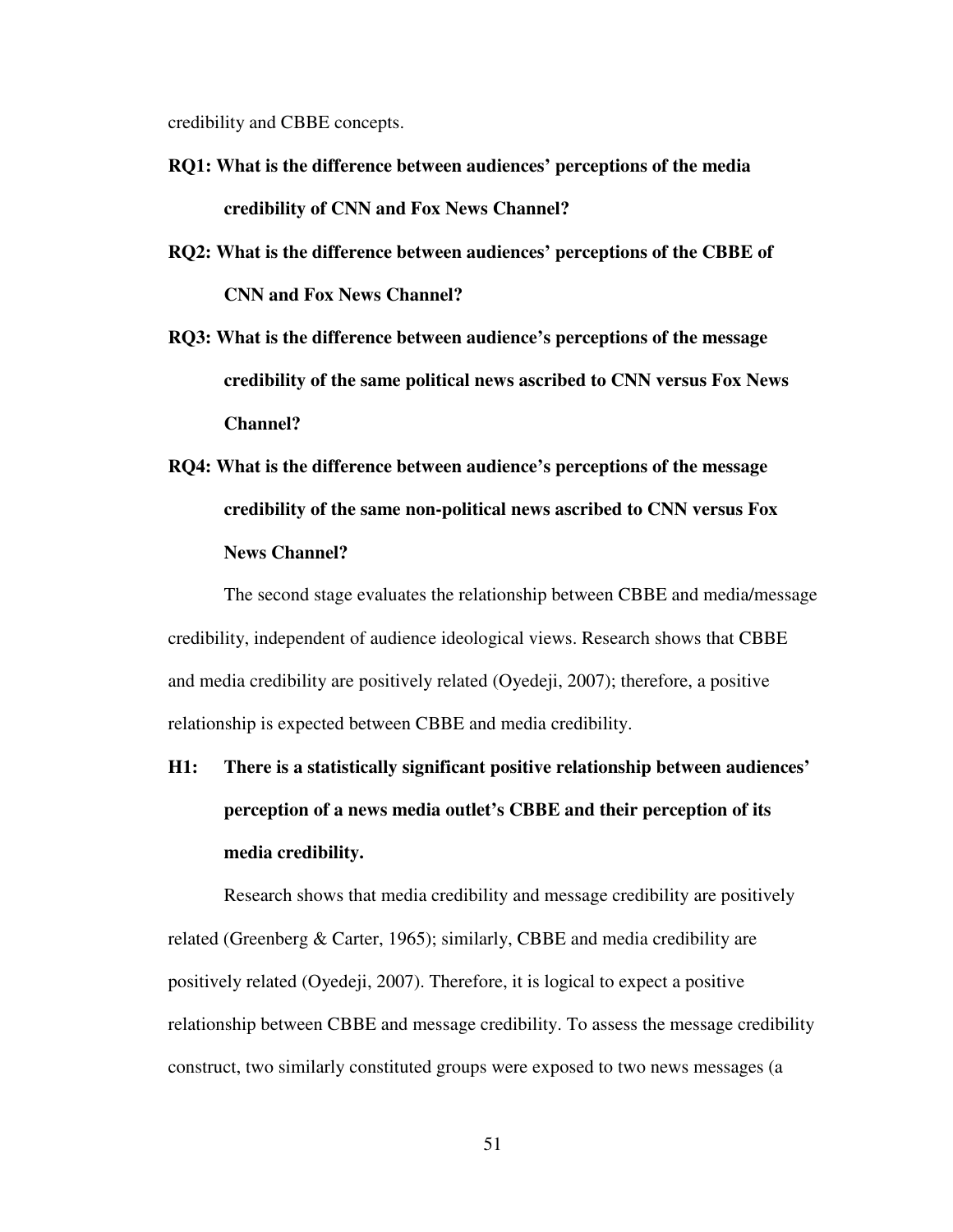political and a non-political message), therefore, it is expected that:

- **H2: There is a statistically significant positive relationship between audiences' perception of a news media outlet's CBBE and their perception of the message credibility of political news stories from the media outlet.**
- **H3: There is a statistically significant positive relationship between audiences' perception of a news media outlet's CBBE and their perception of the message credibility of non-political news stories from the media outlet.**

Oyedeji (2007) showed that ideology is predictive of media credibility especially when media outlets make ideology a part of their branding strategy; similarly, a number of studies spanning mass communication, social psychology, and political science literature show that audiences' ideological views affect their perceptions and choices (Gunther, 1992; Hastorf and Cantril, 1959; Lyons & Scheb, 1992; Hinich & Munger, 1994), therefore it is expected that:

**H4: Audiences' perception of the ideological congruency between their own personal worldview and that of a media outlet will be positively related to their perception of the media credibility of that media outlet.** 

A similar positive relationship is expected between ideological congruency and message credibility.

**H5: Audiences' perception of the ideological congruency between their own personal worldview and that of a media outlet will be positively related to their perception of the message credibility of political news stories from that media outlet.**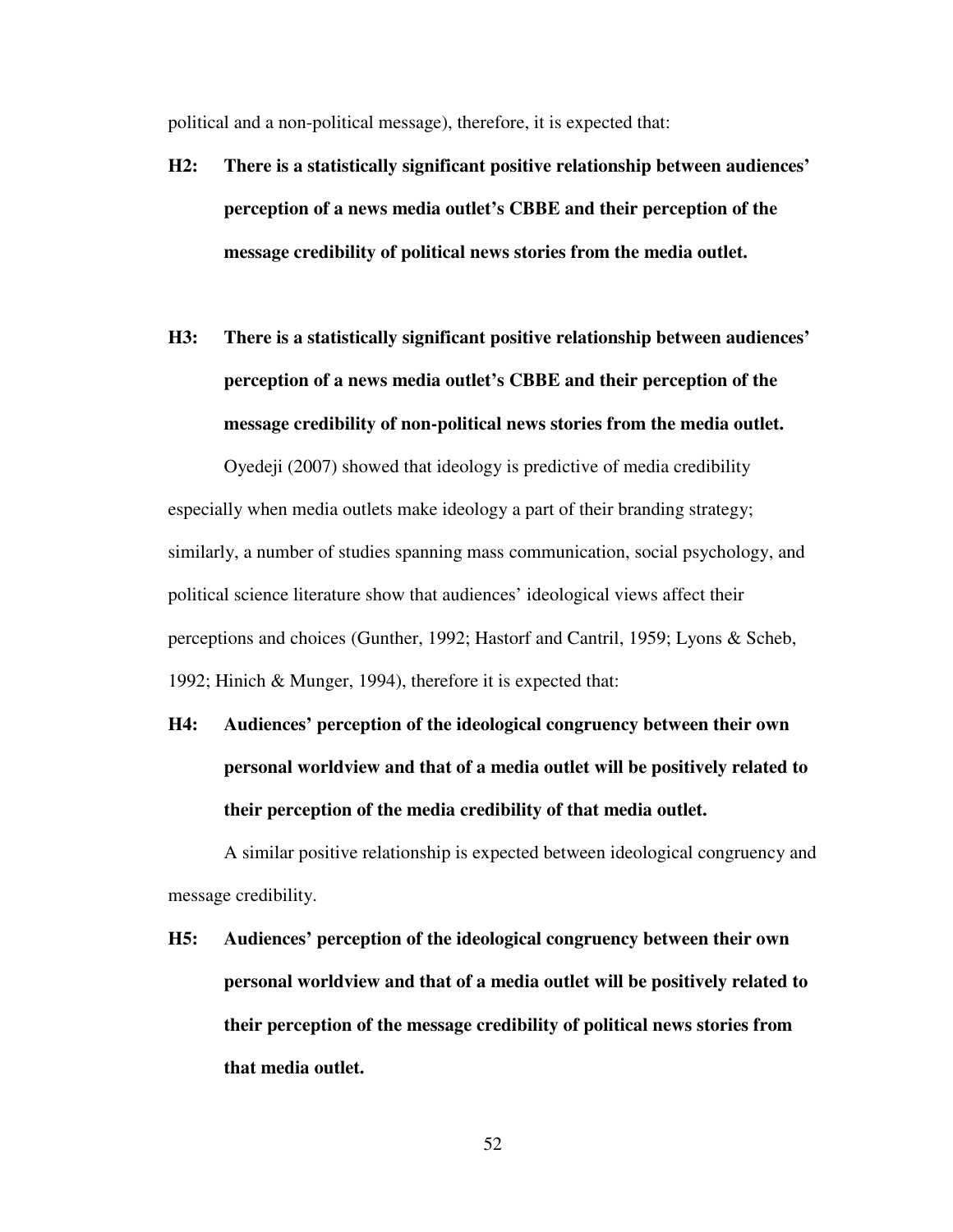**H6: Audiences' perception of the ideological congruency between their own personal worldview and that of a media outlet will be positively related to their perception of the message credibility of non-political news stories from that media outlet.** 

The final stage takes a holistic approach towards testing the CBM by evaluating the model with SEM and comparing it to a comparative model with the similar variables. The primary proposition of the CBM is that ideological congruency and CBBE are the primary concepts that affect news credibility judgment process, therefore, it is expected that:

- **H7: When all the variables in the model are considered simultaneously, ideological congruency and CBBE will be the strongest predictors of media credibility.**
- **H8: When all the variables in the model are considered simultaneously, ideological congruency and CBBE will be the strongest predictors of message credibility.**

The final analysis was a comparative analysis of the CBM and a similar model. Comparative analysis typically involves the use of statistical methods (in this case, SEM) to explore the explanatory power of similar models in order to confirm or disprove the veracity of an original model. Morgan and Shelly (1994) used this method in proposing and testing the commitment-trust theory of relationship marketing, which posits that commitment and trust are the key mediating variables in the relationship between corporate relationship variables and relationship outcomes.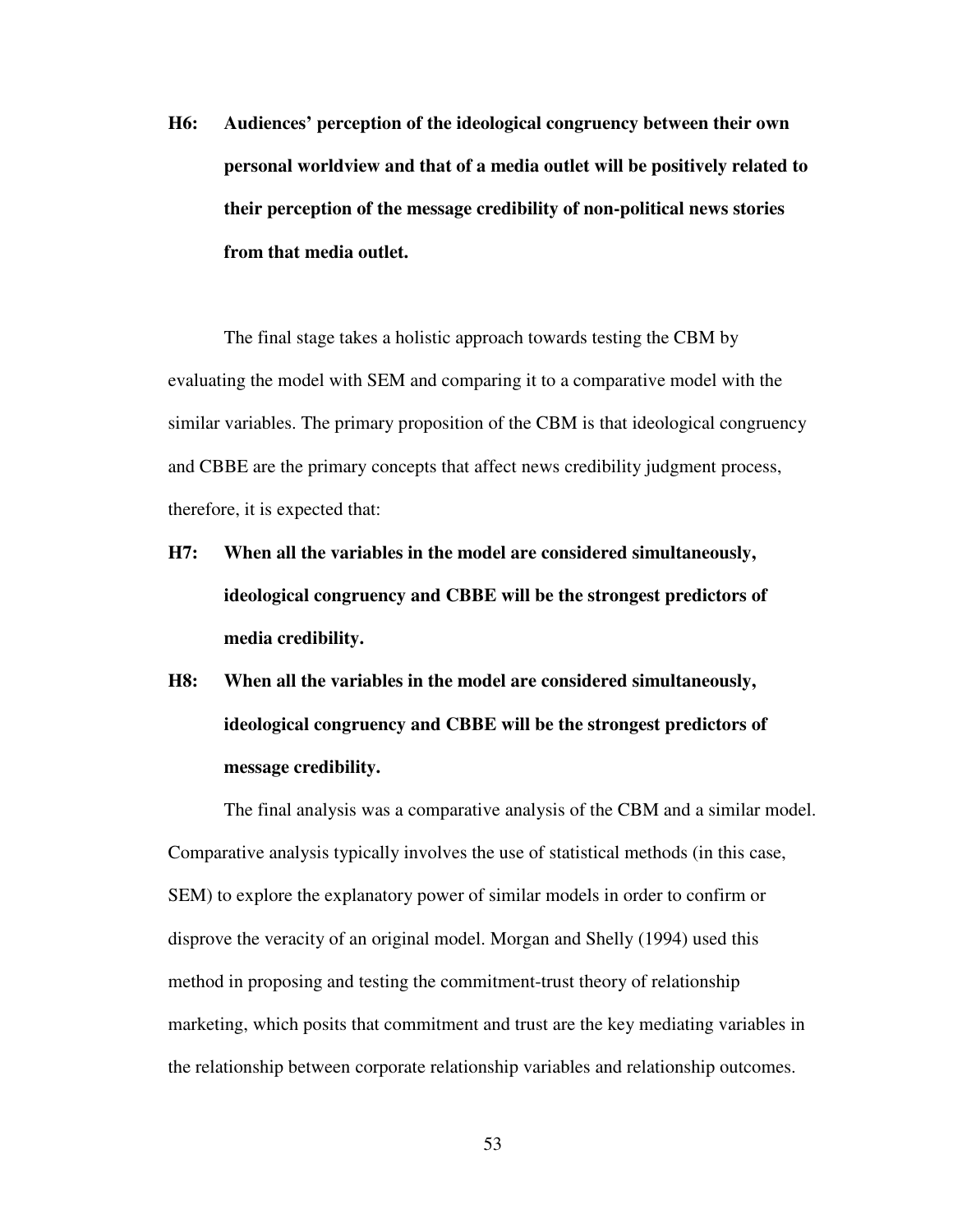The theory argues that business relationship that exist on pure competition levels are outdated and unrealistic, therefore, organizations need to learn to cooperate and maintain relationships with the four separate entities (suppliers, external customers, internal customers, and other external parties) that have substantial effects on their success.

The researchers compared their initial model, which had 13 paths and uses "commitment" and "trust" as key mediating variables, to a rival model, which consists of all the concepts in the initial commitment-trust model but eliminates the roles of "commitment" and "trust" as key mediating variables. The alternative model had 29 paths. The two models had similar explanatory powers (Comparative Fit Index = .959 and .890), therefore, the rival model was rejected in favor of the original because it (the original commitment-trust model) was more parsimonious (13 paths versus 29 paths).

Using similar methods, the CBM was compared to a similar model that proposes an indirect effect of ideological congruency on CBBE, with ideological congruency predicting media use, and media use predicting CBBE (see figure 2.3).

### **H9: The CBM will fit the data better than the alternative model.**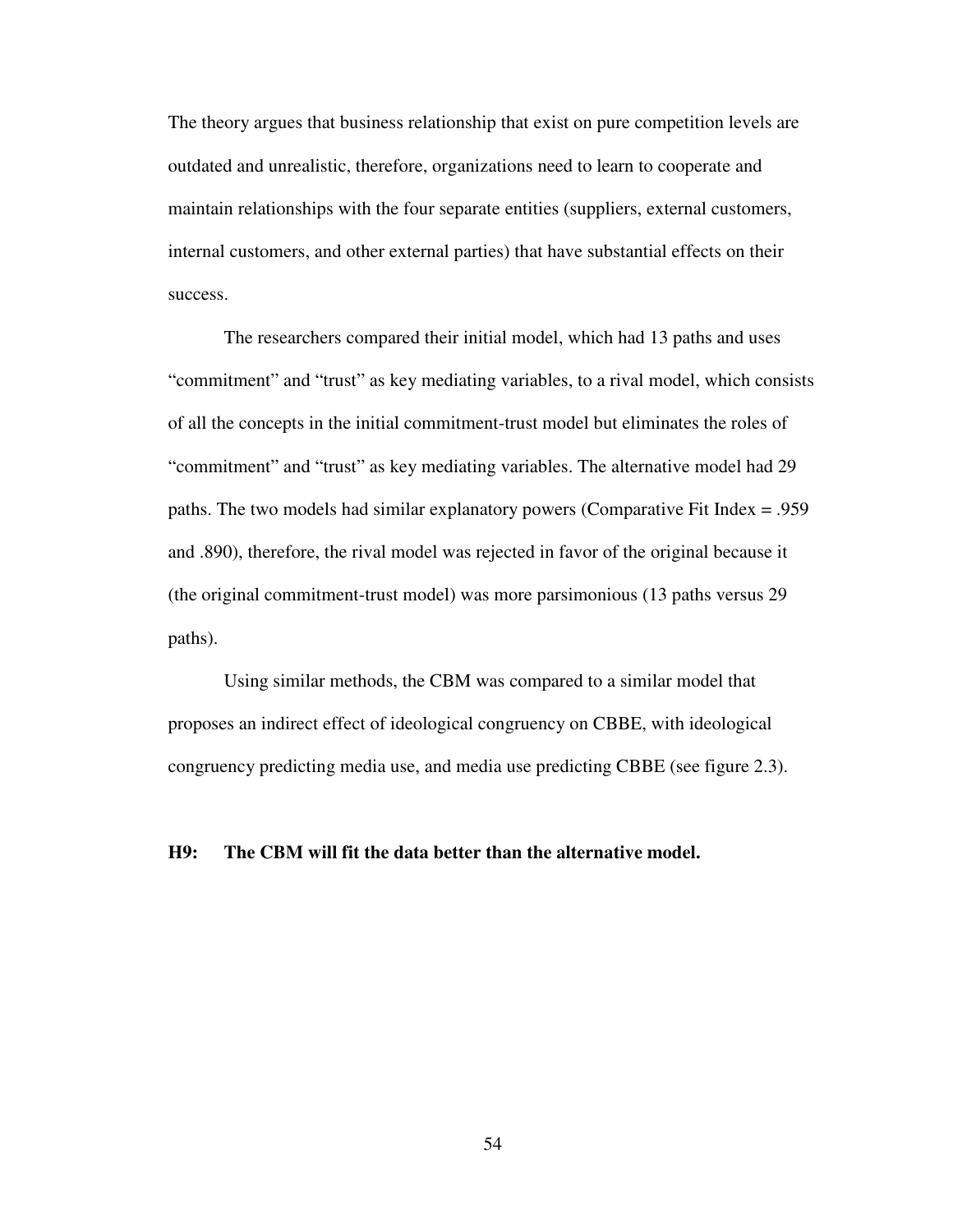# Figure 2.3

Credible Brand Model (alternative model)

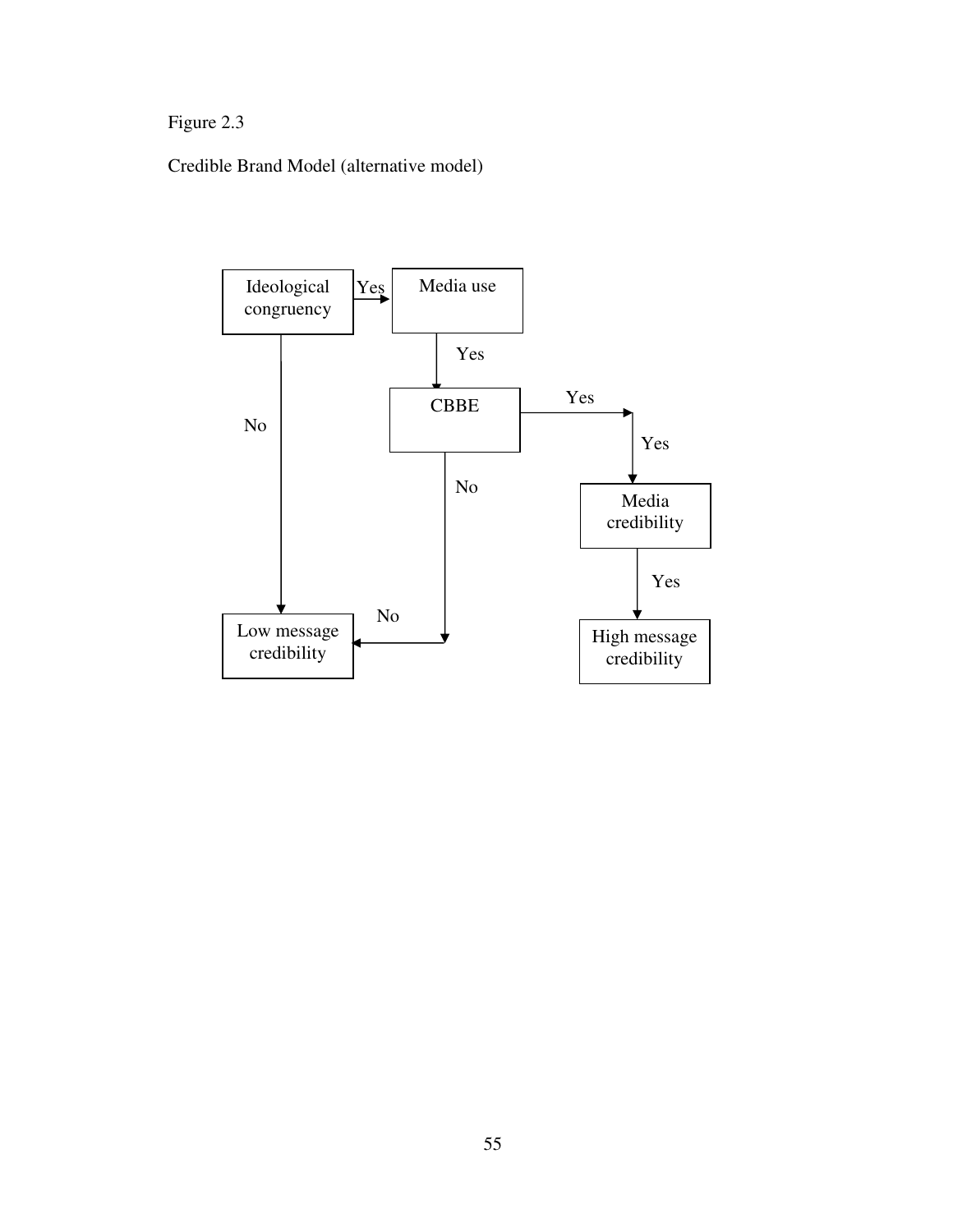### **CHAPTER 3**

### **Method**

This study proposes and tests the CBM, which explicates the effects of CBBE and ideological congruency on audiences' perceptions of media and message credibility. A survey was conducted to probe respondents' perceptions of the CBBE and media credibility of two media brands—Fox News Channel and CNN. Thereafter, the respondents were asked to evaluate the message credibility of two news stories ascribed to the websites of each of the two brands.

# *Sample and sampling procedure*

 A sample of 308 students enrolled in journalism classes at the University of Missouri-Columbia was used for this study.

# *Brand selection*

The two brands selected for this study are CNN and Fox News Channel. The two brands have been selected to take advantage of their naturally occurring differences on the two independent variables for this study. According to Keller (2002), CBBE is responsible for the difference between consumers' reaction to two brands in the same product category.

CNN, which commenced operation in 1980, is "the granddaddy of cable news networks" (Hickey, 2003, p. 12). The station has the greatest global reach, the second highest rating and primetime audience, the largest annual revenue of the three major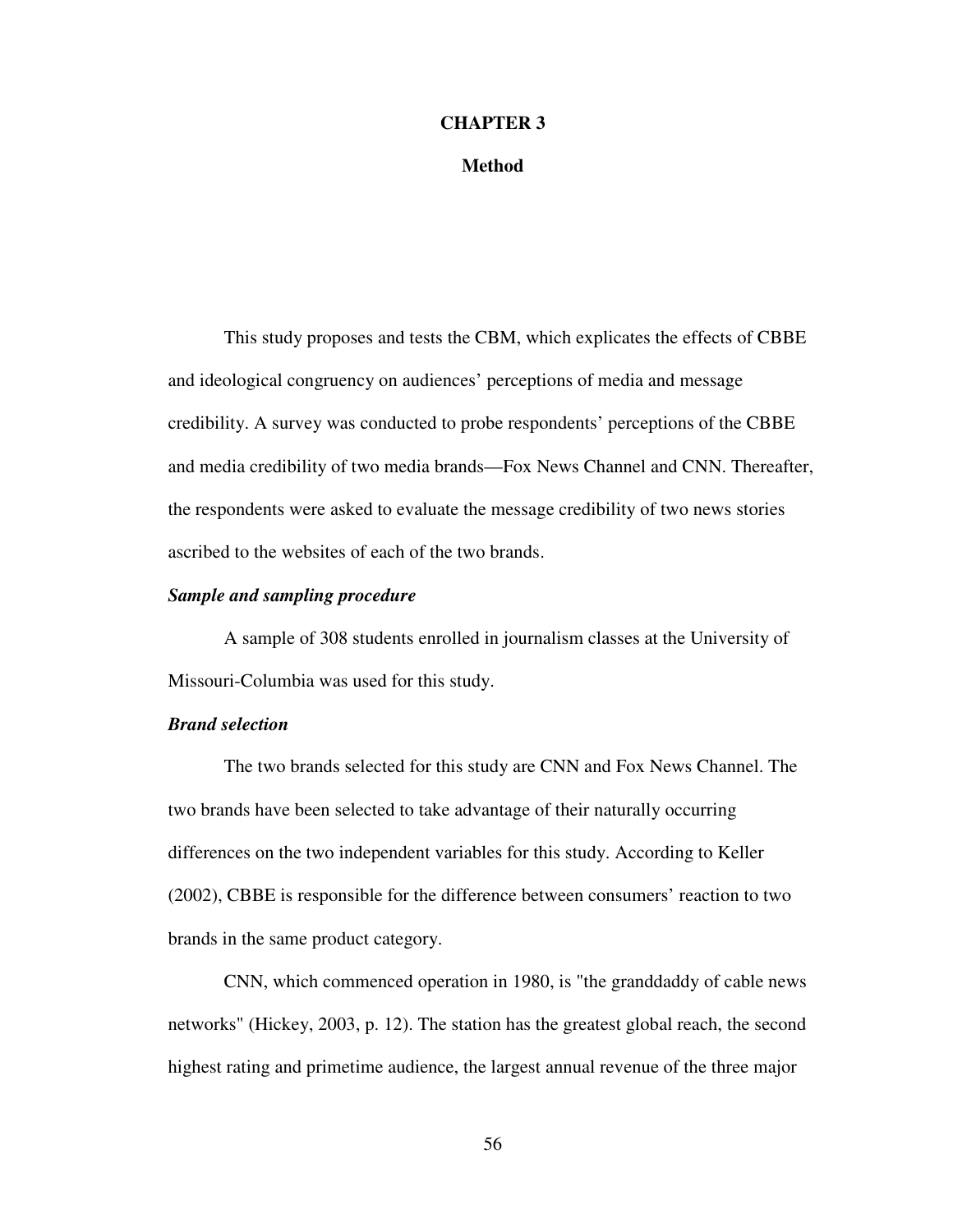all-news cable networks in the United States, and is considered sympathetic to liberal views by some analysts (Mediabistro, 2007; Hickey, 2003; Farhi, 2003; Myers, 2003). Fox News Channel joined the cable news industry in 1996, and currently has the highest rating and primetime audience in the cable (Mediabistro, 2007; Collin, 2004). The station also has the second highest revenue, and is considered sympathetic to conservative views (Hickey, 2003; Farhi, 2003).

# *Research Methods*

A survey was designed to measure respondents' opinions on a series of statements derived from the literature on credibility, ideology, and CBBE. The respondents were asked to indicate the extent to which they agree or disagree with a series of statements probing their opinion of Fox News Channel and CNN using a 7 point Likert scale. The demographic information—age, sex, and ethnicity—of the respondents was also collected to put the results in perspective. After completing the survey, the respondents were exposed to two news messages from website clones of www.cnn.com and www.foxnews.com. Subsequently, their opinions of the credibility of both messages were measured on a 7-point Likert scale. Two versions of the research instrument were self-administered by the respondents. The only manipulated variable in the instruments was the brand names of the media channels. The survey was executed in March 2008.

# *Stimulus*

Ideology has been studied primarily in the areas of citizens' decisions on political ideas, policy issues, and political personalities (Lyon & Scheb, 1992). Recent research (Sutton, 2004; Peng, 2005), however, shows that ideology also has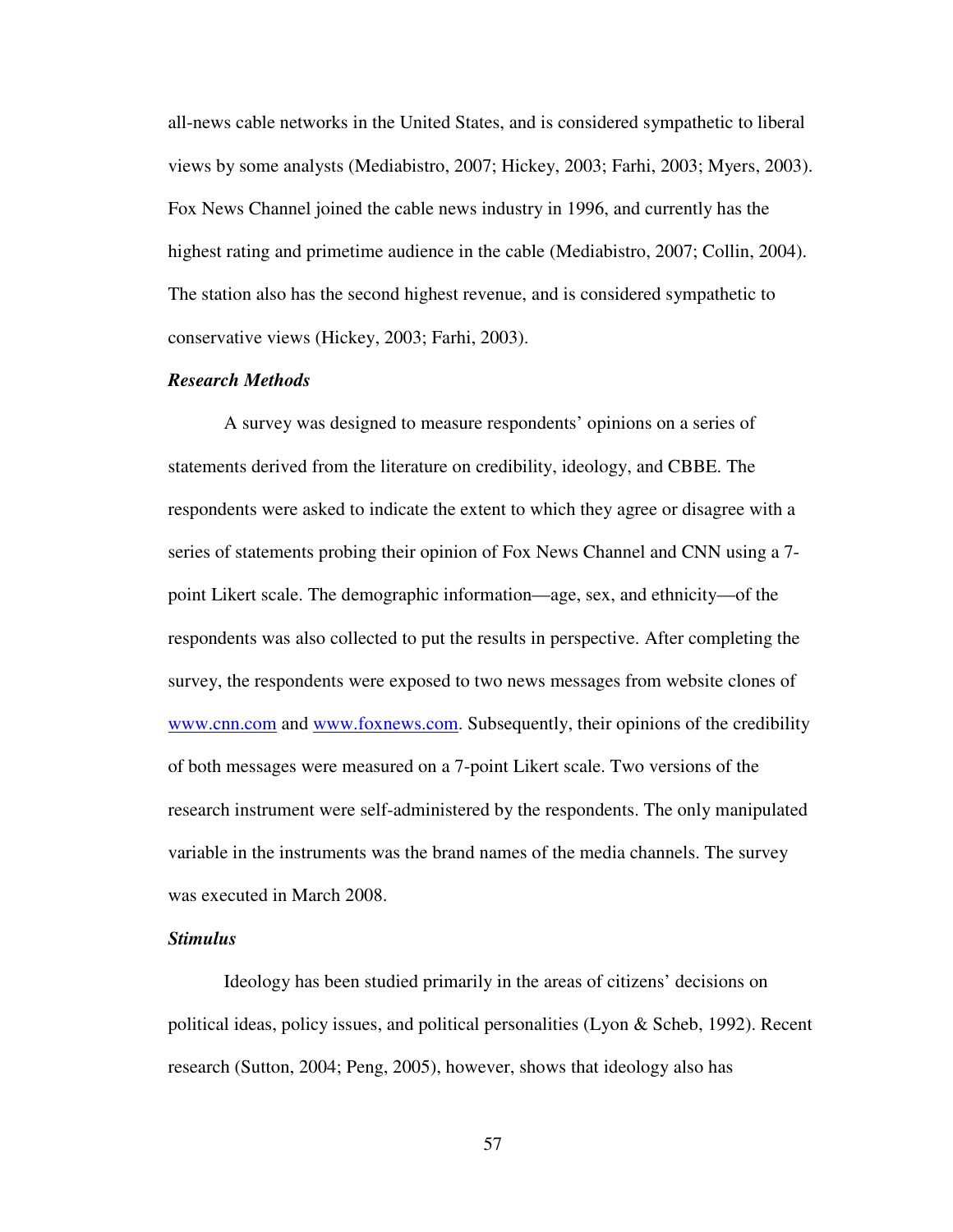implications for news credibility, patronage and other non-political decisions. Therefore, the stimulus materials were two news stories, one addressing a political issue and the other a non-political issue. The news stories were hosted on websites clones of www.cnn.com and www.foxnews.com. The only difference between the websites was the brand names associated with the news stories.

Two website clones of www.cnn.com were designed for the study, one with a political new story and the other with a non-political news story. Similarly, two website clones of www.foxnews.com were also designed. The two messages were Associated Press (AP) news stories. The political news story deals with Hillary Clinton's victory celebration after winning the Florida Democratic Party presidential primaries, a race in which all the candidates had signed pledges not to compete while the non-political news story reports a research study that showed that the use of ethanol fuel from corn could result in twice as much greenhouse emission as gasoline.

Each member of the two groups of respondents received the two news stories ascribed to only one of the brand. Thus the first group received the political and nonpolitical news stories ascribed to www.cnn.com while the second group received the same stories ascribed to www.foxnews.com .

#### *Conceptual measures*

*Demographic measures.* The demographic measures collected were respondents' age, sex, and ethnicity.

*Credibility measures.* The credibility index originally developed by Gaziano and McGrath (1986), and modified by Meyer (1988) was used for this study. Meyer's (1988) believability index (Cronbach's alpha = .83) includes five variables—fairness,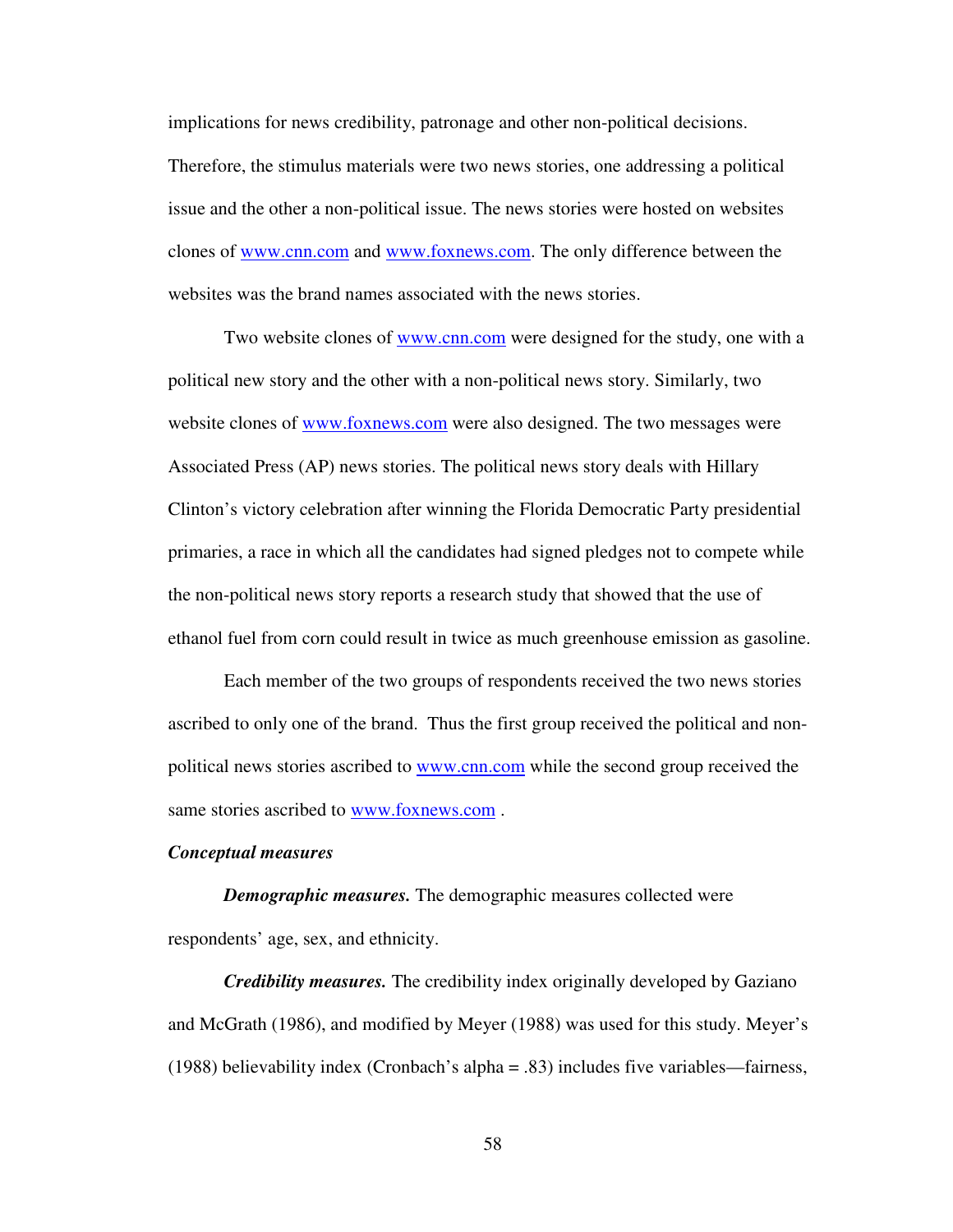bias, accuracy, trustworthiness, and completeness.

*Brand equity measures.* Yoo and Donthu (2002) developed a theory-based scale to measure CBBE using Aaker's (1991) conceptualization. They adopted four of the five dimensions identified by Aaker (1991) and created a multidimensional brand equity scale consisting of statements measuring brand awareness, perceived quality, brand loyalty, and brand association. They excluded the 'other proprietary brand assets' dimension, which consists of patents, trademarks, channel relationship, etc. because it is not a consumer-based measure. The brand equity scale developed by Yoo and Donthu (2002) was used to develop the measures of brand awareness, perceived quality, brand loyalty, and brand association.

The fifth construct of CBBE, brand image was measured using Aaker's (1997) conceptualization of brand personality. Keller (1993) identified brand image as a construct of brand equity; and brand personality as a construct of brand image. Researchers have treated brand image as consumer's perceptions of brand personality dimensions and have drawn heavily from human attitude measurement research to create universally applicable brand image measurement scales (Malhotra, 1981; Aaker, 1997). These brand personality scales have been used to measure brand image in several marketing and management studies (Faircloth et al., 2001; Kim & Kim, 2004).

Aaker (1997) conducted a factor analysis using 309 non-redundant personality traits from three sources: psychology research, marketing research (including Malhota, 1981), and other original qualitative research. She identified five brand personality factors—sincerity, excitement, competence, sophistication, and ruggedness, and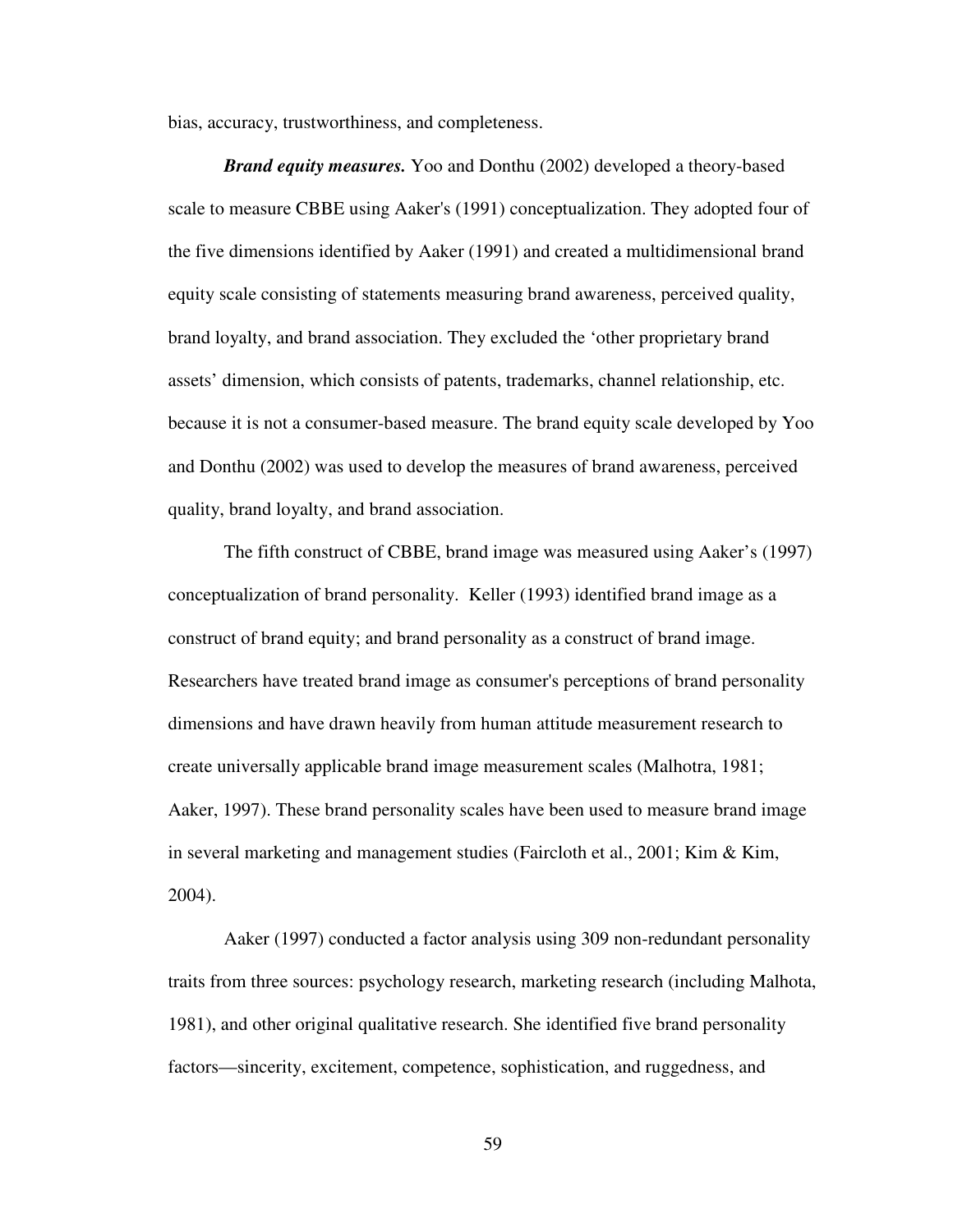reported Cronbach's alpha of .75, .74, .76, .75, and .76, respectively for the items in each factor. The Aaker (1997) scale was used to measure brand personality for this study. The 'ruggedness' factor was removed because it is does not apply directly to media channels.

*Ideology measure.* Researchers have used three distinct approaches to understand and measure citizens' ideological views. The first, pioneered by Campbell, Miller, Converse, and Stokes (1960), uses qualitative coding of respondents' answers to open-ended questions about policy issues, political candidates, and political parties to estimate their ideological views (Lane, 1962; Field and Anderson, 1969). The second approach uses respondents' self-reported levels of agreement to a series of statements about policy issues and political personalities to evaluate their placement on a liberal-conservative scale (Nie, Verba, and Petrocik, 1976). And the third approach uses respondents' ideological self-identification (Holm & Robinson, 1978).

These distinct methodologies probe different aspect of ideological views. The qualitative methodology probes the extent to which respondents consciously think about their ideological views and can articulate their views on abstract issues while the quantitative methodology allows researchers to understand the strength of respondents' attitudes towards issues that are difficult to verbalize. Studies relying on ideological self-placement scales have limited external validity because respondents often muddle up the terms "liberal" and "conservative" (Conover and Feldman, 1981). This study, therefore, adopts the quantitative measure by using respondents' attitudes towards three contentious issues (abortion, gay marriage, and the role of religion in politics) to create an ideology/ideological congruency index.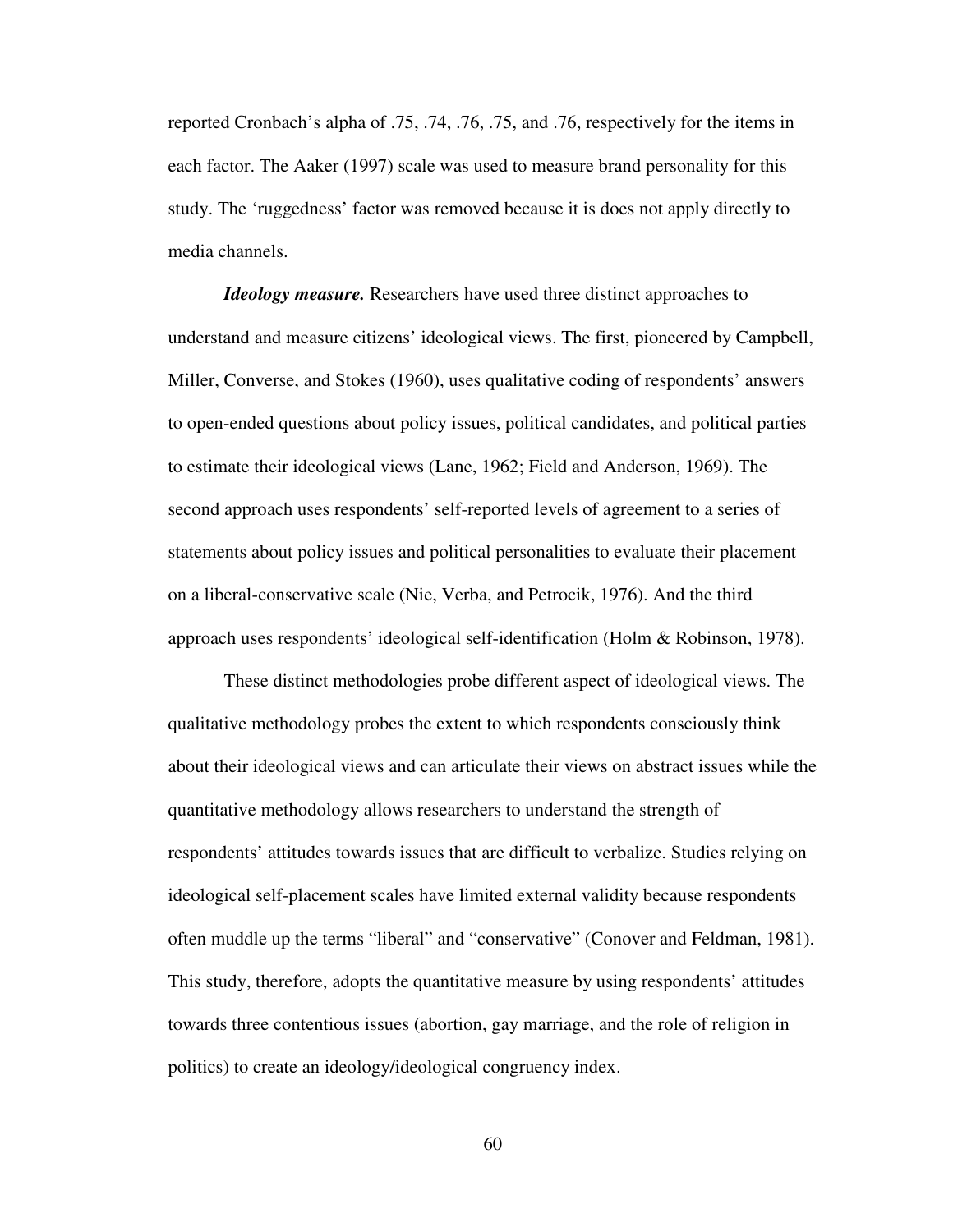*Media Use measures.* Three constructs—attention, exposure, and reliance consistently used by researchers (Chaffee & Schleuder, 1986; Moy, Mccluskey, McCoy, & Spratt, 2004; Sotirovic, 2001) to measure media use was adopted for this study.

*Involvement measure.* To measure involvement, researchers typically select purposive samples (e.g. student) and manipulate messages about salient issues (e.g. tuition increase). For instance, a message advocating tuition increase in a group of students' current school could be classified as a relatively high involvement message and one advocating tuition increase in a distant school as a relatively low involvement message (Petty & Cacciopo, 1986). However, because of the nature of the subject being explored in this dissertation (news) and the national/international focus of the brands being studied, such manipulation may appear suspicious. Students may find it difficult to believe that national/international news media outlets like CNN and Fox News Channel would cover debates about tuition increases at the University of Missouri. Therefore, the measure of involvement for this study was a statement asking respondents to signify the extent to which they care about the issues and personalities in the stimulus news stories: thereby generating a continuous variable that was used as one of the covariate in the analyses.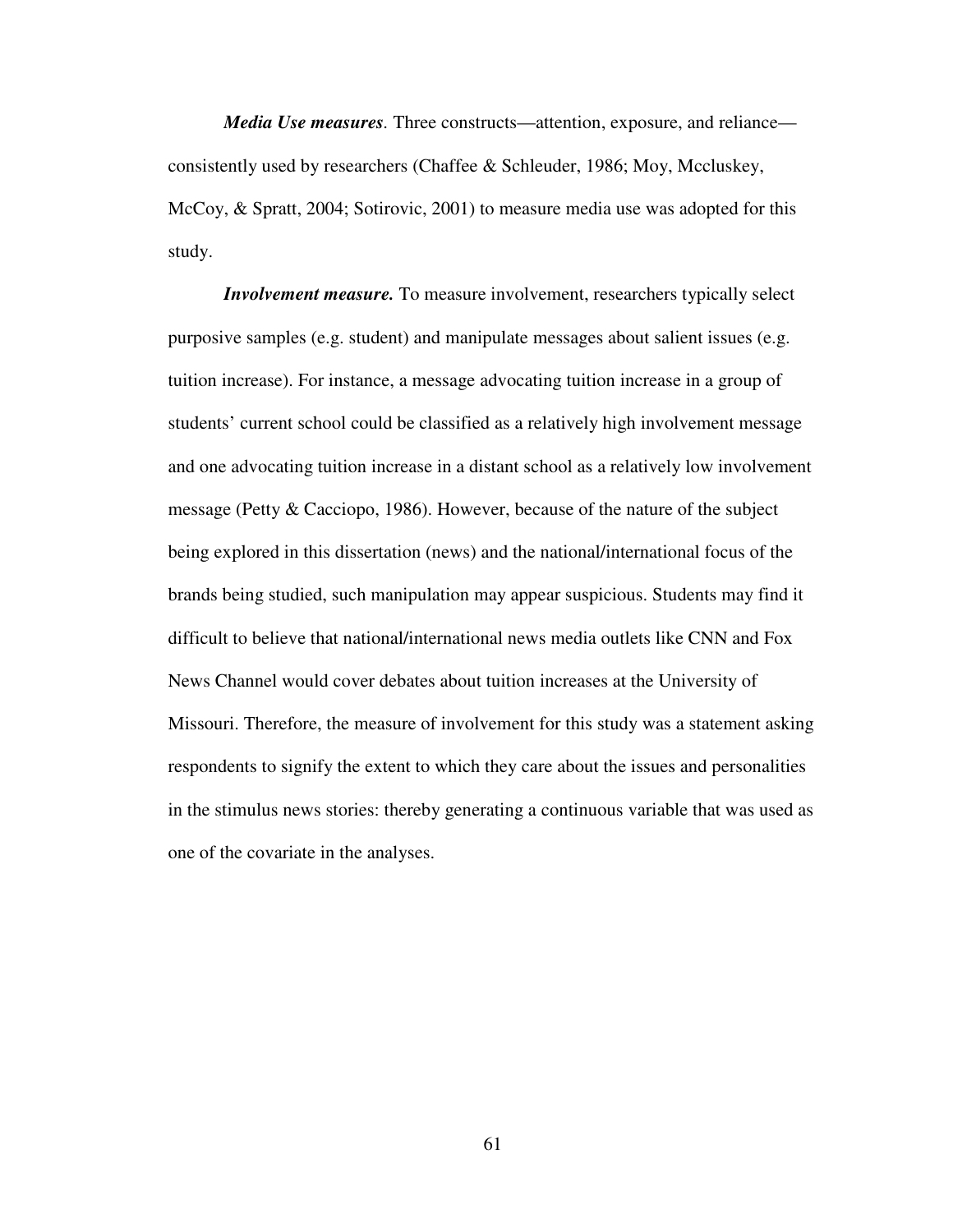### **CHAPTER 4**

**Results** 

This study proposes and tests the CBM, a model that explicates the process by which media audiences evaluate and assign credibility to media outlets and their messages. The primary postulate of the model is that a media outlet's brand equity and audiences' perception of the congruency between their personal worldview and that of the media outlet are the primary factors that influence media and message credibility. A survey was designed to test the hypotheses associated with this model. The survey asked respondents' opinions about a series of statements derived from the literature on CBBE, ideology, and credibility. Two versions of the survey were administered to two similarly-constituted groups: specifically, two different sections of an undergraduate class at the University of Missouri. The only difference between the versions of the surveys was the brand name of the media outlets (CNN and Fox News Channel). The survey also gathered information about respondents' psychographics/demographics, their perceptions of the two media outlets, and their perceptions of the credibility of two news stories (a political and a non-political news story) ascribed to each of the two brands.

A total of 308 surveys were completed by the respondents. Students in section A of the undergraduate class completed 147 of the surveys, which asked respondents' opinions of Fox News Channel and the two news stories ascribed to the website of the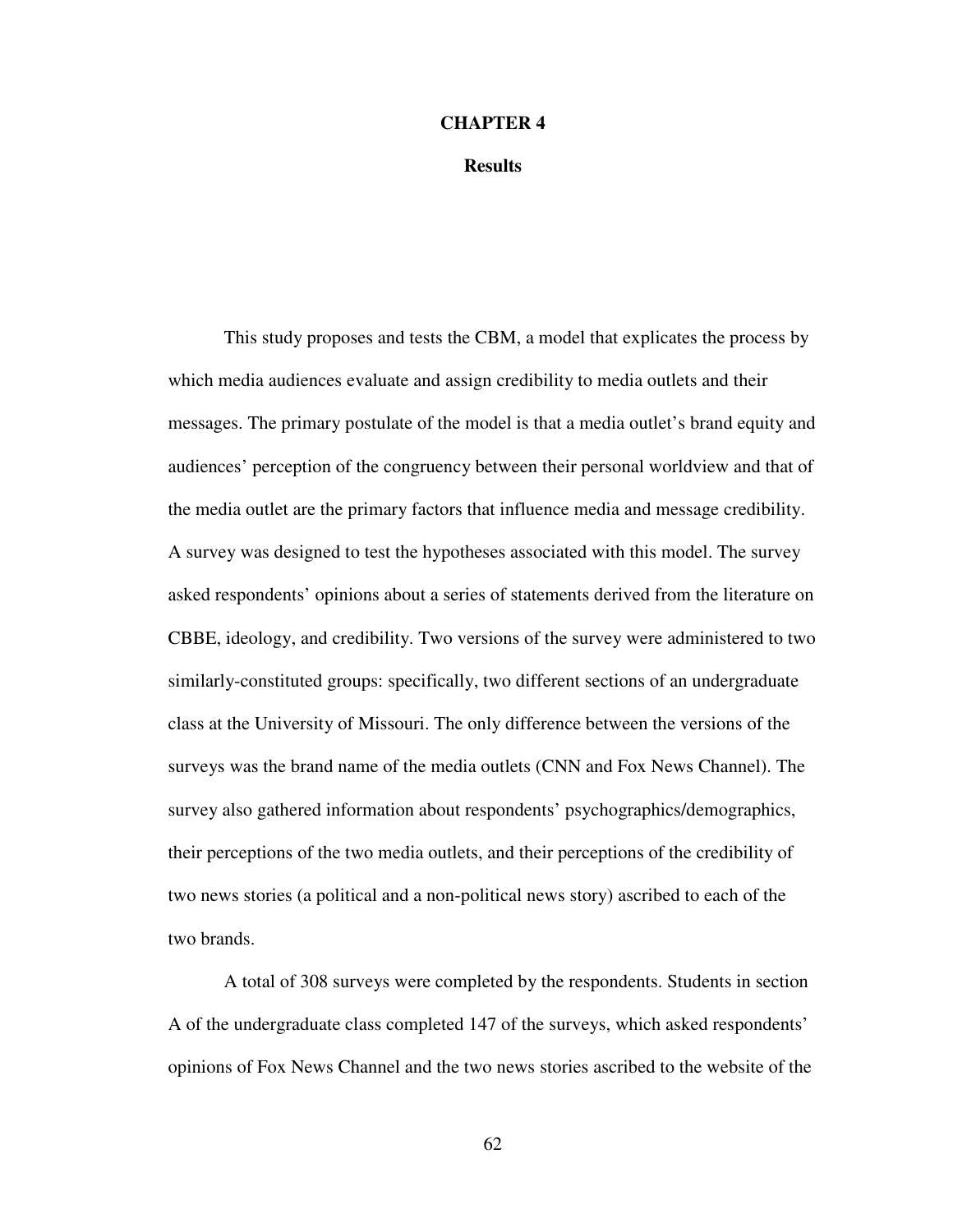network (www.foxnews.com). The remaining 161 surveys, featuring questions about CNN and the two news stories ascribed to www.cnn.com, were completed by students in section B of the undergraduate class. The average age of the respondents who completed the survey featuring questions about CNN (hereafter, CNN group) was 18.81 with a standard deviation of 0.98 while the average age of the respondents' who completed the survey featuring questions about Fox News Channel (hereafter, FOX group) was 18.89 with a standard deviation of 1.00. The ages of the FOX group respondents ranged from 18 to 26 while that of the CNN group ranged from 17 to 26 (see table 4.1). The difference between the mean ages of the two groups was not statistically significant  $(F = .004, p = .95)$ .

| Station Id |                 | N          | Minimum | Maximum | Mean          | Std.<br>Deviation |
|------------|-----------------|------------|---------|---------|---------------|-------------------|
| <b>CNN</b> | Age             | 160        | 17      | 26      | 18.81         | .98               |
|            | Ideology        | 159        |         |         | 4.60          | 1.57              |
| <b>FOX</b> | Age<br>Ideology | 147<br>145 | 18      | 26      | 18.89<br>4.68 | 1.00<br>1.42      |

**Table 4.1: Descriptive Statistics of respondents' age and ideology** 

Using the ideological self-identification statement, the two groups were slightly liberal (CNN group mean = 4.60, SD = 1.57, t = 4.80, p < .01; FOX group mean = 4.68, SD = 1.42, t = 5.72, p < .01). However, the groups were not ideologically different from one another  $(F = .135 p = .714)$ . Twenty eight percent of the CNN group respondents were male  $(n = 45)$  while 72%  $(n = 116)$  were female. On the other hand, 36% of the FOX group respondents were male (n = 53) while 64% (n =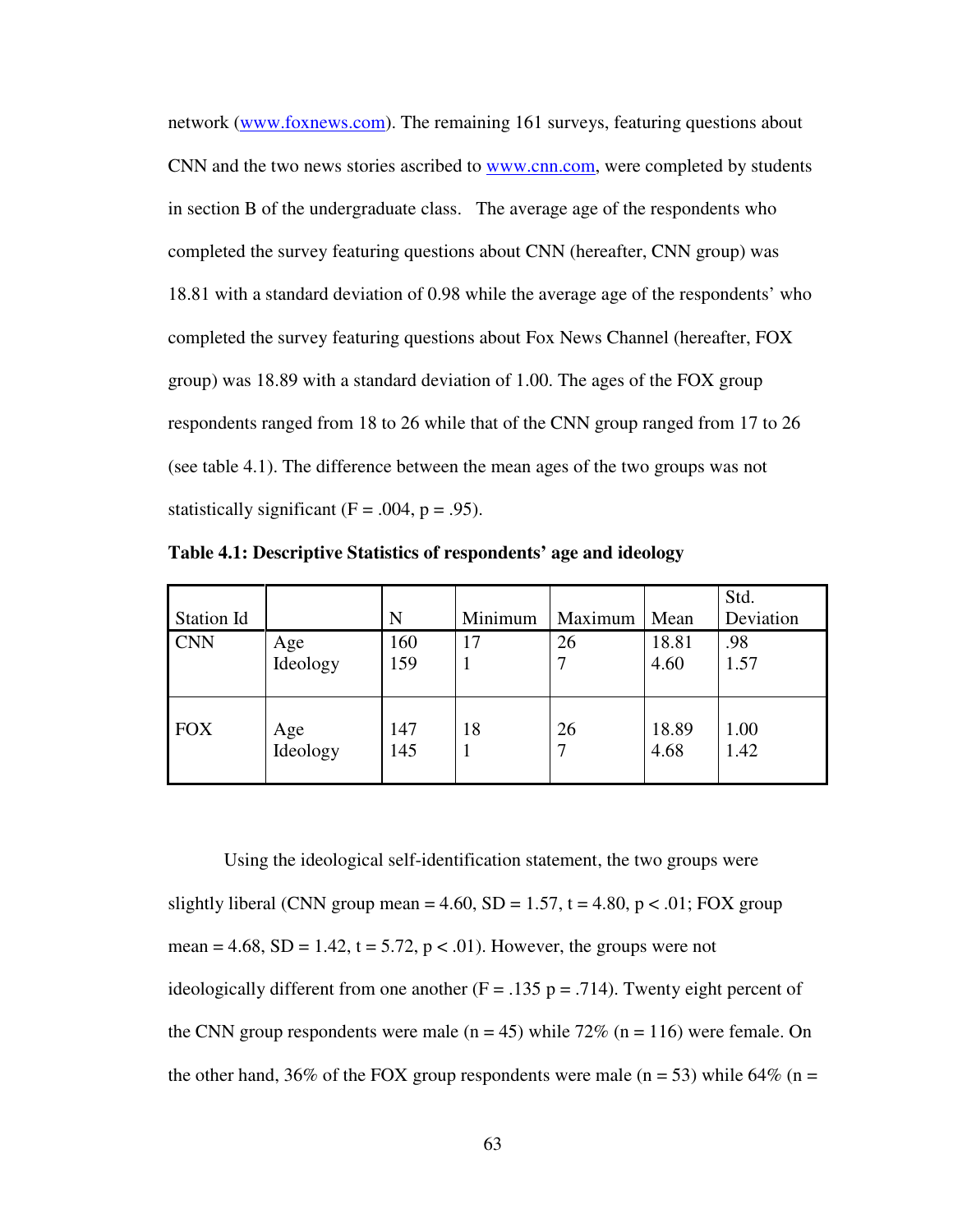94) were female. Ninety three percent of the CNN group respondents  $(n = 147)$  were Caucasians, 1.9% (n = 3) African Americans, 1.9% (n = 3) Hispanic/Latino, 1.9% (n = 3) Asian/Asian American, and  $0.6\%$  (n = 1) other. For the FOX group respondents, 87.8% (n = 129) were Caucasians,  $5.4\%$  (n = 8) African Americans,  $0.7\%$  (n = 1) Hispanic/Latino,  $4.1\%$  (n = 6) Asian/Asian American, and 0.7% (n = 1) other.

#### *Variable measurements*

The statements measuring media and message credibility were derived from Meyer's (1988) credibility scale. The constructs of brand equity were derived from Aaker's (1991) and Keller's (1993) conceptualizations of brand equity. The statements measuring the brand equity in the survey were derived from Yoo and Donthu's (2001) brand equity scale, with a 7-point Likert scale  $(1 =$  strongly disagree,  $2 =$  disagree,  $3 =$ slightly disagree,  $4 =$  neutral,  $5 =$  slightly agree,  $6 =$  agree, and  $7 =$  strongly agree). The response categories were coded so that agreement with the statements represented positive perceptions of the brand or higher levels of credibility. For the univariate analyses, conceptual indexes were computed by calculating the mean response to the statements measuring each construct. One sample t-tests were conducted to determine if the statement and index means are significantly different from the midpoint or assumed population mean (4.0). Accordingly, for all variables and constructs, a mean significantly below 4.0 represents disagreement with the statement or construct while a mean significantly above 4.0 represents agreement with the statement or construct.

#### *Answering the research questions and hypotheses*

The research questions and hypothesis were proposed in three distinct stages. The first stage (a set of four research questions) explores the differences between the

64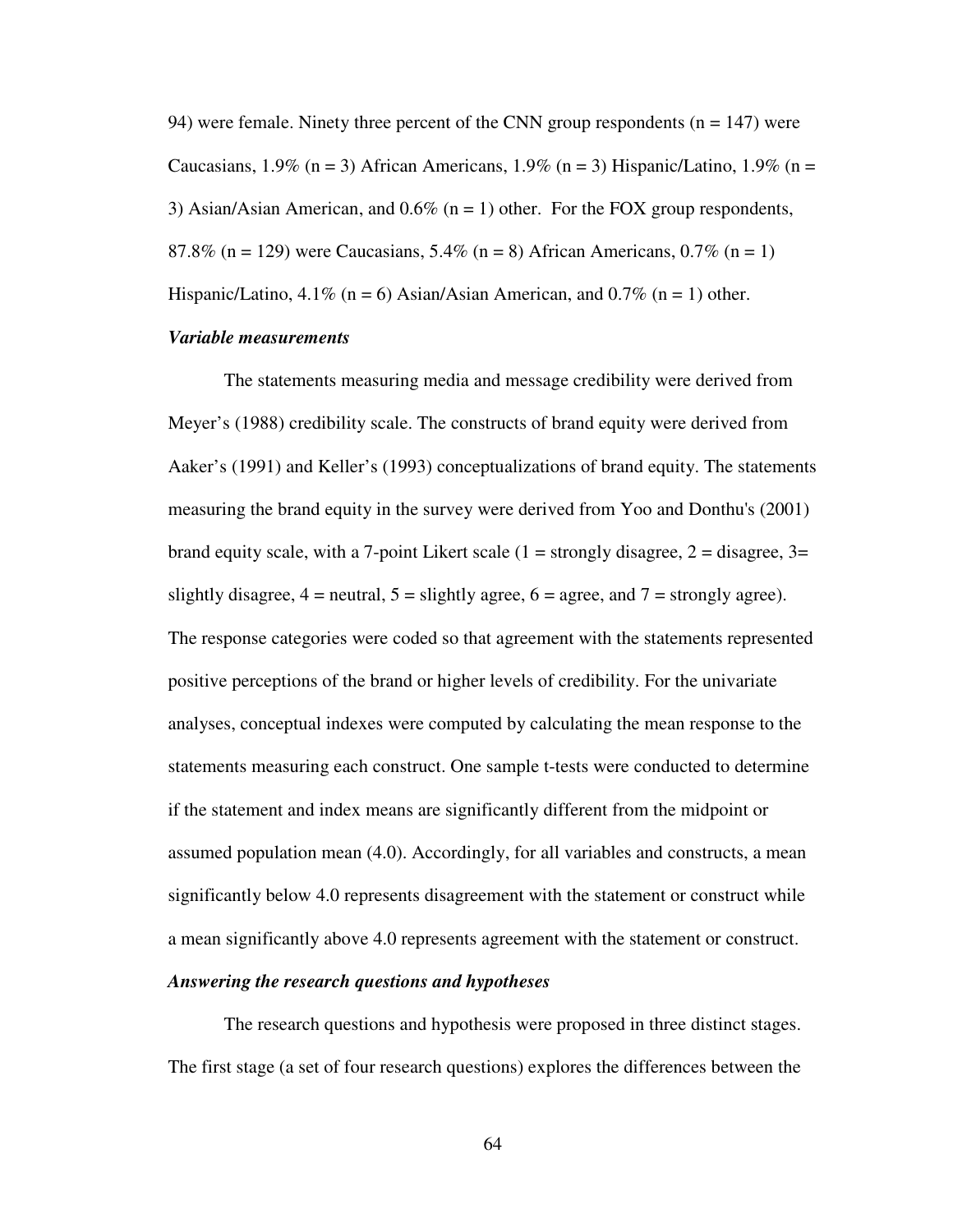CNN and Fox News Channel on the concepts salient to this study. The analyses used in this stage are primarily descriptive; they consist of one-sample t-tests and one-way ANOVAs. The second stage (a set of five hypotheses) explores the relationships among the key concepts in the model (media credibility, CBBE, message credibility, and ideological congruency). The primary statistical method used for this analytical stage is hierarchical linear regression. The final stage uses hierarchical linear regression and Structural Equation Modeling to take a holistic look at the proposed model.

#### **Stage 1: descriptives**

The four research questions explore respondents' opinions of the two brands (CNN and Fox News Channel) and their perceptions of the differences between the brands on the key concepts in this study. Two sets of analyses were conducted to answer the research questions. The first set of analyses probes the extent to which the opinions of the respondents on each of the statements and construct indexes were significantly different from the assumed population mean (midpoint = 4.0). The primary statistical test used for this set of analyses was one sample t-tests, with 4.0 as the midpoint/assumed population mean. The second set of analyses was conducted with one-way ANOVA tests to evaluate the extent to which respondents' opinions of the two brands are similar or different. The one-way ANOVA tests were conducted with the conceptual indexes as the dependent variables and the station identifiers  $(CNN = 1, Fox News Channel = 2)$  as fixed factors.

#### *Media credibility*

65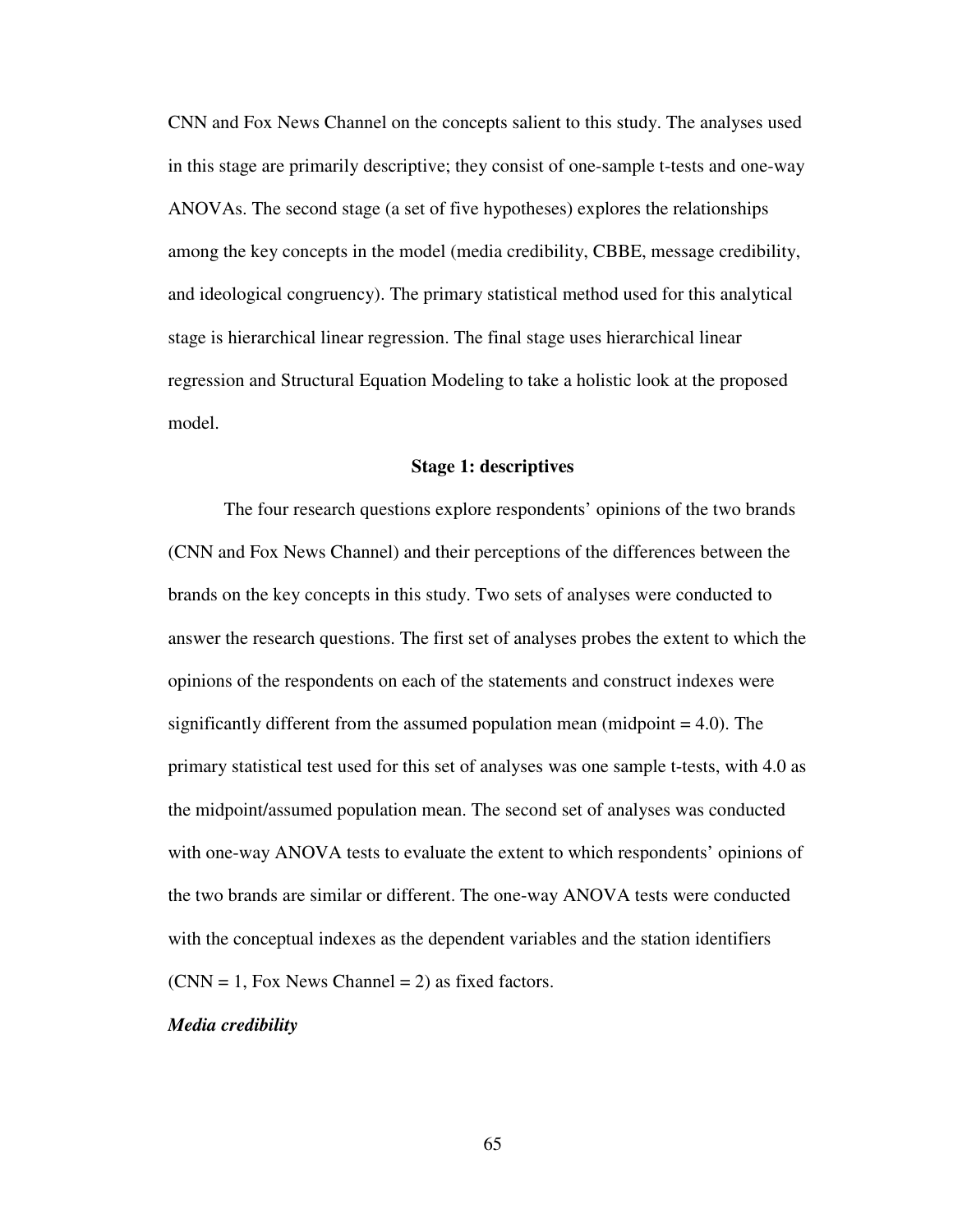For this study, media channel credibility is narrowly defined as audiences' perceptions of a news channel's believability, as distinct from the believability of individual journalists and sources, or the content of the news itself (Kiousis, 2001; Bucy, 2003). The media channel credibility measure for this study includes five statements adapted from Meyer's (1988) credibility scale. The statements in the measure yielded Cronbach's alphas of 0.87 for the CNN group and 0.92 for the FOX group.

The respondents expressed statistically significant positive opinion of CNN on four of the five constructs of media channel credibility. They agreed that the network is fair (mean  $= 5.23$ ), trustworthy (mean  $= 5.61$ ), accurate (mean  $= 5.54$ ), and comprehensive (mean = 5.53). Their opinion on the bias constructs was, however, not statistically significant (mean  $= 3.91$ ). Overall, the respondents agreed significantly with the media channel credibility construct for CNN (mean = 5.15, see table 4.2).

| <b>Media credibility statements</b>                   | <b>Mean</b> | <b>SD</b> | t-value | N   |
|-------------------------------------------------------|-------------|-----------|---------|-----|
| CNN is generally fair in its<br>reports.              | $5.23**$    | 1.04      | 14.92   | 158 |
| I can trust news from CNN.                            | $5.61**$    | 1.03      | 19.67   | 158 |
| CNN is not biased.                                    | 3.91        | 1.18      | $-0.94$ | 158 |
| News from CNN is accurate.                            | $5.54**$    | 0.93      | 20.89   | 158 |
| CNN presents comprehensive<br>news reports.           | $5.53**$    | 0.97      | 19.94   | 158 |
| <b>Media credibility index (CNN)</b>                  | $5.15**$    | 0.83      | 17.75   | 158 |
| Fox News Channel is generally<br>fair in its reports. | $3.46**$    | 1.52      | $-4.29$ | 145 |

**Table 4.2: Respondents' perceptions of the media credibility of CNN and Fox News Channel**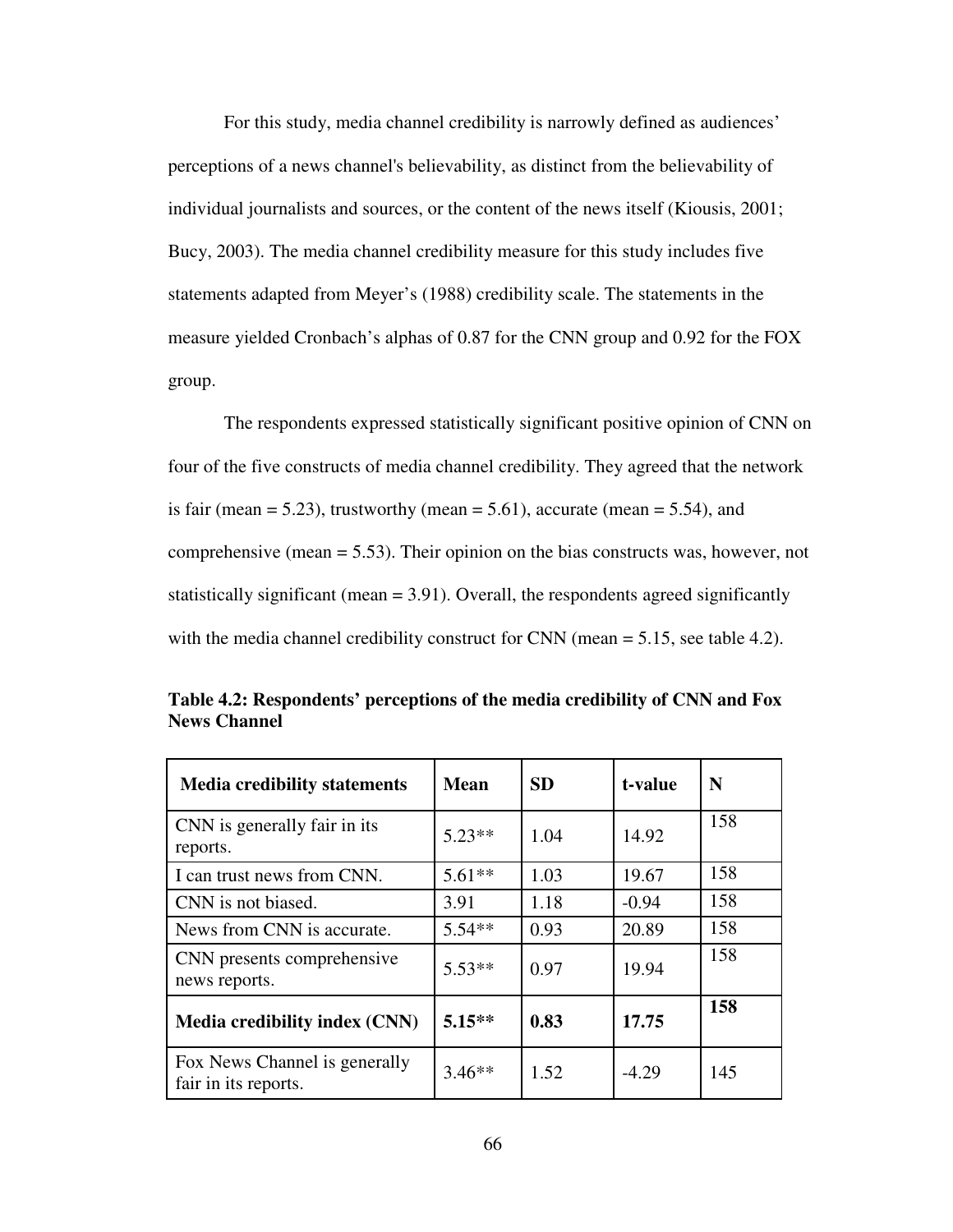| I can trust news from Fox News<br>Channel.                  | 3.77     | 1.67 | $-1.69$  | 145 |
|-------------------------------------------------------------|----------|------|----------|-----|
| Fox News Channel is not biased.                             | $2.69**$ | 1.42 | $-11.16$ | 145 |
| News from Fox News Channel is<br>accurate.                  | $4.32**$ | 1.39 | 2.74     | 145 |
| Fox News Channel presents<br>comprehensive news reports.    | $4.33**$ | 1.44 | 2.75     | 145 |
| <b>Media credibility index (Fox</b><br><b>News Channel)</b> | $3.71**$ | 1.30 | $-2.75$  | 145 |

*Note: \*p < .05; \*\* p < .01* 

 In contrast, the respondents expressed statistically significant negative opinions of the media channel credibility of Fox News Channel (mean = 3.71). They expressed negative opinions about the network's fairness (mean = 3.46) and balance (bias: mean  $= 2.69$ ) but agreed that the network is accurate (mean  $= 4.32$ ) and comprehensive (mean = 4.33). The trustworthiness measure was not statistically different from the midpoint (mean  $= 3.77$ ).

The one-way ANOVA test shows that the respondents have statistically significant higher perception of CNN's credibility on all the media channel credibility constructs and the construct index.

| <b>Media channel credibility</b><br><b>statements</b>     | <b>Mean</b><br>(Fox) | <b>Mean</b><br>(CNN) | $\mathbf F$ | S.E  | P    |
|-----------------------------------------------------------|----------------------|----------------------|-------------|------|------|
| Fox News Channel/CNN is<br>generally fair in its reports. | 3.46                 | 5.23                 | 142.66      | 0.09 | 0.00 |
| I can trust news from Fox News<br>Channel/CNN.            | 3.77                 | 5.61                 | 136.72      | 0.09 | 0.00 |
| Fox News Channel/CNN is not<br>biased.                    | 2.69                 | 3.91                 | 67.56       | 0.07 | 0.00 |

**Table 4.3: Test of significant difference between respondents' perceptions of the media credibility of Fox News Channel and CNN**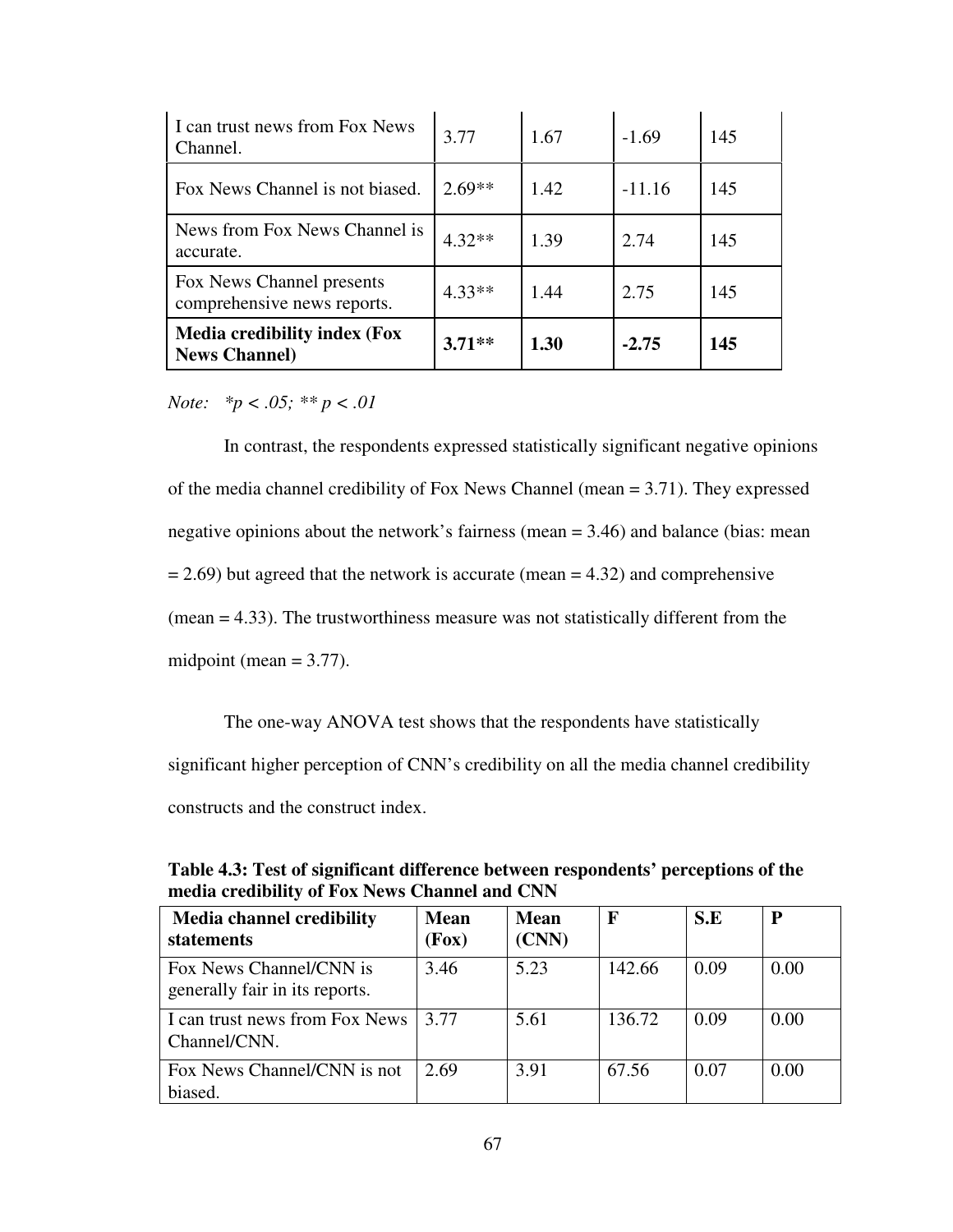| News from Fox News               | 4.32 | 5.54 | 82.26  | 0.09 | 0.00 |
|----------------------------------|------|------|--------|------|------|
| Channel/CNN is accurate.         |      |      |        |      |      |
| Fox News Channel/CNN             | 4.33 | 5.53 | 73.77  | 0.07 | 0.00 |
| presents comprehensive news      |      |      |        |      |      |
| reports.                         |      |      |        |      |      |
| <b>Media channel credibility</b> | 3.71 | 5.15 | 139.00 | 0.08 | 0.00 |
| index (Fox News                  |      |      |        |      |      |
| <b>Channel/CNN)</b>              |      |      |        |      |      |

#### *Brand equity.*

The brand equity measures for this study were derived from Yoo and Donthu's (2001) multidimensional brand equity scale and Aaker's (1997) brand personality scale. The five constructs of the brand equity concept are perceived quality, brand awareness, brand association, brand loyalty, and brand personality.

*Brand awareness.* The brand awareness construct measures the extent to which respondents are aware of the two brands and can distinguish them from other news networks. Because only two statements were used to measure this construct, the bivariate correlation between the responses to the two statements was used as a measure of reliability (FOX group:  $r = .46$ ;  $p < .01$ , CNN group:  $r = .38$ ;  $p < .01$ ). The respondents rated both brands highly on the brand awareness statements. They were more confident of their awareness of the two brands (Fox group mean  $= 6.16$ , CNN group mean  $= 6.25$ ) than their ability to distinguish the brands from others in the same product category (Fox group mean  $=$  5.89, CNN group mean  $=$  5.88). The respondents agreed that they are equally aware of the two brands: the difference between the construct indexes of Fox News Channel and CNN on the brand awareness index was statistically insignificant (Fox group mean =  $6.02$ , CNN group mean =  $6.07$ , F (306) =  $0.23$ ,  $p = 0.64$ ).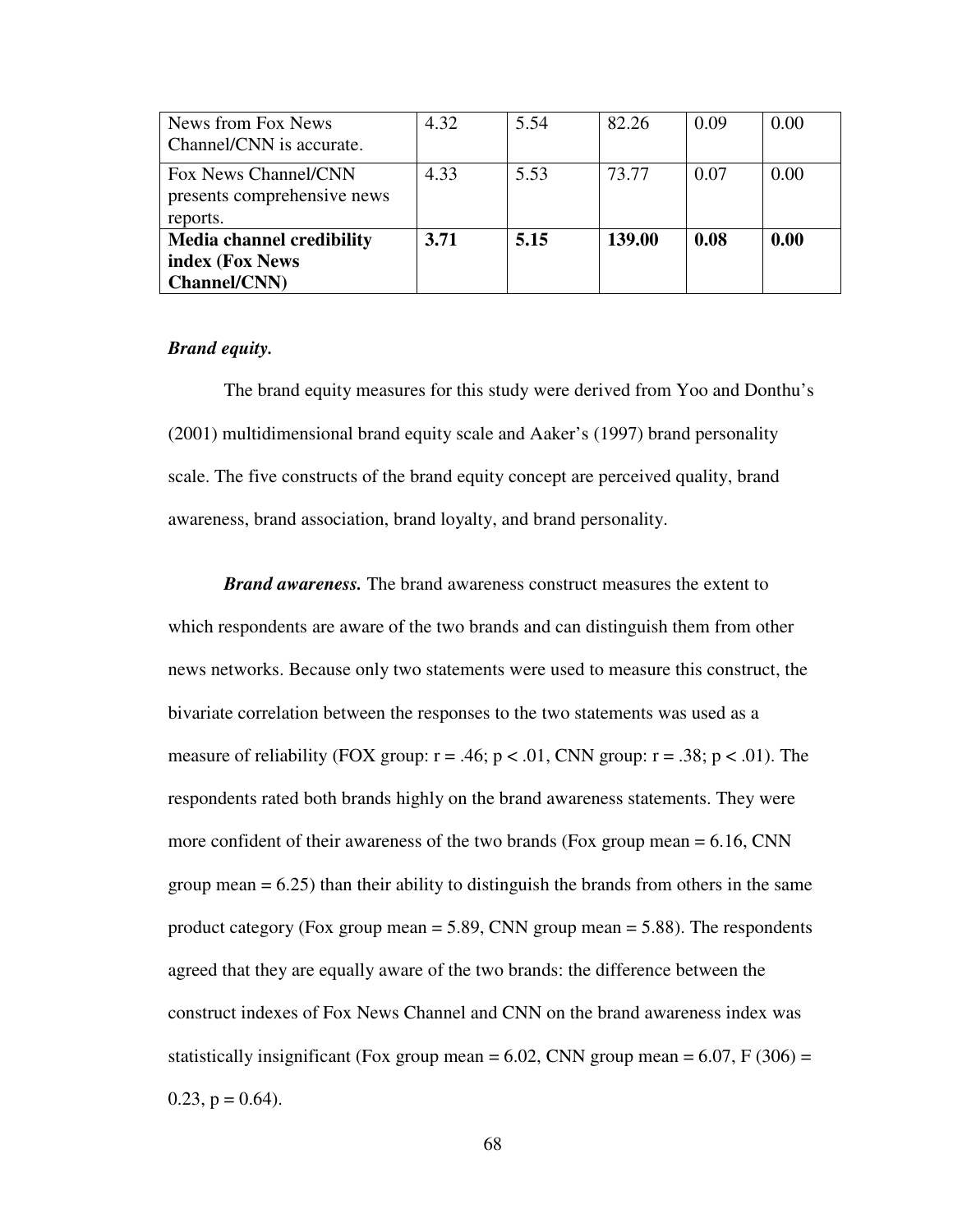|                                                                               | <b>Mean</b> | Std.<br><b>Deviation</b> | t     | N   |
|-------------------------------------------------------------------------------|-------------|--------------------------|-------|-----|
| I am aware of CNN.                                                            | $6.25**$    | 0.75                     | 38.06 | 159 |
| I can distinguish CNN from<br>other television news networks.                 | 5.88**      | 1.04                     | 22.70 | 159 |
| <b>Brand awareness index</b><br>(CNN)                                         | $6.07**$    | 0.75                     | 34.81 | 159 |
| I am aware of Fox News<br>Channel.                                            | $6.16**$    | 1.05                     | 24.71 | 147 |
| I can distinguish Fox News<br>Channel from other television<br>news networks. | 5.89**      | 1.09                     | 21.11 | 147 |
| <b>Brand awareness index (Fox</b><br><b>News Channel)</b>                     | $6.02**$    | 0.92                     | 26.75 | 147 |

## **Table 4.4: Respondents' awareness of CNN and Fox News Channel**

*Note:* 
$$
*p < .05; **p < .01
$$

**Table 4.5: Test of significant difference between respondents' awareness of Fox News Channel and CNN** 

|                                                                                   | <b>Mean</b> (Fox<br><b>News</b><br><b>Channel</b> ) | <b>Mean</b><br>(CNN) | F    | S.E  | Sig. |
|-----------------------------------------------------------------------------------|-----------------------------------------------------|----------------------|------|------|------|
| I am aware of Fox News<br>Channel/CNN.                                            | 6.16                                                | 6.25                 | 0.82 | 0.07 | 0.37 |
| I can distinguish Fox News<br>Channel/CNN from other<br>television news networks. | 5.89                                                | 5.88                 | 0.02 | 0.08 | 0.89 |
| <b>Brand awareness index</b>                                                      | 6.02                                                | 6.07                 | 0.23 | 0.07 | 0.64 |

*Brand association.* The brand association construct explores the extent to

which the respondents recognize the logos, news anchors, and other characteristics of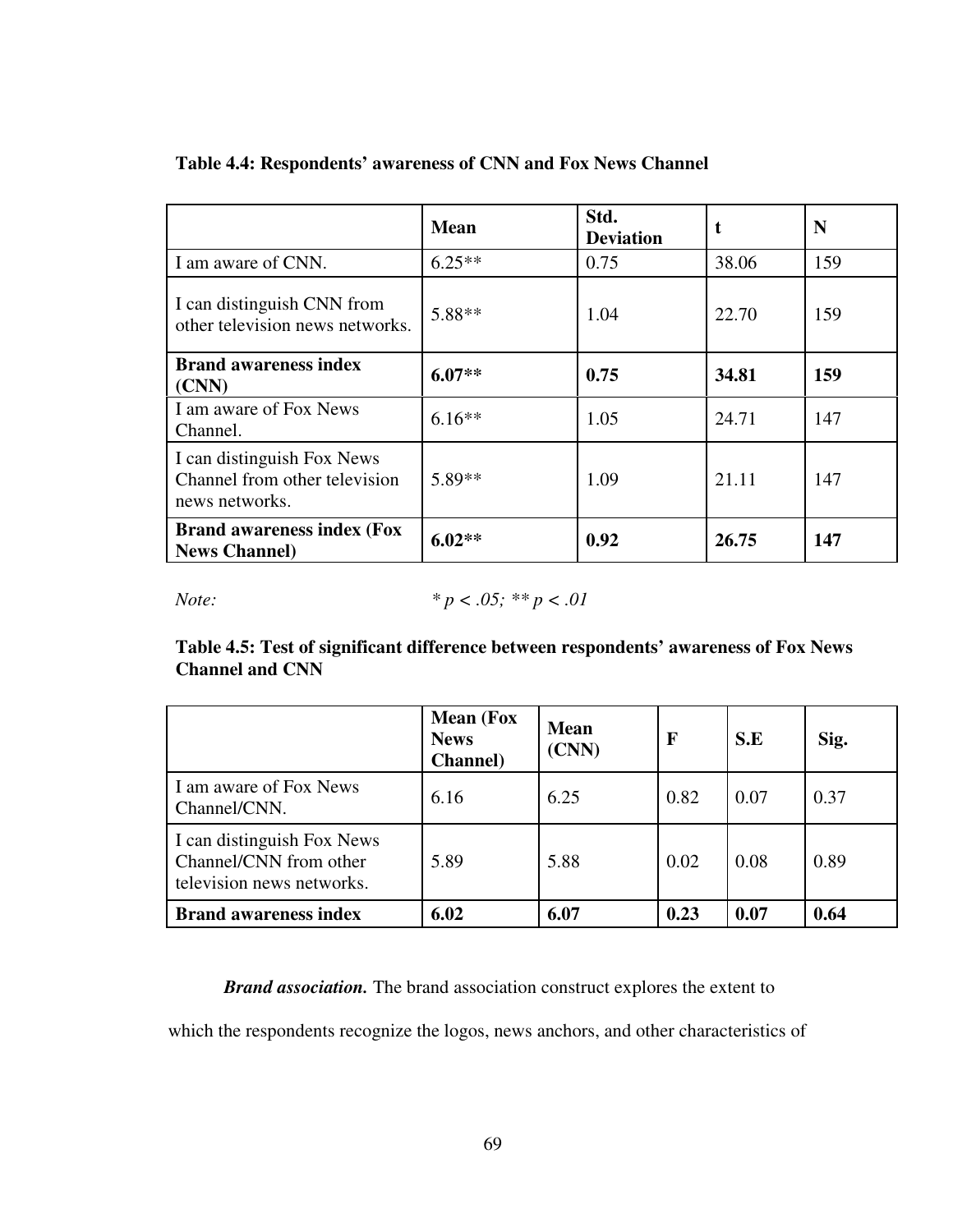the news networks. The three-item brand association scale yielded Cronbach's alphas of 0.71 and 0.65 for the CNN and Fox groups, respectively.

The respondents agreed that they could easily recall some characteristics (Fox group mean  $= 5.43$ , CNN group mean  $= 5.22$ ) and the logos (Fox group mean  $= 5.53$ , CNN group mean = 5.77) of both brands but found it more difficult to recall the news anchors on the networks (Fox group mean  $= 4.27$ , CNN group mean  $= 4.15$ ). Overall, the respondents agreed that they could recognize some brand associations of the two brands: the difference between the construct indexes of Fox News Channel and CNN on the brand association index was statistically insignificant.

|                                                                        | <b>Mean</b> | <b>Std. Deviation</b> | t     | N          |
|------------------------------------------------------------------------|-------------|-----------------------|-------|------------|
| Some characteristics of CNN<br>come to my mind easily.                 | $5.22**$    | 1.30                  | 11.84 | 160        |
| I can quickly recall the symbol<br>or logo of CNN.                     | $5.77**$    | 1.48                  | 15.12 | 160        |
| I know some of the news<br>anchors on CNN.                             | 4.15        | 1.80                  | 1.05  | 160        |
| <b>Brand association index</b><br>(CNN)                                | $5.05**$    | 1.22                  | 10.88 | <b>160</b> |
| Some characteristics of Fox<br>News Channel come to my<br>mind easily. | $5.43**$    | 1.31                  | 13.18 | 147        |
| I can quickly recall the symbol<br>or logo of Fox News Channel.        | $5.53**$    | 1.51                  | 12.19 | 147        |
| I know some of the news<br>anchors on Fox News Channel.                | 4.27        | 1.86                  | 1.73  | 147        |
| <b>Brand association index (Fox</b><br><b>News Channel)</b>            | $5.07**$    | 1.21                  | 10.73 | 147        |

**Table 4.6: Respondents' knowledge of CNN's and Fox News Channel's brand associations** 

*Note:* 
$$
*p < .05; **p < .01
$$

#### **Table 4.7: Test of significant difference between respondents' knowledge of Fox News**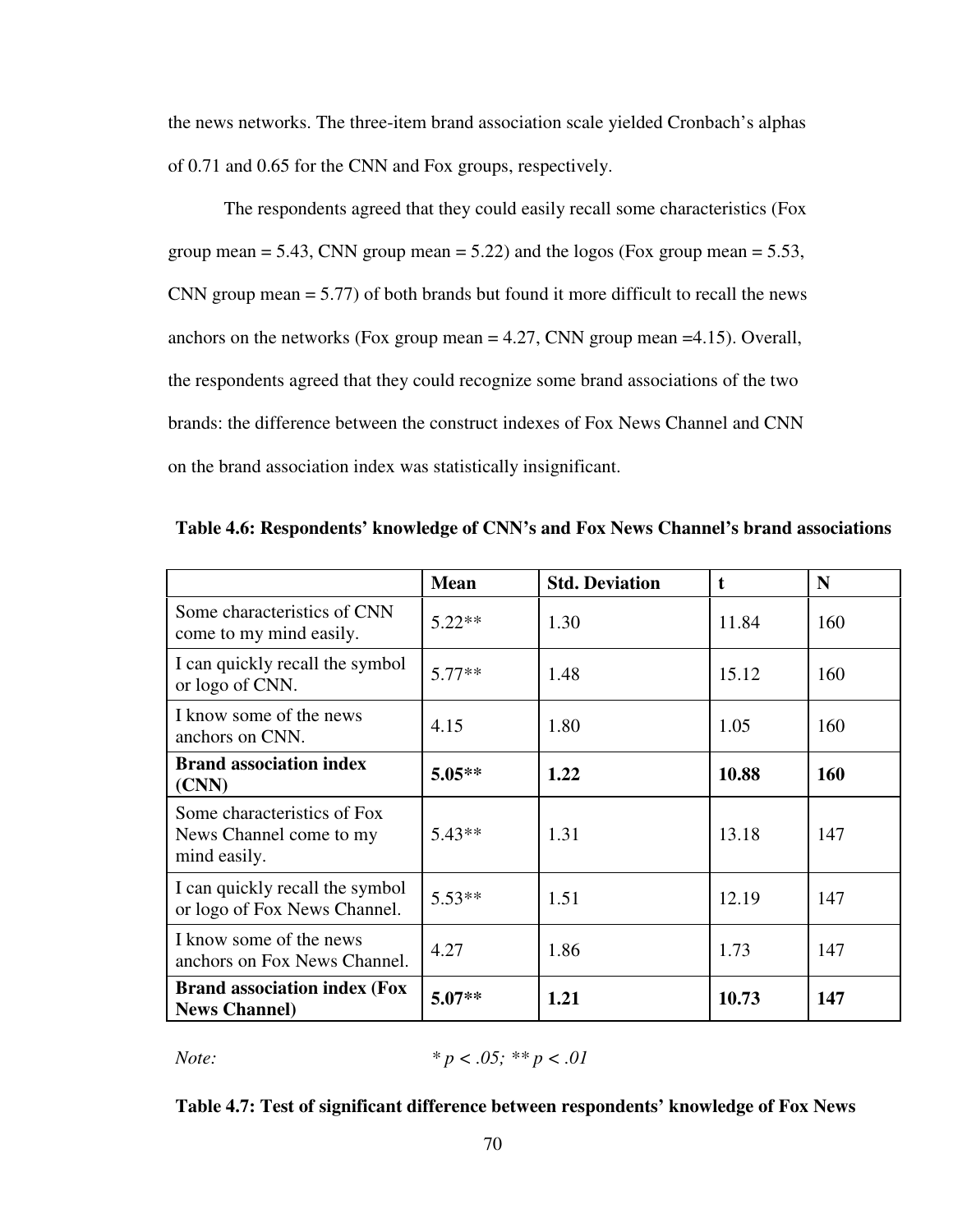|                                                                            | <b>Mean (Fox News)</b><br><b>Channel</b> ) | <b>Mean</b><br>(CNN) | F    | S.E  | Sig. |
|----------------------------------------------------------------------------|--------------------------------------------|----------------------|------|------|------|
| Some characteristics of Fox<br>News Channel/CNN come to<br>my mind easily. | 5.43                                       | 5.22                 | 2.02 | 0.06 | 0.16 |
| I can quickly recall the symbol<br>or logo of Fox News<br>Channel/CNN.     | 5.53                                       | 5.77                 | 2.06 | 0.07 | 0.15 |
| I know some of the news<br>anchors on Fox News<br>Channel/CNN.             | 4.27                                       | 4.15                 | 0.30 | 0.09 | 0.59 |
| <b>Brand association index</b>                                             | 5.07                                       | 5.05                 | 0.03 | 0.07 | 0.87 |

#### **Channel's and CNN's brand associations**

*Brand loyalty.* The brand loyalty measure consists of three statements (CNN group's Cronbach's alpha = .77, FOX group's Cronbach's alpha = .80). The statements probe the extent to which the networks are the first choice of the respondents, the level of their attachment to the networks, and the level of their loyalty to the networks. In general, the respondents did not express high levels of brand loyalty to the networks. They did not express a statistically significant opinion about their propensity to choose CNN first (CNN mean = 4.34) but agreed that Fox News Channel would not be their first choice for receiving news (FOX mean = 2.68). In addition, the respondents are neither attached (CNN mean  $= 2.66$ , Fox mean  $= 2.14$ ) nor loyal (CNN mean  $= 3.24$ , Fox mean  $= 2.31$ ) to the two brands. The respondents, however, expressed lower level of loyalty to the Fox News Channel brand than the CNN brand. They are significantly more likely to choose CNN first, more attached to the CNN brand, and expressed more loyalty to the CNN brand. In general, the CNN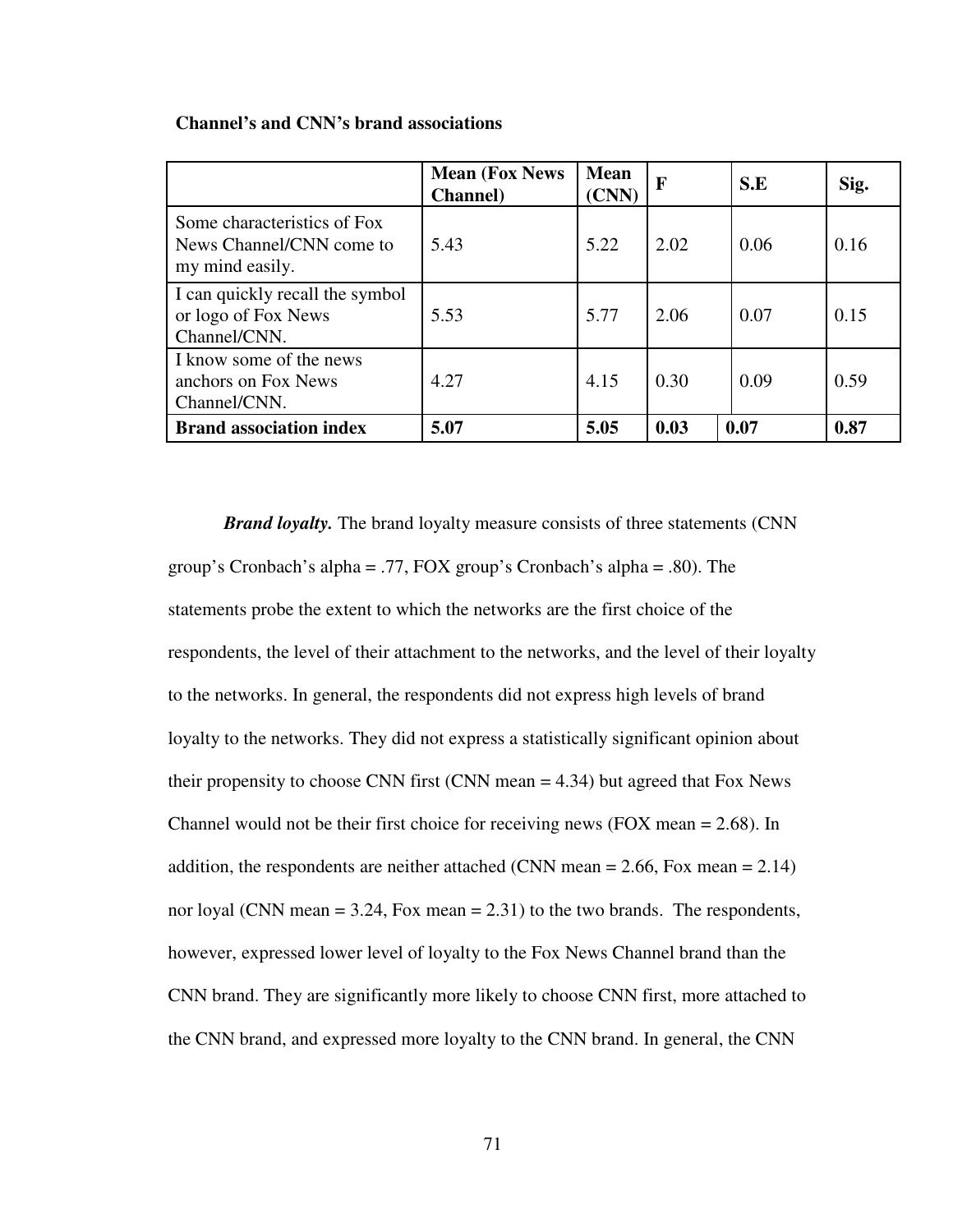brand did better on the brand loyalty construct (F (307) = 54.52,  $p < .01$ ) than the Fox

News Channel brand.

|                                                                                                | Mean     | Std. Deviation | $\mathbf{t}$ | N   |
|------------------------------------------------------------------------------------------------|----------|----------------|--------------|-----|
| CNN would be my first choice<br>for news.                                                      | 4.34     | 1.76           | 2.42         | 160 |
| I will not listen to news from<br>other sources if news from<br>CNN is available.              | $2.66**$ | 1.27           | $-13.34$     | 160 |
| I am loyal to CNN.                                                                             | $3.24**$ | 1.43           | $-6.69$      | 160 |
| <b>Brand loyalty index (CNN)</b>                                                               | $3.41**$ | 1.24           | $-5.97$      | 160 |
| Fox News Channel would be<br>my first choice for news.                                         | $2.68**$ | 1.73           | $-9.23$      | 147 |
| I will not listen to news from<br>other sources if news from Fox<br>News Channel is available. | $2.14**$ | 1.21           | $-18.69$     | 147 |
| I am loyal to Fox News<br>Channel.                                                             | $2.31**$ | 1.39           | $-14.80$     | 147 |
| <b>Brand loyalty index (Fox</b><br><b>News Channel)</b>                                        | $2.37**$ | 1.23           | $-16.08$     | 147 |

## *Note: \* p < .05; \*\* p < .01*

## **Table 4.9: Test of significant difference between respondents' brand loyalty to Fox News Channel and CNN**

|                                                                                                       | Mean (Fox<br><b>News</b><br>Channel) | Mean<br>(CNN) | F     | S.E  | Sig. |
|-------------------------------------------------------------------------------------------------------|--------------------------------------|---------------|-------|------|------|
| Fox News Channel/CNN<br>would be my first choice for<br>news.                                         | 2.68                                 | 4.34          | 68.89 | 0.06 | 0.00 |
| I will not listen to news from<br>other sources if news from Fox<br>News Channel/CNN is<br>available. | 2.14                                 | 2.66          | 13.49 | 0.09 | 0.00 |
| I am loyal to Fox News<br>Channel/CNN.                                                                | 2.31                                 | 3.24          | 33.86 | 0.09 | 0.00 |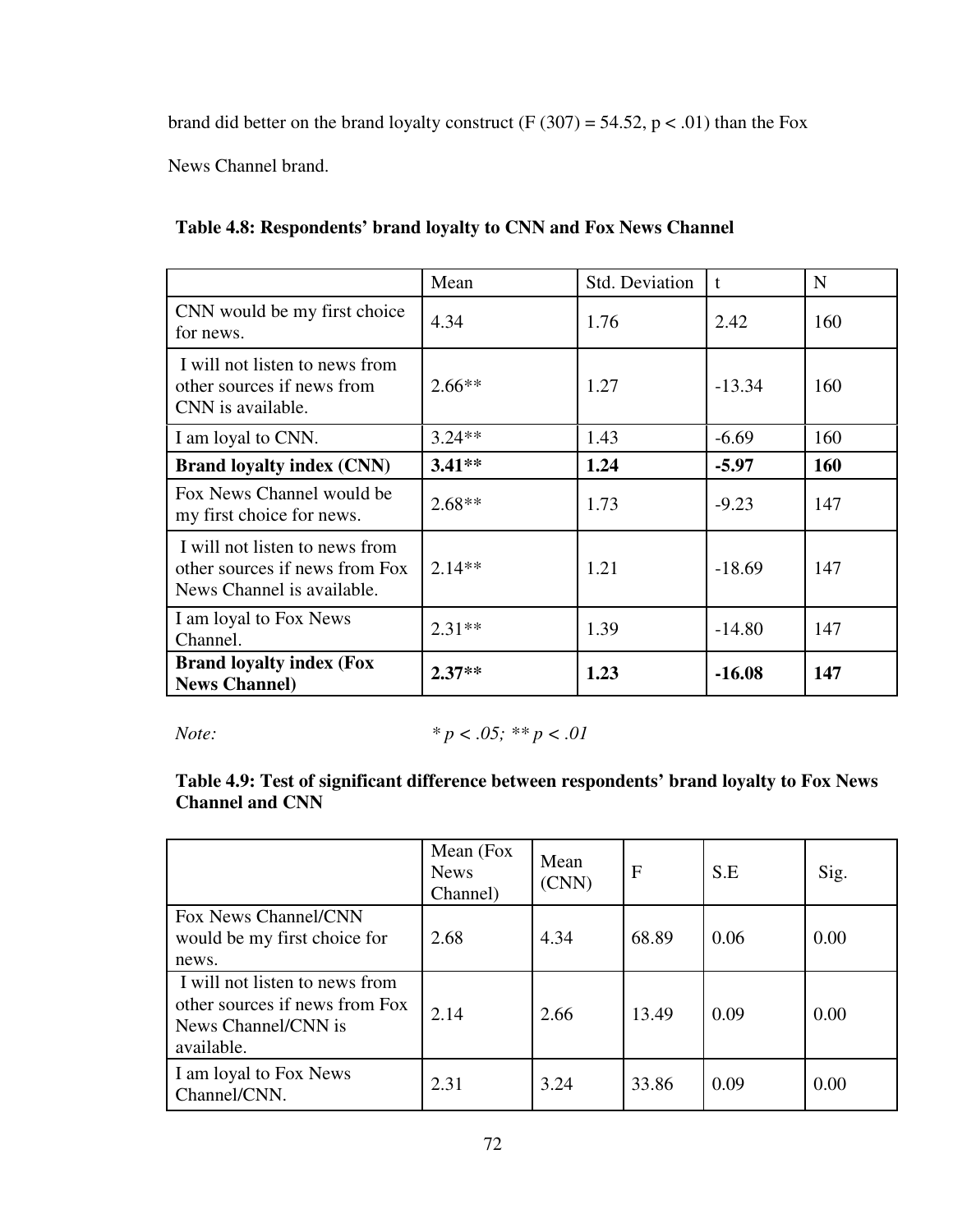| <b>Brand loyalty index</b> | $-37$<br>∠… | 3.41 | 54.52 | 0.08 | 0.00 |
|----------------------------|-------------|------|-------|------|------|
|----------------------------|-------------|------|-------|------|------|

*Brand personality.* The brand personality measure was derived from Aaker's (1997) brand personality scale. The measure was reliable, with a Chrobach's alpha of 0.80 for the CNN group and 0.76 for the FOX group**.** The respondents expressed statistically significant positive perception of CNN's brand personality (CNN brand personality index mean  $= 4.91$ ). They agreed that the brand is sincere (mean  $= 4.62$ ), exciting (mean  $= 4.53$ ), competent (mean  $= 5.31$ ), and sophisticated (mean  $= 5.17$ ). In contrast, the respondents' opinion of Fox News Channel' brand personality was not statistically significant (mean = 4.04). They agreed significantly that the brand is not sincere (mean  $= 3.75$ ) but is exciting (mean  $= 4.53$ ). They however did not express statistically significant opinion about the brand's competence (mean  $= 4.10$ ) and sophistication (mean  $= 3.84$ ).

The respondents' opinion of the brand personality index of CNN was significantly higher than that of Fox News Channel (CNN = 4.91 vs. FOX = 4.04). They agreed that CNN is more sincere, more competent, and more sophisticated than Fox News Channel. However, the difference between respondents' opinion about the two brands on the 'exciting' statement was not statistically significant ( $F(305) = 0.14$ ,  $p = .71$ ).

| Table 4.10: Respondents' perceptions of the brand personality of CNN and Fox News |  |
|-----------------------------------------------------------------------------------|--|
| <b>Channel</b>                                                                    |  |

|                   | <b>Mean</b> | <b>Std. Deviation</b>   t |       |     |
|-------------------|-------------|---------------------------|-------|-----|
| CNN is sincere.   | $4.62**$    | 1.01                      | 7.74  | 158 |
| CNN is exciting.  | $4.53**$    | 1.18                      | 5.71  | 158 |
| CNN is competent. | $5.31**$    | 1.05                      | 15.79 | 158 |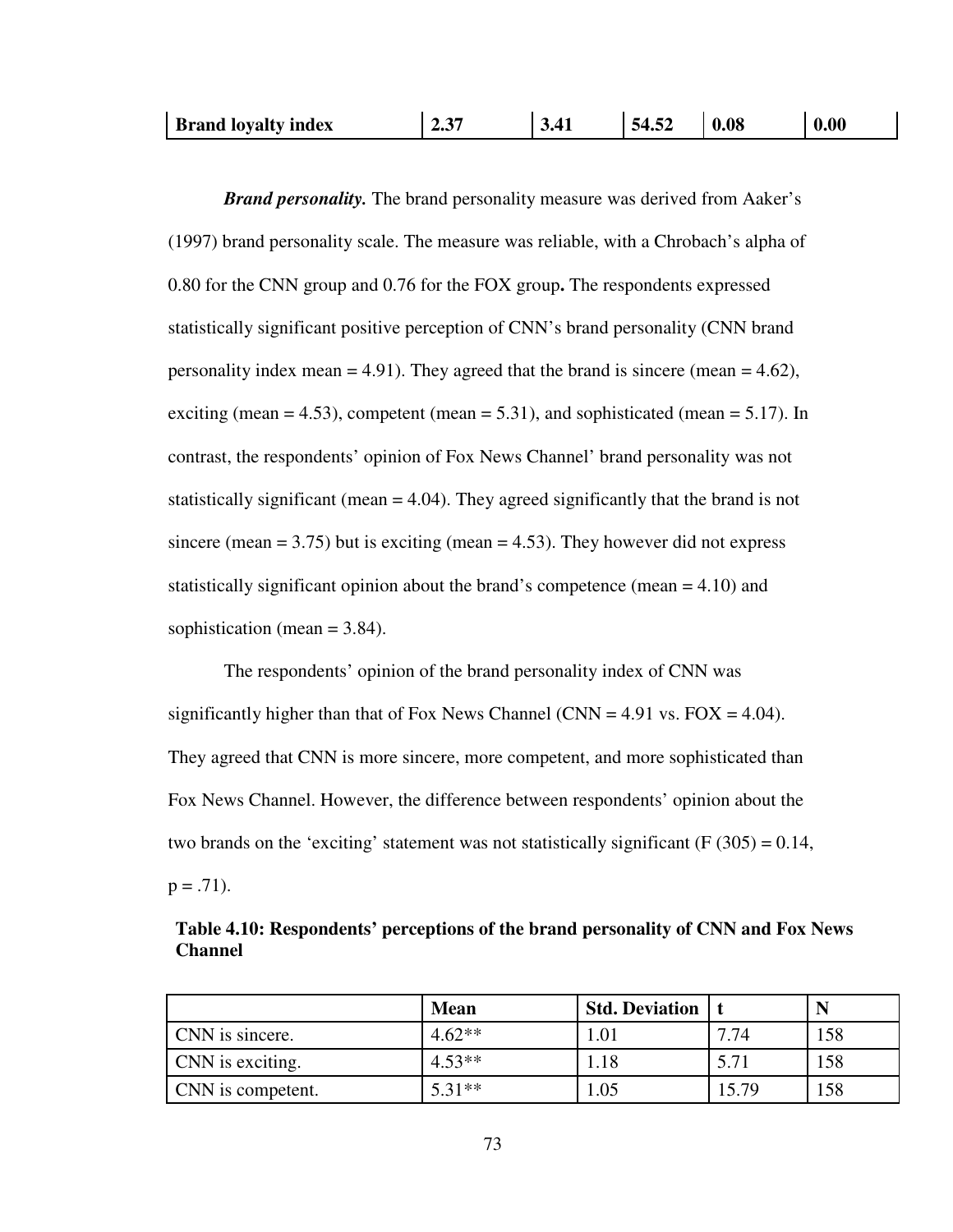| CNN is sophisticated.                                       | $5.17**$  | 1.10 | 13.44   | 158 |
|-------------------------------------------------------------|-----------|------|---------|-----|
| <b>Brand personality index</b><br>(CNN)                     | 4.91**    | 0.85 | 13.43   | 158 |
| Fox News Channel is sincere.                                | $3.75***$ | 1.32 | $-2.26$ | 147 |
| Fox News Channel is exciting.                               | $4.48**$  | 1.40 | 4.13    | 147 |
| Fox News Channel is<br>competent.                           | 4.10      | 1.49 | 0.83    | 147 |
| Fox News Channel is<br>sophisticated.                       | 3.84      | 1.39 | $-1.42$ | 147 |
| <b>Brand personality index (Fox</b><br><b>News Channel)</b> | 4.04      | 1.07 | 0.49    | 147 |

*Note: \* p < .05; \*\* p < .01* 

**Table 4.11: Test of significant difference between respondents' perceptions of Fox News Channel's and CNN's brand personality** 

|                                           | Mean (Fox News)<br>Channel) | Mean<br>(CNN) | F     | S.E  | Sig. |
|-------------------------------------------|-----------------------------|---------------|-------|------|------|
| Fox News Channel/CNN is<br>sincere.       | 3.75                        | 4.62          | 41.84 | 0.07 | 0.00 |
| Fox News Channel/CNN is<br>exciting.      | 4.48                        | 4.53          | 0.14  | 0.08 | 0.71 |
| Fox News Channel/CNN is<br>competent.     | 4.10                        | 5.31          | 67.57 | 0.09 | 0.00 |
| Fox News Channel/CNN is<br>sophisticated. | 3.84                        | 5.17          | 86.89 | 0.09 | 0.00 |
| <b>Brand personality index</b>            | 4.04                        | 4.91          | 61.74 | 0.09 | 0.00 |

*Perceived quality.* The perceived quality measure was derived from Yoo and Donthu's (2001) brand equity scale. The measure was reliable, with a Chrobach's alphas of 0.89 for the CNN group and 0.92 for the FOX group. The respondents expressed statistically significant positive perception of CNN's quality (CNN index mean  $= 5.76$ ). They agreed that the network presents high quality (mean  $= 5.71$ ), reliable (mean  $= 5.81$ ), and useful news (mean  $= 5.78$ ). Similarly, the respondents' perception of Fox News Channel' quality was positive and statistically significant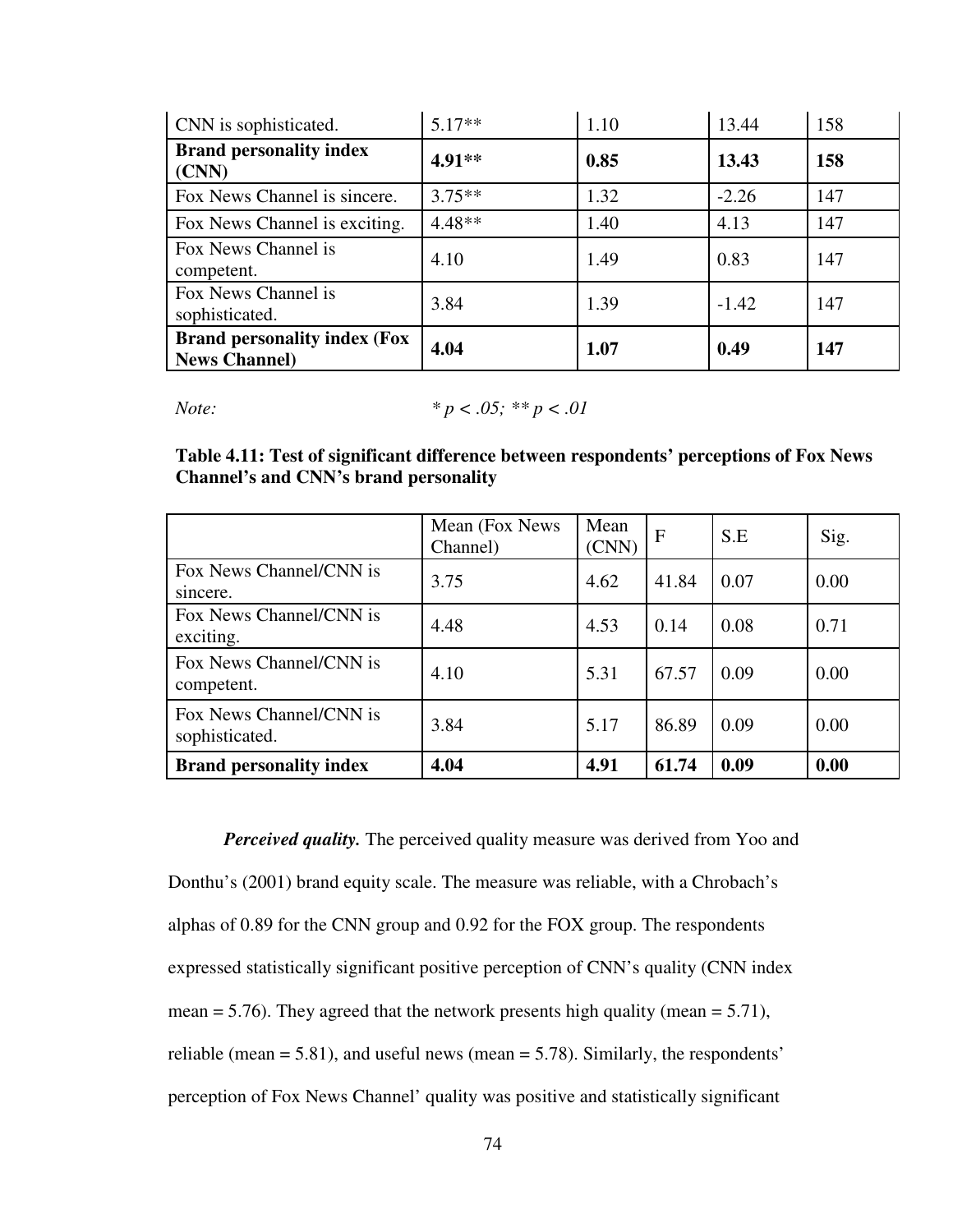(mean = 4.29). They agreed significantly that the network presents useful news (mean  $= 4.68$ ) but did not express statistically significant opinion about the quality (mean  $=$ 4.08) and reliability (mean = 4.12) of news from the brand.

The respondents' opinion of the news quality of CNN was significant higher

than that of Fox News Channel (CNN =  $5.76$  vs. FOX = 4.29). They agreed that the

quality, reliability, and usefulness of news from CNN is greater than that of news from

Fox News Channel.

**Table 4.12: Respondents' perceptions of the quality of news from CNN and Fox News Channel** 

|                                                              | <b>Mean</b> | Std.<br><b>Deviation</b> |       | N   |
|--------------------------------------------------------------|-------------|--------------------------|-------|-----|
| CNN presents high quality<br>news.                           | $5.71$ **   | 0.96                     | 22.59 | 160 |
| News from CNN is reliable.                                   | $5.81**$    | 0.87                     | 26.41 | 160 |
| News from CNN is useful.                                     | $5.78**$    | 0.90                     | 25.00 | 160 |
| Perceived quality index<br>(CNN)                             | $5.76**$    | 0.82                     | 27.18 | 160 |
| Fox News Channel presents<br>high quality news.              | 4.08        | 1.56                     | 0.64  | 146 |
| News from Fox News Channel<br>is reliable.                   | 4.12        | 1.57                     | 0.89  | 146 |
| News from Fox News Channel<br>is useful.                     | $4.68**$    | 1.41                     | 5.79  | 146 |
| <b>Perceived quality index (Fox</b><br><b>News Network</b> ) | 4.29**      | 1.41                     | 2.52  | 146 |

*Note: \* p < .05; \*\* p < .01* 

**Table 4.13: Test of significant difference between respondents' perceptions of the quality of news from Fox News Channel and CNN** 

| <b>Mean (Fox News)</b> | <b>Mean</b>                                    | $\overline{\phantom{a}}$ |     |      |
|------------------------|------------------------------------------------|--------------------------|-----|------|
| Thannel)               | $\boldsymbol{\mathsf{\Gamma}}$ nn<br>◡<br>- 11 | -                        | D.E | Sig. |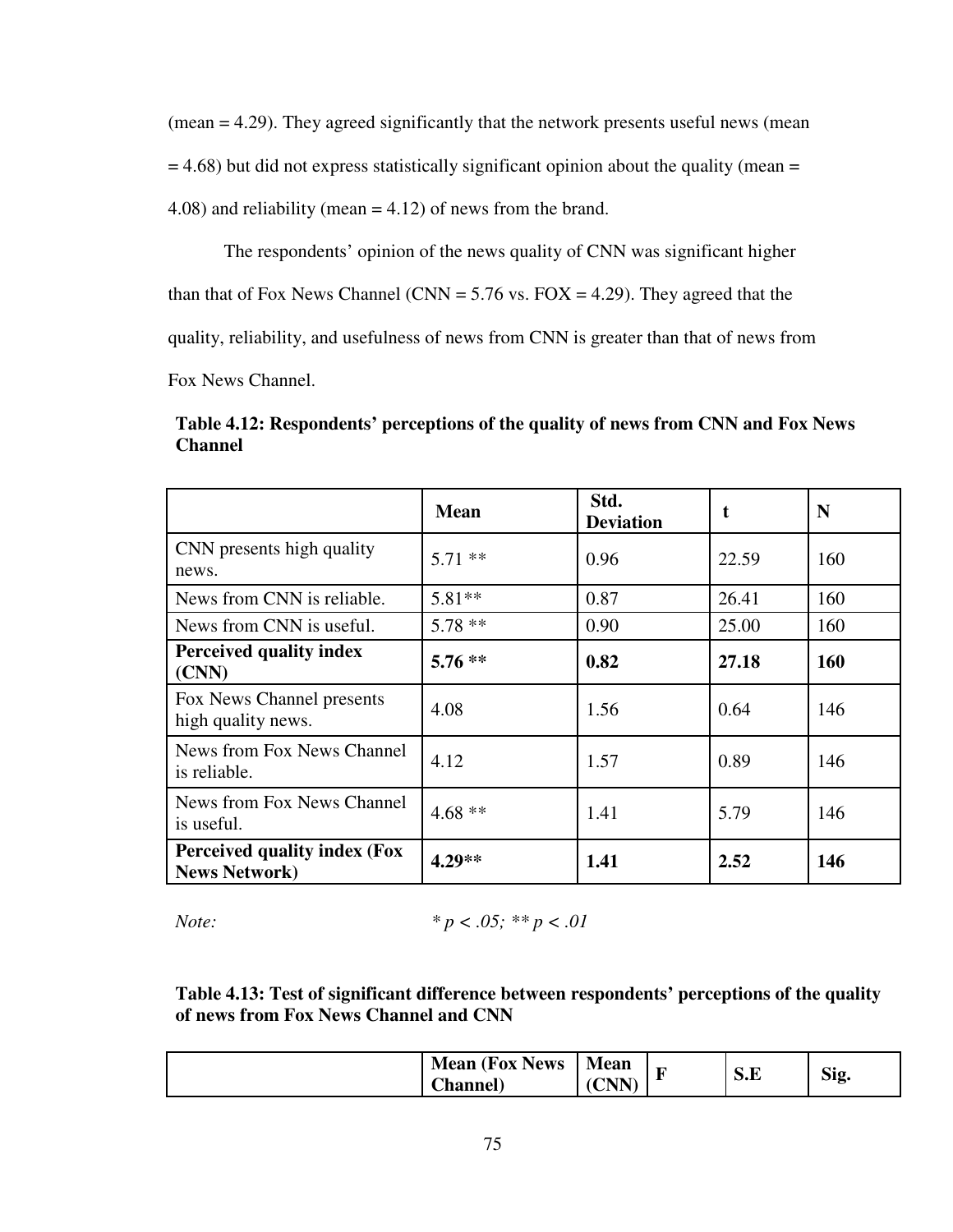| Fox News Channel/CNN<br>presents high quality news. | 4.08 | 5.71 | 122.86 | 0.08 | 0.00 |
|-----------------------------------------------------|------|------|--------|------|------|
| News from Fox News<br>Channel/CNN is reliable.      | 4.12 | 5.81 | 138.63 | 0.09 | 0.00 |
| News from Fox News<br>Channel/CNN is useful.        | 4.68 | 5.78 | 67.11  | 0.06 | 0.00 |
| <b>Perceived quality index</b>                      | 4.29 | 5.76 | 127.34 | 0.08 | 0.00 |

### *Media Use*

Three constructs—attention, exposure, and reliance—consistently used by researchers (Chaffee & Schleuder, 1986; Moy, Mccluskey, McCoy, & Spratt, 2004; Sotirovic, 2001) to measure media use were used to derive the measure for this study. The measure was reliable, with Chrobach's alphas of 0.85 for the CNN group and 0.87 for the FOX group**.** The respondents agreed significantly that they pay attention to CNN (mean  $= 4.67$ ) but do not watch it regularly (mean  $= 3.38$ ) and do not rely on it for news (mean = 3.83). They, also, do not pay attention to Fox News Channel (mean  $= 3.73$ ), do not watch it regularly (mean  $= 2.64$ ), and do not rely on it for news (mean  $= 2.65$ ). The respondents are significantly more likely to use CNN than Fox News Channel.

|                                           | Mean     | Std. Deviation | $\mathbf T$ | N   |
|-------------------------------------------|----------|----------------|-------------|-----|
| I pay attention to CNN                    | $4.67**$ | 1.38           | 6.12        | 160 |
| I watch CNN regularly                     | $3.38**$ | 1.56           | $-5.08$     | 160 |
| I rely on CNN for news and<br>information | 3.83     | 1.68           | $-1.27$     | 160 |
| Media use index (CNN)                     | 3.96     | 1.35           | $-0.40$     | 160 |
| I pay attention to Fox News<br>Channel    | 3.73     | 1.69           | $-1.90$     | 147 |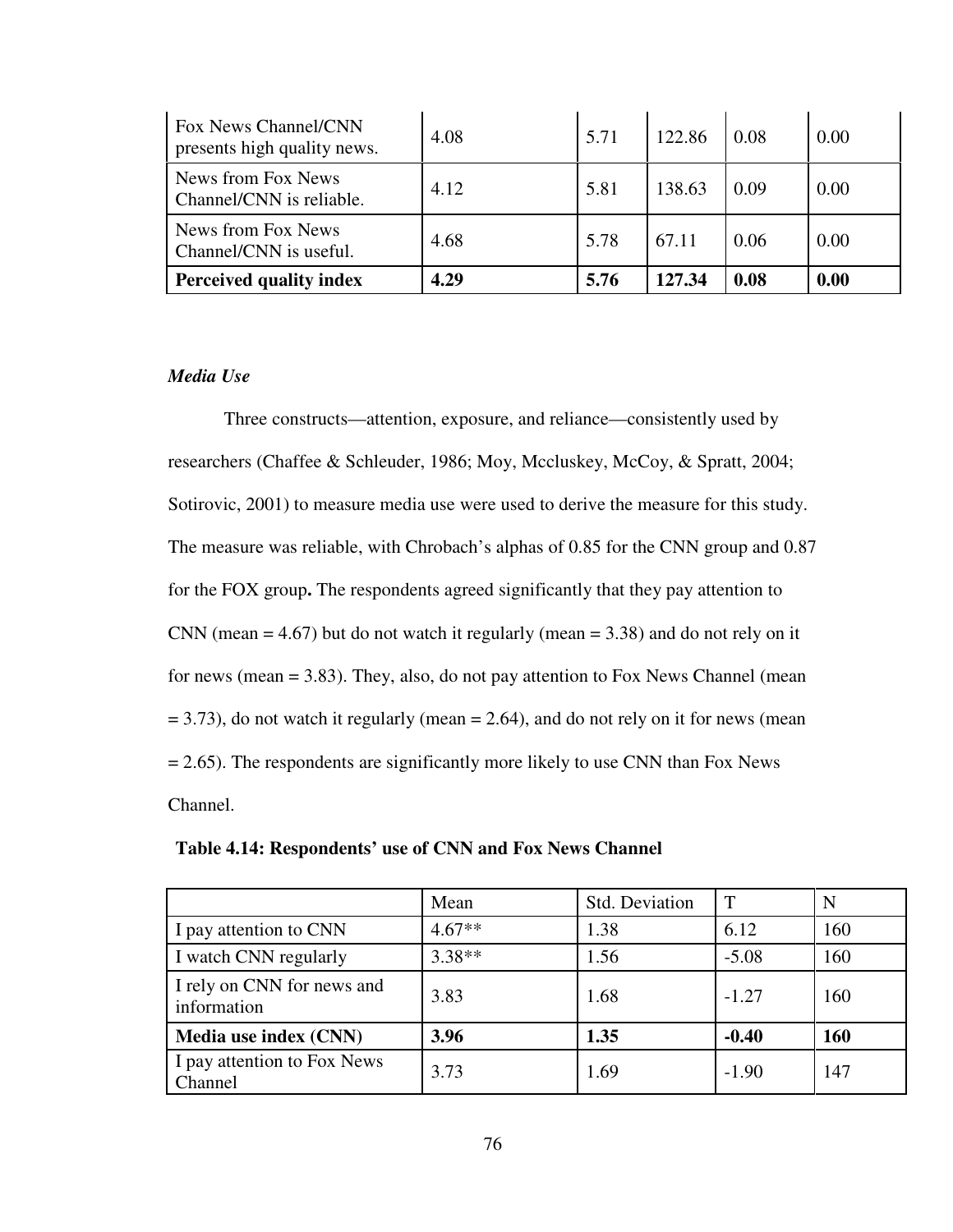| I watch Fox News Channel<br>regularly                  | $2.64**$  | 1.51 | $-10.94$ | 147 |
|--------------------------------------------------------|-----------|------|----------|-----|
| I rely on Fox News Channel for<br>news and information | $12.65**$ | 1.59 | $-10.27$ | 147 |
| <b>Media use index (Fox News)</b><br><b>Channel</b> )  | $3.01**$  | 1.43 | $-8.40$  | 147 |

*Note:* 
$$
*p < .05; **p < .01
$$

#### **Table 4.15: Test of significant difference between respondents' use of Fox News Channel and CNN**

|                                                               | Mean (Fox News)<br>Channel) | Mean<br>(CNN) | $\mathbf{F}$ | S.E  | Sig. |
|---------------------------------------------------------------|-----------------------------|---------------|--------------|------|------|
| I pay attention to Fox News<br>Channel/CNN                    | 3.73                        | 4.67          | 28.31        | 0.07 | 0.00 |
| I watch Fox News<br>Channel/CNN regularly                     | 2.64                        | 3.38          | 17.62        | 0.09 | 0.00 |
| I rely on Fox News<br>Channel/CNN for news and<br>information | 2.65                        | 3.83          | 39.44        | 0.06 | 0.00 |
| Media use index                                               | 3.01                        | 3.96          | 35.71        | 0.07 | 0.00 |

#### *Political message credibility*

For this study, political message credibility is defined as the believability of a political news message, as distinct from the believability of individual journalists and sources, and media organizations. The political message credibility measure for this study comprises five statements adapted from Meyer's (1988) credibility scale. The statements in the measure yielded Cronbach's alphas of 0.80 for the CNN group and 0.86 for the FOX group. The respondents in the CNN group expressed statistically significant opinion that the political news from the station is fair (mean  $= 4.54$ ), accurate (mean = 4.95), comprehensive (mean = 4.48), and believable (mean =  $5.31$ ) but did not express statistically significant opinion about the level of bias in the story (mean = 3.82). They agreed significantly that the political news from CNN is credible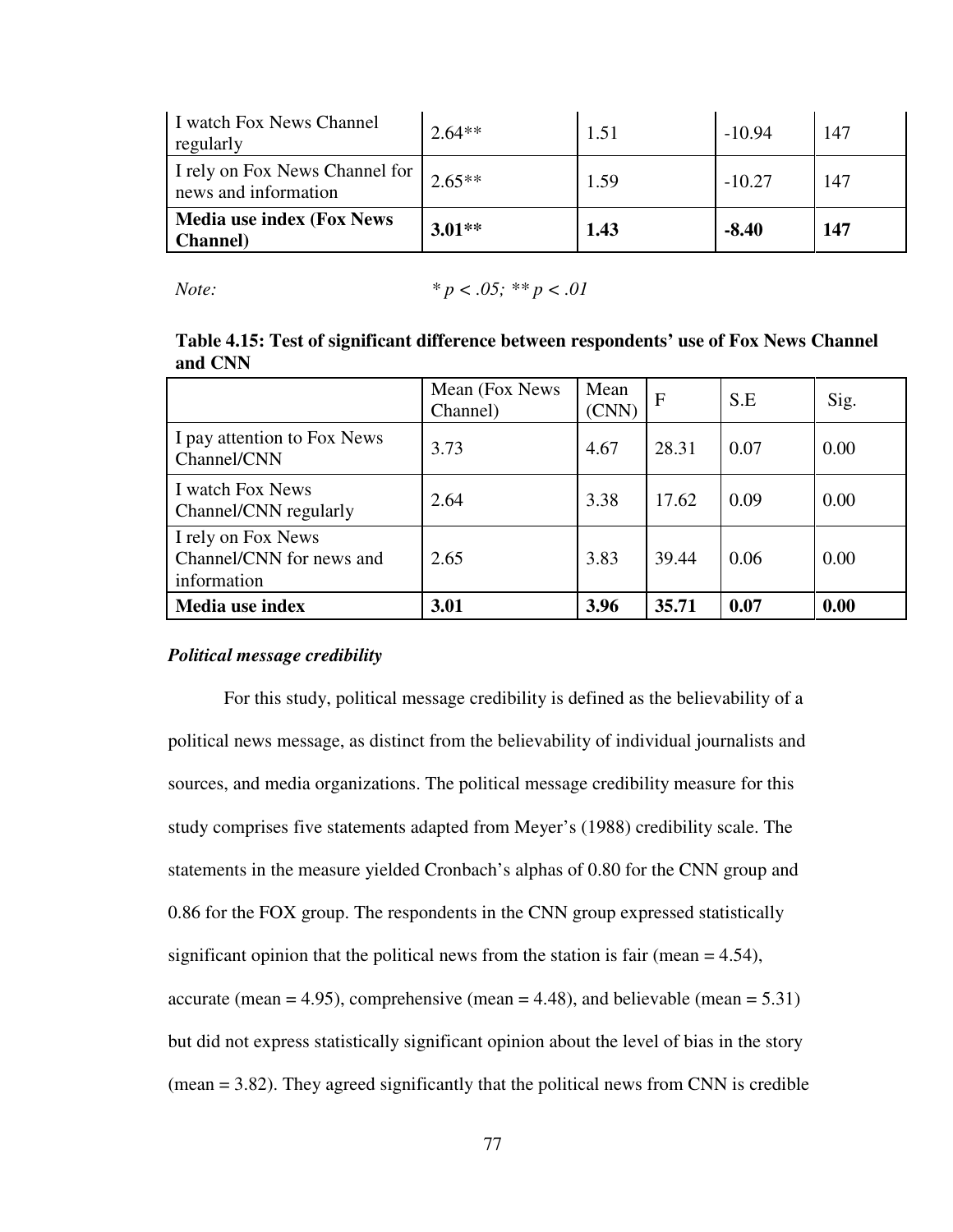$(mean = 4.62)$ . In contrast, the FOX group respondents expressed statistically significant agreement that the political news ascribed to Fox News Channel was unfair (mean  $= 3.68$ ) and biased (mean  $= 3.43$ ), despite the fact that it is accurate (mean  $= 4.46$ ) and believable (mean  $= 4.66$ ). They however did not express statistically significant opinion about the message's comprehensiveness (mean = 4.10) and the political message credibility index (mean  $= 4.07$ ). In general, the respondents ascribed a higher level of credibility to the political news message when attributed to CNN than when it is attributed to Fox News Channel.

|  | Table 4.16: Respondents' perceptions of the message credibility of the political news story |  |  |  |  |
|--|---------------------------------------------------------------------------------------------|--|--|--|--|
|--|---------------------------------------------------------------------------------------------|--|--|--|--|

| <b>Variables</b>                     | <b>Mean</b><br>Std. |                  | $\mathbf t$ | N   |
|--------------------------------------|---------------------|------------------|-------------|-----|
|                                      |                     | <b>Deviation</b> |             |     |
| The news story I just read from      | $4.54**$            | 1.25             | 5.51        | 160 |
| www.CNN.com is fair.                 |                     |                  |             |     |
| The news story I just read from      | 3.82                | 1.32             | $-1.73$     | 160 |
| www.CNN.com is not biased.           |                     |                  |             |     |
| The news story I just read from      | $4.95**$            | 0.94             | 12.66       | 160 |
| www.CNN.com is accurate              |                     |                  |             |     |
| The new story I just read from       | $4.48**$            | 1.38             | 4.38        | 160 |
| www.CNN.com is comprehensive         |                     |                  |             |     |
| I believe the news story I just read | $5.31**$            | 1.13             | 14.66       | 160 |
| from www.CNN.com.                    |                     |                  |             |     |
| <b>Political message credibility</b> | $4.62**$            | 0.90             | 8.64        | 160 |
| index (CNN)                          |                     |                  |             |     |
| The news story I just read from      | $3.68**$            | 1.44             | $-2.66$     | 145 |
| www.foxnews.com is fair.             |                     |                  |             |     |
| The news story I just read from      | $3.43**$            | 1.50             | $-4.58$     | 145 |
| www.foxnews.com is not biased.       |                     |                  |             |     |
| The news story I just read from      | $4.46**$            | 1.29             | 4.31        | 145 |
| www.foxnews.com is accurate          |                     |                  |             |     |
| The new story I just read from       | 4.10                | 1.54             | 0.81        | 145 |
| www.foxnews.com is                   |                     |                  |             |     |
| comprehensive                        |                     |                  |             |     |
| I believe the news story I just read | $4.66**$            | 1.24             | 6.41        | 145 |
| from www.foxnews.com.                |                     |                  |             |     |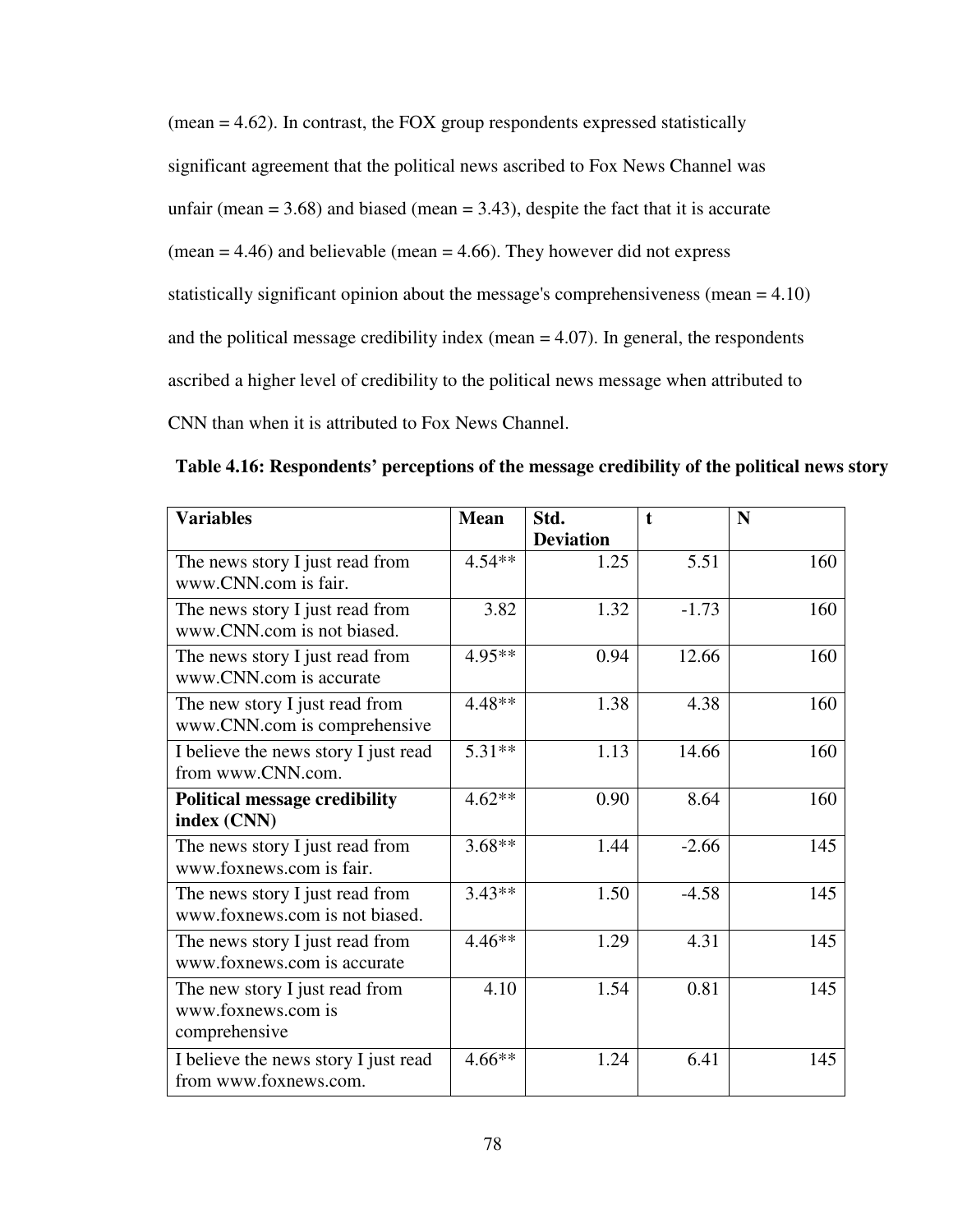| <b>Political message credibility</b> | 4.07                       |  | .45 |
|--------------------------------------|----------------------------|--|-----|
| index (Fox News Channel)             |                            |  |     |
| Note:                                | * $p < .05$ ; ** $p < .01$ |  |     |

#### **Table 4.17: Test of significant difference between respondents' perceptions of message credibility of the political news story**

|                                      | <b>Mean</b><br>(Fox<br><b>News</b> | <b>Mean</b><br>(CNN) | F     | S.E  | p    |
|--------------------------------------|------------------------------------|----------------------|-------|------|------|
| <b>Variables</b>                     | <b>Channel</b> )                   |                      |       |      |      |
| The news story I just read from      |                                    |                      |       |      |      |
| www.CNN/foxnews.com is fair.         | 3.68                               | 4.54                 | 31.34 | 0.09 | 0.00 |
| The news story I just read from      |                                    |                      |       |      |      |
| www.CNN/foxnews.com is not           |                                    |                      |       |      |      |
| biased.                              | 3.43                               | 3.82                 | 5.85  | 0.06 | 0.02 |
| The news story I just read from      |                                    |                      |       |      |      |
| www.CNN/foxnews.com is               |                                    |                      |       |      |      |
| accurate                             | 4.46                               | 4.95                 | 14.20 | 0.08 | 0.00 |
| The new story I just read from       |                                    |                      |       |      |      |
| www.CNN/foxnews.com is               |                                    |                      |       |      |      |
| comprehensive                        | 4.10                               | 4.48                 | 5.03  | 0.08 | 0.03 |
| I believe the news story I just read |                                    |                      |       |      |      |
| from www.CNN/foxnews.com.            | 4.66                               | 5.31                 | 22.53 | 0.07 | 0.00 |
| Political message credibility index  |                                    |                      |       |      |      |
|                                      | 4.07                               | 4.62                 | 22.31 | 0.08 | 0.00 |

#### *Non-political message credibility*

For this study, non-political message credibility is defined as the believability of a non-political news message, as distinct from the believability of individual journalists and sources, and media organizations. The non-political message credibility measure for this study comprised of five statements adapted from Meyer's (1988) credibility scale. The statements in the measure yielded Cronbach's alphas of 0.85 for the CNN group and 0.89 for the FOX group. The respondents in the CNN group expressed statistically significant opinion that the non-political news from the network is fair (mean  $= 4.96$ ), unbiased (mean  $= 4.38$ ), accurate (mean  $= 5.14$ ), comprehensive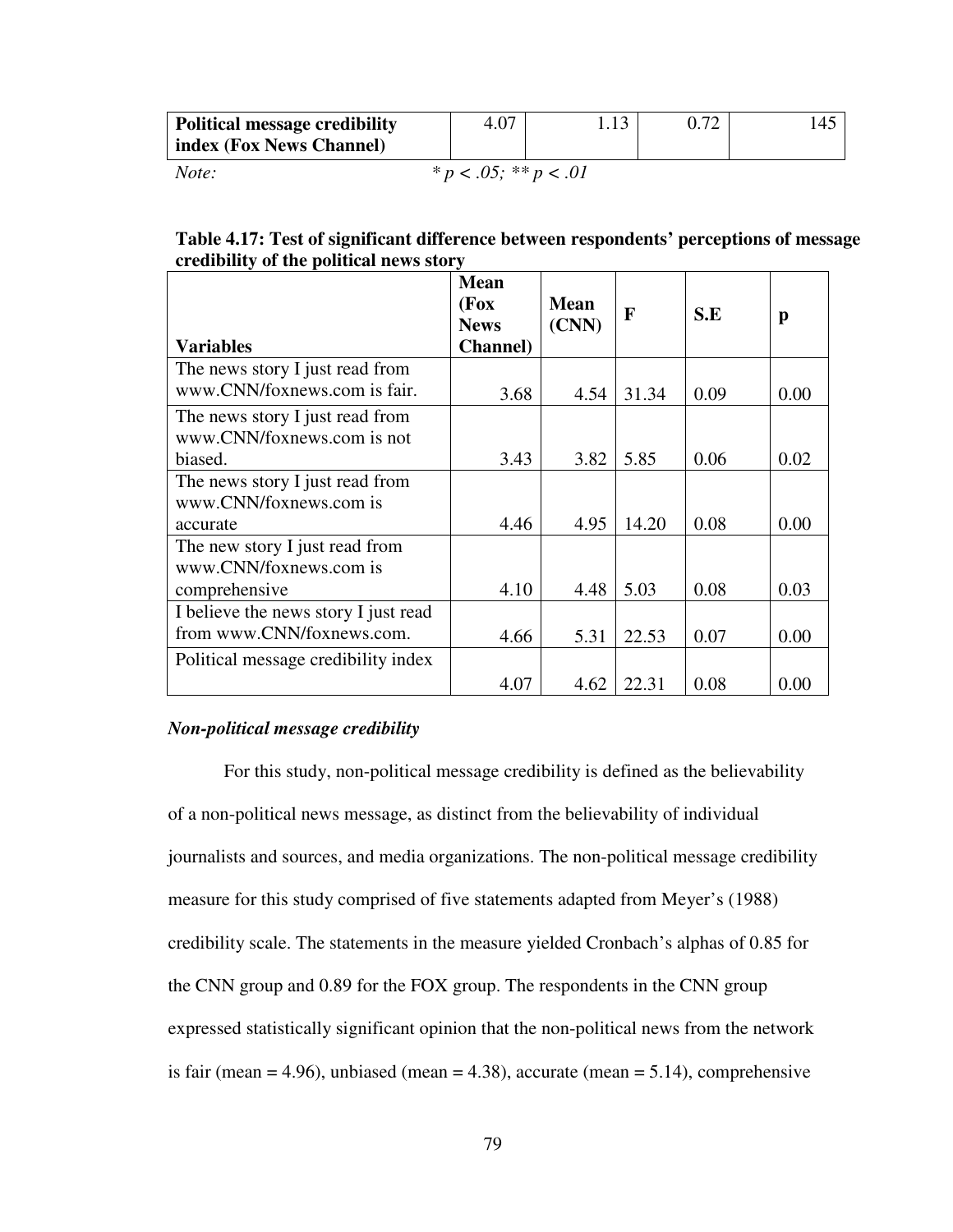$(mean = 4.86)$ , and believable  $(mean = 5.23)$ . They agreed significantly that the nonpolitical news ascribed to CNN is credible (mean  $=$  4.91). Once again, the FOX group respondents expressed statistically significant agreement that the non-political news ascribed to Fox News Channel was accurate (mean  $=$  4.35) and believable (mean  $=$ 4.3) but did not express statistically significant opinion about its fairness (mean = 4.02), bias (mean = 3.94), and comprehensiveness (mean = 4.26). They also did not express statistically significant opinion about the non-political message credibility index of Fox News Channel (mean = 4.20). In general, the respondents ascribed a higher level of credibility to the political news message when attributed to CNN than when it is attributed to Fox News Channel.

|                                      |             | Std.             |             |     |
|--------------------------------------|-------------|------------------|-------------|-----|
| <b>Variables</b>                     | <b>Mean</b> | <b>Deviation</b> | $\mathbf t$ | N   |
| The news story I just read from      |             |                  |             |     |
| www.CNN.com is fair.                 | $4.96**$    | 1.30             | 9.34        | 160 |
| The news story I just read from      |             |                  |             |     |
| www.CNN.com is not biased.           | $4.38**$    | 1.54             | 3.14        | 160 |
| The news story I just read from      |             |                  |             |     |
| www.CNN.com is accurate              | $5.14**$    | 1.04             | 13.85       | 159 |
| The new story I just read from       |             |                  |             |     |
| www.CNN.com is comprehensive         | $4.86**$    | 1.31             | 8.26        | 160 |
| I believe the news story I just read |             |                  |             |     |
| from www.CNN.com.                    | $5.23**$    | 1.23             | 12.66       | 160 |
| <b>Political message credibility</b> |             |                  |             |     |
| index (CNN)                          | 4.91**      | 1.02             | 11.34       | 160 |
| The news story I just read from      |             |                  |             |     |
| www.foxnews.com is fair.             | 4.02        | 1.50             | 0.17        | 142 |
| The news story I just read from      |             |                  |             |     |
| www.foxnews.com is not biased.       | 3.94        | 1.51             | $-0.50$     | 143 |
| The news story I just read from      |             |                  |             |     |
| www.foxnews.com is accurate          | $4.35**$    | 1.38             | 2.97        | 142 |

**Table 4.18: Respondents' perceptions of the message credibility of the non-political news story**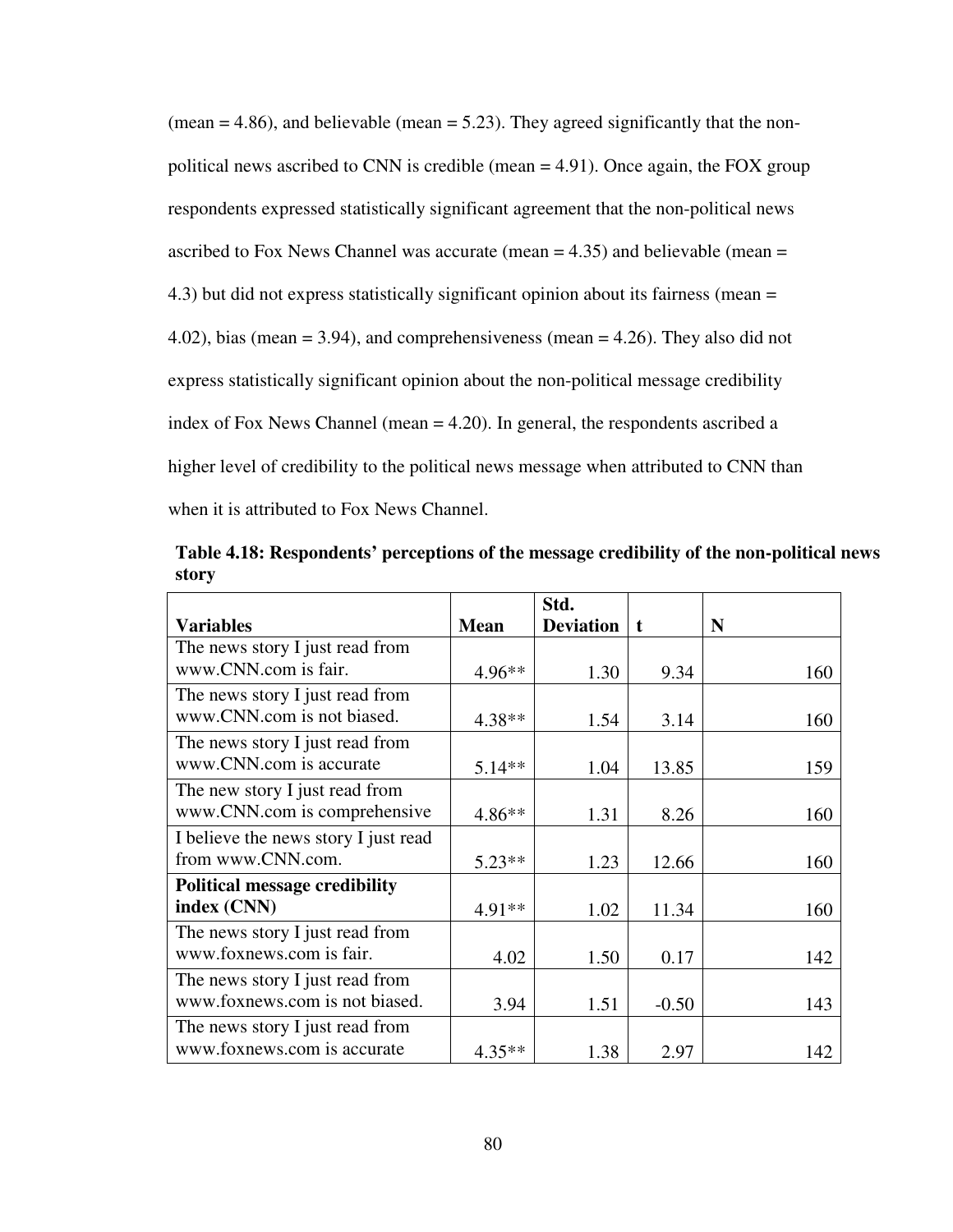| The new story I just read from       |                            |      |      |     |
|--------------------------------------|----------------------------|------|------|-----|
| www.foxnews.com is                   |                            |      |      |     |
| comprehensive                        | 4.26                       | 1.62 | 1.92 | 142 |
| I believe the news story I just read |                            |      |      |     |
| from www.foxnews.com.                | $4.43**$                   | 1.51 | 3.38 | 143 |
| <b>Political message credibility</b> |                            |      |      |     |
| index (Fox News Channel)             | 4.20                       | 1.25 | 1.89 | 143 |
| Note:                                | * $p < .05$ ; ** $p < .01$ |      |      |     |

## **Table 4.19: Test of significant difference between respondents' perceptions of message credibility of the non-political news story**

| <b>Variables</b>                                          | <b>Mean</b><br>(FNC) | <b>Mean</b><br>(CNN) | $\mathbf{F}$ | S.E  | $\mathbf{P}$ |
|-----------------------------------------------------------|----------------------|----------------------|--------------|------|--------------|
| The news story I just read from                           | 4.96                 | 4.02                 | 33.82        | 0.07 | 0.00         |
| www.CNN/foxnews.com is fair.                              |                      |                      |              |      |              |
| The news story I just read from                           | 4.38                 | 3.94                 | 6.42         | 0.07 | 0.01         |
| www.CNN/foxnews.com is not<br>biased.                     |                      |                      |              |      |              |
|                                                           |                      |                      |              |      |              |
| The news story I just read from<br>www.CNN/foxnews.com is | 5.14                 | 4.35                 | 32.46        | 0.09 | 0.00         |
| accurate                                                  |                      |                      |              |      |              |
| The new story I just read from                            | 4.86                 | 4.26                 | 12.45        | 0.09 | 0.00         |
| www.CNN/foxnews.com is                                    |                      |                      |              |      |              |
| comprehensive                                             |                      |                      |              |      |              |
| I believe the news story I just                           | 5.23                 | 4.43                 | 26.12        | 0.09 | 0.00         |
| read from                                                 |                      |                      |              |      |              |
| www.CNN/foxnews.com.                                      |                      |                      |              |      |              |
| <b>Political message credibility</b>                      | 4.91                 | 4.20                 | 30.12        | 0.09 | 0.00         |
| index                                                     |                      |                      |              |      |              |

## *Ideological congruency*

The ideological congruency measure was derived from respondents'

perception of the congruency between their personal worldview and that of the cable

networks: this conceptualization of ideology has substantial support in political

science and mass communication literature (Jacoby, 1995; Achen, 1975; Brown,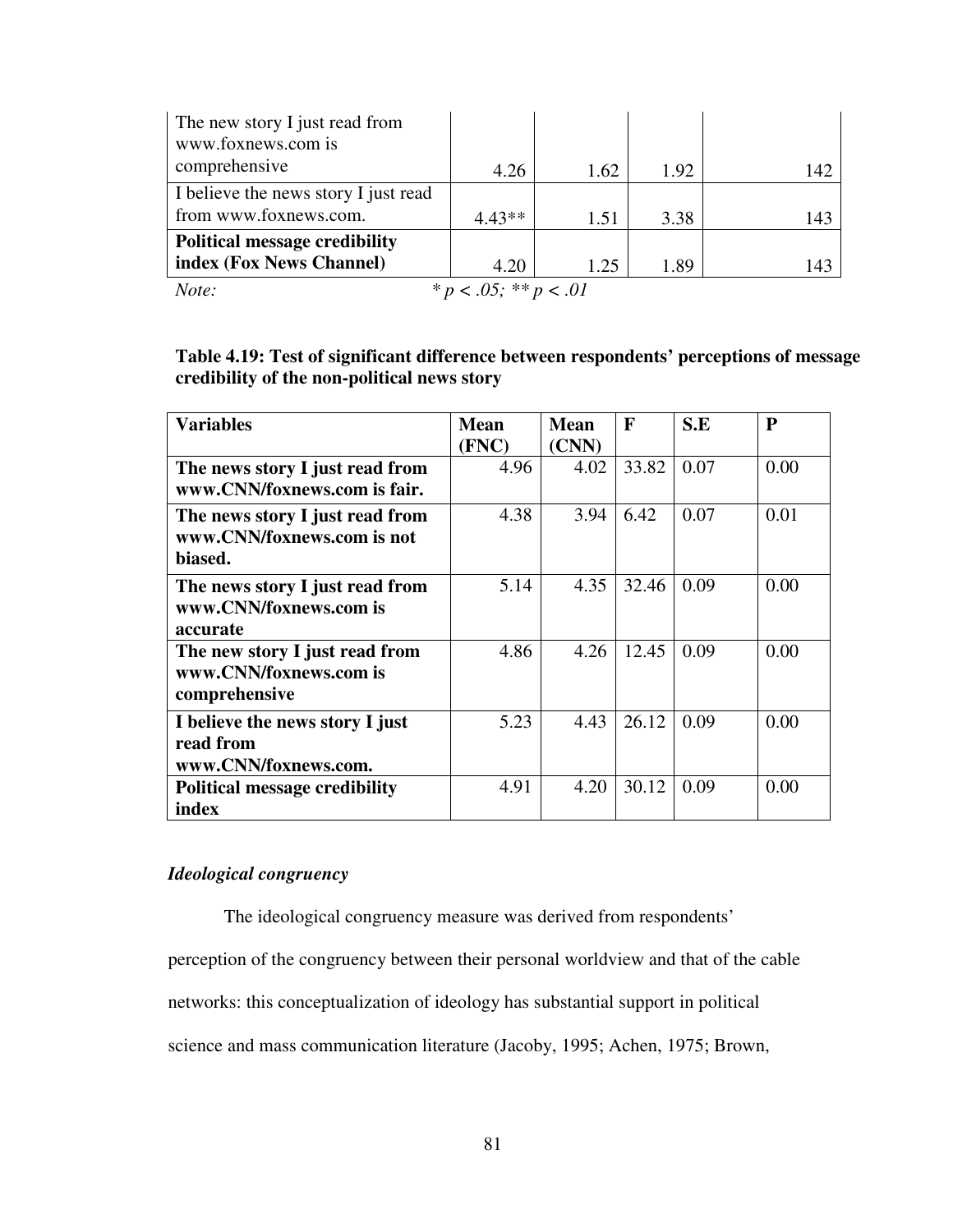1970). The statements in the measure yielded Cronbach's alphas of 0.67 for the CNN group and 0.83 for the FOX group.

The respondents in the CNN group expressed ideological congruency with CNN on the role of religion in politics (mean = 4.37). They however felt that CNN's worldview is different from theirs on gay marriage (mean = 3.79) but did not differ significantly from the brand on abortion (mean  $= 4.02$ ) and the ideological congruency index (mean = 3.87). In contrast, the respondents in the FOX group did not express ideological congruency with the network on any of the issues: the legality of gay marriage (mean  $= 3.46$ ) and abortion (mean  $= 3.49$ ), the role of religion in politics  $(mean = 2.52)$ , and the ideological congruency index  $(mean = 3.40)$ . In general, the respondents expressed a statistically significant higher level of ideological congruency with CNN than Fox News Channel.

| Table 4.20: Respondents' ideological congruency with CNN and Fox News |  |
|-----------------------------------------------------------------------|--|
| <b>Channel</b>                                                        |  |
|                                                                       |  |

|                                      |             | Std.             |          |     |
|--------------------------------------|-------------|------------------|----------|-----|
| Variables                            | <b>Mean</b> | <b>Deviation</b> |          | N   |
| I think CNN agrees with my view      |             |                  |          |     |
| on gay marriage.                     | $3.79**$    | 0.92             | $-2.94$  | 159 |
| I think CNN agrees with my view      |             |                  |          |     |
| on abortion.                         | 4.02        | 0.99             | 0.24     | 159 |
| I think CNN agrees with my view      |             |                  |          |     |
| on the role of religion in politic.  | $4.37*$     | 1.20             | 3.79     | 152 |
| <b>Ideological congruency index</b>  |             |                  |          |     |
| (CNN)                                | 3.87        | 0.72             | $-2.31$  | 156 |
| I think Fox News Channel agrees      |             |                  |          |     |
| with my view on gay marriage.        | $3.46**$    | 1.48             | $-4.43$  | 146 |
| I think Fox News Channel agrees      |             |                  |          |     |
| with my view on abortion.            | $3.49**$    | 1.40             | $-4.43$  | 147 |
| I think Fox News Channel agrees      |             |                  |          |     |
| with my view on the role of religion |             |                  |          |     |
| in politic.                          | $2.52**$    | 1.39             | $-12.69$ | 141 |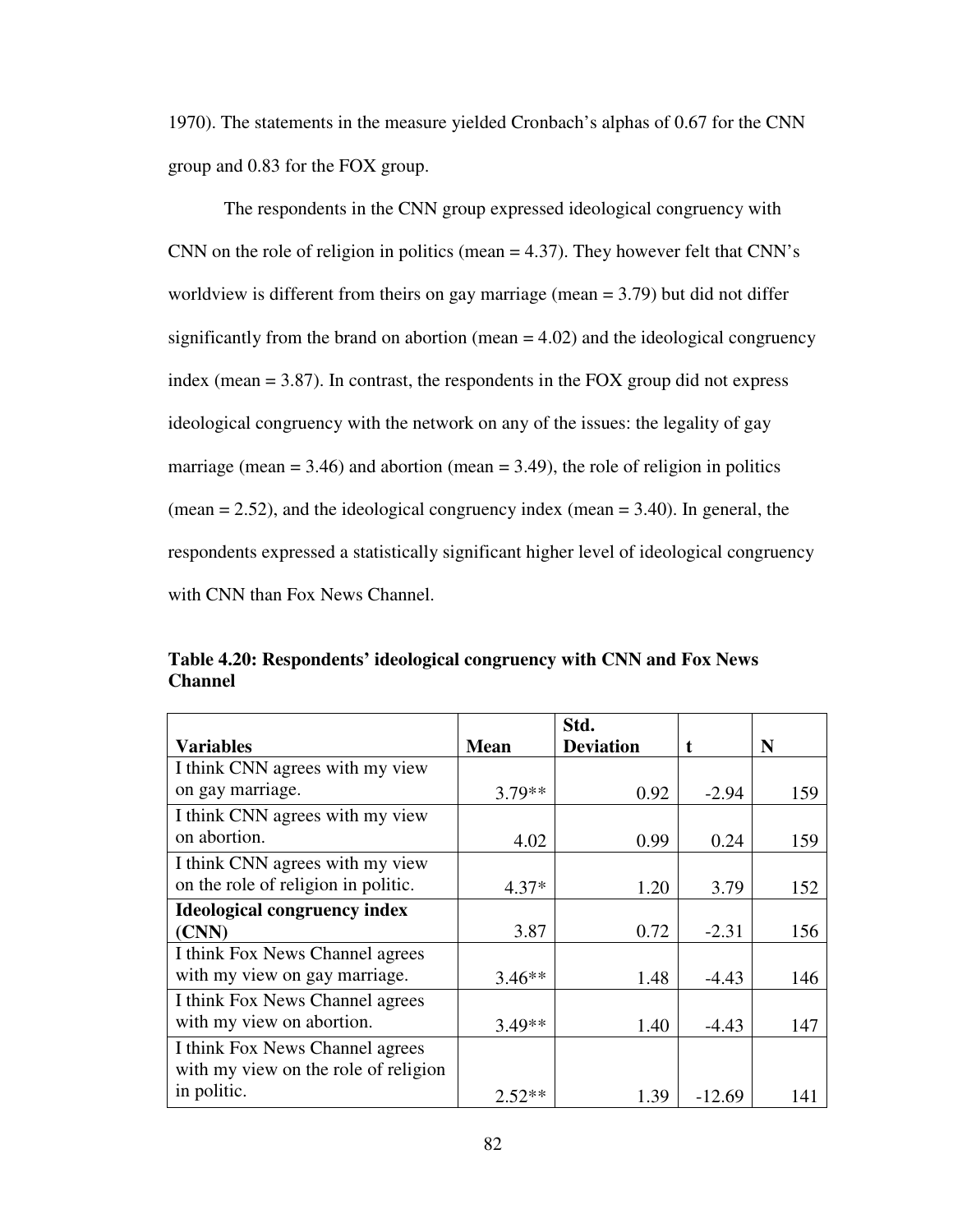| Ideological congruency index (Fox |                            |         |     |
|-----------------------------------|----------------------------|---------|-----|
| News Channel                      | $3.40**$                   | $-5.88$ | 146 |
| Note:                             | * $p < .05$ ; ** $p < .01$ |         |     |

## **Table 4.21: Test of significant difference between respondents' ideological congruency with CNN and Fox News Channel**

| <b>Variables</b>                    | <b>Mean</b> | <b>Mean</b> | F     | S.E  | p    |
|-------------------------------------|-------------|-------------|-------|------|------|
|                                     | (FNC)       | (CNN)       |       |      |      |
| I think CNN/Fox News Channel        |             |             |       |      |      |
| agrees with my view on gay          |             |             |       |      |      |
| marriage.                           | 3.46        | 3.79        | 19.62 | 0.08 | 0.00 |
| I think CNN/Fox News Channel        |             |             |       |      |      |
| agrees with my view on              |             |             |       |      |      |
| abortion.                           | 3.49        | 4.02        | 5.50  | 0.07 | 0.02 |
| I think CNN/Fox News Channel        |             |             |       |      |      |
| agrees with my view on the role     |             |             |       |      |      |
| of religion in politic.             | 2.52        | 4.37        | 14.78 | 0.06 | 0.00 |
| <b>Ideological congruency index</b> |             |             |       |      |      |
| (CNN/Fox News Channel)              | 3.40        | 3.87        | 16.51 | 0.08 | 0.00 |

#### **Stage 2: Analytical**

The second set of hypotheses explores the relationships among concepts salient to this study. This analytical section relies primarily on hierarchical regression analysis to evaluate the effects of the predictor variables (CBBE and ideological congruency) and the control variables (media use, demographics, and involvement) on the dependent variables (media credibility and message credibility).

#### **Hypothesis 1**

**H1: There is a statistically significant positive relationship between audiences' perception of a news media outlet's CBBE and their perception of its media credibility.** 

The first hypothesis explores the effects of CBBE on media credibility. To test the hypothesis, a hierarchical regression analysis with the control variables entered in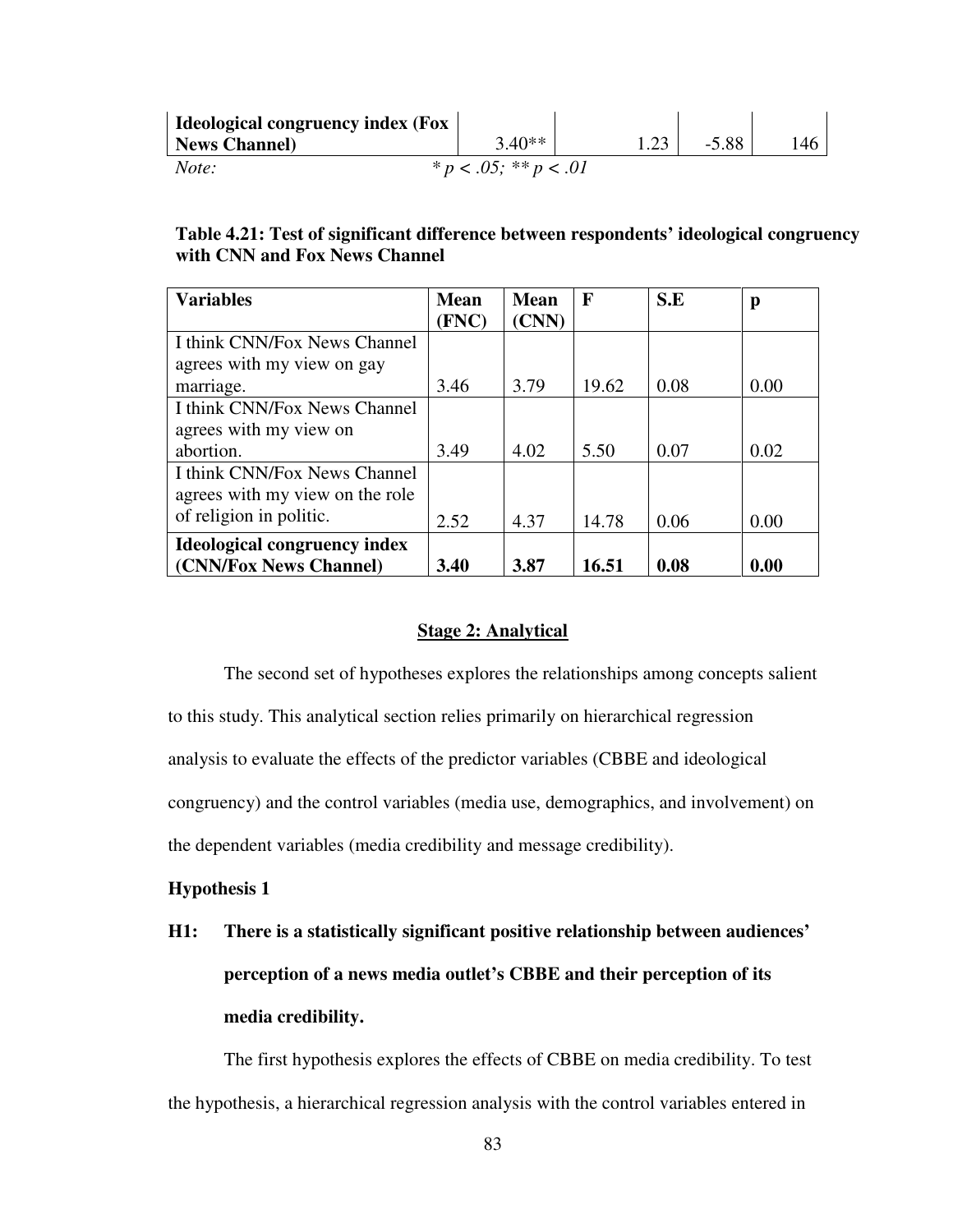the first stage and the five constructs of CBBE (brand loyalty, brand awareness, brand association, perceived quality, and brand personality) in the second stage was conducted. The dependent variable was media credibility. As predicted, CBBE explained a statistically significant portion of the variance in media credibility for both Fox News Channel (82%) and CNN (71%) after controlling for the effects of the confounding variables.

For CNN, perceived quality (beta  $= .58$ ), brand loyalty (beta  $= 0.20$ ), and brand personality (beta  $= 0.19$ ) were significant predictors of media credibility. The effect of brand awareness and brand association were not statistically significant. Similarly, the significant predictors of media credibility for Fox News Channel were perceived quality (beta = .59), brand loyalty (beta = 0.30), brand personality (beta = 0.10), and brand association (beta  $=$  -.010). Only the effect of brand awareness was not statistically significant. The negative effect of brand association on media credibility for the FOX group is an unexpected finding of this analysis. Contrary to the prediction of the CBBE theory, the more the respondents know about the brand associations (news anchors, logos etc.) of Fox News Channel, the lower their perception of its media credibility.

| <b>Station</b> | <b>Model</b> | R        | <b>R</b> Square | <b>Adjusted</b><br><b>R</b> Square |       | Sig.     |
|----------------|--------------|----------|-----------------|------------------------------------|-------|----------|
| <b>CNN</b>     | .00          | 0.09     | $0.01\,$        | $-0.01$                            | 0.40  | 0.76     |
|                | 2.00         | 0.84     | 0.71            | 0.70                               | 45.28 | $0.00\,$ |
| <b>FOX</b>     | .00          | 0.13     | 0.02            | 0.00                               | 0.79  | 0.50     |
|                | 2.00         | ${0.91}$ | 0.82            | 0.81                               | 77.64 | $0.00\,$ |

**Table 4.22 - Model summary: regression analysis of CBBE on media credibility** 

Dependent variable: Media credibility

Model 1 - Predictors: (Constant), Ethnicity, Gender, Age

Model 2 - Predictors: (Constant), Ethnicity, Gender, Age, Perceived quality, Brand association, Brand awareness, Brand loyalty, Brand personality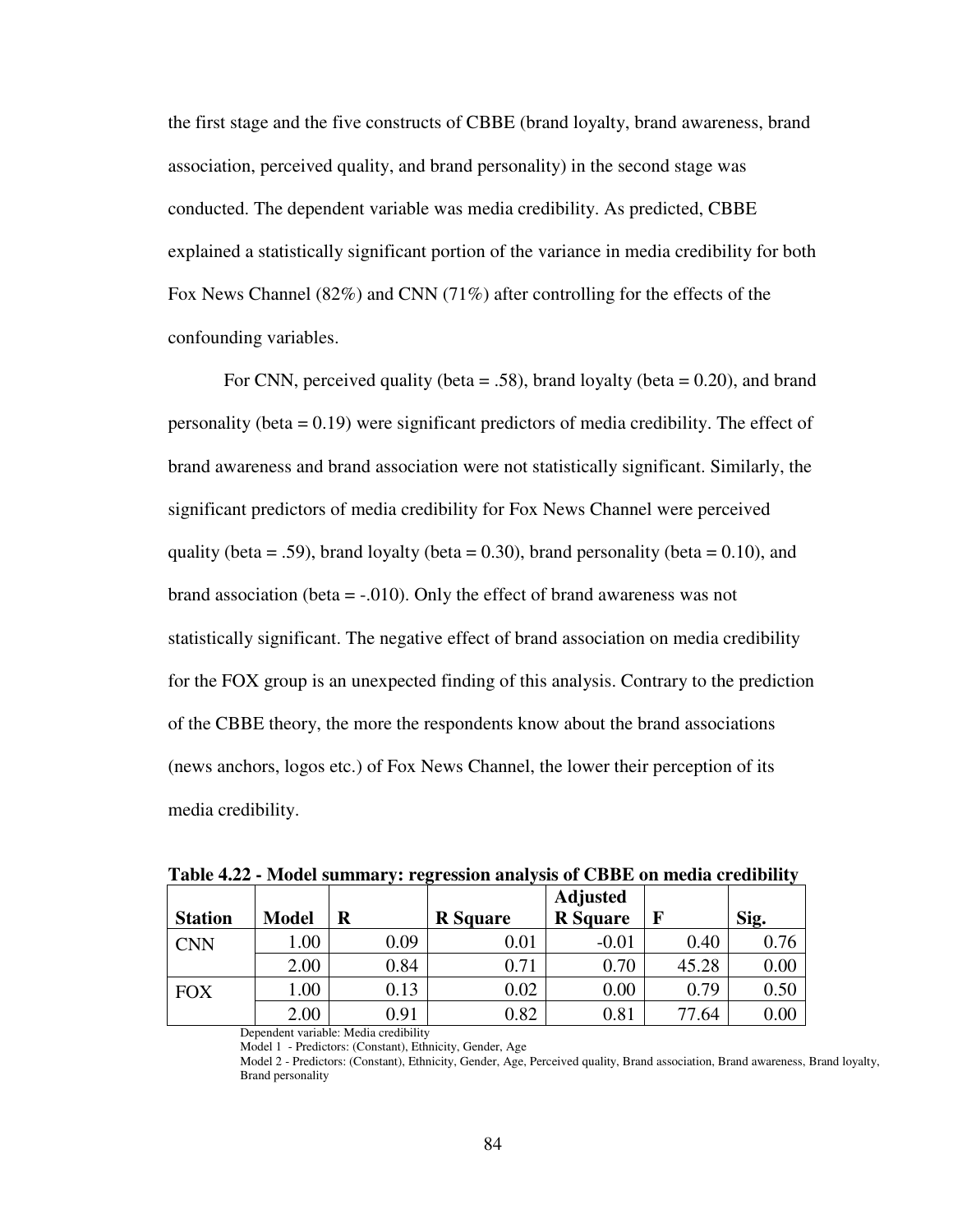|            | <b>Model</b> |                      | <b>Beta</b> | T       | Sig. |
|------------|--------------|----------------------|-------------|---------|------|
| <b>CNN</b> | 1.00         | Gender               | 0.03        | 0.42    | 0.67 |
|            |              | Age                  | $-0.04$     | $-0.52$ | 0.60 |
|            |              | Ethnicity            | $-0.07$     | $-0.83$ | 0.41 |
|            | 2.00         | Gender               | 0.02        | 0.45    | 0.65 |
|            |              | Age                  | $-0.06$     | $-1.36$ | 0.18 |
|            |              | Ethnicity            | $-0.06$     | $-1.39$ | 0.17 |
|            |              | Perceived            | 0.58        | 9.73    | 0.00 |
|            |              | Quality              |             |         |      |
|            |              | <b>Brand Loyalty</b> | 0.20        | 3.45    | 0.00 |
|            |              | <b>Brand</b>         | 0.02        | 0.44    | 0.66 |
|            |              | Awareness            |             |         |      |
|            |              | <b>Brand</b>         | $-0.08$     | $-1.48$ | 0.14 |
|            |              | Association          |             |         |      |
|            |              | <b>Brand</b>         | 0.19        | 2.97    | 0.00 |
|            |              | Personality          |             |         |      |
| <b>FOX</b> | 1.00         | Gender               | 0.08        | 1.00    | 0.32 |
|            |              | Age                  | 0.11        | 1.24    | 0.22 |
|            |              | Ethnicity            | $-0.02$     | $-0.28$ | 0.78 |
|            | 2.00         | Gender               | 0.01        | 0.14    | 0.89 |
|            |              | Age                  | 0.02        | 0.48    | 0.63 |
|            |              | Ethnicity            | $-0.03$     | $-0.68$ | 0.50 |
|            |              | Perceived            | 0.59        | 10.24   | 0.00 |
|            |              | Quality              |             |         |      |
|            |              | <b>Brand Loyalty</b> | 0.30        | 5.69    | 0.00 |
|            |              | <b>Brand</b>         | 0.04        | 0.87    | 0.39 |
|            |              | Awareness            |             |         |      |
|            |              | <b>Brand</b>         | $-0.10$     | $-2.21$ | 0.03 |
|            |              | Association          |             |         |      |
|            |              | <b>Brand</b>         | 0.10        | 1.71    | 0.09 |
|            |              | Personality          |             |         |      |

**Table 4.23 - Coefficients: regression analysis of CBBE on media credibility** 

## **Hypothesis 2**

**H2: There is a statistically significant positive relationship between audiences' perception of a news media outlet's CBBE and their perception of the message credibility of political news stories from the media outlet.**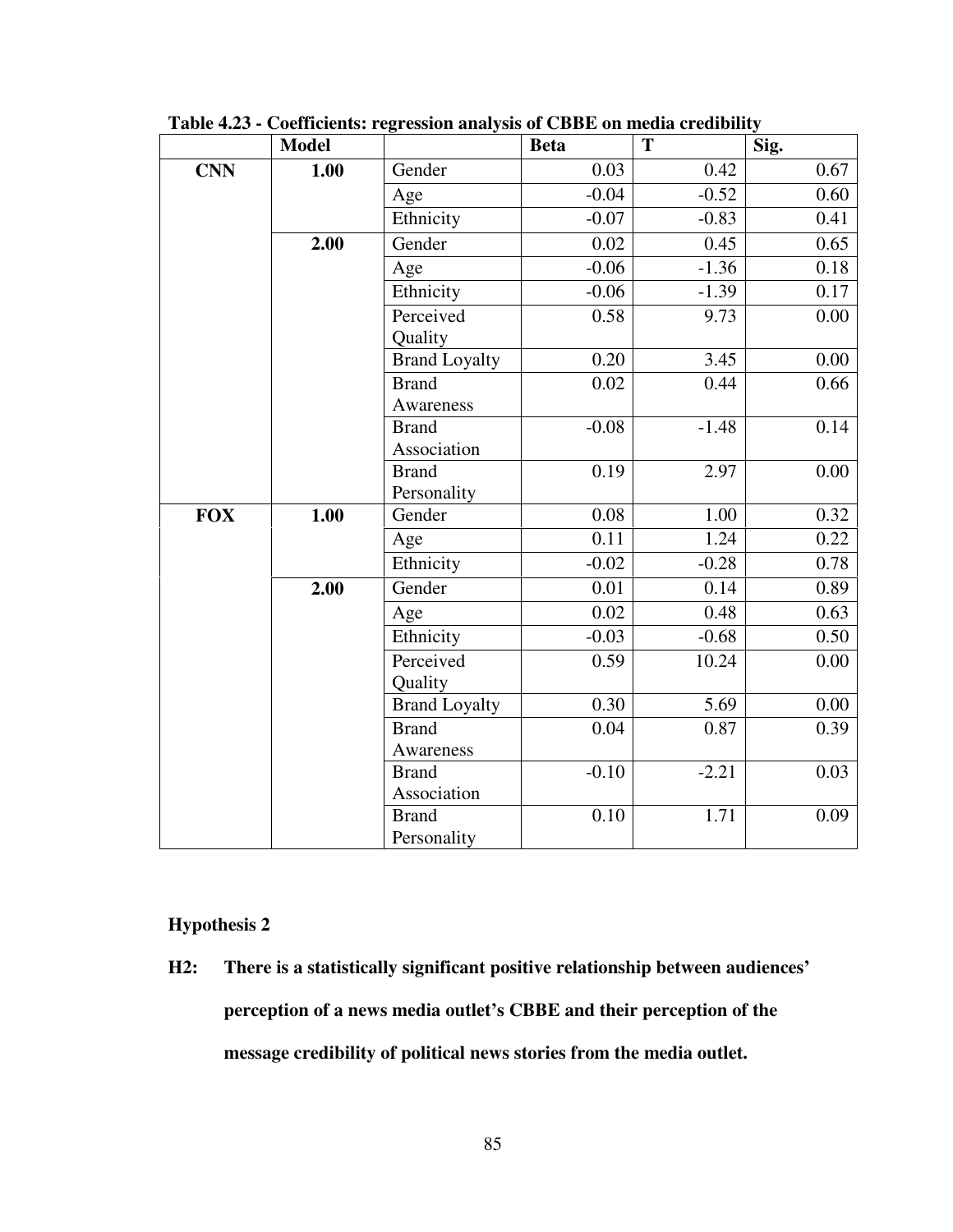The second hypothesis predicts that audiences' perception of the message credibility of political news stories will be positively related to their perception of the CBBE of the media outlet responsible for the message. To evaluate the effect of CBBE on message credibility, a hierarchical regression analysis with the demographic control variables entered in the first stage, the involvement control variable entered in the second stage, and the five constructs of CBBE (brand loyalty, brand awareness, brand association, perceived quality, and brand personality) entered in the third stage was conducted. The dependent variable was the message credibility of the political news story.

As predicted by the hypothesis, audiences' perception of CBBE explained a statistically significant 18% and 46% of the variance in the message credibility of the political news stories ascribed to CNN and Fox News Channel, respectively. Perceived quality (beta =  $0.28$ ), brand loyalty (beta =  $0.20$ ), and brand association (beta =  $0.20$ ) were significant predictors of political message credibility for CNN while the significant predictors of political message credibility for Fox News Channel were perceived quality (beta =  $0.25$ ), brand loyalty (beta =  $0.27$ ), brand awareness (beta =  $(0.14)$ , and brand personality (beta = 0.18).

| <b>Station</b> | <b>Model</b> | R    | R             | F     | Sig. |
|----------------|--------------|------|---------------|-------|------|
|                |              |      | <b>Square</b> |       |      |
| <b>CNN</b>     | 1.00         | 0.15 | 0.02          | 1.24  | 0.30 |
|                | 2.00         | 0.17 | 0.03          | 1.15  | 0.33 |
|                | 3.00         | 0.42 | 0.18          | 3.54  | 0.00 |
| <b>FOX</b>     | 1.00         | 0.14 | 0.02          | 0.97  | 0.41 |
|                | 2.00         | 0.31 | 0.10          | 3.79  | 0.01 |
|                | 3.00         | 0.68 | 0.46          | 12.73 | 0.00 |

**Table 4.24 - Model summary: regression analysis of CBBE on political news message credibility** 

Dependent variable: Political message credibility

Model 1 - Predictors: (Constant), Ethnicity, Gender, Age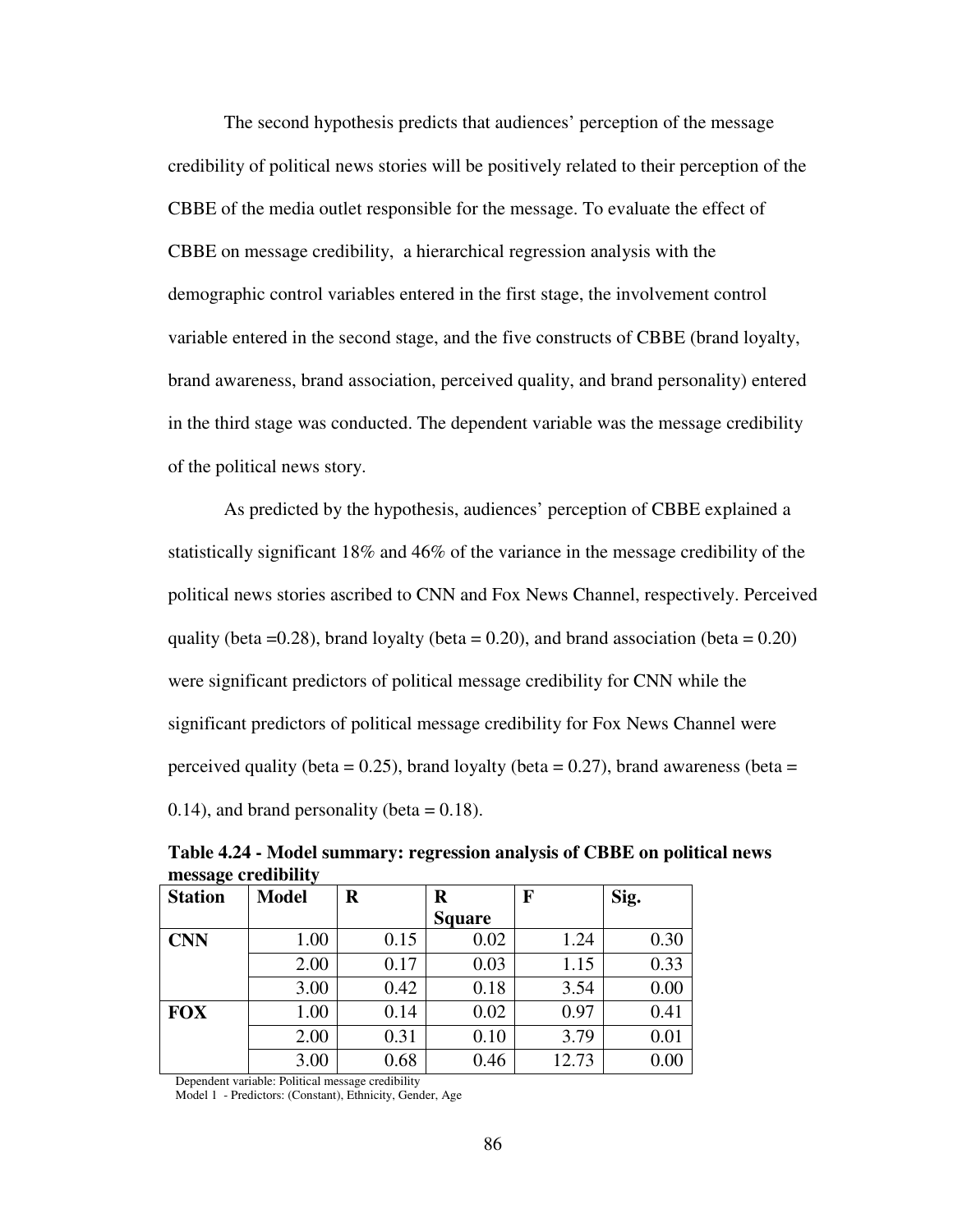Model 2 - Predictors: (Constant), Ethnicity, Gender, Age, Perceived quality, Brand association, Brand awareness, Brand loyalty, Brand personality

| <b>Station</b> |                      | <b>Beta</b> | $\mathbf t$ | Sig. |
|----------------|----------------------|-------------|-------------|------|
| <b>CNN</b>     | Gender               | $-0.11$     | $-1.40$     | 0.16 |
|                | Age                  | 0.00        | $-0.04$     | 0.97 |
|                | Ethnicity            | $-0.12$     | $-1.62$     | 0.11 |
|                | Involvement          | 0.00        | 0.04        | 0.97 |
|                | Perceived            | 0.28        | 2.76        | 0.01 |
|                | quality              |             |             |      |
|                | <b>Brand loyalty</b> | 0.20        | 2.06        | 0.04 |
|                | <b>Brand</b>         | $-0.01$     | $-0.10$     | 0.92 |
|                | awareness            |             |             |      |
|                | <b>Brand</b>         | 0.20        | 2.16        | 0.03 |
|                | association          |             |             |      |
|                | <b>Brand</b>         | $-0.12$     | $-1.08$     | 0.28 |
|                | personality          |             |             |      |
| <b>FOX</b>     | Gender               | $-0.10$     | $-1.48$     | 0.14 |
|                | Age                  | $-0.03$     | $-0.47$     | 0.64 |
|                | Ethnicity            | $-0.03$     | $-0.51$     | 0.61 |
|                | Involvement          | 0.14        | 1.98        | 0.05 |
|                | Perceived            | 0.25        | 2.50        | 0.01 |
|                | quality              |             |             |      |
|                | <b>Brand loyalty</b> | 0.27        | 2.86        | 0.00 |
|                | <b>Brand</b>         | 0.14        | 1.79        | 0.08 |
|                | awareness            |             |             |      |
|                | <b>Brand</b>         | 0.05        | 0.60        | 0.55 |
|                | association          |             |             |      |
|                | <b>Brand</b>         | 0.18        | 1.72        | 0.09 |
|                | personality          |             |             |      |

**Table 4.25 - Coefficients: regression analysis of CBBE on political news message credibility** 

## **Hypothesis 3**

**H3: There is a statistically significant positive relationship between audiences' perception of a news media outlet's CBBE and their perception of the message credibility of non-political news stories from the media outlet.**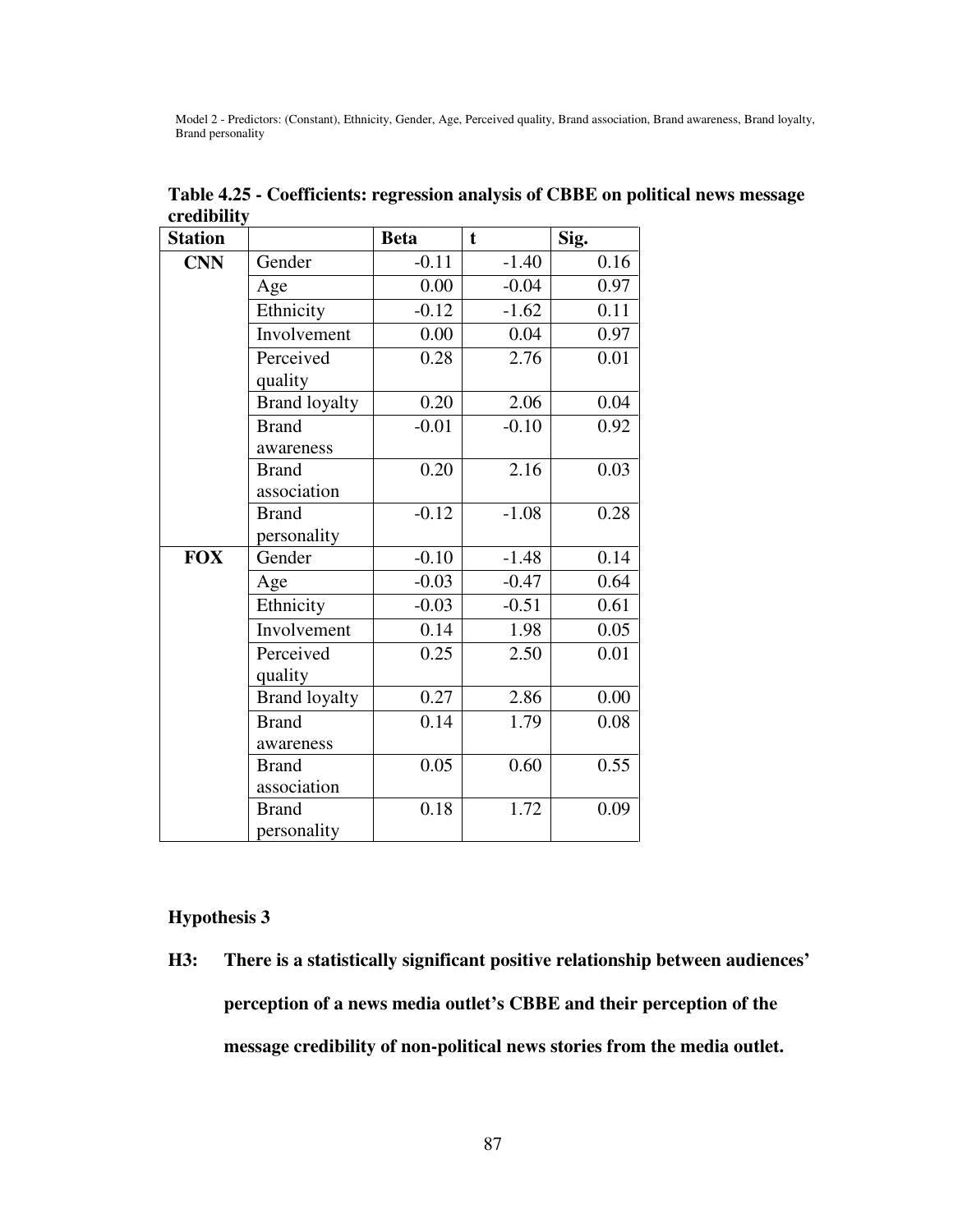The third hypothesis predicts that audiences' perception of the message credibility of non-political news stories will be positively related to their perception of the CBBE of the media outlet responsible for the message. To evaluate the effect of CBBE on message credibility, a hierarchical regression analysis with the demographic control variables entered in the first stage, the involvement control variable entered in the second stage, and the five constructs of CBBE (brand loyalty, brand awareness, brand association, perceived quality, and brand personality) entered in the third stage was conducted. The dependent variable was the message credibility of the non-political news story.

As predicted by the hypothesis, audiences' perception of CBBE explained a statistically significant 23% and 44% of the variance in the message credibility of the non-political news stories ascribed to CNN and Fox News Channel, respectively. Perceived quality (beta =  $0.28$ ) and issue involvement, a control variable, (beta =  $0.27$ ) were significant predictors of non-political message credibility for CNN while the significant predictors of non-political message credibility for Fox News Channel were perceived quality (beta =  $0.22$ ) and brand loyalty (beta =  $0.28$ ).

| <b>Station</b> | <b>Model</b> | $\bf R$ | R             | F     | Sig. |
|----------------|--------------|---------|---------------|-------|------|
|                |              |         | <b>Square</b> |       |      |
| <b>CNN</b>     | 1.00         | 0.18    | 0.03          | 1.71  | 0.17 |
|                | 2.00         | 0.38    | 0.14          | 6.20  | 0.00 |
|                | 3.00         | 0.48    | 0.23          | 4.85  | 0.00 |
| <b>FOX</b>     | 1.00         | 0.11    | 0.01          | 0.54  | 0.66 |
|                | 2.00         | 0.23    | 0.05          | 1.82  | 0.13 |
|                | 3.00         | 0.67    | 0.44          | 11.63 | 0.00 |

**Table 4.26 - Model summary: regression analysis of CBBE on non-political news message credibility** 

Dependent Variable: Message credibility (non-political) Model 1: Predictors: Ethnicity, Gender, Age Model 2: Predictors: Ethnicity, Gender, Age, Involvement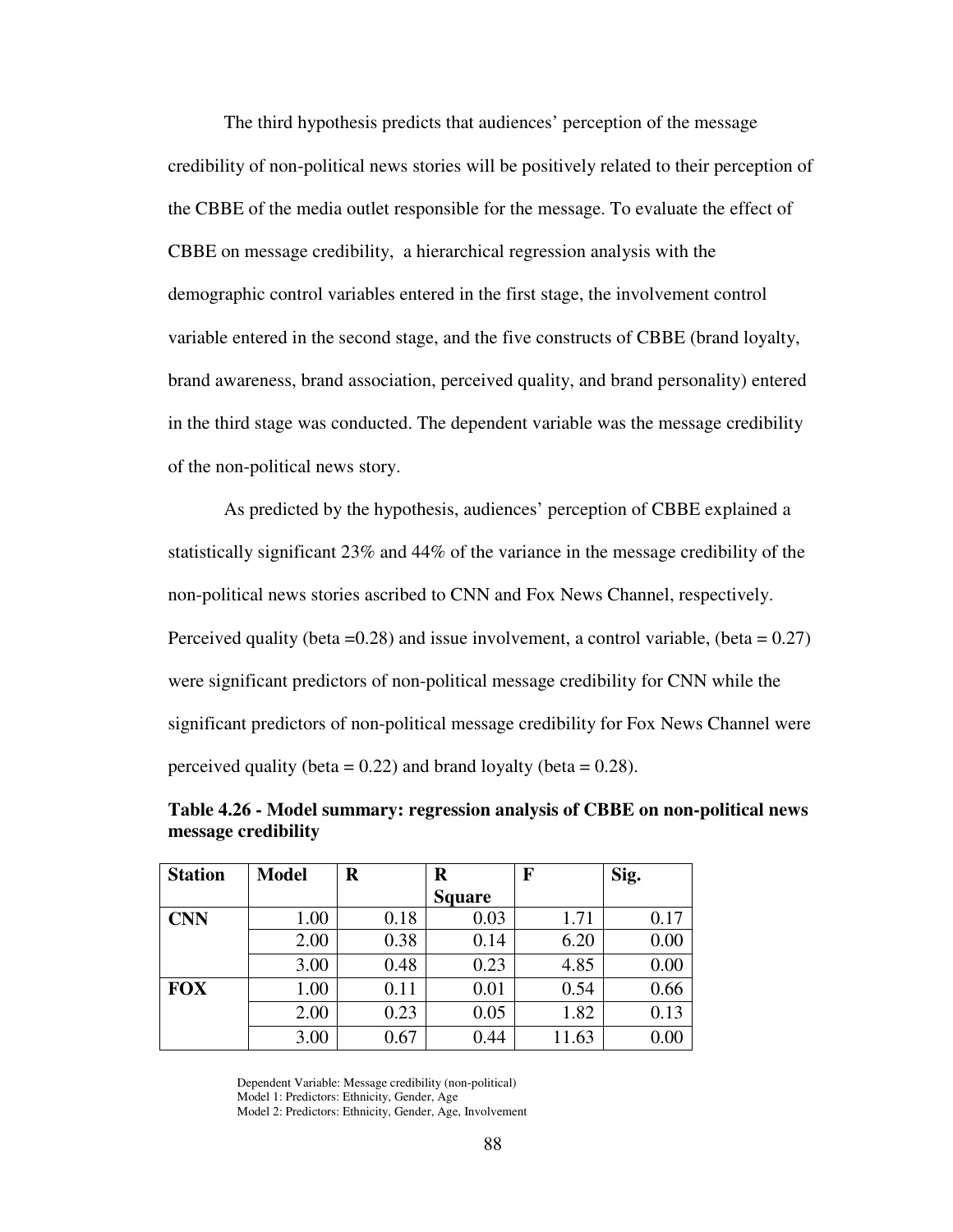Model 3: Predictors: Ethnicity, Gender, Age, Involvement, Brand personality, Brand awareness, Brand association, Brand loyalty, Perceived quality

| Station    |                      | <b>Beta</b> | t       | Sig. |
|------------|----------------------|-------------|---------|------|
| <b>CNN</b> | Gender               | 0.02        | 0.27    | 0.79 |
|            | Age                  | $-0.14$     | $-1.93$ | 0.06 |
|            | Ethnicity            | $-0.12$     | $-1.65$ | 0.10 |
|            | Involvement          | 0.27        | 3.63    | 0.00 |
|            | Perceived            | 0.29        | 3.02    | 0.00 |
|            | quality              |             |         |      |
|            | <b>Brand loyalty</b> | 0.06        | 0.61    | 0.54 |
|            | <b>Brand</b>         | 0.03        | 0.39    | 0.69 |
|            | awareness            |             |         |      |
|            | <b>Brand</b>         | 0.06        | 0.71    | 0.48 |
|            | association          |             |         |      |
|            | <b>Brand</b>         | $-0.05$     | $-0.51$ | 0.61 |
|            | personality          |             |         |      |
| <b>FOX</b> | Gender               | $-0.05$     | $-0.74$ | 0.46 |
|            | Age                  | $-0.07$     | $-1.07$ | 0.29 |
|            | Ethnicity            | $-0.09$     | $-1.38$ | 0.17 |
|            | Involvement          | $-0.08$     | $-1.22$ | 0.22 |
|            | Perceived            | 0.22        | 2.17    | 0.03 |
|            | quality              |             |         |      |
|            | <b>Brand loyalty</b> | 0.28        | 3.00    | 0.00 |
|            | <b>Brand</b>         | 0.05        | 0.66    | 0.51 |
|            | awareness            |             |         |      |
|            | <b>Brand</b>         | $-0.05$     | $-0.59$ | 0.56 |
|            | association          |             |         |      |
|            | <b>Brand</b>         | 0.22        | 2.00    | 0.05 |
|            | personality          |             |         |      |

## **Table 4.27 - Coefficients: regression analysis of CBBE on non-political news message credibility**

## **Hypothesis 4**

**H4: Audiences' perceptions of the ideological congruency between their own personal worldview and that of a media outlet will be positively related to their perception of the media credibility of that media outlet.**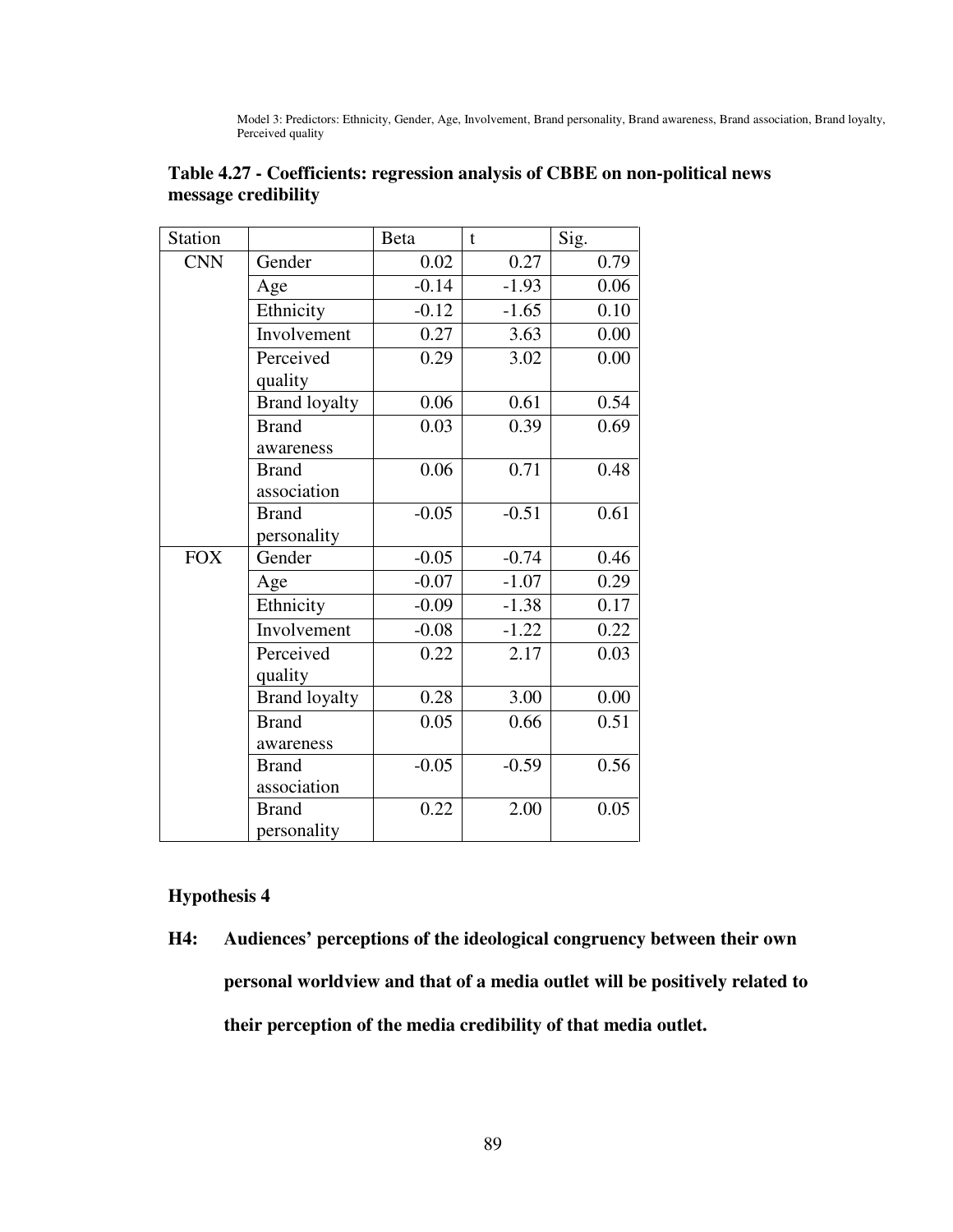The fourth hypothesis explores the effects of ideological congruency on media credibility. To test the hypothesis, a hierarchical regression analysis with the control variables entered in the first stage and the three constructs of ideological congruency (ideological congruency on the legality of abortion and gay marriage, and the role of religion in politics) in the second stage was conducted. The dependent variable was media credibility. As predicted, ideological congruency explained a statistically significant portion of the variance in media credibility for both Fox News Channel (23%) and CNN (11%) after controlling for the effects of the confounding variables.

For CNN, respondents' perception of the ideological congruency between the network's and their views of gay marriage was the significant predictor (beta = .25) while ideological congruency on gay marriage (beta = .29) and the role of religion in politics predicted media credibility for Fox News Channel (beta = .28).

**Table 4.28 - Model summary: regression analysis of ideological congruency on media credibility** 

| <b>Station</b> | <b>Model</b> | R    | <b>R</b> Square | F    | Sig.       |
|----------------|--------------|------|-----------------|------|------------|
| <b>CNN</b>     | .00          | 0.09 | $\rm 0.01$      | 0.42 | 0.74       |
|                | 2.00         | 0.34 |                 | 3.14 | $\rm 0.01$ |
| <b>FOX</b>     | .00.         | .13  | 0.02            | 0.74 | 0.53       |
|                | 2.00         | 0.57 | 0.33            | റാ   | $0.00\,$   |

Dependent variable: Media credibility

Model 1 - Predictors: Ethnicity, Gender, Age

Model 2 - Predictors: Ethnicity, Gender, Age, Gay marriage (IC), Abortion (IC), Religion (IC)

#### **Table 4.29 - Coefficients: regression analysis of ideological congruency on media credibility**

| <b>Station</b> | <b>Model</b> | Variable  | <b>Beta</b> |         | Sig. |
|----------------|--------------|-----------|-------------|---------|------|
| <b>CNN</b>     | 1.00         | Gender    | 0.01        | 0.14    | 0.89 |
|                |              | Age       | $-0.06$     | $-0.69$ | 0.49 |
|                |              | Ethnicity | $-0.07$     | $-0.90$ | 0.37 |
|                | 2.00         | Gender    | 0.07        | 0.84    | 0.40 |
|                |              | Age       | $0.00\,$    | 0.03    | 0.97 |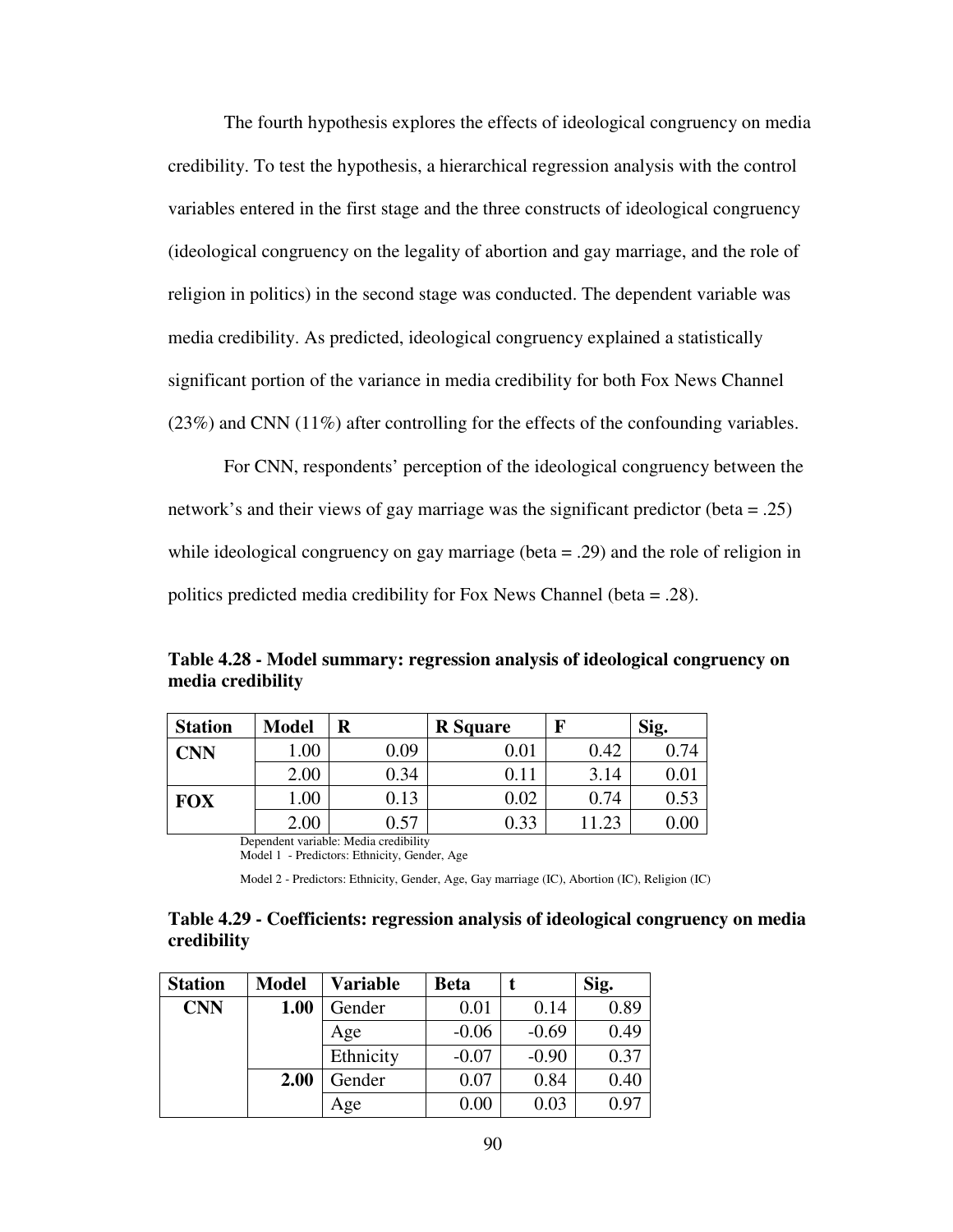|            |      | Ethnicity       | $-0.05$ | $-0.60$ | 0.55 |
|------------|------|-----------------|---------|---------|------|
|            |      | Gay             | 0.25    | 2.76    | 0.01 |
|            |      | marriage        |         |         |      |
|            |      | (IC)            |         |         |      |
|            |      | Abortion        | 0.04    | 0.37    | 0.72 |
|            |      | (IC)            |         |         |      |
|            |      | Religion        | 0.13    | 1.41    | 0.16 |
|            |      | (IC)            |         |         |      |
| <b>FOX</b> | 1.00 | Gender          | 0.08    | 0.93    | 0.36 |
|            |      | Age             | 0.10    | 1.23    | 0.22 |
|            |      | Ethnicity       | $-0.02$ | $-0.29$ | 0.77 |
|            | 2.00 | Gender          | 0.08    | 1.18    | 0.24 |
|            |      | Age             | 0.04    | 0.50    | 0.62 |
|            |      | Ethnicity       | $-0.08$ | $-1.13$ | 0.26 |
|            |      | Gay             | 0.29    | 2.84    | 0.01 |
|            |      | marriage        |         |         |      |
|            |      | (IC)            |         |         |      |
|            |      | <b>Abortion</b> | 0.06    | 0.62    | 0.53 |
|            |      | (IC)            |         |         |      |
|            |      | Religion        | 0.28    | 2.66    | 0.01 |
|            |      | (IC)            |         |         |      |

## **Hypothesis 5**

**H5: Audiences' perceptions of the ideological congruency between their own personal worldview and that of a media outlet will be positively related to their perception of the message credibility of political news stories from that media outlet.** 

The fifth hypothesis predicts that audiences' perception of the message credibility of political news stories will be positively related to their perception of the ideological congruency between their personal worldview and that of the media outlet responsible for the message. To evaluate the effect of ideological congruency on political message credibility, a hierarchical regression analysis with the demographic control variables entered in the first stage, the involvement control variable entered in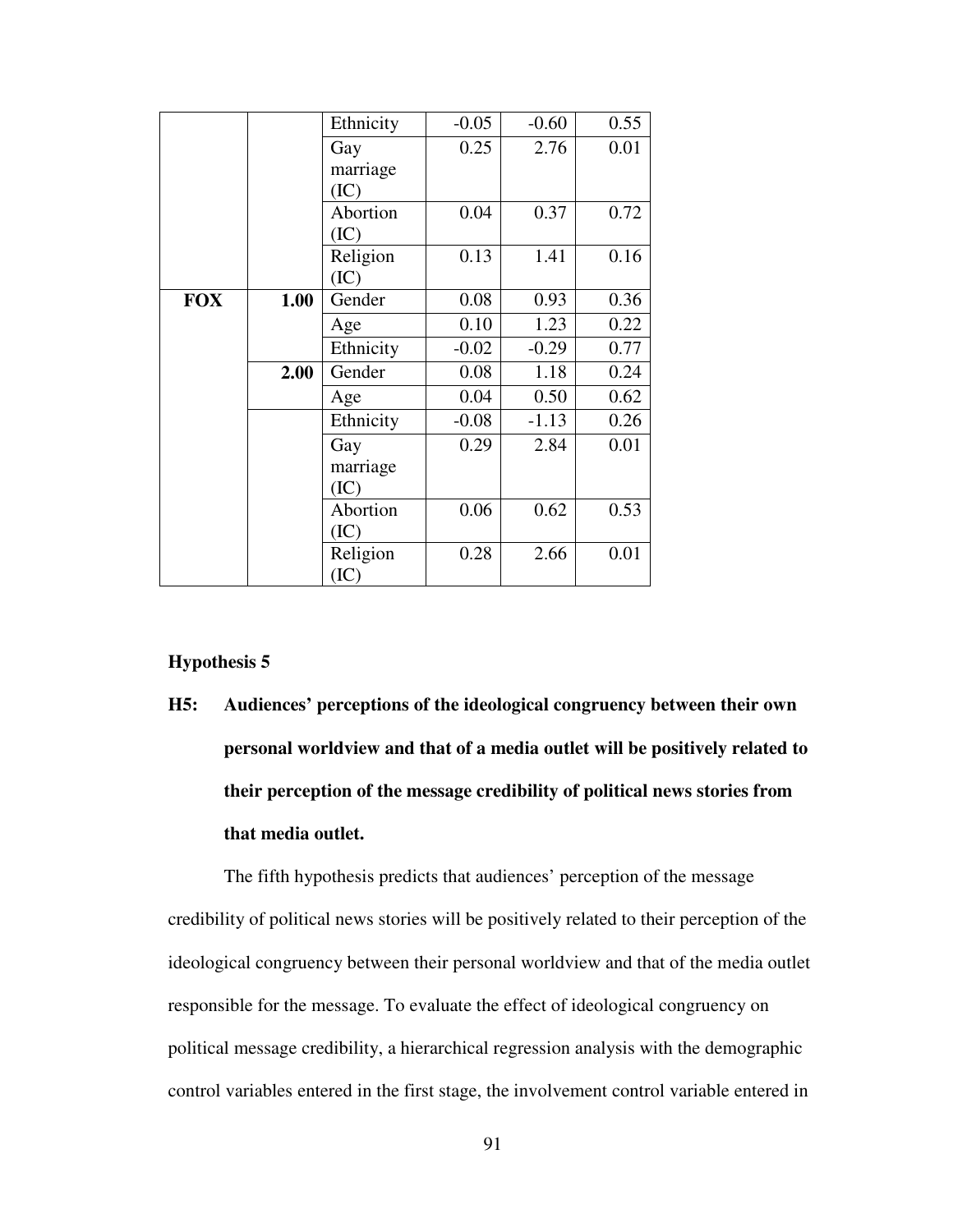the second stage, and the three constructs of ideological congruency (ideological congruency on the legality of abortion and gay marriage, and the role of religion in politics) entered in the third stage was conducted. The dependent variable was the message credibility of the political news story.

The fifth hypothesis was only partially supported. Contrary to the hypothesis, ideological congruency was not a significant predictor of audiences' perception of political message credibility for CNN—ideological congruency on the legality of abortion (beta = 0.15,  $p = 0.17$ ), gay marriage (beta = -0.12,  $p = 0.22$ ), and the role of religion in politics (beta =  $0.10$ , p <  $0.30$ ). Ideological congruency was however a significant predictor of political message credibility for Fox News Channel Network  $(F = 5.84, p < .01)$ . The significant predictor of political message credibility was ideological congruency on the legality of gay marriage (beta  $= 0.26$ ,  $p < 0.05$ ).

**Table 4.30 - Model summary: regression analysis of ideological congruency on political news message credibility** 

| <b>Station</b> | <b>Model</b> | $\bf R$ | R             | F    | Sig. |
|----------------|--------------|---------|---------------|------|------|
|                |              |         | <b>Square</b> |      |      |
| <b>CNN</b>     | 1.00         | 0.16    | 0.02          | 1.26 | 0.29 |
|                | 2.00         | 0.18    | 0.03          | 1.20 | 0.31 |
|                | 3.00         | 0.26    | 0.07          | 1.53 | 0.16 |
| <b>FOX</b>     | 1.00         | 0.15    | 0.02          | 1.00 | 0.39 |
|                | 2.00         | 0.31    | 0.10          | 3.74 | 0.01 |
|                | 3.00         | 0.48    | 0.23          | 5.84 | 0.00 |

Dependent Variable: Message credibility (political)

Model 1: Predictors: Ethnicity, Gender, Age

Model 2: Predictors: Ethnicity, Gender, Age, Involvement

Model 3: Predictors: Ethnicity, Gender, Age, Involvement, Gay marriage (IC), Abortion (IC), Religion (IC)

## **Table 4.31 - Coefficients: regression analysis of ideological congruency on political news message credibility**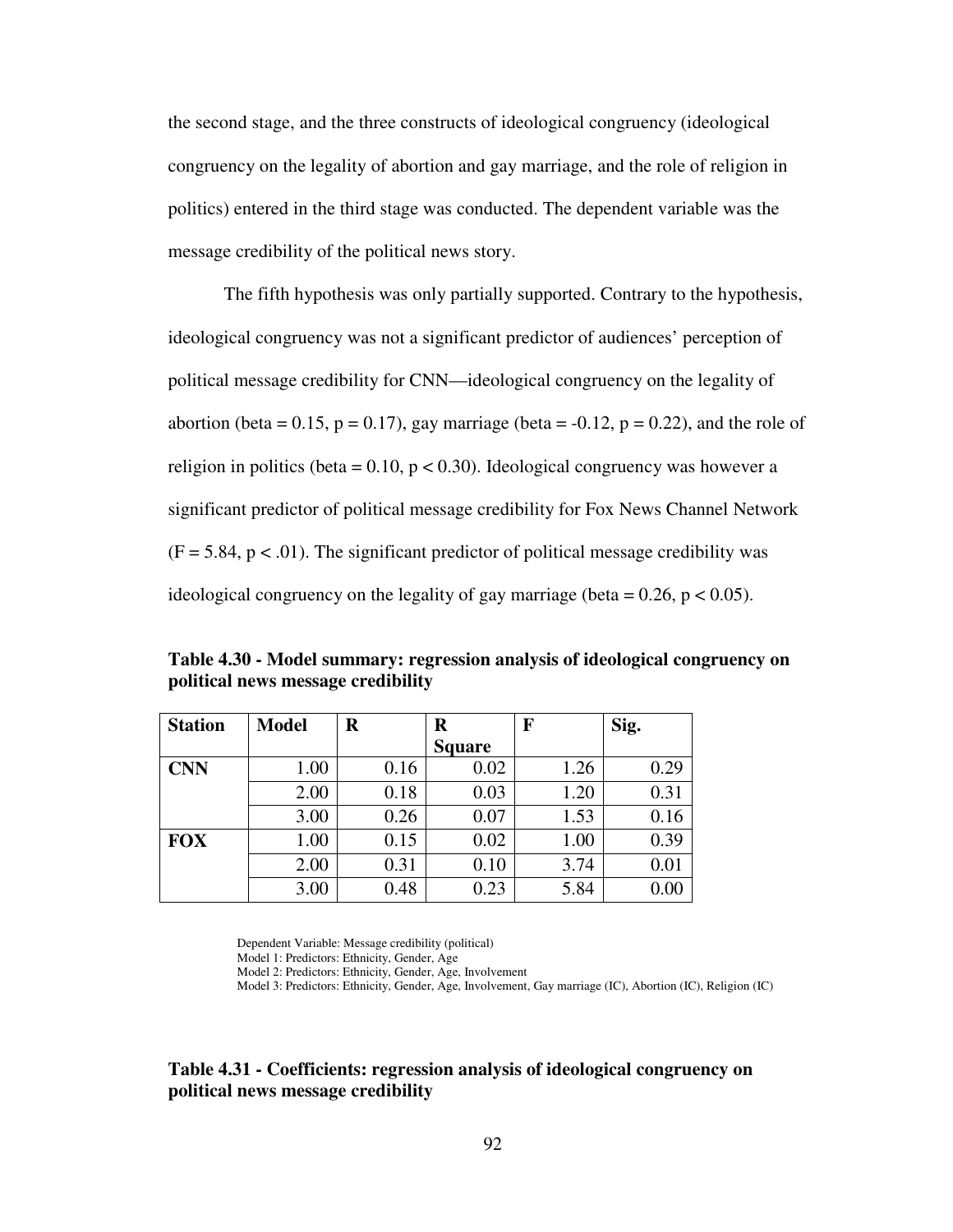| <b>Station</b> | Variables   | <b>Beta</b> | $\mathbf{t}$ | Sig. |
|----------------|-------------|-------------|--------------|------|
| <b>CNN</b>     | Gender      | $-0.12$     | $-1.44$      | 0.15 |
|                | Age         | 0.00        | 0.03         | 0.98 |
|                | Ethnicity   | $-0.08$     | $-0.95$      | 0.34 |
|                | Involvement | $-0.07$     | $-0.75$      | 0.45 |
|                | Gay         | $-0.12$     | $-1.23$      | 0.22 |
|                | marriage    |             |              |      |
|                | (IC)        |             |              |      |
|                | Abortion    | 0.15        | 1.38         | 0.17 |
|                | (IC)        |             |              |      |
|                | Religion    | 0.10        | 1.05         | 0.30 |
|                | (IC)        |             |              |      |
| <b>FOX</b>     | Gender      | $-0.08$     | $-1.06$      | 0.29 |
|                | Age         | 0.00        | 0.00         | 1.00 |
|                | Ethnicity   | $-0.11$     | $-1.47$      | 0.14 |
|                | Involvement | 0.18        | 2.17         | 0.03 |
|                | Gay         | 0.26        | 2.33         | 0.02 |
|                | marriage    |             |              |      |
|                | (IC)        |             |              |      |
|                | Abortion    | $-0.01$     | $-0.06$      | 0.95 |
|                | (IC)        |             |              |      |
|                | Religion    | 0.16        | 1.41         | 0.16 |
|                | (IC)        |             |              |      |

#### **Hypothesis 6**

**H6: Audiences' perceptions of the ideological congruency between their own personal worldview and that of a media outlet will be positively related to their perception of the message credibility of non-political news stories from that media outlet.** 

The sixth hypothesis predicts that audiences' perception of the message credibility of non-political news stories will be positively related to their perception of the ideological congruency between their worldview and that of the media outlet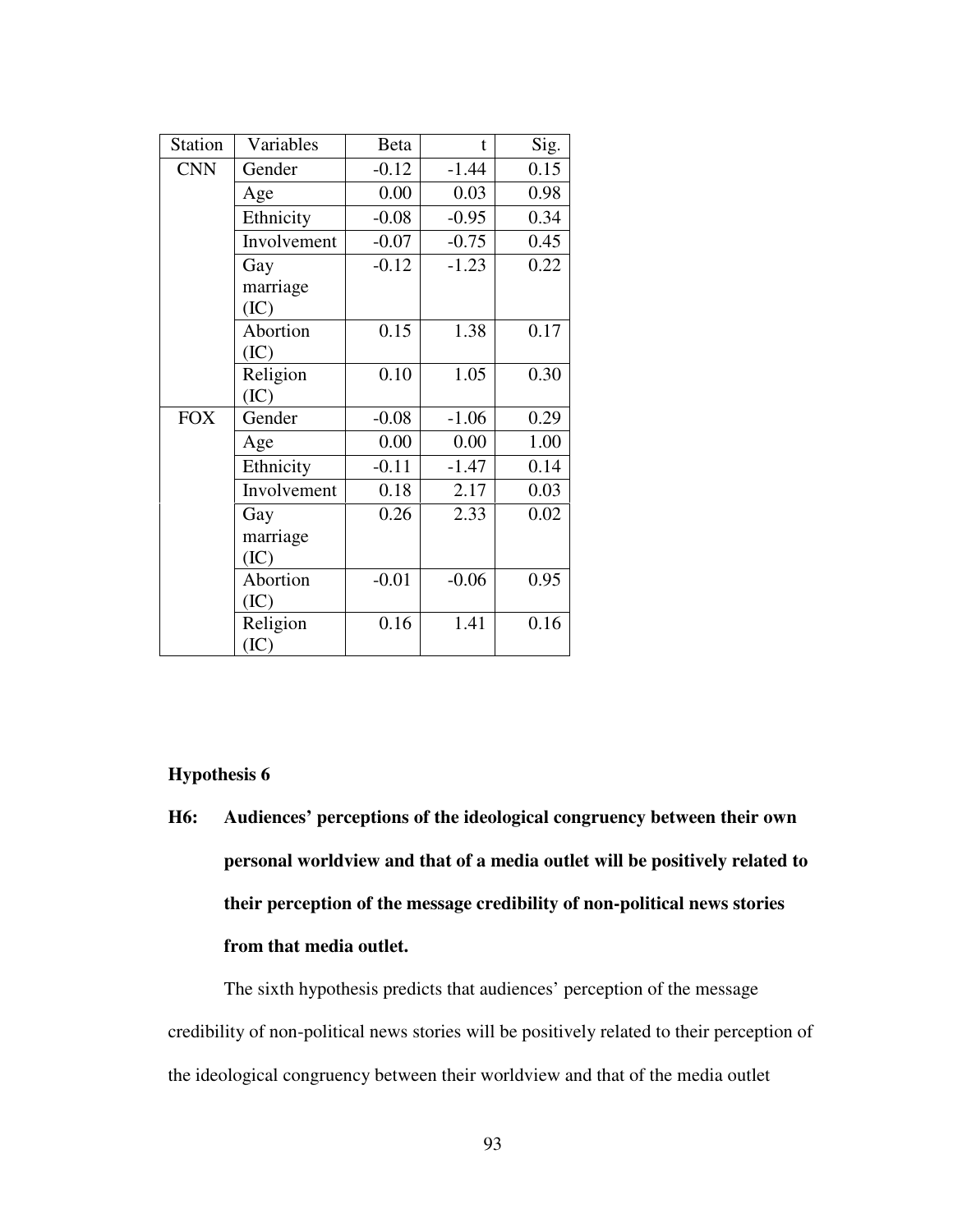responsible for the message. To evaluate the effect of ideological congruency on nonpolitical message credibility, a hierarchical regression analysis with the demographic control variables entered in the first stage, the involvement control variable entered in the second stage, and the three constructs of ideological congruency (ideological congruency on the legality of abortion and gay marriage and the role of religion in politics) entered in the third stage was conducted. The dependent variable was the message credibility of the non-political news story.

Just like the fifth hypothesis, the sixth hypothesis was only partially supported. Contrary to the hypothesis, ideological congruency was not a significant predictor of audiences' perception of non-political message credibility for CNN—ideological congruency on the legality of abortion (beta =  $-0.07$ , p = 0.41), gay marriage (beta = 0.13,  $p = 0.17$ ), and the role of religion in politics (beta = 0.11,  $p < 0.26$ ). Ideological congruency was however a significant predictor political message credibility for Fox News Channel Network ( $F = 7.26$ ,  $p < .01$ ). The significant predictor of political message credibility was ideological congruency on the legality of gay marriage (beta = 0.24,  $p < 0.05$ ).

| <b>Station</b> | <b>Model</b> | R    | R             | F    | Sig. |
|----------------|--------------|------|---------------|------|------|
|                |              |      | <b>Square</b> |      |      |
| <b>CNN</b>     | 1.00         | 0.17 | 0.03          | 1.55 | 0.20 |
|                | 2.00         | 0.38 | 0.15          | 6.24 | 0.00 |
|                | 3.00         | 0.42 | 0.18          | 4.48 | 0.00 |
| <b>FOX</b>     | 1.00         | 0.12 | 0.01          | 0.61 | 0.61 |
|                | 2.00         | 0.22 | 0.05          | 1.77 | 0.14 |
|                | 3.00         | 0.53 | 0.28          | 7.26 | 0.00 |

**Table 4.32 - Model summary: regression analysis of ideological congruency on non-political news message credibility** 

Dependent Variable: Message credibility (non-political) Model 1: Predictors: Ethnicity, Gender, Age Model 2: Predictors: Ethnicity, Gender, Age, Involvement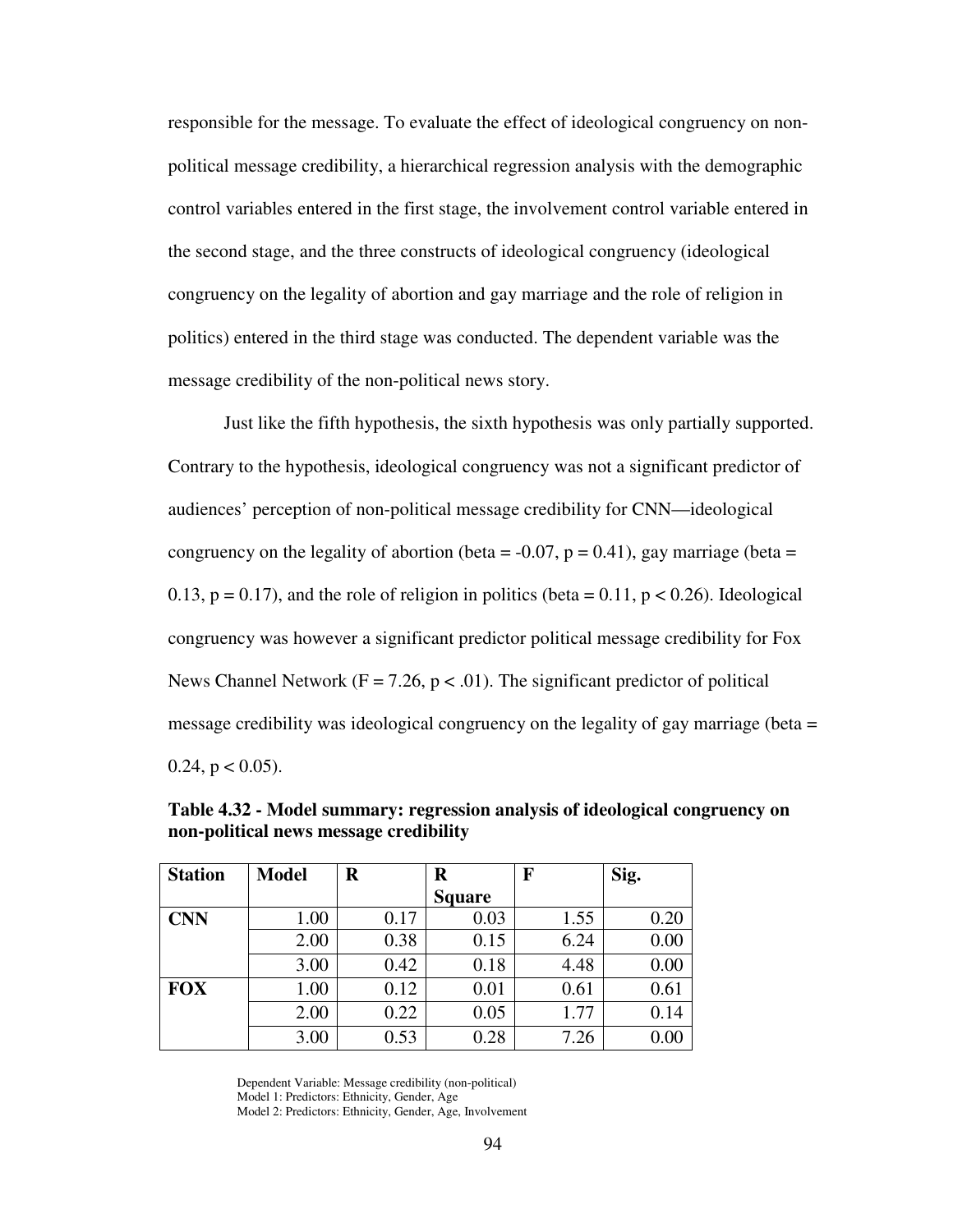| <b>Station</b> | Variables   | <b>Beta</b> | T       | Sig. |
|----------------|-------------|-------------|---------|------|
| <b>CNN</b>     | Gender      | 0.06        | 0.75    | 0.45 |
|                | Age         | $-0.12$     | $-1.41$ | 0.16 |
|                | Ethnicity   | $-0.09$     | $-1.12$ | 0.26 |
|                | Involvement | 0.29        | 3.62    | 0.00 |
|                | Gay         | $-0.07$     | $-0.82$ | 0.41 |
|                | marriage    |             |         |      |
|                | (IC)        |             |         |      |
|                | Abortion    | 0.11        | 1.13    | 0.26 |
|                | (IC)        |             |         |      |
|                | Religion    | 0.13        | 1.39    | 0.17 |
|                | (IC)        |             |         |      |
| <b>FOX</b>     | Gender      | $-0.05$     | $-0.66$ | 0.51 |
|                | Age         | $-0.06$     | $-0.84$ | 0.40 |
|                | Ethnicity   | $-0.16$     | $-2.16$ | 0.03 |
|                | Involvement | $-0.17$     | $-2.21$ | 0.03 |
|                | Gay         | 0.24        | 2.18    | 0.03 |
|                | marriage    |             |         |      |
|                | (IC)        |             |         |      |
|                | Abortion    | 0.14        | 1.46    | 0.15 |
|                | (IC)        |             |         |      |
|                | Religion    | 0.18        | 1.51    | 0.13 |
|                | (IC)        |             |         |      |

**Table 4.33 - Coefficients: regression analysis of ideological congruency on nonpolitical news message credibility** 

#### **Stage 3: Modeling**

The third stage of analysis takes a holistic view of the CBM by evaluating the mutual effects of CBBE and ideological congruency on media and message credibility.

## **Hypothesis 7**

**H7: When all the variables in the model are considered simultaneously,** 

**ideological congruency and CBBE will be the strongest predictors of**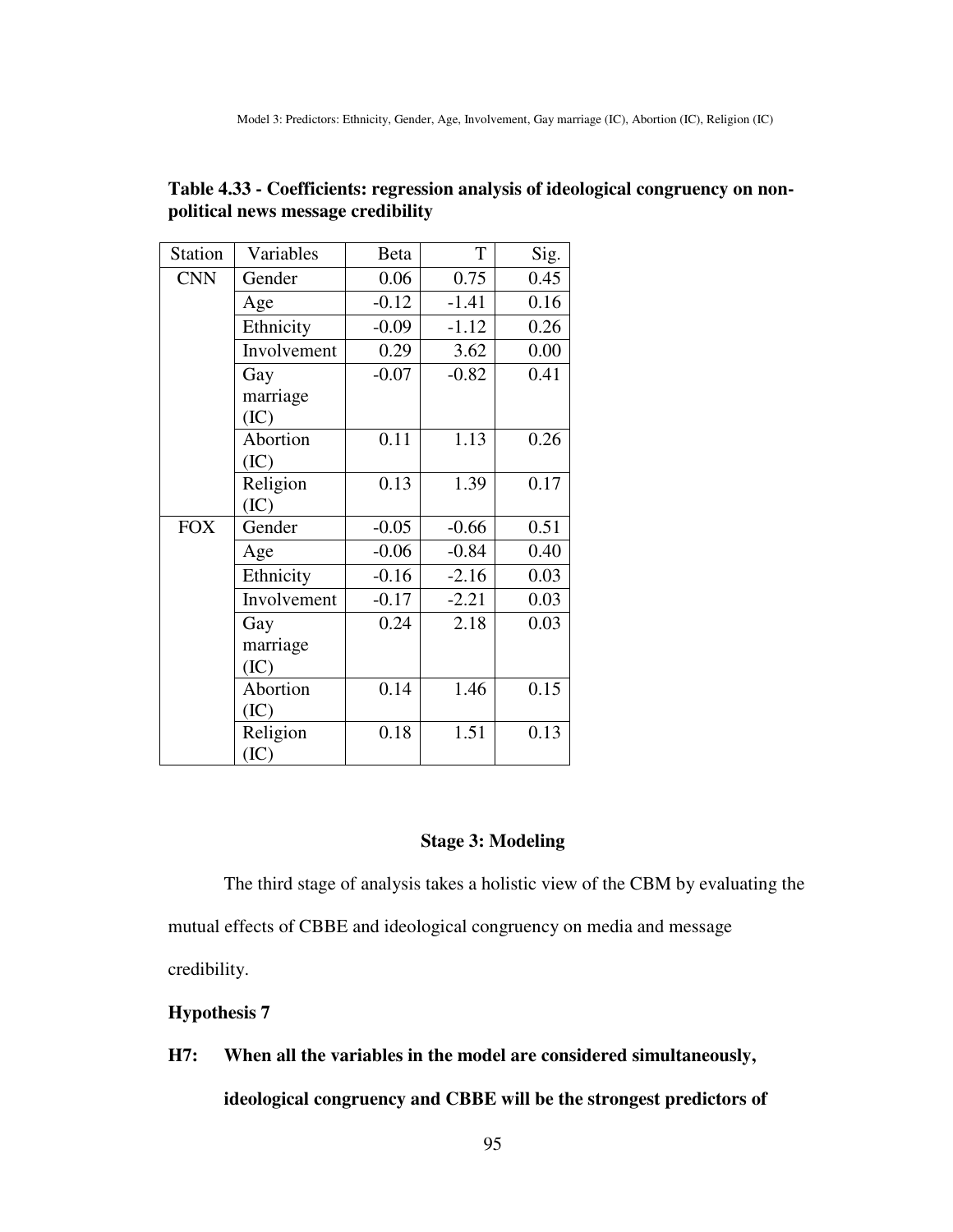#### **media credibility.**

The seventh hypothesis states that CBBE and ideological congruency would have the most effect, among all the variables considered, on media credibility. To test the hypothesis, a hierarchical regression analysis with the control variables entered in the first stage, media use entered in the second stage, the ideological congruency and CBBE indexes in the third. As predicted, CBBE and ideological congruency were the strongest predictors of media credibility for both Fox News Channel (ideological congruency beta =  $0.30$ , CBBE beta =  $0.56$ ) and CNN (ideological congruency beta = 0.14, CBBE beta = 0.68). Ideological congruency however had more effect on the media credibility of Fox News Channel than that of CNN while CBBE had more effect on the media credibility of CNN.

**Table 4.34 - Model summary: regression analysis of CBBE and ideological congruency on media credibility** 

|            | <b>Model</b>   | R    | <b>R</b> Square | F     | Sig. |
|------------|----------------|------|-----------------|-------|------|
| <b>CNN</b> |                | 0.09 | 0.01            | 0.42  | 0.74 |
|            | $\overline{2}$ | 0.42 | 0.18            | 7.99  | 0.00 |
|            | 3              | 0.47 | 0.22            | 8.39  | 0.00 |
|            | $\overline{4}$ | 0.65 | 0.42            | 17.58 | 0.00 |
| <b>FOX</b> |                | 0.13 | 0.02            | 0.74  | 0.53 |
|            | $\overline{2}$ | 0.59 | 0.35            | 18.51 | 0.00 |
|            | 3              | 0.70 | 0.49            | 26.65 | 0.00 |
|            | 4              | 0.77 | 0.60            | 33.94 | 0.00 |

Model 1 Predictors: (Constant), ethnicity, gender, age

Model 2 Predictors: (Constant), ethnicity, gender, age, Media use

Model 3 Predictors: (Constant), ethnicity, gender, age, Media use, Ideological congruency

Model 4 Predictors: (Constant), ethnicity, gender, age, Media use, Ideological congruency, CBBE

## **Table 4.35 - Coefficients: regression analysis of ideological congruency and CBBE on media credibility**

| --<br>----<br>n C<br><b><i>al labits</i></b><br>vw. |
|-----------------------------------------------------|
|-----------------------------------------------------|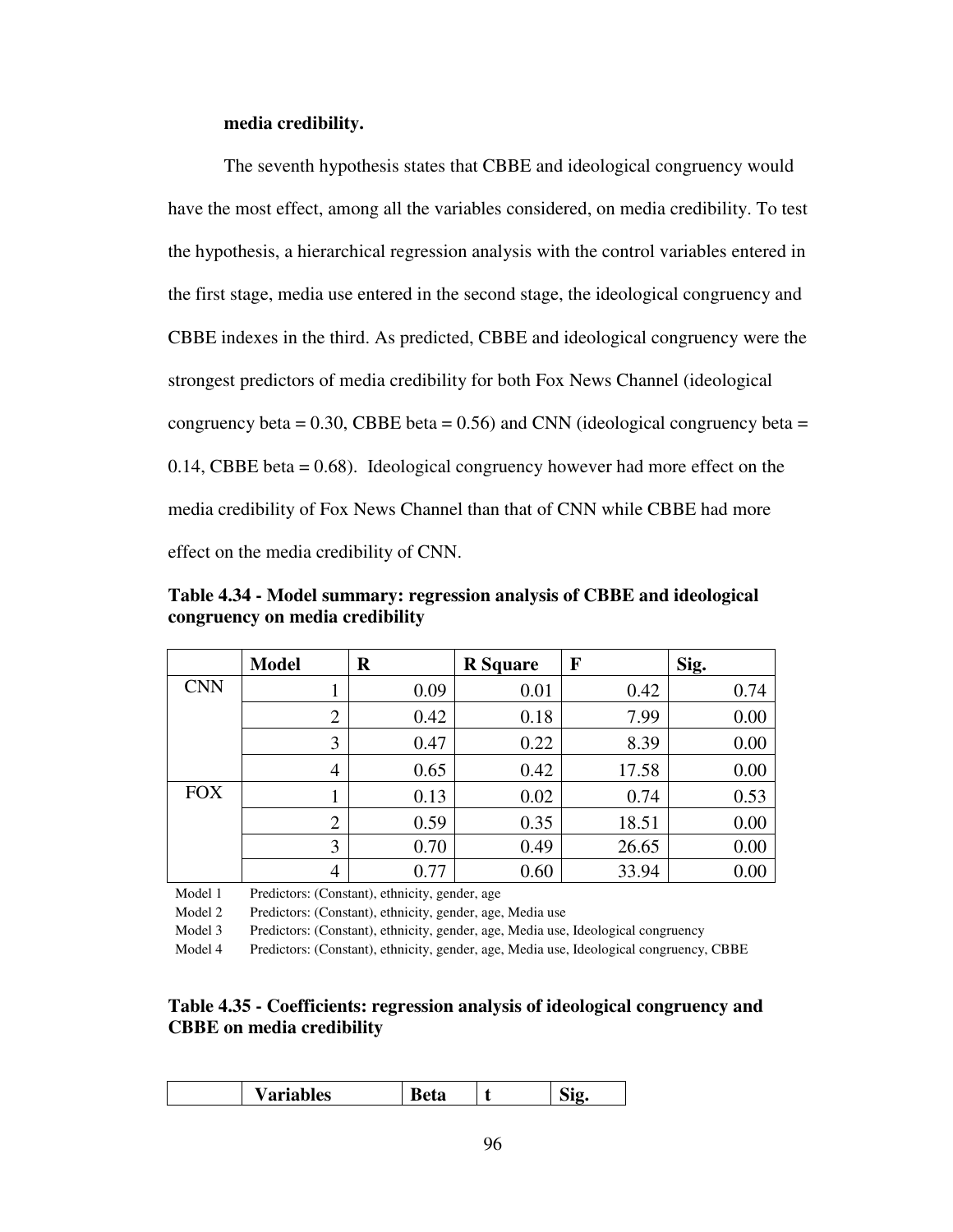| <b>CNN</b> | Age         | $-0.04$ | $-0.54$ | 0.59 |
|------------|-------------|---------|---------|------|
|            | Gender      | 0.11    | 1.68    | 0.10 |
|            | Ethnicity   | $-0.08$ | $-1.31$ | 0.19 |
|            | Media use   | $-0.12$ | $-1.26$ | 0.21 |
|            | Ideological |         |         |      |
|            | congruency  | 0.14    | 2.10    | 0.04 |
|            | <b>CBBE</b> | 0.68    | 7.04    | 0.00 |
| <b>Fox</b> | Age         | $-0.01$ | $-0.26$ | 0.79 |
|            | Gender      | 0.10    | 1.75    | 0.08 |
|            | Ethnicity   | 0.02    | 0.36    | 0.72 |
|            | Media use   | 0.08    | 0.95    | 0.34 |
|            | Ideological |         |         |      |
|            | congruency  | 0.30    | 5.03    | 0.00 |
|            | <b>CBBE</b> | 0.53    | 6.03    | 0.00 |

#### **Hypothesis 8**

# **H8: When all the variables in the model are considered simultaneously, ideological congruency and CBBE will be the strongest predictors of message credibility.**

The eighth hypothesis states that CBBE and ideological congruency would have the most effect, among all the variables considered, on message credibility. To test the hypothesis, two hierarchical regression analyses with the control variables entered in the first stage, media use entered in the second stage, the ideological congruency and CBBE indexes in the third were conducted. The dependent variables in the two regression models were (a) the message credibility of the political news story and (b) the message credibility of the non-political news stories.

The eighth hypothesis was only partially supported: ideological congruency was not a significant predictor of message credibility for CNN but was a significant predictor of message credibility for Fox News Channel (both political and nonpolitical news stories).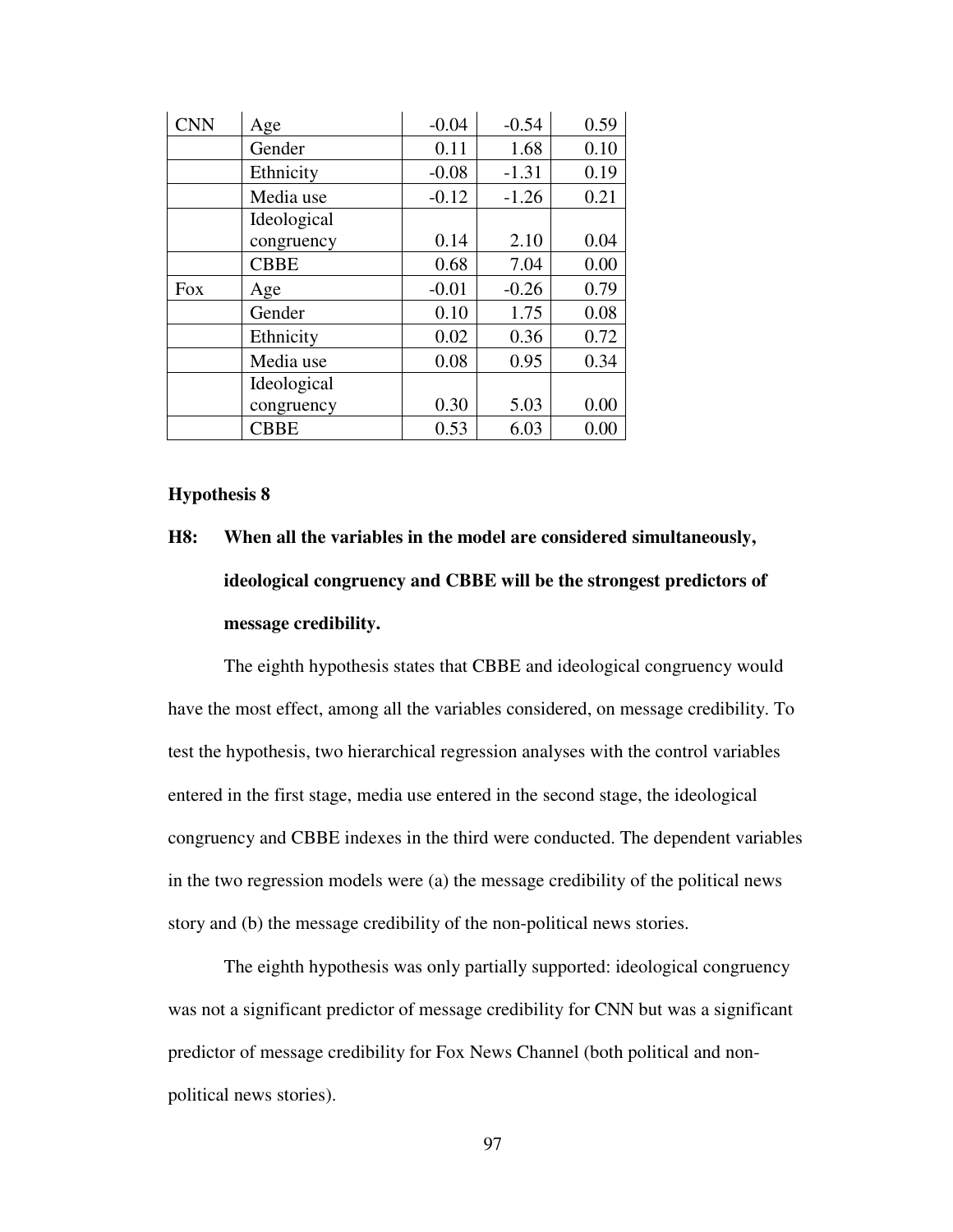|            |              |          | $\bf{R}$      |       |      |
|------------|--------------|----------|---------------|-------|------|
|            | <b>Model</b> | $\bf{R}$ | <b>Square</b> | F     | Sig. |
| <b>CNN</b> | 1.00         | 0.16     | 0.02          | 1.26  | 0.29 |
|            | 2.00         | 0.29     | 0.09          | 3.48  | 0.01 |
|            | 3.00         | 0.30     | 0.09          | 2.88  | 0.02 |
|            | 4.00         | 0.31     | 0.09          | 2.52  | 0.02 |
|            | 5.00         | 0.39     | 0.15          | 3.77  | 0.00 |
| <b>FOX</b> | 1.00         | 0.15     | 0.02          | 1.00  | 0.39 |
|            | 2.00         | 0.54     | 0.30          | 14.44 | 0.00 |
|            | 3.00         | 0.57     | 0.33          | 13.40 | 0.00 |
|            | 4.00         | 0.61     | 0.38          | 13.56 | 0.00 |
|            | 5.00         | 0.67     | 0.45          | 15.84 | 0.00 |

**Table 4.36 - Model summary: regression analysis of CBBE and ideological congruency on political news message credibility** 

Dependent Variable: Media credibility

Model 1 - Predictors: Ethnicity, Gender, Age

Model 2 - Predictors: Ethnicity, Gender, Age, Media use

Model 3 - Predictors: Ethnicity, Gender, Age, Media use, Involvement

Model 4 - Predictors: (Constant), Ethnicity, Gender, Age, Media use, Ideological congruency

Model 5 - Predictors: (Constant), Ethnicity, Gender, Age, Media use, Ideological congruency, CBBE

## **Table 4.36 - Coefficients: regression analysis of ideological congruency and CBBE on political message credibility**

|            | <b>Variables</b> | <b>Beta</b> | t       | Sig. |
|------------|------------------|-------------|---------|------|
| <b>CNN</b> | Age              | 0.01        | 0.11    | 0.92 |
|            | Gender           | $-0.09$     | $-1.06$ | 0.29 |
|            | Ethnicity        | $-0.09$     | $-1.20$ | 0.23 |
|            | Media use        | $-0.04$     | $-0.33$ | 0.74 |
|            | Involvement      | $-0.03$     | $-0.38$ | 0.71 |
|            | Ideological      |             |         |      |
|            | congruency       | 0.03        | 0.37    | 0.71 |
|            | <b>CBBE</b>      | 0.37        | 3.21    | 0.00 |
| <b>Fox</b> | Age              | $-0.05$     | $-0.82$ | 0.41 |
|            | Gender           | $-0.08$     | $-1.27$ | 0.21 |
|            | Ethnicity        | $-0.01$     | $-0.20$ | 0.84 |
|            | Media use        | 0.12        | 1.13    | 0.26 |
|            | Involvement      | 0.14        | 2.04    | 0.04 |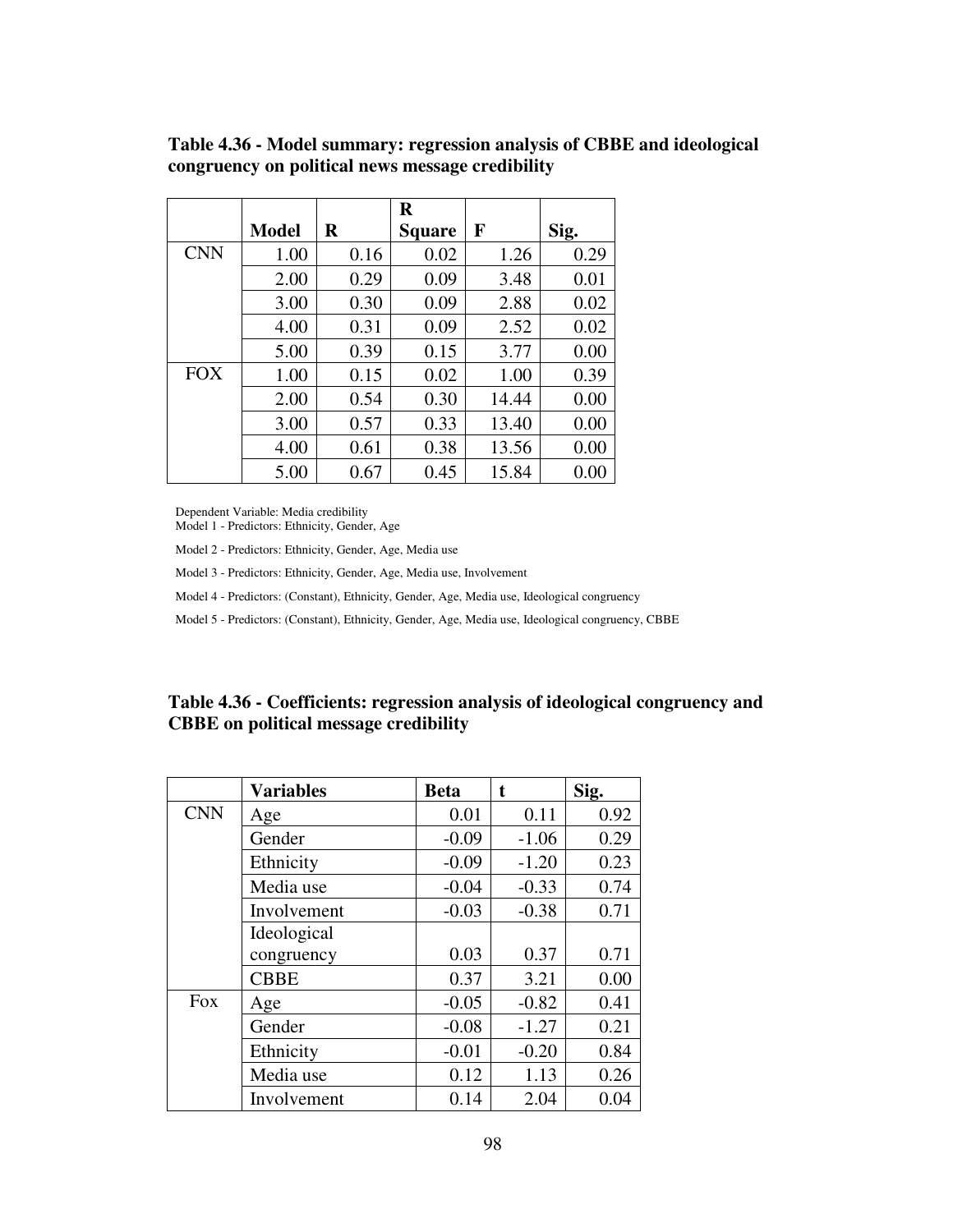| Ideological |      |      |  |
|-------------|------|------|--|
| congruency  | 0.15 | 2.01 |  |
| `BBE        | 0.45 | +.ጋ∗ |  |

**Table 4.37 - Model summary: regression analysis of CBBE and ideological congruency on non-political news message credibility** 

|            |              |         | $\bf R$       |       |      |
|------------|--------------|---------|---------------|-------|------|
|            | <b>Model</b> | $\bf R$ | <b>Square</b> | F     | Sig. |
| <b>CNN</b> | 1.00         | 0.17    | 0.03          | 1.55  | 0.20 |
|            | 2.00         | 0.22    | 0.05          | 1.94  | 0.11 |
|            | 3.00         | 0.40    | 0.16          | 5.41  | 0.00 |
|            | 4.00         | 0.41    | 0.17          | 4.93  | 0.00 |
|            | 5.00         | 0.48    | 0.23          | 6.02  | 0.00 |
| <b>FOX</b> | 1.00         | 0.12    | 0.01          | 0.61  | 0.61 |
|            | 2.00         | 0.50    | 0.25          | 11.09 | 0.00 |
|            | 3.00         | 0.51    | 0.26          | 9.59  | 0.00 |
|            | 4.00         | 0.62    | 0.38          | 13.71 | 0.00 |
|            | 5.00         | 0.65    | 0.42          | 13.91 | 0.00 |

Dependent Variable: Media credibility

Model 1 - Predictors: Ethnicity, Gender, Age

Model 2 - Predictors: Ethnicity, Gender, Age, Media use

Model 3 - Predictors: Ethnicity, Gender, Age, Media use, Involvement

Model 4 - Predictors: (Constant), Ethnicity, Gender, Age, Media use, Ideological congruency

Model 5 - Predictors: (Constant), Ethnicity, Gender, Age, Media use, Ideological congruency, CBBE

## **Table 4.38 - Coefficients: regression analysis of ideological congruency and CBBE on non-political message credibility**

|            | <b>Variables</b> | <b>Beta</b> |         | Sig. |
|------------|------------------|-------------|---------|------|
| <b>CNN</b> | Age              | $-0.11$     | $-1.42$ | 0.16 |
|            | Gender           | 0.08        | 1.02    | 0.31 |
|            | Ethnicity        | $-0.12$     | $-1.57$ | 0.12 |
|            | Media use        | $-0.18$     | $-1.61$ | 0.11 |
|            | Involvement      | 0.26        | 3.33    | 0.00 |
|            | Ideological      |             |         |      |
|            | congruency       | 0.09        | 1.12    | 0.26 |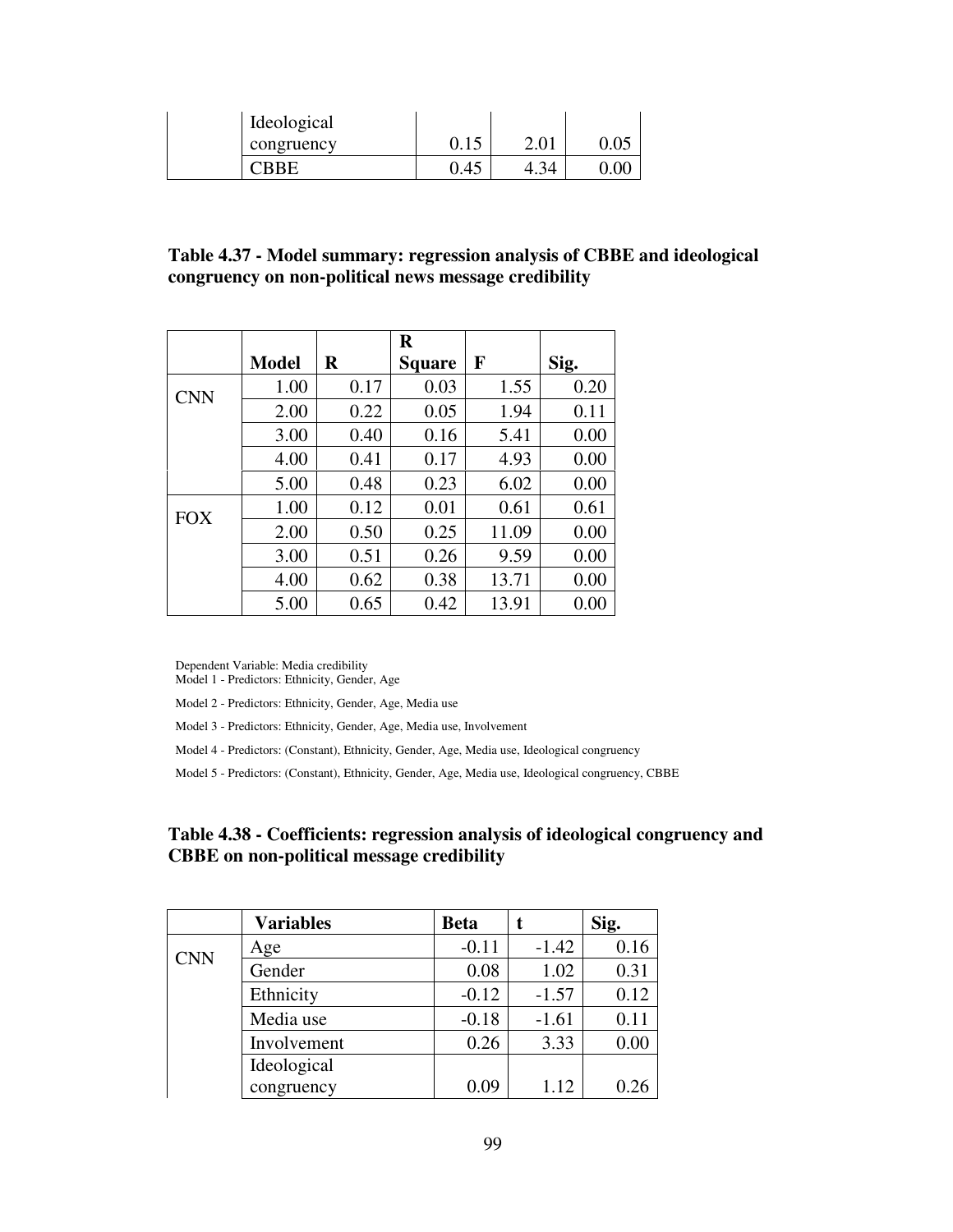|            | <b>CBBE</b> | 0.37    | 3.26    | 0.00 |
|------------|-------------|---------|---------|------|
|            | Age         | $-0.10$ | $-1.52$ | 0.13 |
| <b>Fox</b> | Gender      | $-0.04$ | $-0.55$ | 0.59 |
|            | Ethnicity   | $-0.07$ | $-1.09$ | 0.28 |
|            | Media use   | 0.12    | 1.10    | 0.27 |
|            | Involvement | $-0.11$ | $-1.57$ | 0.12 |
|            | Ideological |         |         |      |
|            | congruency  | 0.31    | 4.13    | 0.00 |
|            | <b>CBBE</b> | 0.34    | 3.12    | 0.00 |

#### **Hypothesis 9**

## **H9: The CBM will fit the data better than the alternative models.**

The proposed CBM model and the alternative model were drawn using AMOS

- 6.0. The models show that:
	- a. Ideological congruency predicts CBBE (for the alternative model, media use acts as a mediator of the relationship between ideological congruency and CBBE).
	- b. CBBE predicts media credibility.
	- c. Media credibility predicts message credibility.
	- d. There is some covariance between the constructs of the three concepts (Oyedeji, 2005; 2008).
		- i. For media credibility: there is covariance between the accuracy constructs (comprehensiveness and accuracy), and also among the sincerity constructs (fairness, bias, and trustworthiness).
		- ii. For message credibility: there is covariance between the accuracy constructs (comprehensiveness and accuracy), and also among the sincerity constructs (fairness, bias, and believability).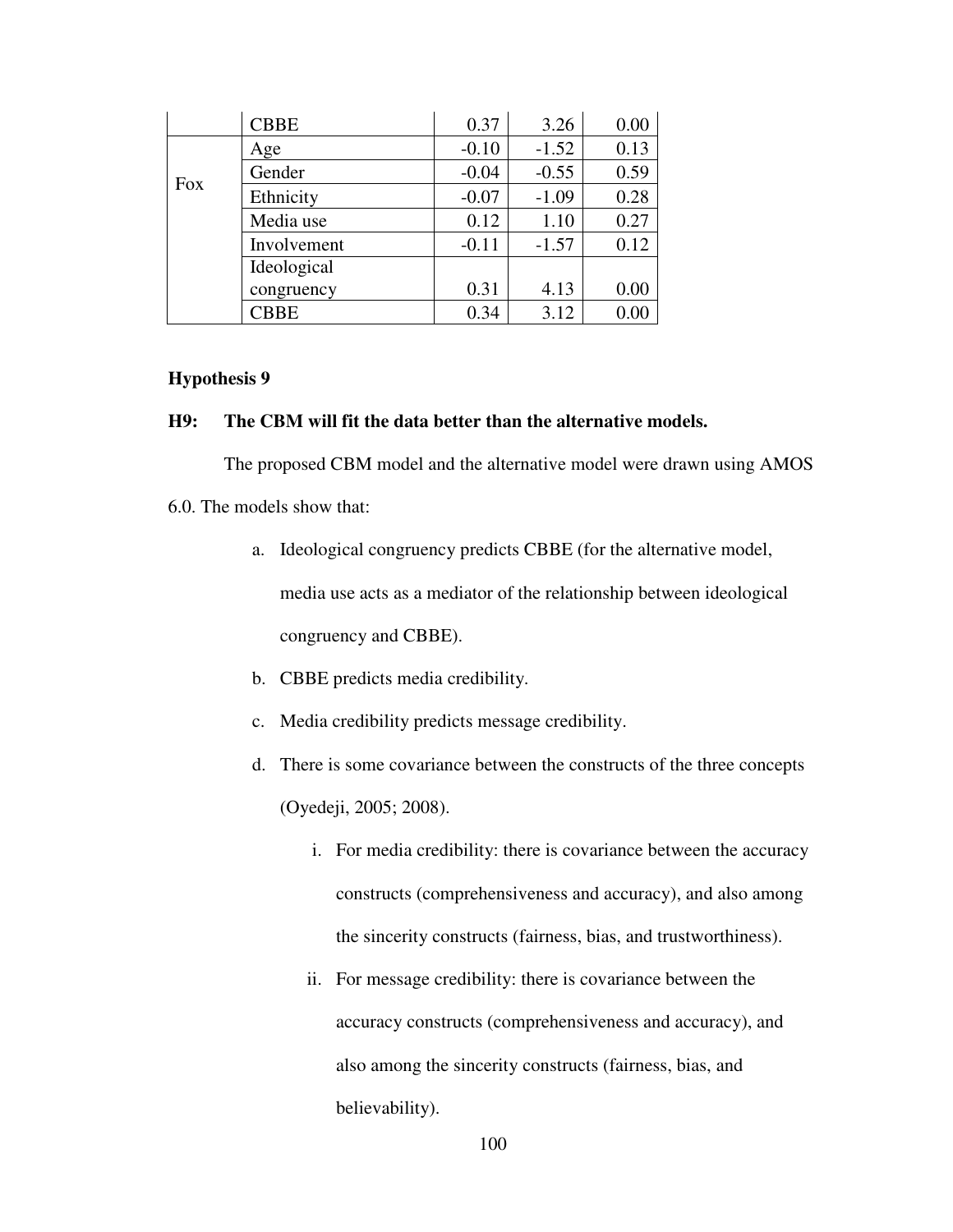iii. For CBBE: there is covariance between the awareness-based constructs (brand association and brand awareness), and also among the perception-based constructs—brand personality, perceived quality, and brand loyalty (figures 4.1 and 4.2 below).

#### **Test of message effects**

A test of message effect was conducted to explore the difference between respondents' perceptions of the credibility of the political and non-political news stories. A repeated-measure ANOVA, with message credibility (political and nonpolitical message credibility) as the within-subject factor, was conducted to test for message effects. The results show that respondents' perceptions of the two news stories were not significantly different; therefore, the two measures were collapsed into a single message credibility measure.

# **Table 4.39: Test of significant difference between political and non-political message credibility**

|            |               |                   |              |      | <b>Hypothesis</b> | <b>Error</b> |      |
|------------|---------------|-------------------|--------------|------|-------------------|--------------|------|
| Station_id | <b>Effect</b> | <b>Test</b>       | <b>Value</b> | F    | df                | df           | Sig. |
| <b>CNN</b> | Message       | Pillai's Trace    | 0.00         | 0.70 | 1.00              | 157.00       | 0.40 |
|            | credibility   | Wilks' Lambda     | 1.00         | 0.70 | 1.00              | 157.00       | 0.40 |
|            |               | Hotelling's Trace | 0.00         | 0.70 | 1.00              | 157.00       | 0.40 |
|            |               | Roy's Largest     |              |      |                   |              |      |
|            |               | Root              | 0.00         | 0.70 | 1.00              | 157.00       | 0.40 |
| <b>FOX</b> | Message       | Pillai's Trace    | 0.00         | 0.18 | 1.00              | 140.00       | 0.67 |
|            | credibility   | Wilks' Lambda     | 1.00         | 0.18 | 1.00              | 140.00       | 0.67 |
|            |               | Hotelling's Trace | 0.00         | 0.18 | 1.00              | 140.00       | 0.67 |
|            |               | Roy's Largest     |              |      |                   |              |      |
|            |               | Root              | 0.00         | 0.18 | 1.00              | 140.00       | 0.67 |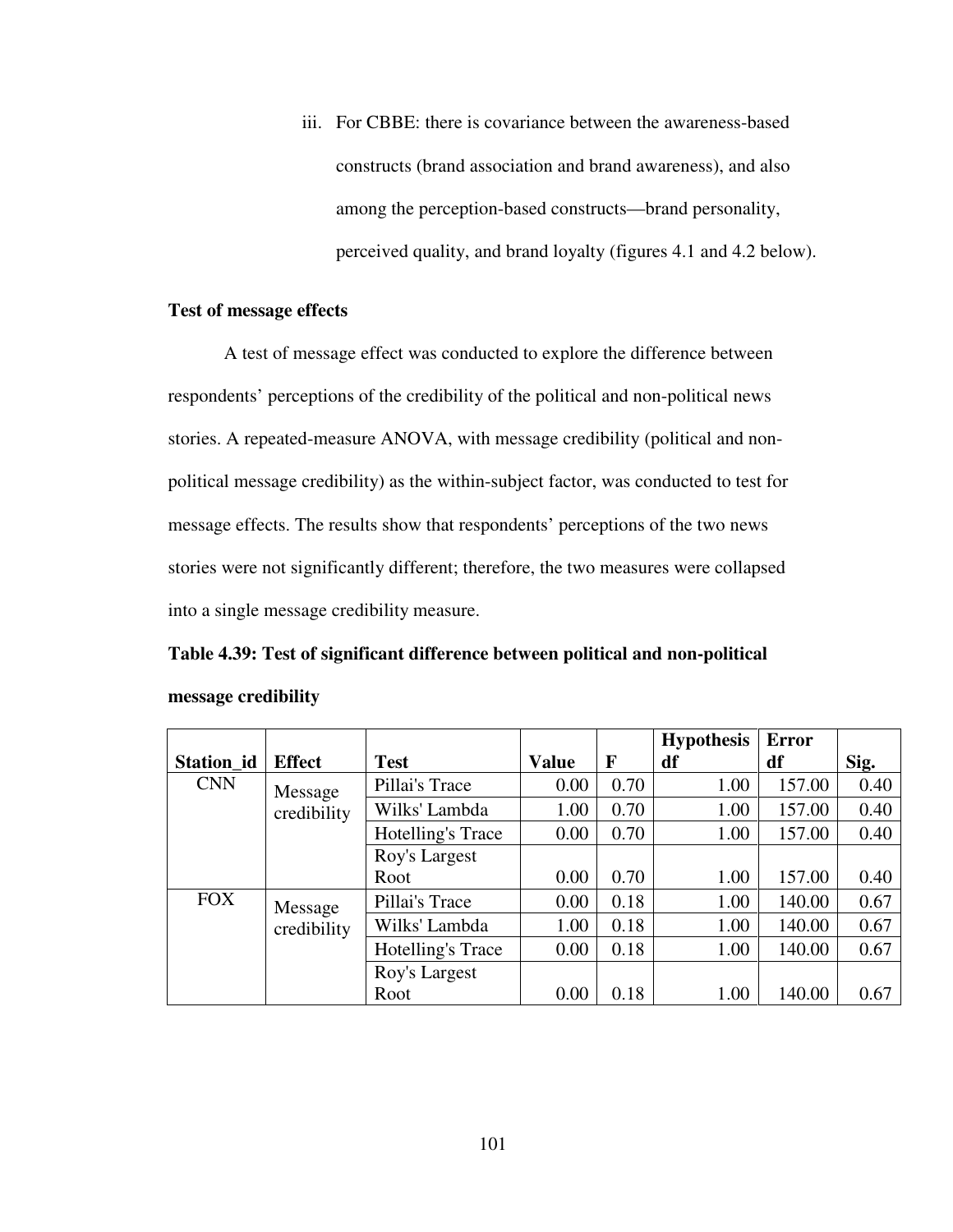

# **Notes:**

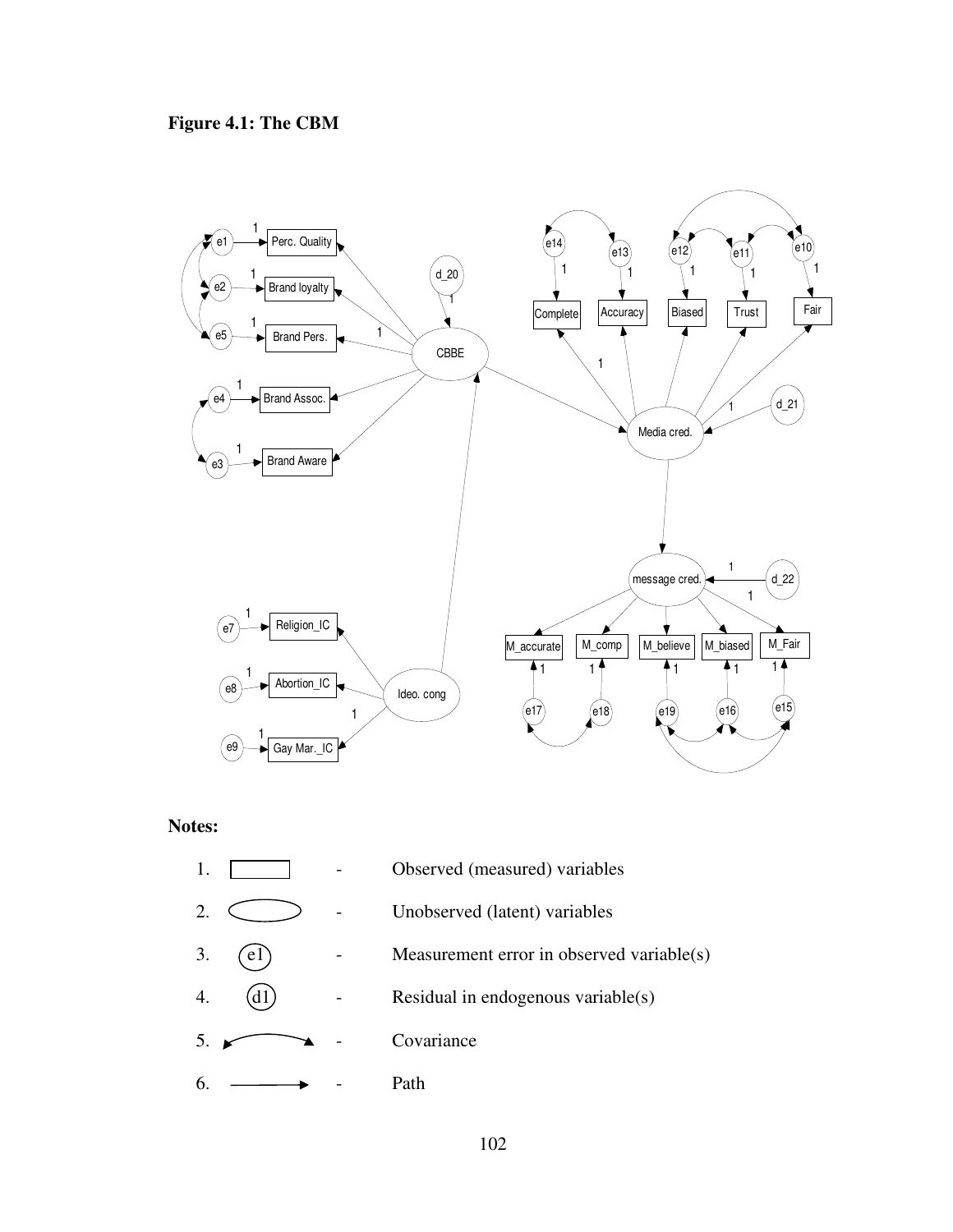



#### **Notes:**

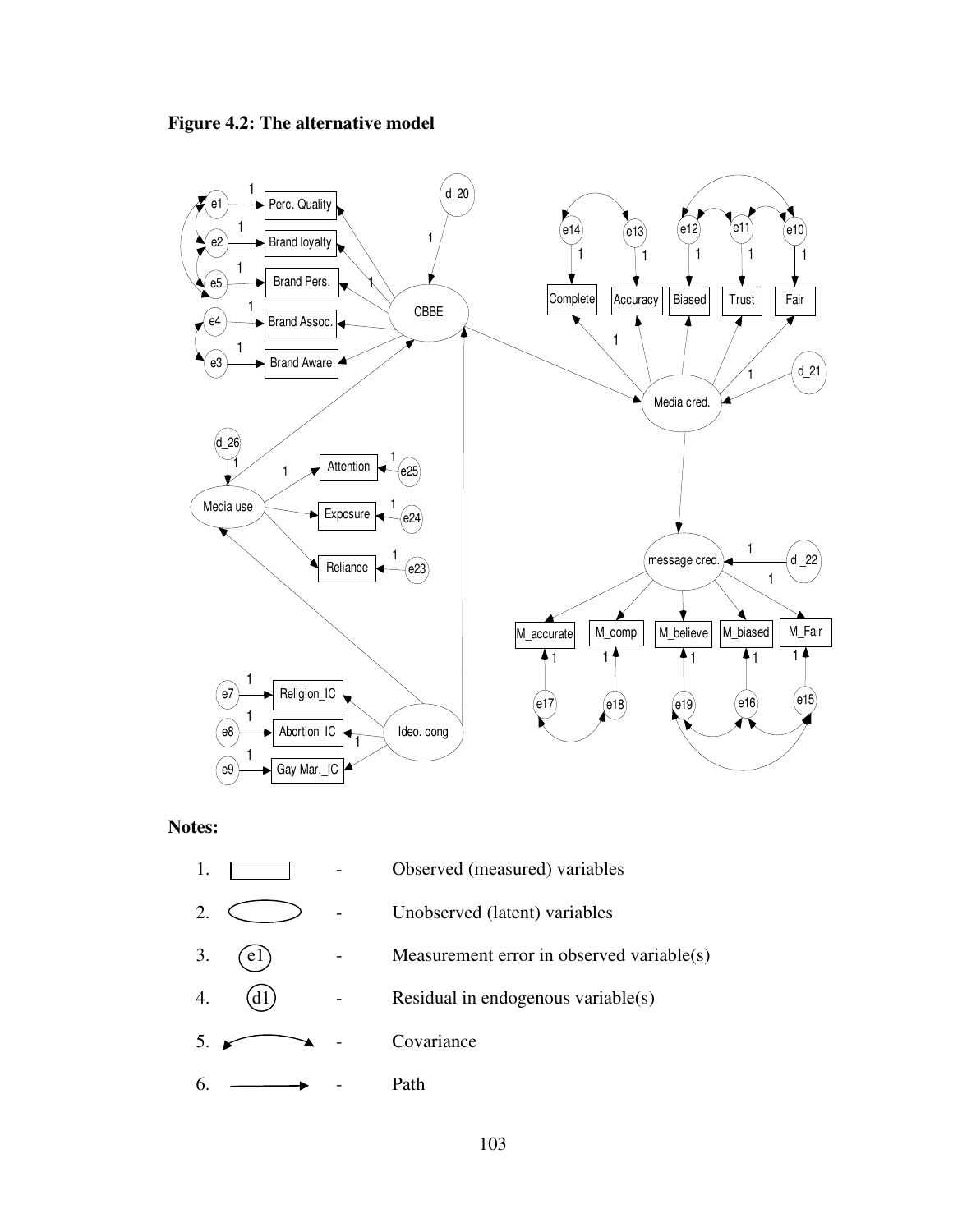The models (the original CBM and the alternative model) were analyzed using the maximum likelihood method. Byrne (2001) asserted that the normed fit index (NFI) and the comparative fit index (CFI) are the "practical criterion of choice" (p. 83) for evaluating the fit between the data and a hypothesized model. She also observed that the root mean square error of approximation (RMSEA), which takes into account the error of approximation in the population, is "one of the most informative criteria in covariance structure modeling" (p. 84). Although there are some disagreements about specific cut-off points (0.90 vs. 0.95), the general consensus is that NFI and CFI between 0.90 and 1.0 are good indicators of a well-fitting model (Byrne, 2001); RMSEA that is equal to or lower than 0.06 is considered a great fit, RMSEA between 0.08 and 0.1 is considered a medium fit, and RMSEA above 0.1 is considered a poor fit (Byrne, 2001).

As predicted by the original CBM ( $\chi^2$  = 271.81, df = 120, p <.01), the normed fit index (NFI =  $0.93$ ), the comparative fit index (CFI =  $0.96$ ), and the root mean square error of approximation (RMSEA  $= 0.06$ ) indicate a good fit between the data and the model. The alternative model ( $\chi^2$  = 533.86, df = 172, p <.01), with NFI = 0.88, CFI = 0.92, and RMSEA = 0.08, was also a relatively good fit with the data. Therefore, the CBM has a statistically significant better fit with the data than the alternative because of its relatively better goodness of fit indicators and its relative parsimony. The nested model difference test and the chi-square difference tests were not conducted to compare the models because they are not nested models (Byrne, 2001).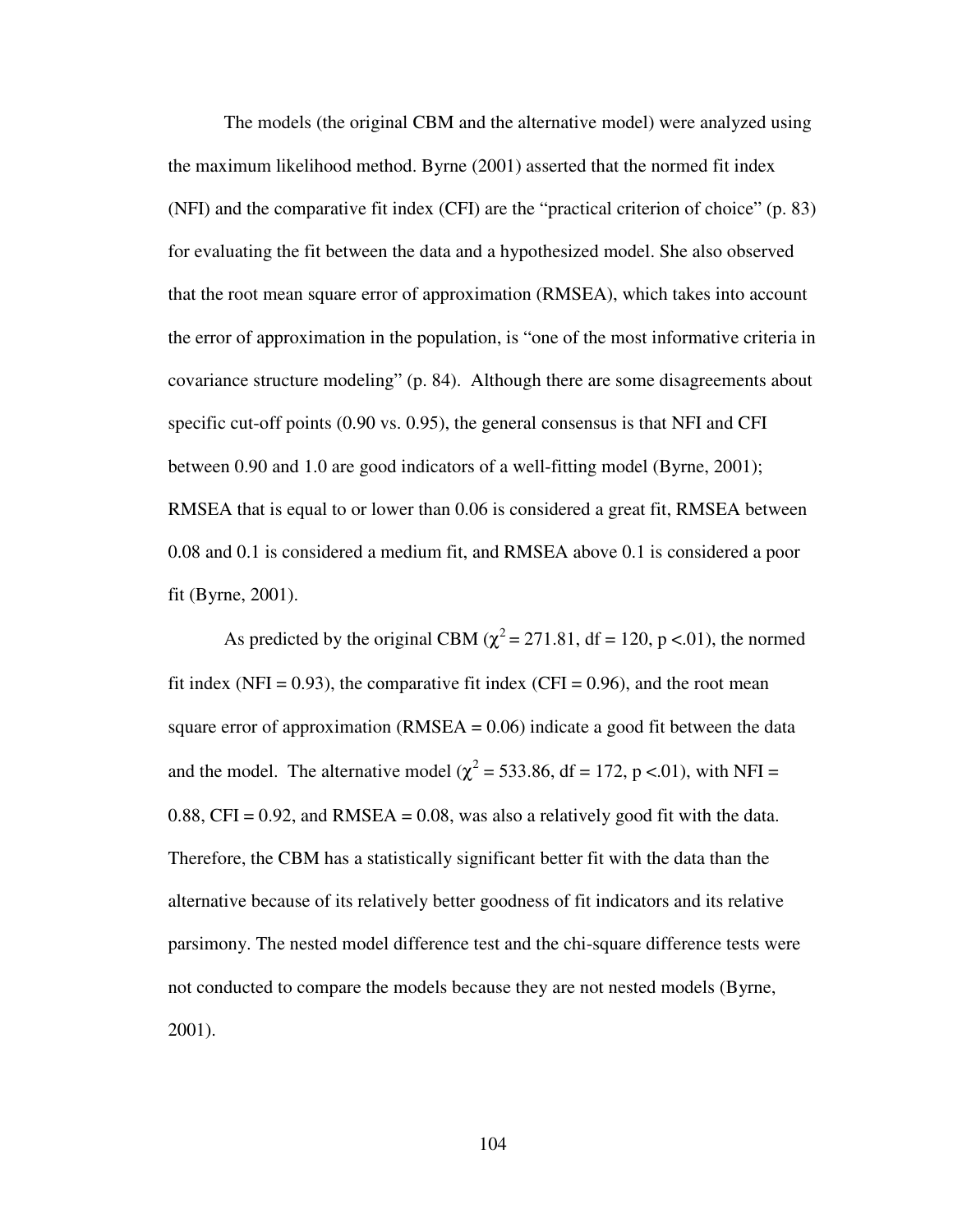The relationships hypothesized by the CBM model were also statically significant (see table 4.52): Ideological congruency predicted CBBE ( $y = 0.62$ ,  $p <$ .01), CBBE predicted media credibility ( $y = 1.02$ ,  $p < .01$ ), and media credibility predicted message credibility ( $y = 0.63$ ,  $p < .01$ , see figures 4.3 and 4.4 below).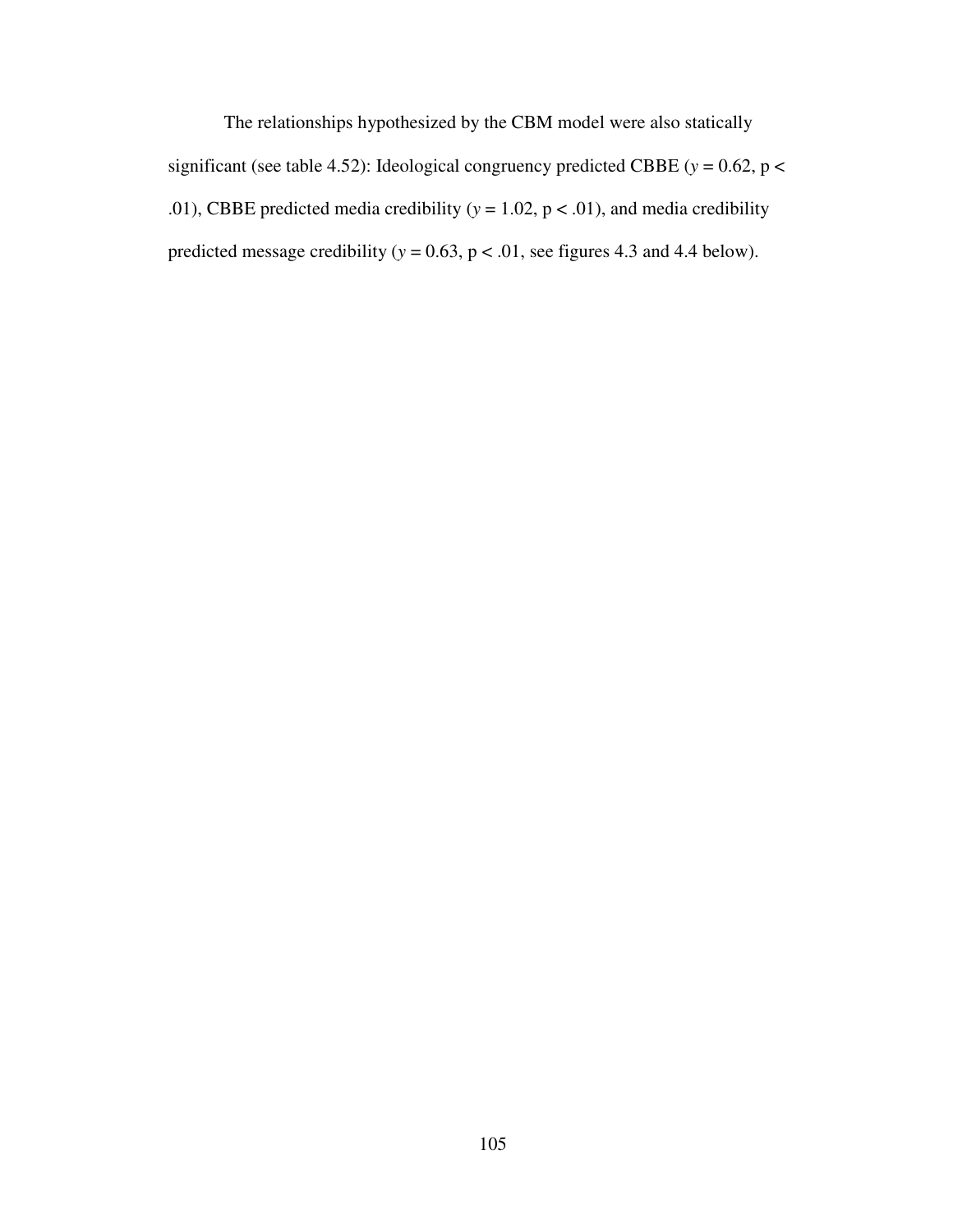



#### **Notes:**

#### *Estimate of standardized regression weight*

- 1. When **ideological congruency** goes up by 1 standard deviation, **CBBE** goes up by 0.62 standard deviations.
- 2. When **CBBE** goes up by 1 standard deviation, **media credibility** goes up by 1.02 standard deviations.
- 3. When **media credibility** goes up by 1 standard deviation, **message credibility** goes up by 0.63 standard deviations.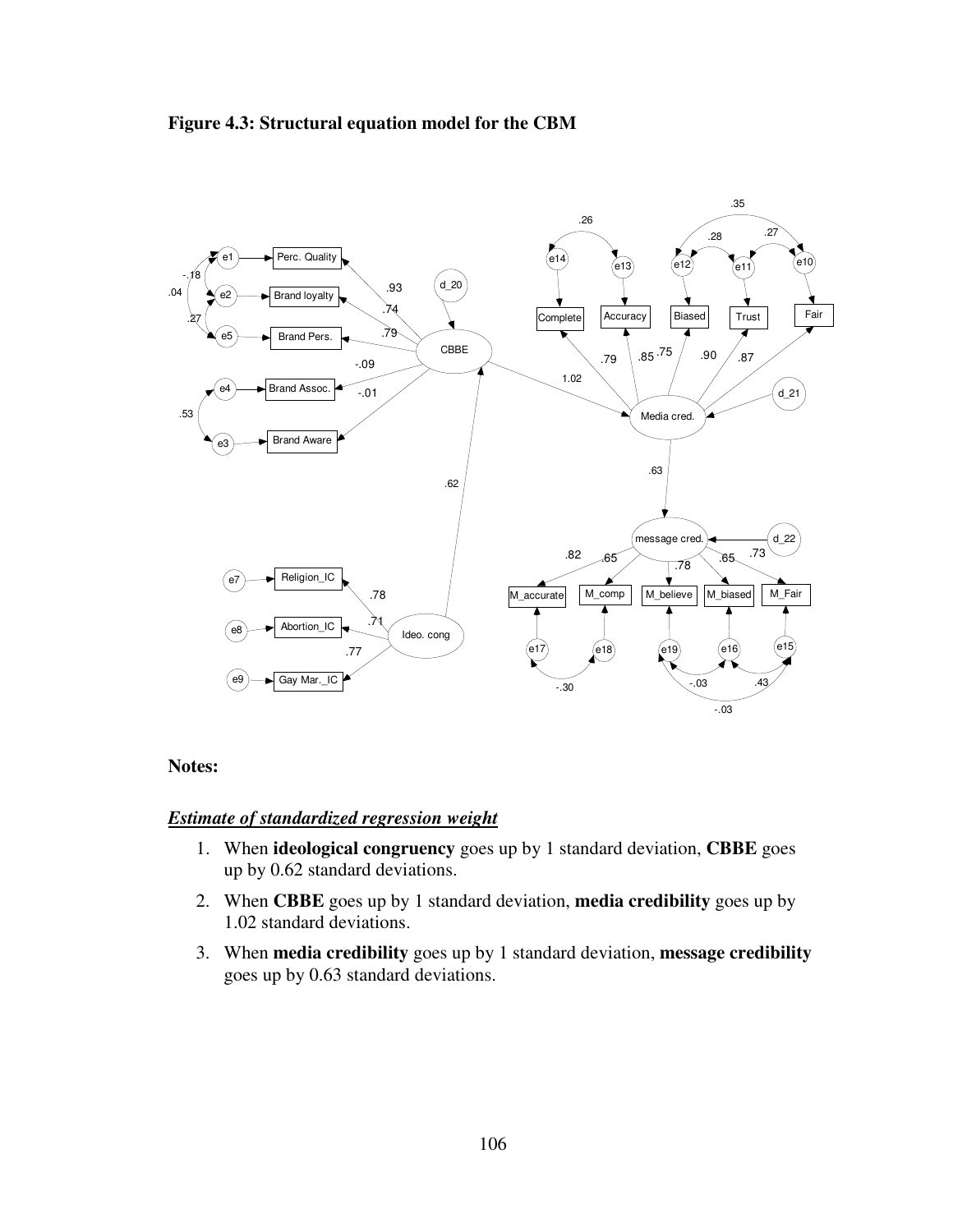

#### **Figure 4.4: Structural equation model for the alternative model**

## **Notes:**

## *Estimate of standardized regression weight*

- 1. When **ideological congruency** goes up by 1 standard deviation, **media use** goes up by 0.42 standard deviations.
- 2. When **ideological congruency** goes up by 1 standard deviation, **CBBE** goes up by 0.38 standard deviations.
- 3. When **media use** goes up by 1 standard deviation, **CBBE** goes up by 0.55 standard deviations.
- 4. When **CBBE** goes up by 1 standard deviation, **media credibility** goes up by 0.98 standard deviations.
- 5. When **Media credibility** goes up by 1 standard deviation, **message credibility** goes up by 0.635 standard deviations.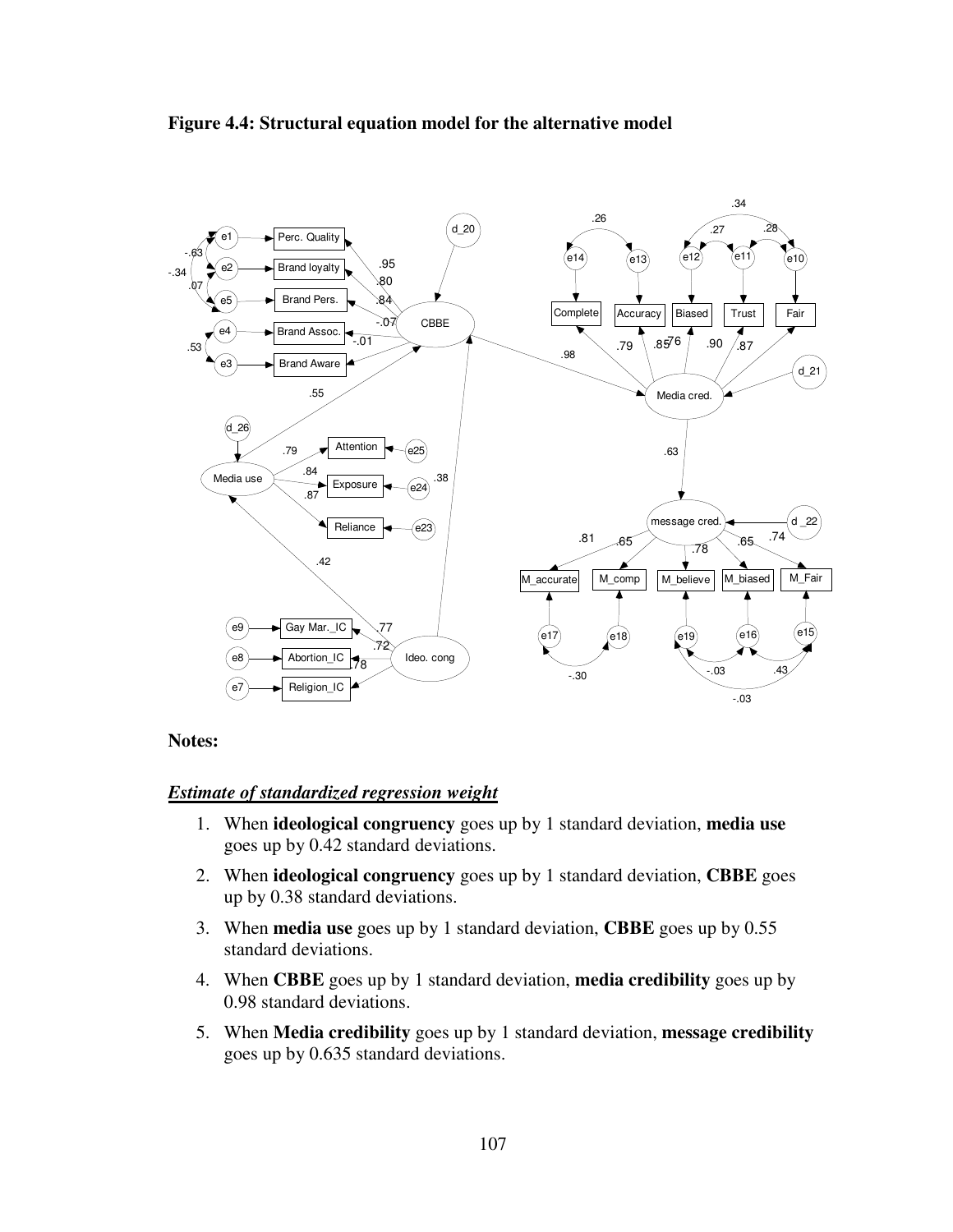#### **CHAPTER 5**

#### **Discussion and conclusion**

This study proposes and tests the CBM, a model that explicates the processes by which media audiences make credibility judgments about media outlets and their products. The primary postulate of the CBM is that media audiences' perceptions of the media credibility of a media outlet, and by extension the message credibility of its news stories, are dependent on their perception of the CBBE of the media outlet and their perception of the ideological congruency between their personal worldview and the worldview of that media outlet.

A survey was conducted to test the hypotheses and answer research questions associated with this model. The survey probed respondents' ideological congruency with two media brands (Fox News Channel and CNN) and their perceptions of the media credibility and brand equity of the media outlets. The survey also measured respondents' perceptions of the message credibility of two news stories, a political and a non-political news story, ascribed to each of the brands to assess the effects of ideological congruency and CBBE on message credibility.

The data showed strong support for the CBM. The confirmatory model evaluation conducted with Structural Equation Modeling revealed a strong fit between the data and the hypothesized model, with normed fit index  $(NFI = 0.93)$ , comparative fit index (CFI =  $0.96$ ), and root mean square error of approximation (RMSEA =  $0.06$ ).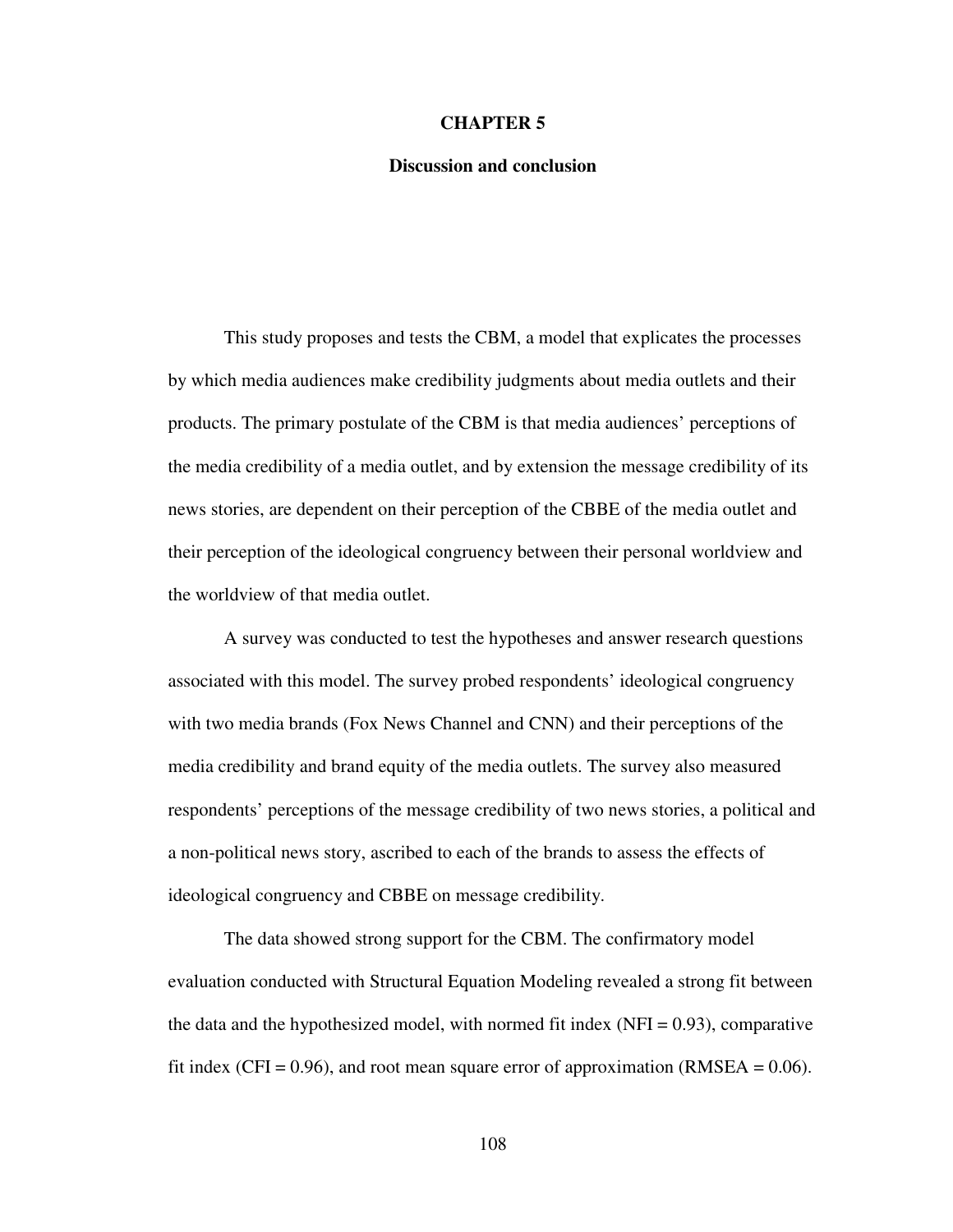In addition, the CBM was a better fit with the data than an alternative model (NFI  $=$ 0.88, CFI =  $0.92$ , and RMSEA =  $0.08$ ).

The implications of the CBM for the theory and practice of mass communication are substantial. Theoretically, the model proffers a new way of thinking about the media credibility process. The effect of ideological congruency on CBBE, and consequently, media credibility shows the increasing impact of audiences' personal worldview on their perception of media products, and challenges the traditional view that media credibility primarily depends on some action or inaction of the news media.

Researchers have typically treated media credibility as a characteristic of news sources, conceptualized as media institutions, journalists, news contents, and news processes (Johnson & Kaye, 1998; Flanagan & Metzger, 2000; Kiousis, 2001, Meyer, 1988; Gaziano & McGrath, 1986). Media credibility studies generally conceptualize the concept as a characteristic of media sources and underrate or neglect the role of the intrinsic attitudes and characteristics of audiences on their perception of media bias/credibility (Kiousis, 2001, Meyer, 1988; Gaziano & McGrath, 1986). Studies in this research track typically evaluate and report the relative credibility of media types (Kiousis, 2001), aggregates of audience perceptions of the media's credibility (Pew, 2005), or audience perception of the media credibility of specific media outlets (Meyer, 1988).

However, a number of recent studies suggest that this 'blame-the-media' mindset may be flawed. For instance, Gunther (1992) found that the characteristics of the audience making the credibility judgment have the greatest influence on their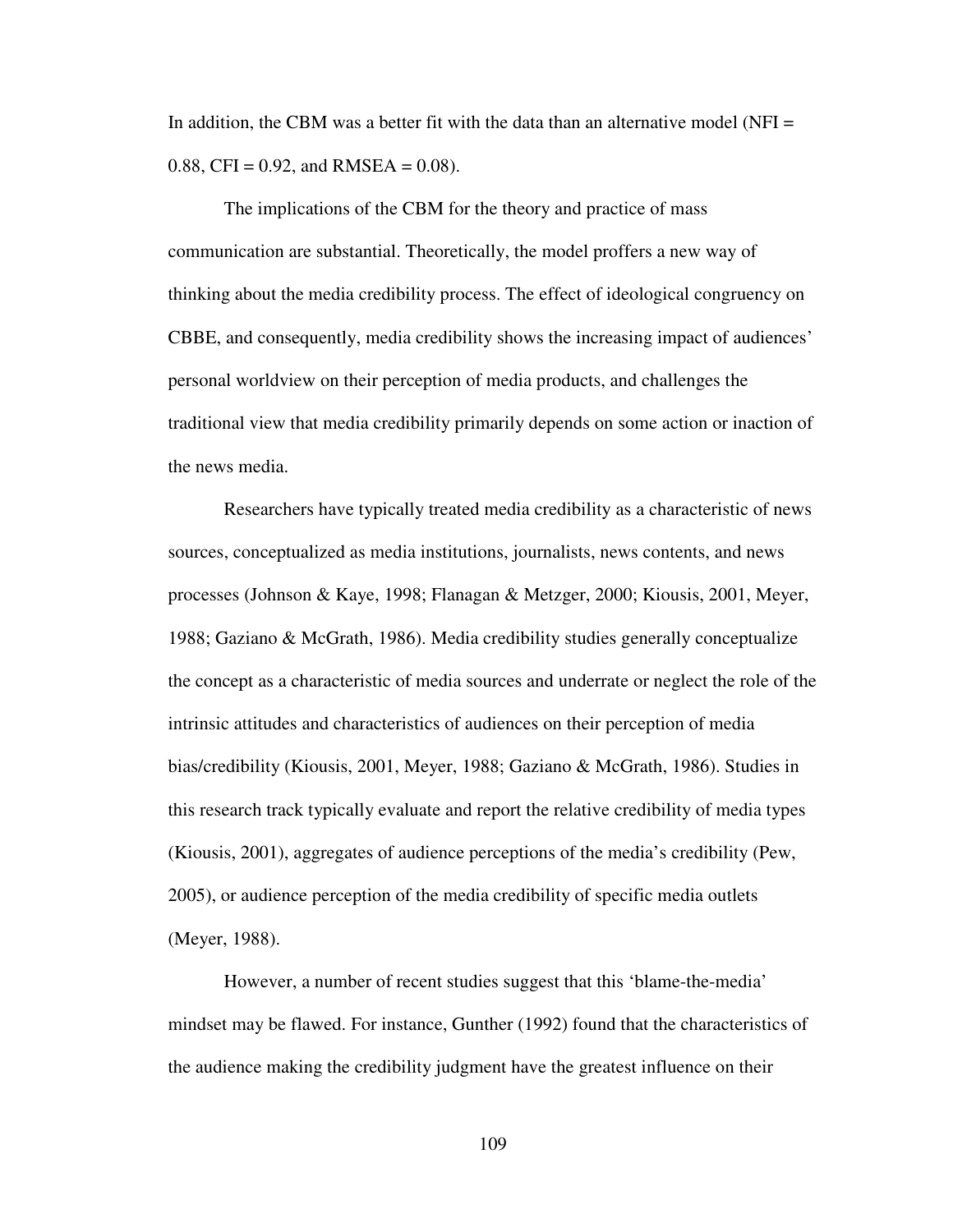perception of media credibility and Eveland and Shah (2003) found variations in perception of media credibility among different groups. These studies and the result of this dissertation show that media credibility does not only depend on the characteristic of the media but is also dependent on the demographic and psychographic characteristics of the audience making the credibility judgment. Therefore, the decline in audiences' perceptions of media credibility is as much a product of increasing polarization and partisanship in society as journalistic errors and inconsistencies. Therefore, solving the media credibility involves a two-pronged effort aimed at improving media processes and developing new ways of meeting the news and information needs of a changing citizenry.

 The other important relationship in the CBM is the effect of CBBE on media credibility. The application of branding practices to the news media is a recent phenomenon; therefore, theories that explicate the roles of brand equity in mass communication are still being developed. This study extends the frontiers of scholarly knowledge on the subject and proposes a model that would help future researchers understand the effects of CBBE on the news credibility process. Despite the infancy of scholarly research on brand equity and the media, the validation of the CBM suggests that the increasing use of advertisements and other branding practices by news media outlets may actually help improve audiences' perception of the media. Concerted effort by media organizations to define their brands in the minds of news consumers with coordinated branding campaigns and carefully crafted slogans such as CNN's, "the best political team" and "the most trusted name in news," and the New York Times' "all the news that's fit to print" may actually become embedded in news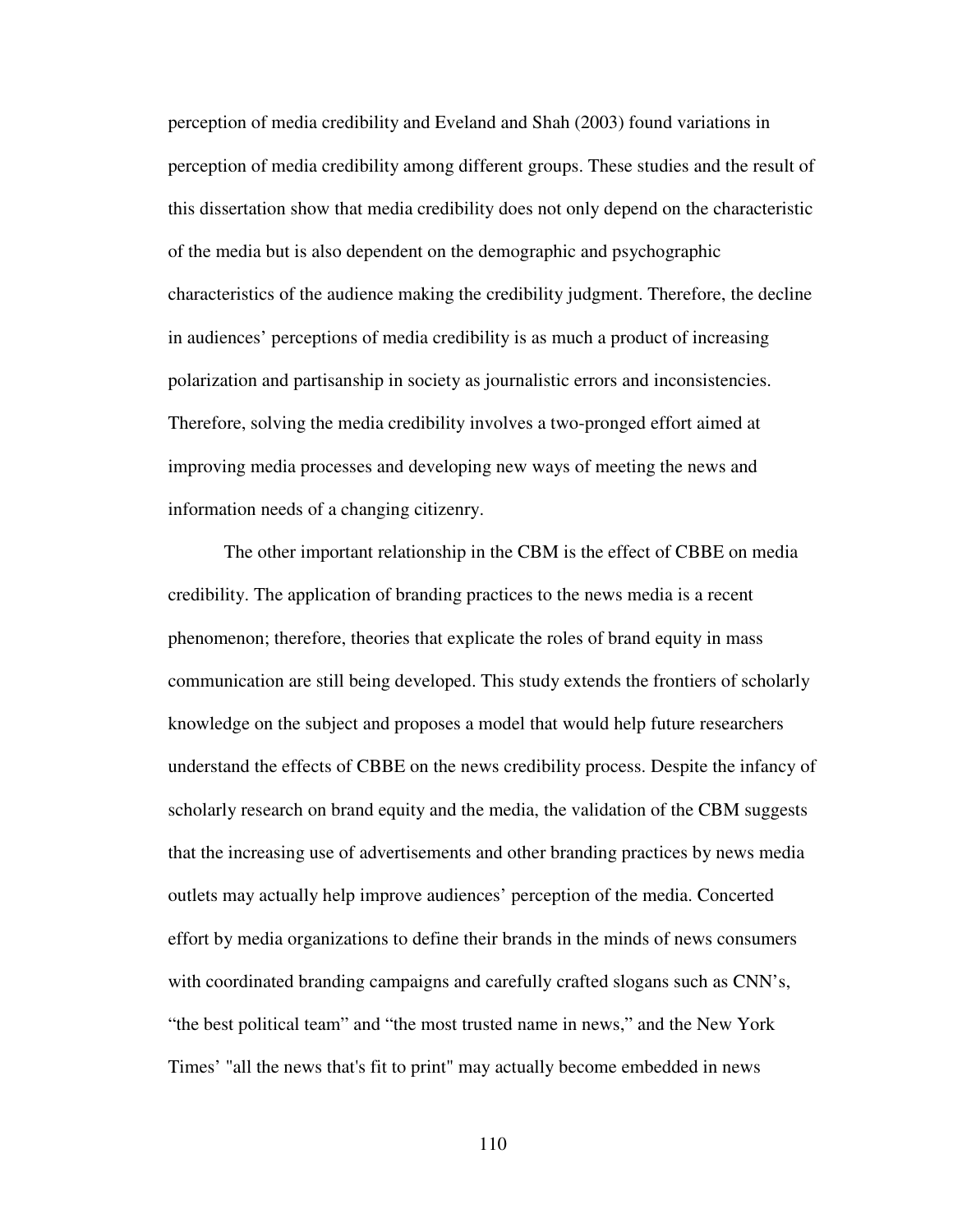consumers' subconscious mental processes and improve their perceptions of news media outlets' credibility and trustworthiness.

This dissertation shows that CNN, which consistently touts itself as the "the most trusted name in news" was consistently rated highly by the respondents on all the media and message credibility concepts. A similar relationship was however not found for the "fair and balanced" Fox News Network, which is routinely condemned for its conservative slant by media analysts and scholars. Instead respondents' opinions of the brand confirmed the marketing truism that, "the best way to kill a bad product is to advertise it". The respondents were equally familiar with the Fox News Channel and CNN brands and their associations (logos, anchors, brand identities etc). However, the more they knew about Fox News Channel's brand associations, the less likely they were to trust the brand. Fox News Channels' conservative tone and ideologically motivated news reports seem to have alienated this group of respondents.

This study found a strong relationship between traditional management's ways of differentiating products and organizations (branding) and news media's differentiation method (media credibility). CBBE explained a statistically significant portion of the variance in media credibility for both Fox News Channel (82%) and CNN (71%) after controlling for the effects of the confounding variables. The relationship between CBBE, a proven profitability index, and media channel credibility suggests that a decrease/increase in CBBE may instigate a similar trend in media credibility, and vice versa.

Media managers and journalists sometimes act as if their goals are dichotomous, with journalists touting the importance of news quality and journalistic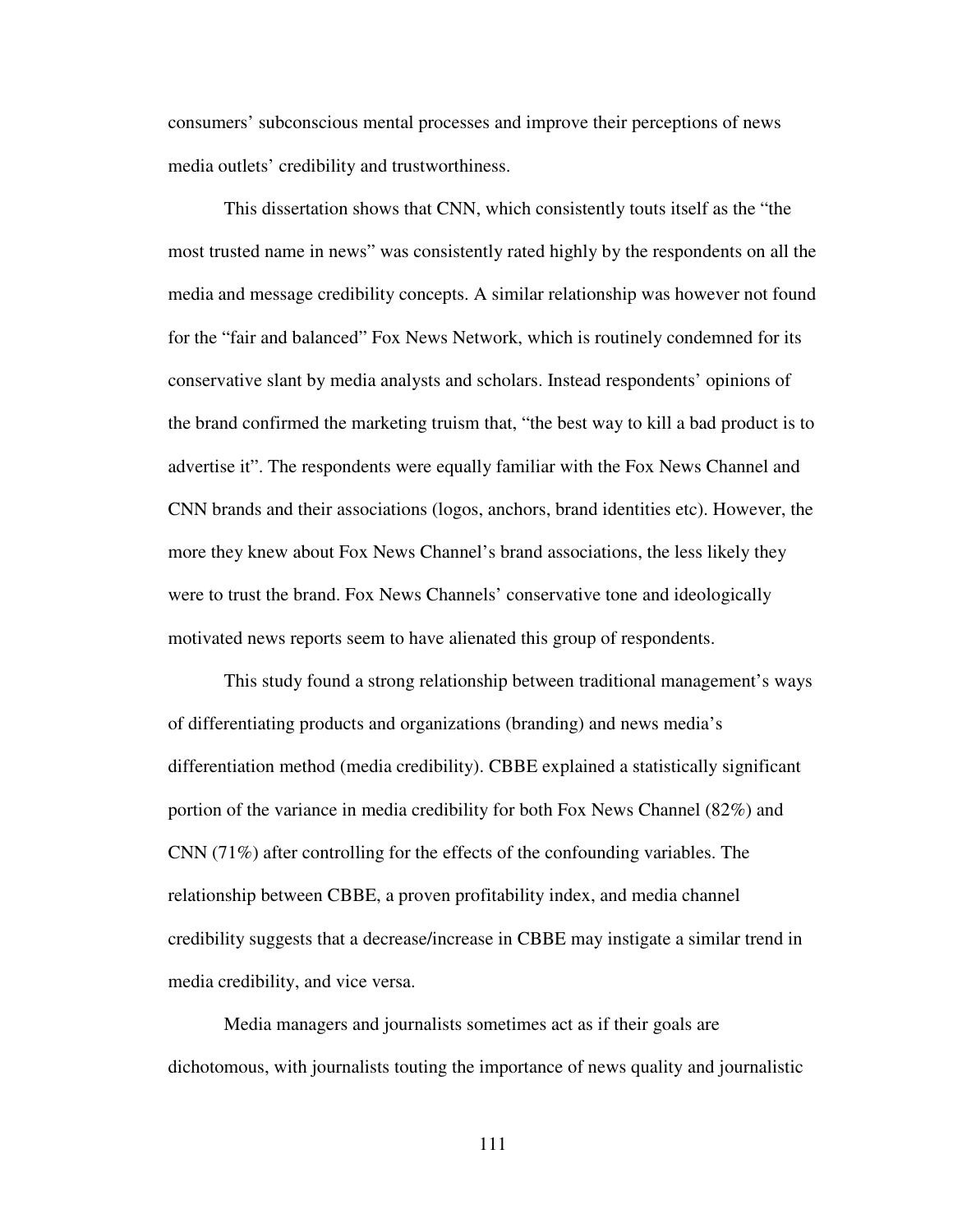excellence while lampooning media managers' focus on profitability goals, and vice versa. This dichotomous paradigm often results in intra-organization conflicts, which could eventually undermine both media credibility and CBBE goals. This study, however, shows that the two concepts that exemplify exceptional news quality (credibility) and profitability (CBBE) are related. Thus, confirming the congruency of the newsrooms' and the boardrooms' goals. It is important for journalists to realize that newsroom budgets, and consequently excellence in news gathering and reporting, are tied to media outlets' profitability while media managers also need to understand that profitability depends on news quality, which research shows is dependent on newsroom investments.

The constructs of CBBE that have the strongest effect on media credibility are perceived quality and brand loyalty. This finding supports Meyer's (2004) influence model, which predicts a relationship between credibility, news quality, and customer loyalty. Meyer proposed that news quality enhances audiences' perceptions of newspapers' credibility, and subsequently their loyalty to newspapers. Although the research methodology (surveys) used for this study is not appropriate for making causal inferences, it confirms that audiences' perceptions of a news channel's quality and their perceptions of its credibility are strongly related.

Similarly, the relationship between media credibility and audience loyalty is strong and significant. Meyer (2004) asserted that media credibility induces audience loyalty. He stated that, "trust, in a busy marketplace, lends itself to monopoly. If you find a doctor or a used car salesman you trust, you'll keep going back without expending the effort or the risk to seek out alternatives" (p. 43). Securing and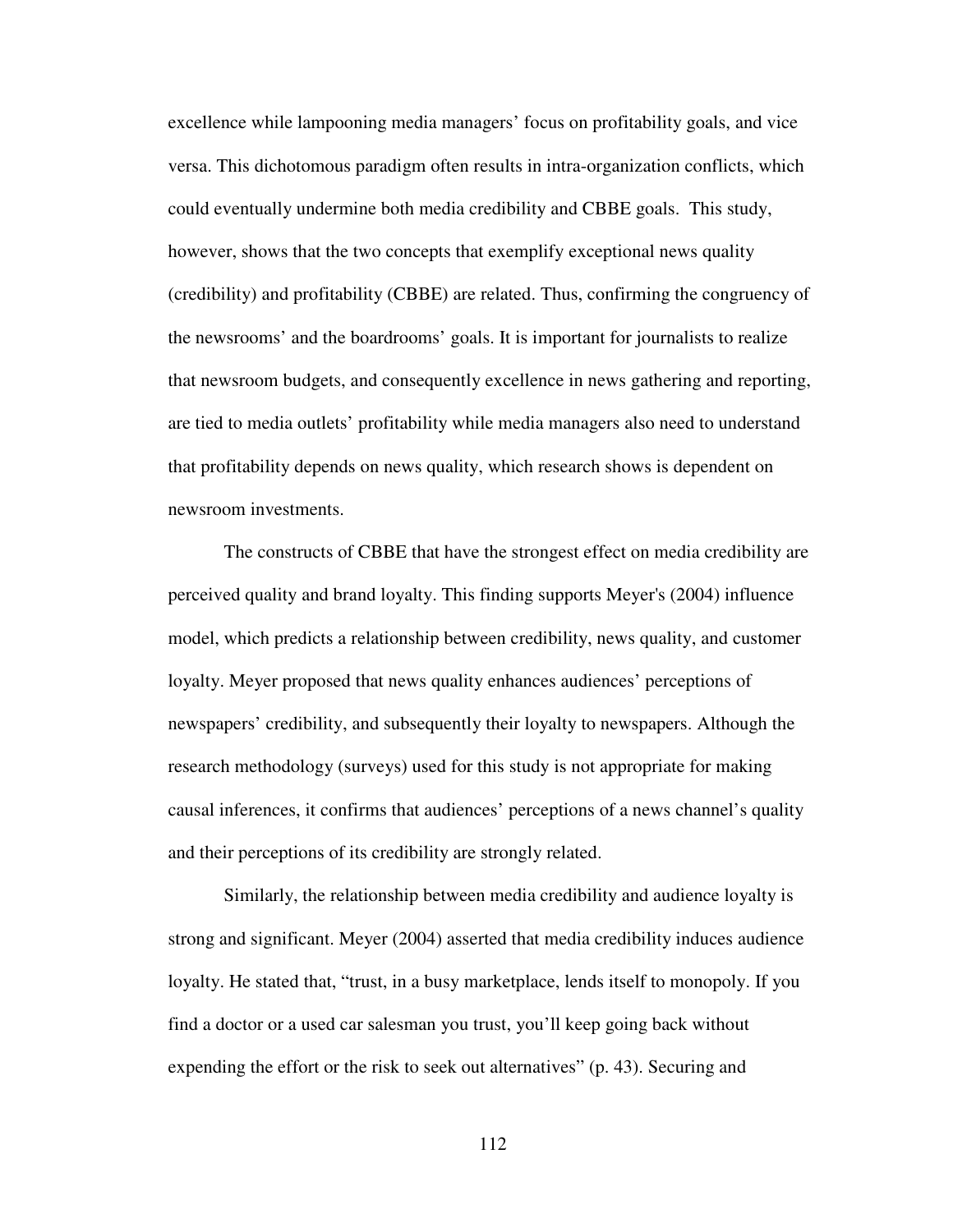maintaining customer's loyalty is particularly important for media outlets in view of the plethora of media options available to audiences. Media managers seeking loyal audiences would be well served to concentrate on increasing audience's perception of the credibility of their media outlets.

The results of this study also support other studies that show that young people are deserting mainstream media outlets and getting their news from other sources (Sternberg, 1998). The respondents do not consider the cable news networks their primary source of news; they do not rely on them for news and do not consider themselves loyal to the media channels. Can increased media credibility check the exodus of young people from traditional media types? Do the relationships uncovered in this study hold for other age groups? Do the relationships hold for other media types? These are some questions not answered by this study that future researchers should consider exploring.

Perhaps the most important finding of this study is the effect of audiences' prior perception of media outlets on their perception of the credibility of media messages. This result is an urgent wake up call for news media outlets and organizations to address the lingering media credibility crisis. This study found that media audiences do not judge news messages on their own merit but assign credibility based on their (prior) perception of the media credibility of the news outlet responsible for the message; therefore news stories from media outlets that news consumers think are biased and unfair are more likely to be assigned low credibility while similar messages from news outlets they consider trustworthy are more likely to be believed.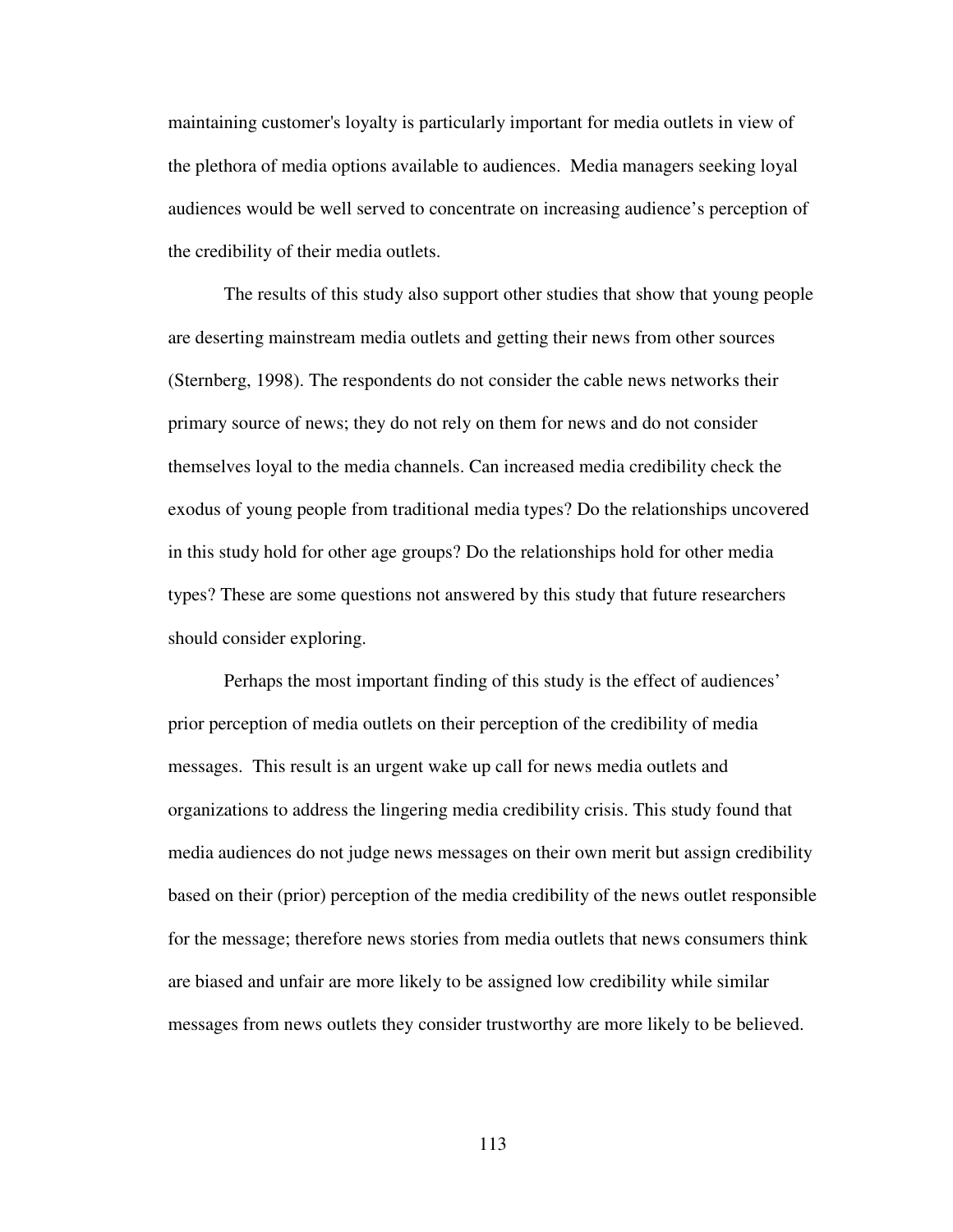The role of the media in a democracy is to give citizens information they need to make decisions on matters ranging from policy issues to consumer goods. The results of this study suggests that declining levels of media credibility may cause citizens to reject truthful and balanced reports from media outlets that espouse ideological views different from their personal views while accepting unfair and untrue messages from news media outlets that share their ideologically views.

 The result of this study also validates Harrison's (2004) assertion that media credibility is a two dimensional concept consisting of accuracy (comprehensiveness and accuracy) and sincerity (trustworthiness, fairness, and bias). The respondents' ranked CNN highly on all the measures of media credibility but seemed to differentiate between the accuracy and sincerity of Fox News: they expressed statistically significant positive perception of the brand on the accuracy measures and statistically significant negative perception of the brand on the sincerity measures.

This result suggests that news consumers are becoming increasingly savvy about the effects of media organization's ideological stance on news reports. The longterm effect of audiences' awareness of a media outlet's (Fox News Channel's) ideology-driven news reports on the credibility of the news media are still largely uninvestigated. Do news audiences objectively differentiate between specific media outlets and the news media in general? Or do they use their perception of the worst, or the best, or the most visible news outlet to make generalized judgments about the news media industry? Future researchers should consider exploring the answers to these and other questions that could help broaden scholarly knowledge about the process(es) by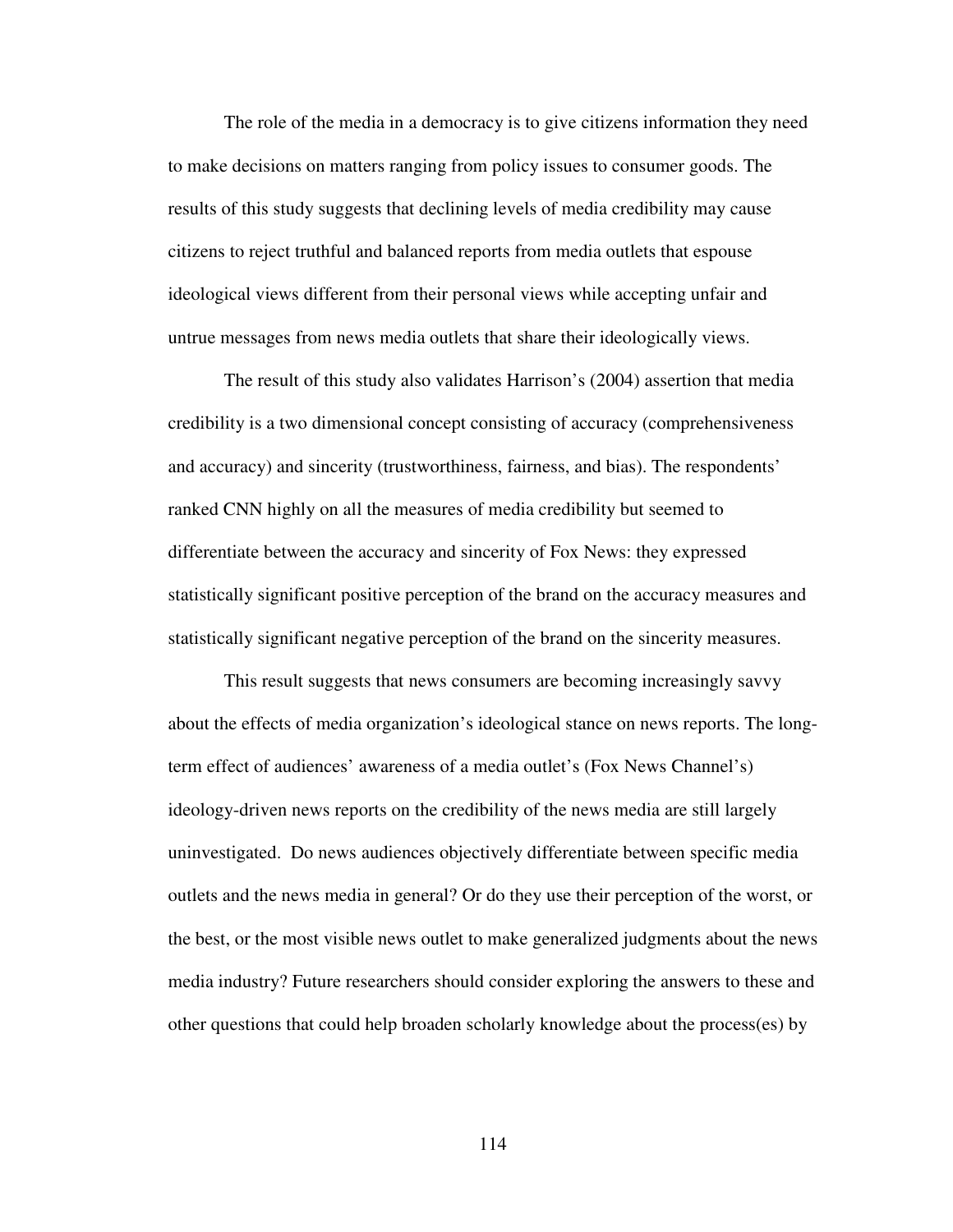which news audiences make credibility judgments about news messages, their producers, and the news media industry.

The major limitation of this study is that a non-representative sample was used; therefore, future researchers should consider replicating this study with a national representative sample. Additionally, it is important to point out that confirmatory factor analysis methods like the SEM only verify the match (fit) between an hypothesized model and a specific dataset, and is therefore not a conclusive 'proof' that any model, including the CBM, adequately describes a particular phenomenon. The development of scholarly theories is a slow, methodical, and incremental process: therefore, this dissertation presents a model that should be subjected to further empirical testing to confirm its veracity.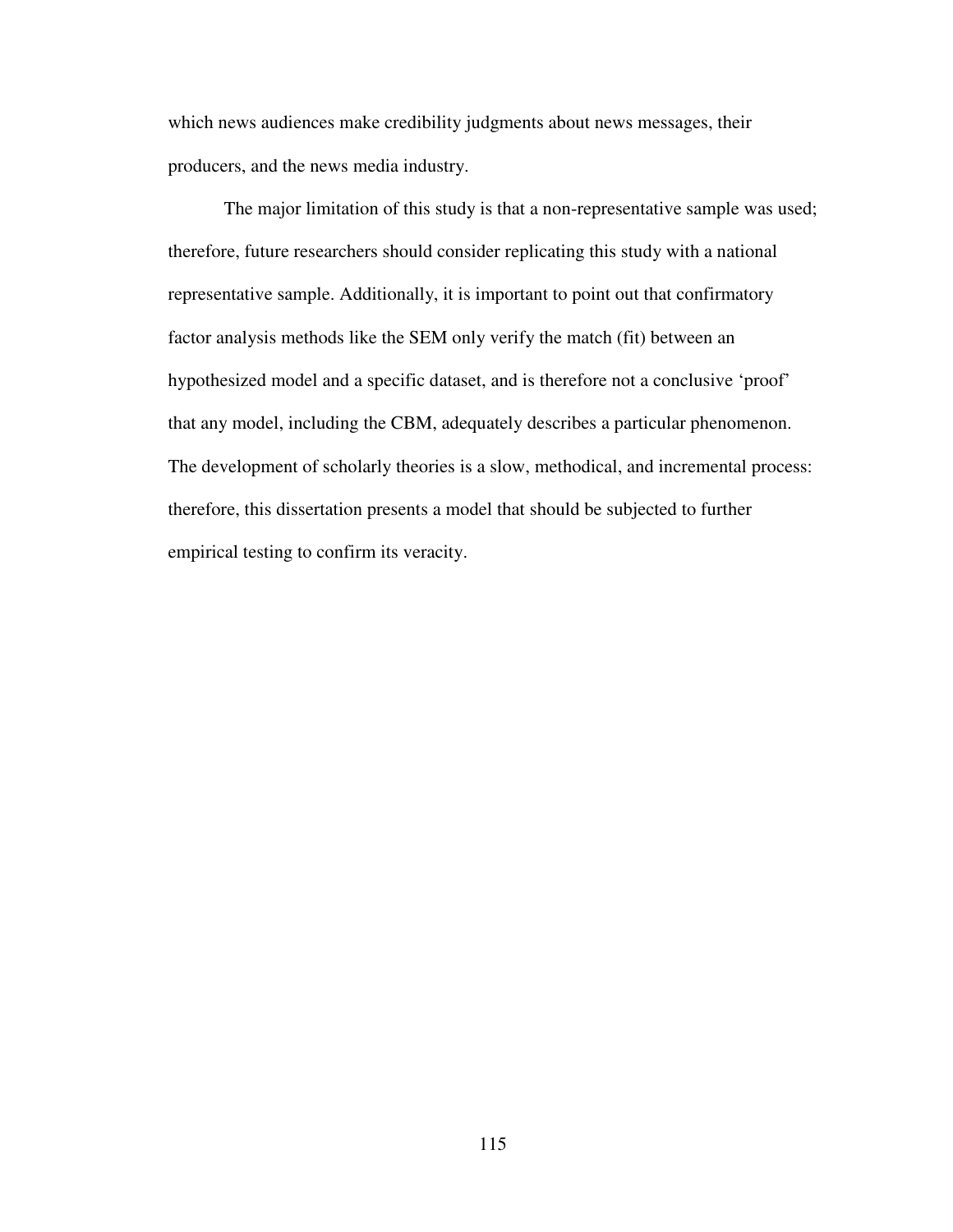# **Appendix A: Experimental Stimulus Material (CNN)**

Dear Student:

I am a graduate student working with Dr. Stephanie Craft. I invite you to participate in a research study being conducted under the auspices of the University of Missouri-Columbia entitled "The relationship between the media channel credibility of news media outlets and their brand equity". The purpose of this study is to explore the relationship between the media channel credibility and brand equity of news media channels.

Your participation will involve completing a questionnaire that should take about 10minutes of your time. Your involvement in the study is voluntary, and you may choose not to participate or to stop at any time. The results of the research study may be published, but information about participants will not be used at all. In fact, the published results will be presented in summary form only. There are no foreseeable risks or discomforts to you as a result of participating in this study and if you feel uncomfortable answering any questions, you can withdraw from the survey at any point.

If you have any questions about this research project, please feel free to get in touch with me: Tayo Oyedeji, Tel: 405-308-2400, e-mail: taozp9@mizzou.edu or Dr. Stephanie Craft, Tel: 573-884-9440, e-mail: Crafts@missouri.edu or Campus Institutional Review Board at 483 McReynolds, University of Missouri, Columbia, MO 65211, Tel: 573-882-9585.

Thanks for your consideration. Sincerely

Tayo Oyedeji

Doctoral candidate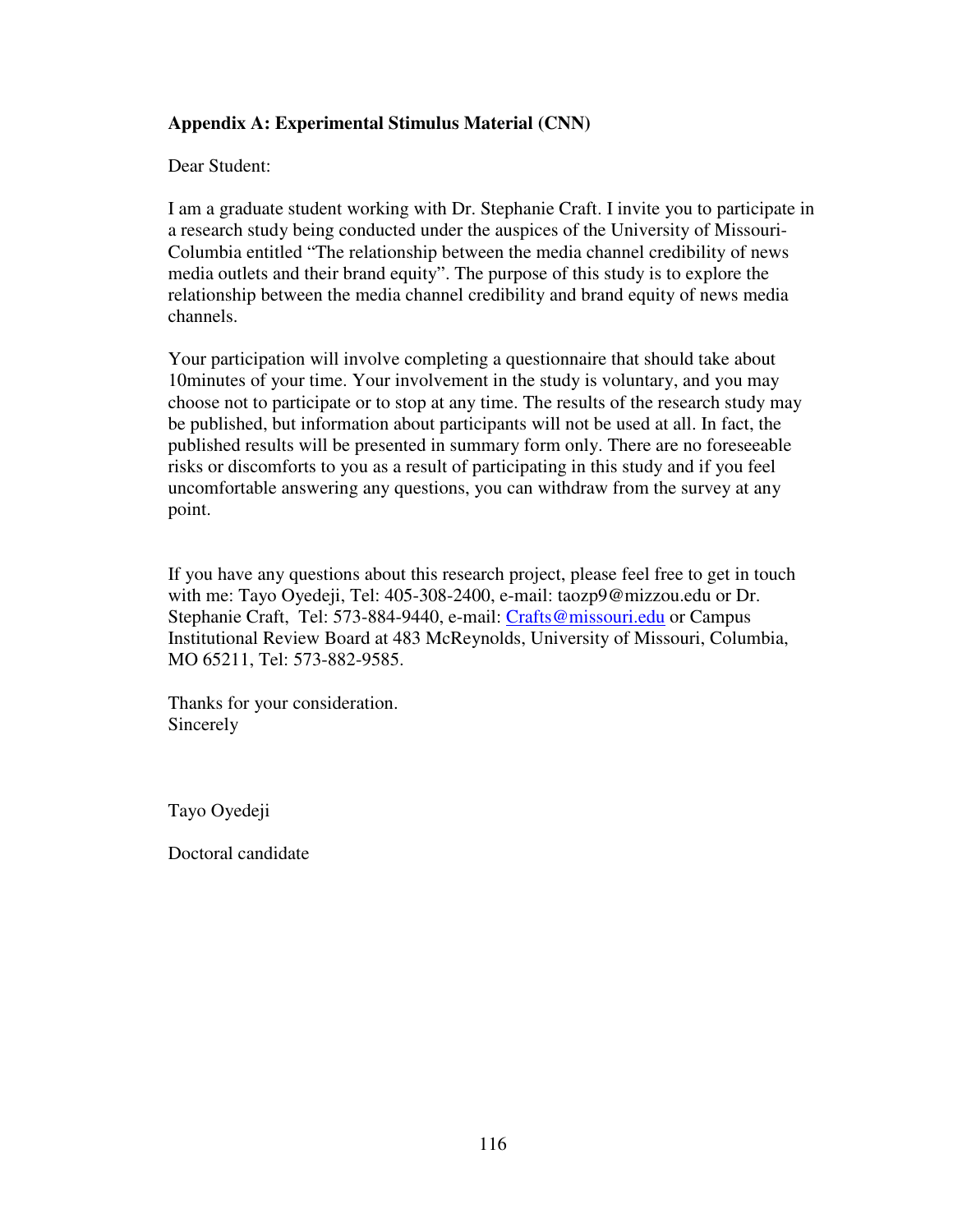| Please indicate the extent to which you agree or disagree with the following |
|------------------------------------------------------------------------------|
| statements about CNN, a 24-hour cable news network.                          |

| 1. CNN presents high quality                                | Strongly<br>Agree | Agree | Slightly<br>agree | Neutral | Slightly<br>disagree | Disagree | Strongly<br>disagree |
|-------------------------------------------------------------|-------------------|-------|-------------------|---------|----------------------|----------|----------------------|
| news.                                                       |                   |       |                   |         |                      |          |                      |
| 2. News from CNN is reliable.                               | Strongly          | Agree | Slightly          | Neutral | Slightly             | Disagree | Strongly             |
|                                                             | Agree             |       | agree             |         | disagree             |          | disagree             |
|                                                             | Strongly          | Agree | Slightly          | Neutral | Slightly             | Disagree | Strongly             |
| 3. News from CNN is useful.                                 | Agree             |       | agree             |         | disagree             |          | disagree             |
| 4. CNN is generally fair in its                             | Strongly          | Agree | Slightly          | Neutral | Slightly             | Disagree | Strongly             |
| reports.                                                    | Agree             |       | agree             |         | disagree             |          | disagree             |
| 5. I can trust news from CNN.                               | Strongly          | Agree | Slightly          | Neutral | Slightly             | Disagree | Strongly             |
|                                                             | Agree             |       | agree             |         | disagree             |          | disagree             |
| 6. CNN is not biased.                                       | Strongly<br>Agree | Agree | Slightly<br>agree | Neutral | Slightly<br>disagree | Disagree | Strongly<br>disagree |
| 7. News from CNN is                                         | Strongly          | Agree | Slightly          | Neutral | Slightly             | Disagree | Strongly             |
| accurate.                                                   | Agree             |       | agree             |         | disagree             |          | disagree             |
|                                                             | Strongly          | Agree | Slightly          | Neutral | Slightly             | Disagree | Strongly             |
| 8. CNN presents<br>comprehensive news reports.              | Agree             |       | agree             |         | disagree             |          | disagree             |
|                                                             |                   |       |                   |         |                      |          |                      |
| 9. CNN would be my first                                    | Strongly          | Agree | Slightly          | Neutral | Slightly             | Disagree | Strongly             |
| choice for news.                                            | Agree             |       | agree             |         | disagree             |          | disagree             |
|                                                             | Strongly          | Agree | Slightly          | Neutral | Slightly             | Disagree | Strongly             |
| 10. I will not listen to news<br>from other sources if news | Agree             |       | agree             |         | disagree             |          | disagree             |
| from CNN is available.                                      |                   |       |                   |         |                      |          |                      |
|                                                             |                   |       |                   |         |                      |          |                      |
| 11. I am loyal to CNN.                                      | Strongly<br>Agree | Agree | Slightly<br>agree | Neutral | Slightly<br>disagree | Disagree | Strongly<br>disagree |
| 12. I am aware of CNN.                                      | Strongly          | Agree | Slightly          | Neutral | Slightly             | Disagree | Strongly             |
| 13. I can distinguish CNN                                   | Agree<br>Strongly | Agree | agree<br>Slightly | Neutral | disagree<br>Slightly | Disagree | disagree<br>Strongly |
| from other television news                                  | Agree             |       | agree             |         | disagree             |          | disagree             |
| networks.                                                   |                   |       |                   |         |                      |          |                      |
| 14. Some characteristics of                                 | Strongly          | Agree | Slightly          | Neutral | Slightly             | Disagree | Strongly             |
| CNN come to my mind easily.                                 | Agree             |       | agree             |         | disagree             |          | disagree             |
| 15. I can quickly recall the                                | Strongly          | Agree | Slightly          | Neutral | Slightly             | Disagree | Strongly             |
| symbol or logo of CNN.                                      | Agree             |       | agree             |         | disagree             |          | disagree             |
| 16. I know some of the news                                 | Strongly          | Agree | Slightly          | Neutral | Slightly<br>disagree | Disagree | Strongly             |
| anchors on CNN.                                             | Agree             |       | agree             |         |                      |          | disagree             |
| 17. CNN is sincere.                                         | Strongly<br>Agree | Agree | Slightly<br>agree | Neutral | Slightly<br>disagree | Disagree | Strongly<br>disagree |
| 18. CNN is exciting.                                        | Strongly          | Agree | Slightly          | Neutral | Slightly             | Disagree | Strongly             |
| 19. CNN is competent.                                       | Agree<br>Strongly | Agree | agree<br>Slightly | Neutral | disagree<br>Slightly | Disagree | disagree<br>Strongly |
|                                                             | Agree             |       | agree             |         | disagree             |          | disagree             |
| 20. CNN is sophisticated.                                   | Strongly<br>Agree | Agree | Slightly<br>agree | Neutral | Slightly<br>disagree | Disagree | Strongly<br>disagree |
| 20. I think the editorial view                              | Strongly          | Agree | Slightly          | Neutral | Slightly             | Disagree | Strongly             |
| of CNN's website (                                          | Agree             |       | agree             |         | disagree             |          | disagree             |
| www.CNN.com) mirrors that                                   |                   |       |                   |         |                      |          |                      |
| of the cable station CNN                                    |                   |       |                   |         |                      |          |                      |
| 21. My opinion of CNN's                                     | Strongly          | Agree | Slightly          | Neutral | Slightly             | Disagree | Strongly             |
| website (www.CNN.com) is                                    | Agree             |       | agree             |         | disagree             |          | disagree             |
| the same as my opinion of the                               |                   |       |                   |         |                      |          |                      |
| cable station CNN                                           |                   |       |                   |         |                      |          |                      |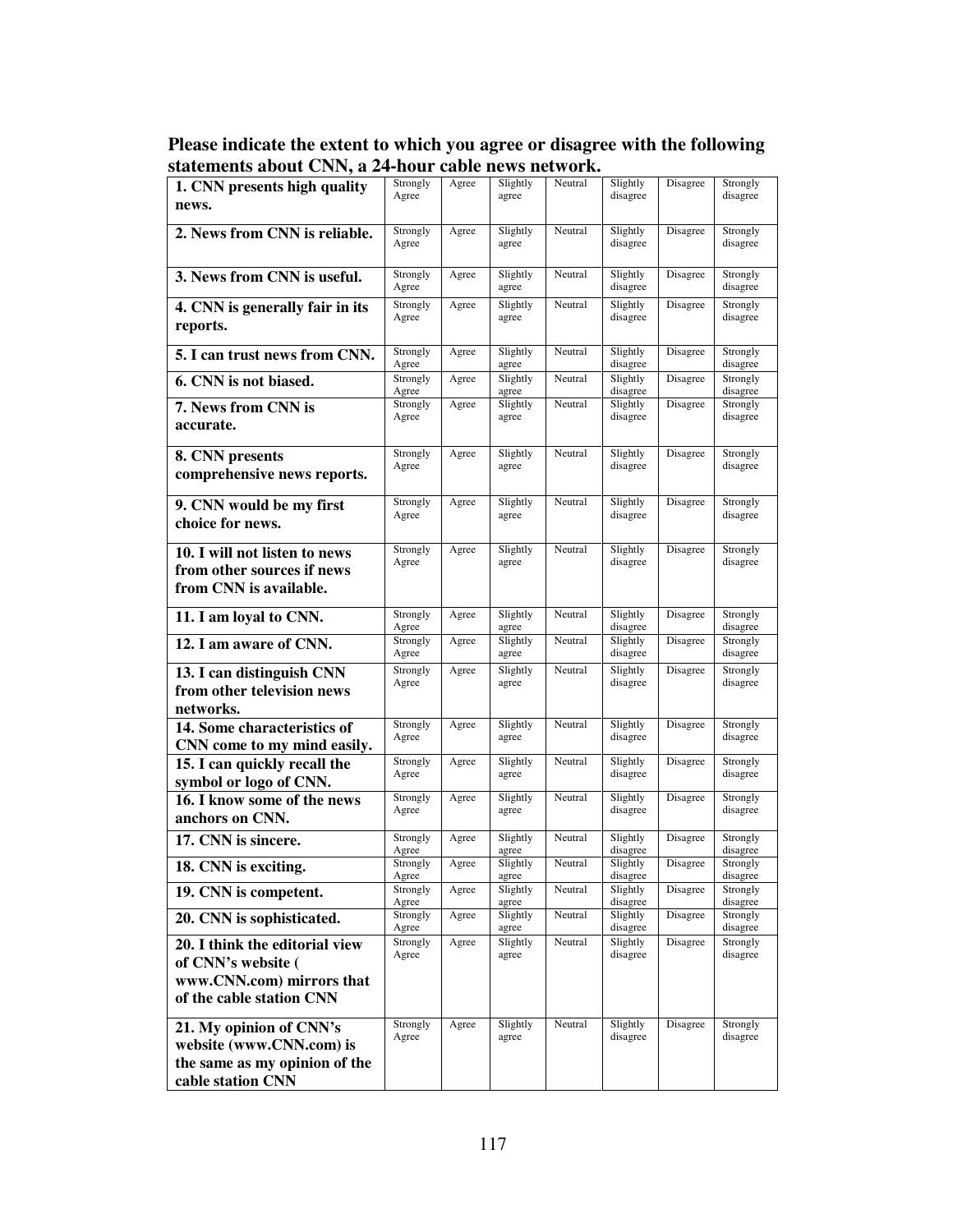| 22. I pay attention to CNN                                     |                                               | Strongly<br>Agree | Agree             | Slightly<br>agree   | Neutral              | Slightly<br>disagree         | Disagree             | Strongly<br>disagree     |
|----------------------------------------------------------------|-----------------------------------------------|-------------------|-------------------|---------------------|----------------------|------------------------------|----------------------|--------------------------|
|                                                                |                                               |                   |                   |                     |                      |                              |                      |                          |
| 23. I watch CNN regularly                                      |                                               | Strongly<br>Agree | Agree             | Slightly<br>agree   | Neutral              | Slightly<br>disagree         | Disagree             | Strongly<br>disagree     |
|                                                                | 24. I rely on CNN for news<br>and information |                   |                   | Slightly<br>agree   | Neutral              | Slightly<br>disagree         | Disagree             | Strongly<br>disagree     |
| 25. There is nothing wrong<br>with allowing gay people to      | Strongly<br>Agree                             | Agree             | Slightly<br>agree | Neutral             | Slightly<br>disagree | Disagree                     | Strongly<br>disagree |                          |
| marry.                                                         |                                               |                   |                   |                     |                      |                              |                      |                          |
| 26. I think CNN agrees with<br>my view on gay marriage.        | Strongly<br>Agree                             | Agree             | Slightly<br>agree | Neutral             | Slightly<br>disagree | Disagree                     | Strongly<br>disagree |                          |
| 27. Abortion should be legal.                                  |                                               | Strongly<br>Agree | Agree             | Slightly<br>agree   | Neutral              | Slightly<br>disagree         | Disagree             | Strongly<br>disagree     |
| 28. I think CNN agrees with<br>my view on abortion.            | Strongly<br>Agree                             | Agree             | Slightly<br>agree | Neutral             | Slightly<br>disagree | Disagree                     | Strongly<br>disagree |                          |
| 29. Religion has no place in<br>American politics.             | Strongly<br>Agree                             | Agree             | Slightly<br>agree | Neutral             | Slightly<br>disagree | Disagree                     | Strongly<br>disagree |                          |
| 30. I think CNN agrees with<br>my view on the role of religion |                                               | Strongly<br>Agree | Agree             | Slightly<br>agree   | Neutral              | Slightly<br>disagree         | Disagree             | Strongly<br>disagree     |
| in politic.<br>31. I consider myself:                          |                                               | Very<br>liberal   | Liberal           | Slightly<br>liberal | Moderat<br>e         | Slightly<br>conserva<br>tive | Conserv<br>ative     | Very<br>conservati<br>ve |
| 32. I think CNN is:                                            |                                               | Very<br>liberal   | Liberal           | Slightly<br>liberal | Moderat<br>e         | Slightly<br>conserva<br>tive | Conserv<br>ative     | Very<br>conservati<br>ve |
|                                                                |                                               |                   |                   |                     |                      |                              |                      |                          |
| 33. Your age                                                   |                                               |                   |                   |                     |                      |                              |                      |                          |
| 34.Gender                                                      | Female                                        |                   |                   |                     |                      |                              |                      |                          |
| 35. Ethnicity                                                  | Caucasian/W<br>African<br>hite<br>American    |                   |                   | Hispanic/L<br>Asian | Other                |                              |                      |                          |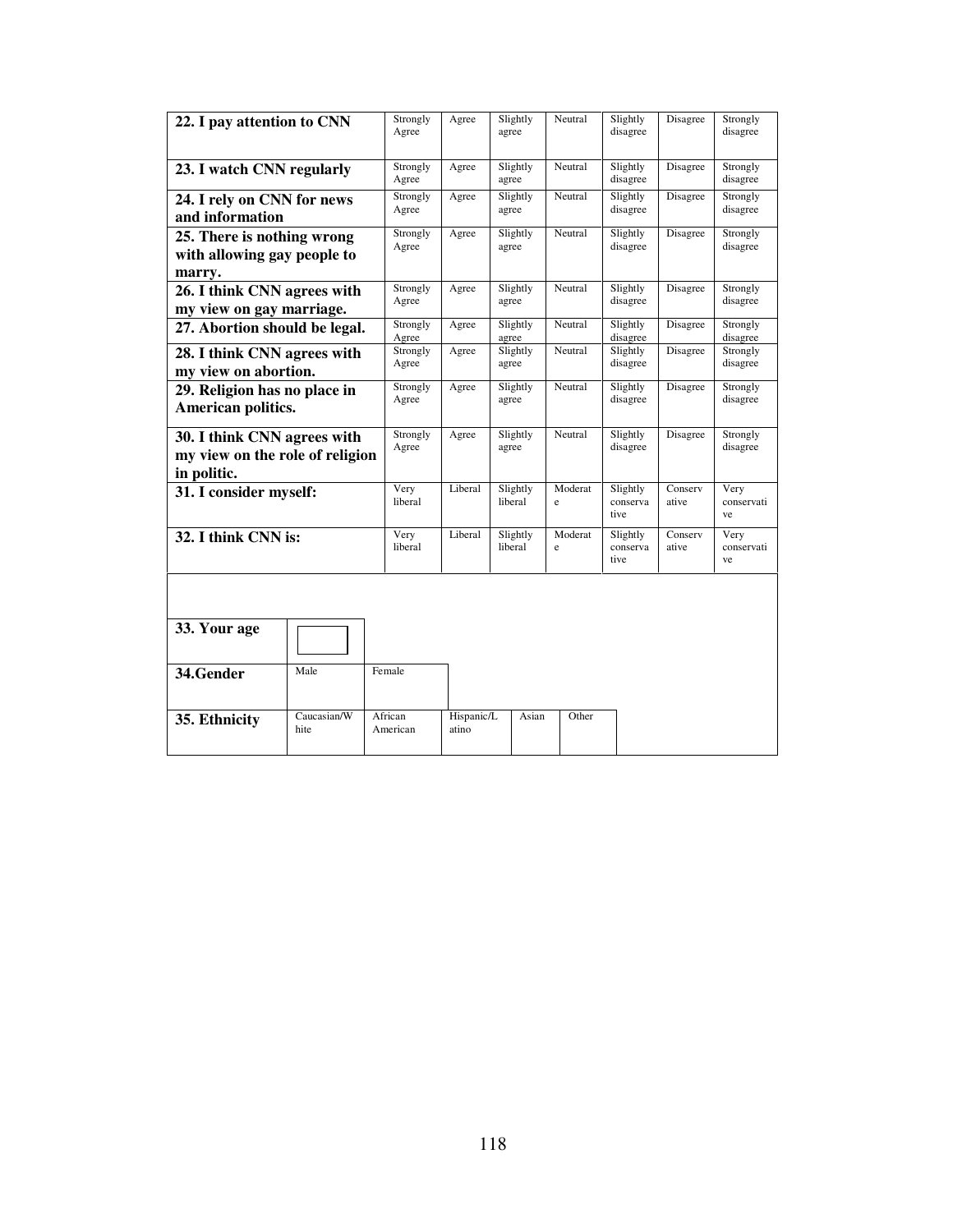**Please read the following news story from www.CNN.com, the website of CNN, a 24-hour cable news network, and answer the questions below.** 

| <b>CNN</b> .com                                                                                                                                                                                                                                                                                                                                                                                 |                         |      |                                                                                                                                                                                |              |                      |              | POWERED BY<br>Google <sup>-</sup> |             |               |                      |                 |                      |
|-------------------------------------------------------------------------------------------------------------------------------------------------------------------------------------------------------------------------------------------------------------------------------------------------------------------------------------------------------------------------------------------------|-------------------------|------|--------------------------------------------------------------------------------------------------------------------------------------------------------------------------------|--------------|----------------------|--------------|-----------------------------------|-------------|---------------|----------------------|-----------------|----------------------|
| <b>HOME</b>                                                                                                                                                                                                                                                                                                                                                                                     | <b>WORLD</b>            | U.S. | <b>POLITICS</b>                                                                                                                                                                | <b>CRIME</b> | <b>ENTERTAINMENT</b> |              | <b>HEALTH</b>                     | <b>TECH</b> | <b>TRAVEL</b> | <b>LIVING</b>        | <b>BUSINESS</b> | <b>SPORT</b>         |
|                                                                                                                                                                                                                                                                                                                                                                                                 |                         |      | Hot Topics » John Edwards at et Election Center 2008 at et Crisis in Kenya at et Economic Issues at et more topics »                                                           |              |                      |              |                                   |             |               |                      |                 |                      |
| January 30th, 2008                                                                                                                                                                                                                                                                                                                                                                              |                         |      |                                                                                                                                                                                |              |                      |              |                                   |             |               |                      |                 |                      |
|                                                                                                                                                                                                                                                                                                                                                                                                 | Posted: 12:53 PM ET     |      | <b>Clinton claims win in Florida</b>                                                                                                                                           |              |                      |              |                                   |             |               |                      |                 |                      |
| Democrat Hillary Rodham Clinton claimed victory in a campaign-free Florida presidential<br>primary. Clinton moved quickly to shore up backing in states with looming contests as the<br>potential for a protracted competition for the party's nomination grew ever more likely,<br>making for a bitter battle over delegates to the summer's national convention.                              |                         |      |                                                                                                                                                                                |              |                      |              |                                   |             |               |                      |                 |                      |
| Clinton appeared in this south Florida city Tuesday night for a campaign event before<br>about 1,000 backers, touting a victory in a race in which all the candidates had signed<br>pledges not to compete.                                                                                                                                                                                     |                         |      |                                                                                                                                                                                |              |                      |              |                                   |             |               |                      |                 |                      |
| With her lopsided loss to Obama last weekend in the South Carolina primary, Clinton was<br>shopping for a place to claim a win in an effort to break his momentum. "I could not come<br>here in person to ask for your vote, but I am here today to thank you for your votes<br>today," Clinton declared at the kind of noisy rally that Florida Democrats have missed this<br>election season. |                         |      |                                                                                                                                                                                |              |                      |              |                                   |             |               |                      |                 |                      |
|                                                                                                                                                                                                                                                                                                                                                                                                 |                         |      | Flanked by prominent Florida backers like Sen. Bill Nelson, she did her best to push her<br>message on a night when the spotlight was on the Republicans and their tight race. |              |                      |              |                                   |             |               |                      |                 |                      |
|                                                                                                                                                                                                                                                                                                                                                                                                 | www.CNN.com is fair.    |      | 36. The news story I just read from                                                                                                                                            |              | Strongly<br>Agree    | Agree        | Slightly<br>agree                 |             | Neutral       | Slightly<br>disagree | Disagree        | Strongly<br>disagree |
|                                                                                                                                                                                                                                                                                                                                                                                                 |                         |      | 37. The news story I just read from<br>www.CNN.com is not biased.                                                                                                              |              | Strongly<br>Agree    | Agree        | Slightly<br>agree                 |             | Neutral       | Slightly<br>disagree | Disagree        | Strongly<br>disagree |
|                                                                                                                                                                                                                                                                                                                                                                                                 | www.CNN.com is accurate |      | 38. The news story I just read from                                                                                                                                            |              | Strongly<br>Agree    | Agree        | Slightly<br>agree                 |             | Neutral       | Slightly<br>disagree | Disagree        | Strongly<br>disagree |
|                                                                                                                                                                                                                                                                                                                                                                                                 |                         |      | 39. The new story I just read from<br>www.CNN.com is comprehensive                                                                                                             |              | Strongly<br>Agree    | Agree        | Slightly<br>agree                 |             | Neutral       | Slightly<br>disagree | Disagree        | Strongly<br>disagree |
|                                                                                                                                                                                                                                                                                                                                                                                                 | read from www.CNN.com.  |      | 40. I believe the news story I just                                                                                                                                            |              | Strongly<br>Agree    | Agree        | Slightly<br>agree                 |             | Neutral       | Slightly<br>disagree | Disagree        | Strongly<br>disagree |
| is generally                                                                                                                                                                                                                                                                                                                                                                                    |                         |      | 41. My opinion of Hillary Clinton                                                                                                                                              |              | Very<br>negative     | Negati<br>ve | Slightly<br>negative              |             | Neutral       | Slightly<br>positive | Positive        | Very<br>positive     |
|                                                                                                                                                                                                                                                                                                                                                                                                 |                         |      |                                                                                                                                                                                |              |                      |              |                                   |             |               |                      |                 |                      |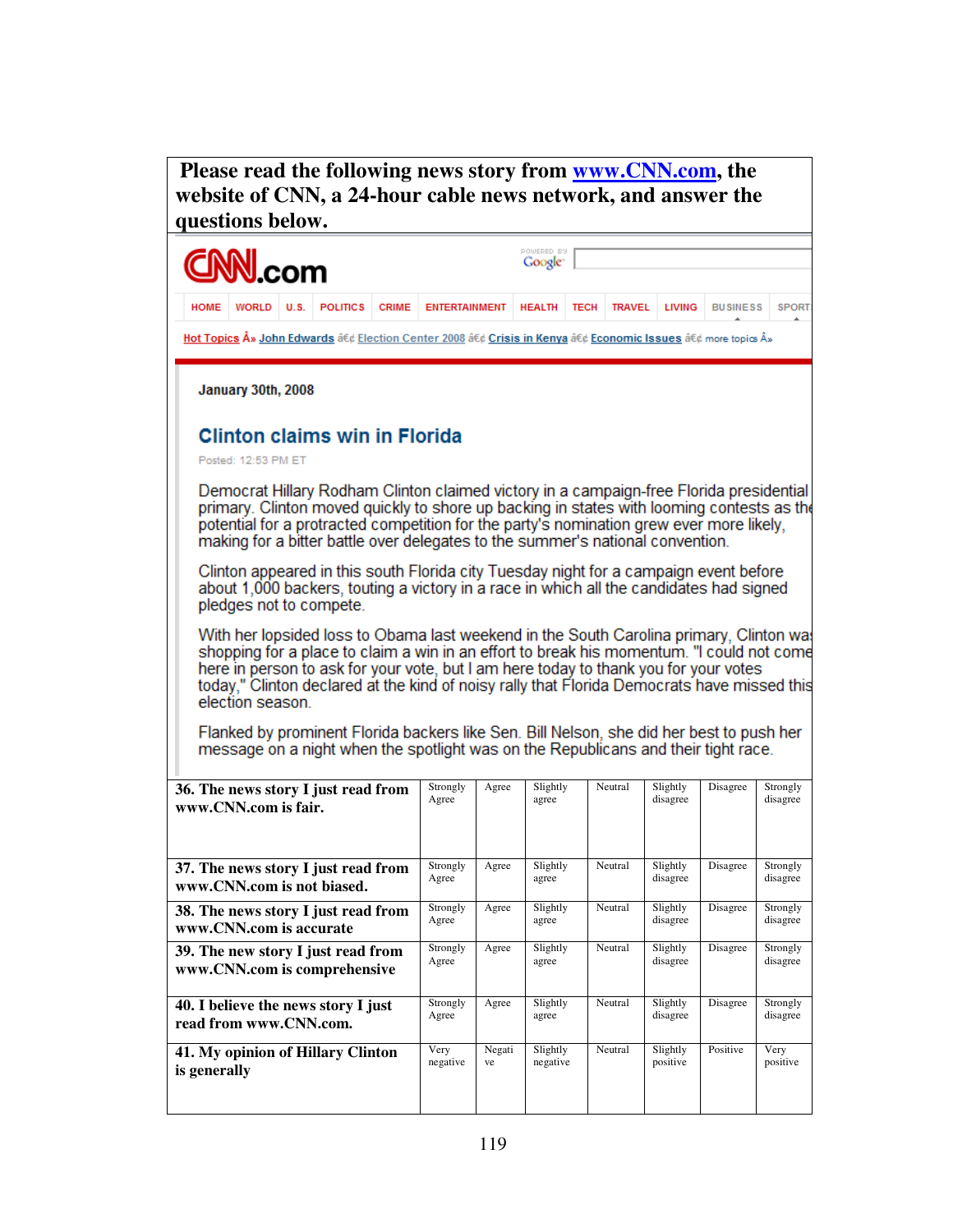**Please read the following news story from www.CNN.com, the website of CNN, a 24-hour cable news network, and answer the questions below.**

#### Google com **HOME WORLD**  $U.S.$ **POLITICS** CRIME ENTERTAINMENT HEALTH TECH **TRAVEL LIVING BUSINESS** SP<sub>C</sub> Hot Topics » John Edwards • Election Center 2008 • Crisis in Kenya • Economic Issues • more topics » January 30th, 2008 **Study: Corn ethanol no climate solution** Posted: 12:53 PM ET WASHINGTON - The widespread use of ethanol from corn could result in nearly twice the greenhouse gas emissions as the gasoline it would replace because of expected land-use changes, researchers concluded Thursday. The study challenges the rush to corn-based ethanol as a response to global warming, but says there is a future for ethanol from waste products that do not require uprooting land where carbon is already absorbed by trees and plants. The researchers said that past studies showing the benefits of ethanol in combating climate change have not taken into account almost certain changes in land use worldwide if ethanol from corn - and in the future from other feedstocks such as switchgrass become a prized commodity. "Using good cropland to expand biofuels will probably exacerbate global warming," concludes the study published in Science magazine. **42. The news story I just read**  Strongly Agree Slightly Neutral Slightly Disagree Strongly Agree agree disagree disagree **from www.CNN.com is fair. 43. The news story I just read**  Strongly Agree Slightly Neutral Slightly Disagree Strongly Agree agree disagree disagree **from www.CNN.com is not biased.**

| from www.CNN.com is not                                                                           | Agicc             |       | agice             |         | disagree             |          | disagree             |
|---------------------------------------------------------------------------------------------------|-------------------|-------|-------------------|---------|----------------------|----------|----------------------|
| biased.                                                                                           |                   |       |                   |         |                      |          |                      |
| 44. The news story I just read<br>from www.CNN.com is accurate                                    | Strongly<br>Agree | Agree | Slightly<br>agree | Neutral | Slightly<br>disagree | Disagree | Strongly<br>disagree |
| 45. The new story I just read<br>from www.CNN.com is<br>comprehensive                             | Strongly<br>Agree | Agree | Slightly<br>agree | Neutral | Slightly<br>disagree | Disagree | Strongly<br>disagree |
| 46. I believe the news story I<br>just read from www.CNN.com.                                     | Strongly<br>Agree | Agree | Slightly<br>agree | Neutral | Slightly<br>disagree | Disagree | Strongly<br>disagree |
| 47. I think global warming is<br>one of the most important<br>challenges facing my<br>generation. | Strongly<br>Agree | Agree | Slightly<br>agree | Neutral | Slightly<br>disagree | Disagree | Strongly<br>disagree |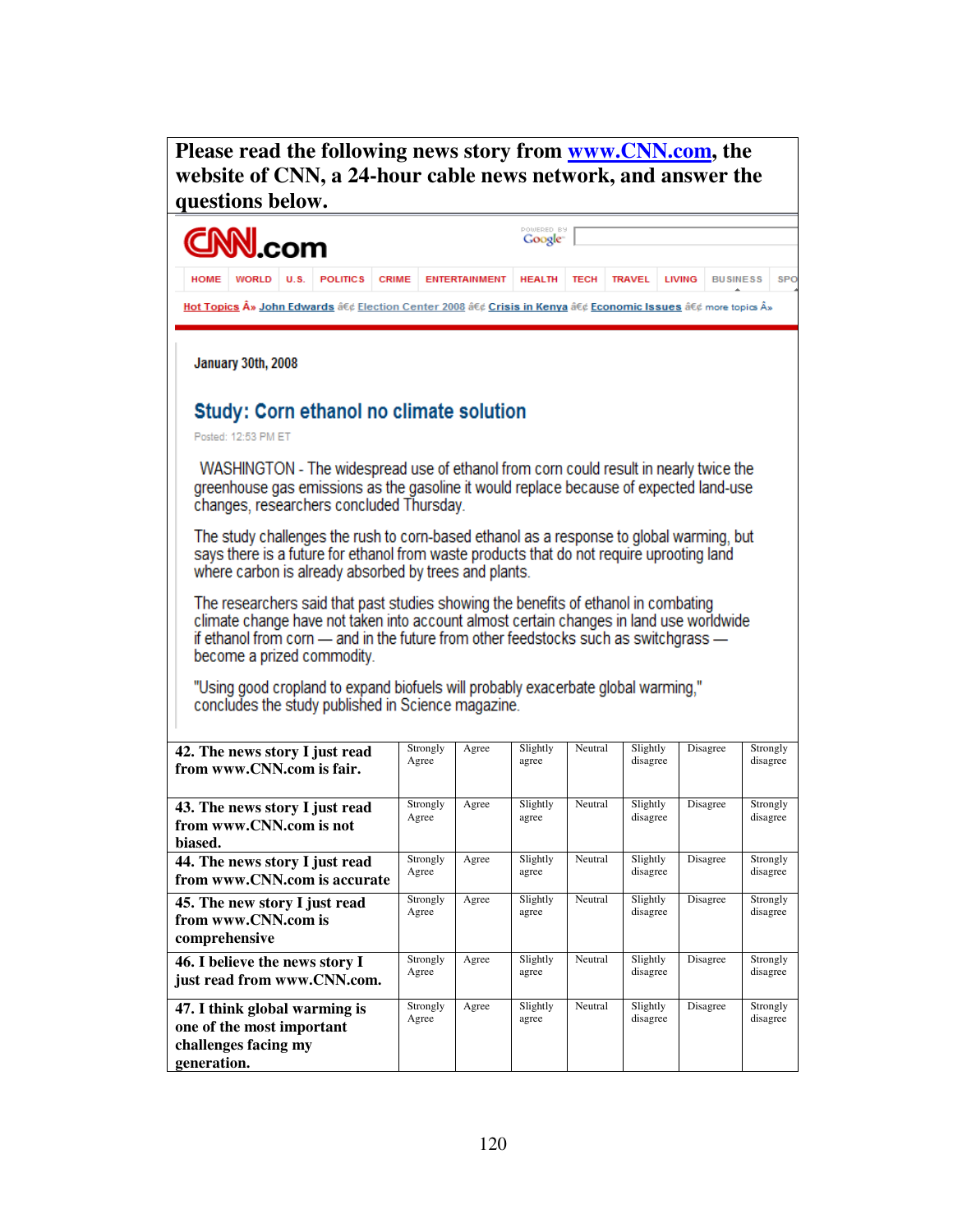# **Appendix B: Experimental Stimulus Material (Fox News Channel)**

## Dear Student:

I am a graduate student working with Dr. Stephanie Craft. I invite you to participate in a research study being conducted under the auspices of the University of Missouri-Columbia entitled "The relationship between the media channel credibility of news media outlets and their brand equity". The purpose of this study is to explore the relationship between the media channel credibility and brand equity of news media channels.

Your participation will involve completing a questionnaire that should take about 10minutes of your time. Your involvement in the study is voluntary, and you may choose not to participate or to stop at any time. The results of the research study may be published, but information about participants will not be used at all. In fact, the published results will be presented in summary form only. There are no foreseeable risks or discomforts to you as a result of participating in this study and if you feel uncomfortable answering any questions, you can withdraw from the survey at any point.

If you have any questions about this research project, please feel free to get in touch with me: Tayo Oyedeji, Tel: 405-308-2400, e-mail: taozp9@mizzou.edu or Dr. Stephanie Craft, Tel: 573-884-9440, e-mail: Crafts@missouri.edu or Campus Institutional Review Board at 483 McReynolds, University of Missouri, Columbia, MO 65211, Tel: 573-882-9585.

Thanks for your consideration. Sincerely

Tayo Oyedeji

Doctoral candidate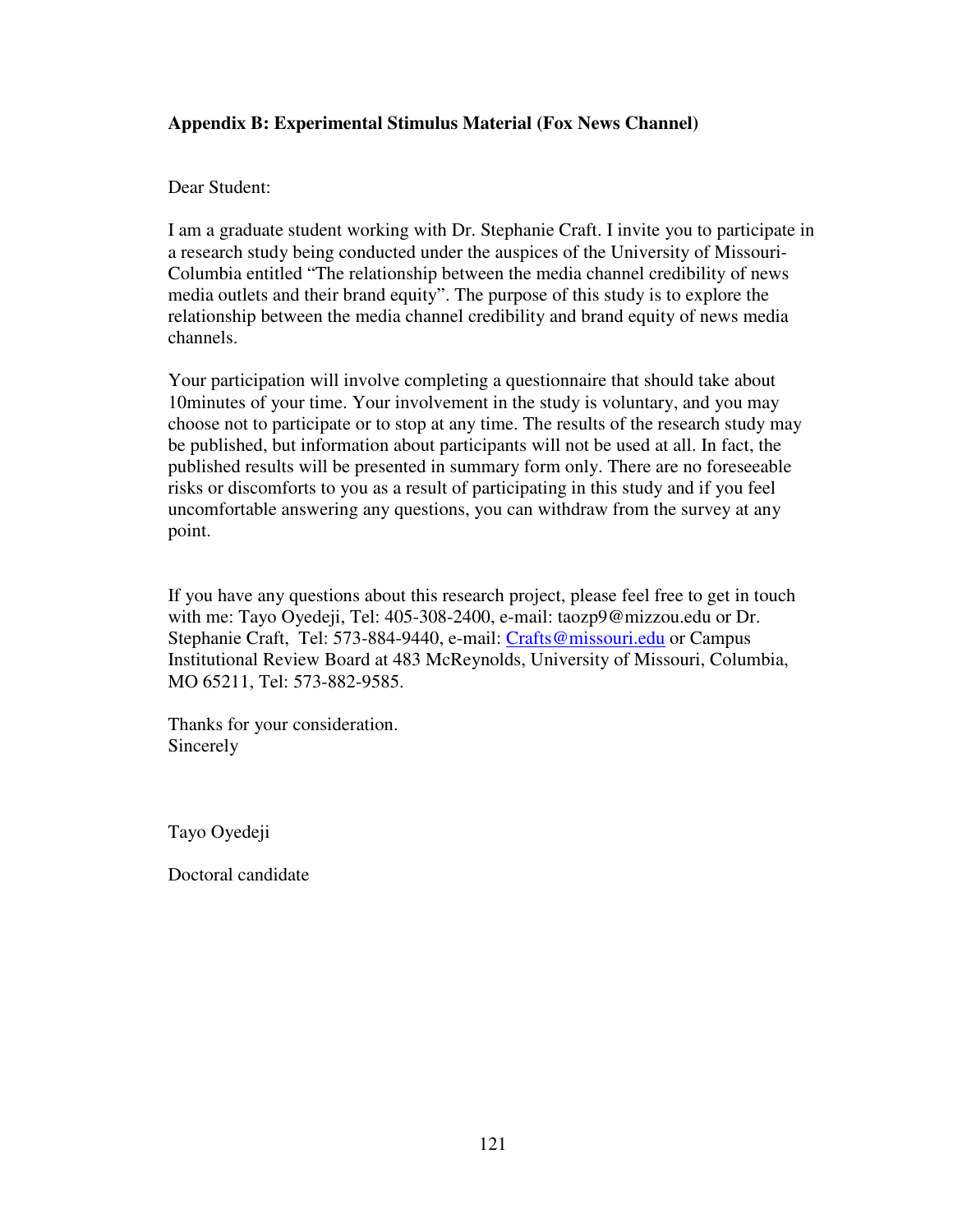| Please indicate the extent to which you agree or disagree with the following |
|------------------------------------------------------------------------------|
| statements about Fox News Channel, a 24-hour cable news network.             |

| 1. Fox News Channel presents high<br>quality news.                                                                   | Strongly<br>Agree | Agree | Slightly<br>agree | Neutral | Slightly<br>disagree | Disagree | Strongly<br>disagree |
|----------------------------------------------------------------------------------------------------------------------|-------------------|-------|-------------------|---------|----------------------|----------|----------------------|
|                                                                                                                      | Strongly          |       |                   |         |                      |          |                      |
| 2. News from Fox News Channel is<br>reliable.                                                                        | Agree             | Agree | Slightly<br>agree | Neutral | Slightly<br>disagree | Disagree | Strongly<br>disagree |
| 3. News from Fox News Channel is<br>useful.                                                                          | Strongly<br>Agree | Agree | Slightly<br>agree | Neutral | Slightly<br>disagree | Disagree | Strongly<br>disagree |
| 4. Fox News Channel is generally<br>fair in its reports.                                                             | Strongly<br>Agree | Agree | Slightly<br>agree | Neutral | Slightly<br>disagree | Disagree | Strongly<br>disagree |
| 5. I can trust news from Fox News<br><b>Channel.</b>                                                                 | Strongly<br>Agree | Agree | Slightly<br>agree | Neutral | Slightly<br>disagree | Disagree | Strongly<br>disagree |
| 6. Fox News Channel is not biased.                                                                                   | Strongly<br>Agree | Agree | Slightly<br>agree | Neutral | Slightly<br>disagree | Disagree | Strongly<br>disagree |
| 7. News from Fox News Channel is<br>accurate.                                                                        | Strongly<br>Agree | Agree | Slightly<br>agree | Neutral | Slightly<br>disagree | Disagree | Strongly<br>disagree |
| <b>8. Fox News Channel presents</b><br>comprehensive news reports.                                                   | Strongly<br>Agree | Agree | Slightly<br>agree | Neutral | Slightly<br>disagree | Disagree | Strongly<br>disagree |
| 9. Fox News Channel would be my<br>first choice for news.                                                            | Strongly<br>Agree | Agree | Slightly<br>agree | Neutral | Slightly<br>disagree | Disagree | Strongly<br>disagree |
| 10. I will not listen to news from<br>other sources if news from Fox<br>News Channel is available.                   | Strongly<br>Agree | Agree | Slightly<br>agree | Neutral | Slightly<br>disagree | Disagree | Strongly<br>disagree |
| 11. I am loyal to Fox News<br>Channel.                                                                               | Strongly<br>Agree | Agree | Slightly<br>agree | Neutral | Slightly<br>disagree | Disagree | Strongly<br>disagree |
| 12. I am aware of Fox News<br>Channel.                                                                               | Strongly<br>Agree | Agree | Slightly<br>agree | Neutral | Slightly<br>disagree | Disagree | Strongly<br>disagree |
| 13. I can distinguish Fox News<br><b>Channel from other television news</b><br>networks.                             | Strongly<br>Agree | Agree | Slightly<br>agree | Neutral | Slightly<br>disagree | Disagree | Strongly<br>disagree |
| 14. Some characteristics of Fox<br>News Channel come to my mind<br>easily.                                           | Strongly<br>Agree | Agree | Slightly<br>agree | Neutral | Slightly<br>disagree | Disagree | Strongly<br>disagree |
| 15. I can quickly recall the symbol<br>or logo of Fox News Channel.                                                  | Strongly<br>Agree | Agree | Slightly<br>agree | Neutral | Slightly<br>disagree | Disagree | Strongly<br>disagree |
| 16. I know some of the news<br>anchors on Fox News Channel.                                                          | Strongly<br>Agree | Agree | Slightly<br>agree | Neutral | Slightly<br>disagree | Disagree | Strongly<br>disagree |
| 17. Fox News Channel is sincere.                                                                                     | Strongly<br>Agree | Agree | Slightly<br>agree | Neutral | Slightly<br>disagree | Disagree | Strongly<br>disagree |
| 18. Fox News Channel is exciting.                                                                                    | Strongly<br>Agree | Agree | Slightly<br>agree | Neutral | Slightly<br>disagree | Disagree | Strongly<br>disagree |
| 19. Fox News Channel is<br>competent.                                                                                | Strongly<br>Agree | Agree | Slightly<br>agree | Neutral | Slightly<br>disagree | Disagree | Strongly<br>disagree |
| 20. Fox News Channel is<br>sophisticated.                                                                            | Strongly<br>Agree | Agree | Slightly<br>agree | Neutral | Slightly<br>disagree | Disagree | Strongly<br>disagree |
| 20. I think the editorial view of Fox<br><b>News Channel's website (www.Fox</b><br>News Channel.com) mirrors that of | Strongly<br>Agree | Agree | Slightly<br>agree | Neutral | Slightly<br>disagree | Disagree | Strongly<br>disagree |
| the cable station Fox News Channel                                                                                   |                   |       |                   |         |                      |          |                      |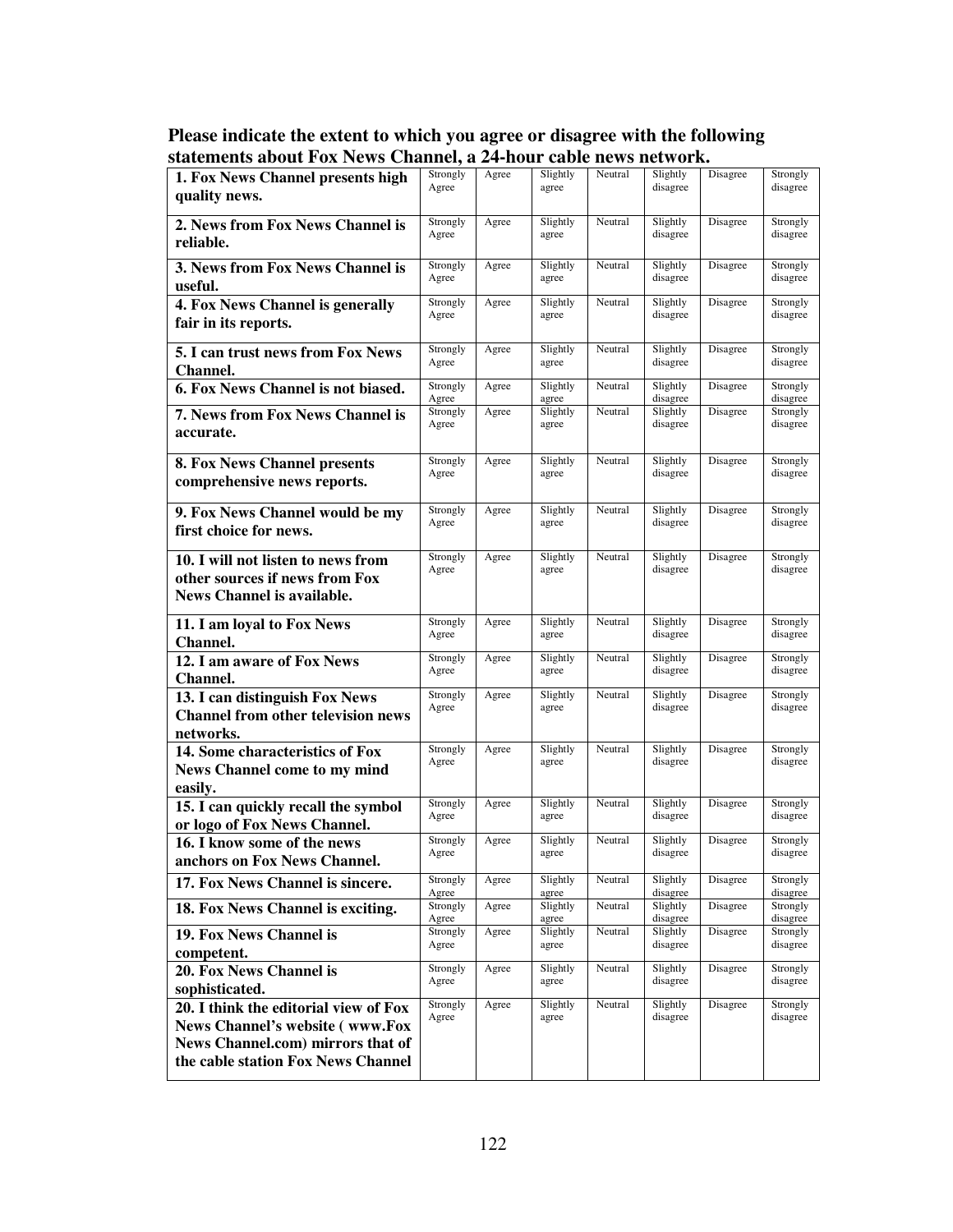| 21. My opinion of Fox News<br><b>Channel's website</b>      |                                                    | Strongly<br>Agree | Agree             | Slightly<br>agree   | Neutral              | Slightly<br>disagree         | Disagree             | Strongly<br>disagree     |
|-------------------------------------------------------------|----------------------------------------------------|-------------------|-------------------|---------------------|----------------------|------------------------------|----------------------|--------------------------|
|                                                             | (www.FoxNews.com) is the same as                   |                   |                   |                     |                      |                              |                      |                          |
| <b>News Channel</b>                                         | my opinion of the cable station Fox                |                   |                   |                     |                      |                              |                      |                          |
| 22. I pay attention to Fox News                             |                                                    | Strongly          | Agree             | Slightly            | Neutral              | Slightly                     | Disagree             | Strongly                 |
| <b>Channel</b>                                              |                                                    | Agree             |                   | agree               |                      | disagree                     |                      | disagree                 |
| 23. I watch Fox News Channel                                |                                                    | Strongly          | Agree             | Slightly            | Neutral              | Slightly                     | Disagree             | Strongly                 |
| regularly                                                   |                                                    | Agree             |                   | agree               |                      | disagree                     |                      | disagree                 |
| 24. I rely on Fox News Channel for                          | Strongly<br>Agree                                  | Agree             | Slightly<br>agree | Neutral             | Slightly<br>disagree | Disagree                     | Strongly<br>disagree |                          |
|                                                             | news and information                               |                   |                   |                     |                      |                              |                      |                          |
| 25. There is nothing wrong with                             |                                                    | Strongly<br>Agree | Agree             | Slightly<br>agree   | Neutral              | Slightly<br>disagree         | Disagree             | Strongly<br>disagree     |
| allowing gay people to marry.                               |                                                    |                   |                   |                     |                      |                              |                      |                          |
| 26. I think Fox News Channel                                |                                                    | Strongly<br>Agree | Agree             | Slightly<br>agree   | Neutral              | Slightly<br>disagree         | Disagree             | Strongly<br>disagree     |
| agrees with my view on gay                                  |                                                    |                   |                   |                     |                      |                              |                      |                          |
| marriage.<br>27. Abortion should be legal.                  |                                                    | Strongly          | Agree             | Slightly            | Neutral              | Slightly                     | Disagree             | Strongly                 |
|                                                             | Agree                                              |                   | agree             |                     | disagree             |                              | disagree             |                          |
| 28. I think Fox News Channel                                | Strongly<br>Agree                                  | Agree             | Slightly<br>agree | Neutral             | Slightly<br>disagree | Disagree                     | Strongly<br>disagree |                          |
| agrees with my view on abortion.                            | Strongly                                           |                   |                   | Neutral             |                      |                              |                      |                          |
|                                                             | 29. Religion has no place in<br>American politics. |                   | Agree             | Slightly<br>agree   |                      | Slightly<br>disagree         | Disagree             | Strongly<br>disagree     |
| <b>30. I think Fox News Channel</b><br>religion in politic. | agrees with my view on the role of                 | Strongly<br>Agree | Agree             | Slightly<br>agree   | Neutral              | Slightly<br>disagree         | Disagree             | Strongly<br>disagree     |
| 31. I consider myself:                                      |                                                    | Very<br>liberal   | Liberal           | Slightly<br>liberal | Moderat<br>e         | Slightly<br>conserva<br>tive | Conservat<br>ive     | Very<br>conserva<br>tive |
| 32. I think Fox News Channel is:                            |                                                    | Very<br>liberal   | Liberal           | Slightly<br>liberal | Moderat<br>e         | Slightly<br>conserva<br>tive | Conservat<br>ive     | Very<br>conserva<br>tive |
|                                                             |                                                    |                   |                   |                     |                      |                              |                      |                          |
| 33. Your age                                                |                                                    |                   |                   |                     |                      |                              |                      |                          |
| 34.Gender                                                   | Male<br>Female                                     |                   |                   |                     |                      |                              |                      |                          |
| 35. Ethnicity                                               | Caucasian/W<br>African<br>hite<br>American         | atino             | Hispanic/L        | Other<br>Asian      |                      |                              |                      |                          |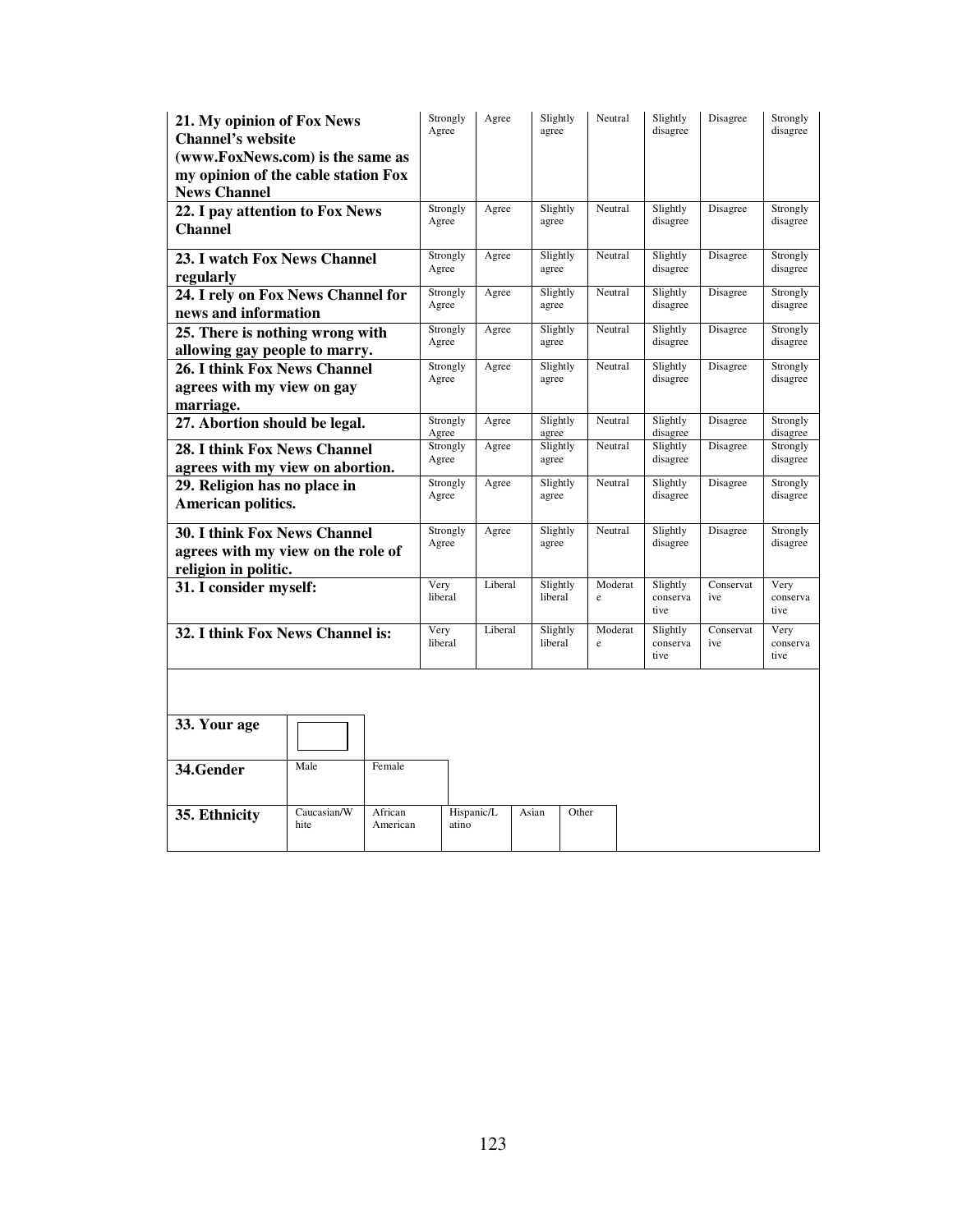| Please read the following news story from <b>www.foxnews.com</b> , the<br>website of Fox News Channel, a 24-hour cable news network, and<br>answer the questions below. |                                                                                                                                                                    |                                                                                                                           |              |                      |                |                      |                      |                                                 |  |  |
|-------------------------------------------------------------------------------------------------------------------------------------------------------------------------|--------------------------------------------------------------------------------------------------------------------------------------------------------------------|---------------------------------------------------------------------------------------------------------------------------|--------------|----------------------|----------------|----------------------|----------------------|-------------------------------------------------|--|--|
| <b>WS COM</b>                                                                                                                                                           | We Report.<br><b>You Decide.</b>                                                                                                                                   |                                                                                                                           |              |                      |                | <b>SEARCH</b>        |                      | <b>UREPORT</b><br>Send us your<br>photos and ne |  |  |
| <b>HOME</b><br>U.S.                                                                                                                                                     | <b>WORLD</b><br><b>POLITICS</b>                                                                                                                                    | <b>BUSINESS</b>                                                                                                           |              | <b>HEALTH</b>        | <b>SCITECH</b> |                      | <b>ENTERTAINMENT</b> | <b>VIDEO</b>                                    |  |  |
| RADIO                                                                                                                                                                   | MOBILE   FOX & Friends   Studio B   Your World   Big Story   Special Report   FOX Report   O'Reilly Factor   Han                                                   |                                                                                                                           |              |                      |                |                      |                      |                                                 |  |  |
|                                                                                                                                                                         | <b>FOXNEWS.COM HOME &gt; U.S.</b>                                                                                                                                  |                                                                                                                           |              |                      |                |                      |                      |                                                 |  |  |
| <b>U.S. HOME</b>                                                                                                                                                        | <b>Clinton claims win in Florida</b>                                                                                                                               |                                                                                                                           |              |                      |                |                      |                      |                                                 |  |  |
| <b>CRIME</b><br><b>SPORTS</b>                                                                                                                                           | Wednesday, January 30, 2008                                                                                                                                        |                                                                                                                           |              |                      |                |                      |                      |                                                 |  |  |
|                                                                                                                                                                         |                                                                                                                                                                    |                                                                                                                           |              |                      |                |                      |                      |                                                 |  |  |
| <b>EDUCATION</b>                                                                                                                                                        | Democrat Hillary Rodham Clinton claimed victory in a campaign-free Florida<br>presidential primary. Clinton moved quickly to shore up backing in states with       |                                                                                                                           |              |                      |                |                      |                      |                                                 |  |  |
| <b>LIVE AUDIO</b>                                                                                                                                                       | looming contests as the potential for a protracted competition for the party's                                                                                     |                                                                                                                           |              |                      |                |                      |                      |                                                 |  |  |
| <b>WAR ON TERROR</b>                                                                                                                                                    | nomination grew ever more likely, making for a bitter battle over delegates to the<br>summer's national convention.                                                |                                                                                                                           |              |                      |                |                      |                      |                                                 |  |  |
| <b>HOMELAND</b><br><b>SECURITY</b>                                                                                                                                      |                                                                                                                                                                    |                                                                                                                           |              |                      |                |                      |                      |                                                 |  |  |
| LAW                                                                                                                                                                     | Clinton appeared in this south Florida city Tuesday night for a campaign event                                                                                     |                                                                                                                           |              |                      |                |                      |                      |                                                 |  |  |
| <b>LIS ON LAW</b><br>SUPREME COURT<br><b>NAPOLITANO</b>                                                                                                                 |                                                                                                                                                                    | before about 1,000 backers, touting a victory in a race in which all the candidates<br>had signed pledges not to compete. |              |                      |                |                      |                      |                                                 |  |  |
| <b>IMMIGRATION</b>                                                                                                                                                      | With her lopsided loss to Obama last weekend in the South Carolina primary,<br>Clinton was shopping for a place to claim a win in an effort to break his           |                                                                                                                           |              |                      |                |                      |                      |                                                 |  |  |
| <b>NATURAL</b>                                                                                                                                                          | momentum. "I could not come here in person to ask for your vote, but I am here                                                                                     |                                                                                                                           |              |                      |                |                      |                      |                                                 |  |  |
| <b>DISASTERS</b>                                                                                                                                                        | today to thank you for your votes today," Clinton declared at the kind of noisy rally<br>that Florida Democrats have missed this election season.                  |                                                                                                                           |              |                      |                |                      |                      |                                                 |  |  |
| <b>SEPT. 11</b>                                                                                                                                                         |                                                                                                                                                                    |                                                                                                                           |              |                      |                |                      |                      |                                                 |  |  |
| <b>U.S. MILITARY</b>                                                                                                                                                    | Flanked by prominent Florida backers like Sen. Bill Nelson, she did her best to<br>push her message on a night when the spotlight was on the Republicans and their |                                                                                                                           |              |                      |                |                      |                      |                                                 |  |  |
| <b>NEWS ARCHIVE</b>                                                                                                                                                     | tight race.                                                                                                                                                        |                                                                                                                           |              |                      |                |                      |                      |                                                 |  |  |
| 36. The news story I just read                                                                                                                                          |                                                                                                                                                                    | Strongly                                                                                                                  | Agree        | Slightly             | Neutral        | Slightly             | Disagree             | Strongly                                        |  |  |
| from www.FoxNews.com is fair                                                                                                                                            |                                                                                                                                                                    | Agree                                                                                                                     |              | agree                |                | disagree             |                      | disagree                                        |  |  |
| to all parties involved in the issue                                                                                                                                    |                                                                                                                                                                    |                                                                                                                           |              |                      |                |                      |                      |                                                 |  |  |
| it addresses.                                                                                                                                                           |                                                                                                                                                                    |                                                                                                                           |              |                      |                |                      |                      |                                                 |  |  |
| 37. The news story I just read                                                                                                                                          |                                                                                                                                                                    | Strongly<br>Agree                                                                                                         | Agree        | Slightly<br>agree    | Neutral        | Slightly<br>disagree | Disagree             | Strongly<br>disagree                            |  |  |
| from www.FoxNews.com is not                                                                                                                                             |                                                                                                                                                                    |                                                                                                                           |              |                      |                |                      |                      |                                                 |  |  |
| biased.<br>38. The news story I just read                                                                                                                               |                                                                                                                                                                    | Strongly                                                                                                                  | Agree        | Slightly             | Neutral        | Slightly             | Disagree             | Strongly                                        |  |  |
| from www.FoxNews.com is                                                                                                                                                 |                                                                                                                                                                    | Agree                                                                                                                     |              | agree                |                | disagree             |                      | disagree                                        |  |  |
| accurate                                                                                                                                                                |                                                                                                                                                                    |                                                                                                                           |              |                      |                |                      |                      |                                                 |  |  |
| 39. The new story I just read                                                                                                                                           |                                                                                                                                                                    | Strongly<br>Agree                                                                                                         | Agree        | Slightly<br>agree    | Neutral        | Slightly<br>disagree | Disagree             | Strongly<br>disagree                            |  |  |
| from www.FoxNews.com is                                                                                                                                                 |                                                                                                                                                                    |                                                                                                                           |              |                      |                |                      |                      |                                                 |  |  |
| comprehensive                                                                                                                                                           |                                                                                                                                                                    |                                                                                                                           |              |                      |                |                      |                      |                                                 |  |  |
| 40. I believe the news story I just                                                                                                                                     |                                                                                                                                                                    | Strongly                                                                                                                  | Agree        | Slightly             | Neutral        | Slightly             | Disagree             | Strongly                                        |  |  |
| read from www.FoxNews.com.                                                                                                                                              |                                                                                                                                                                    | Agree                                                                                                                     |              | agree                |                | disagree             |                      | disagree                                        |  |  |
| 41. My opinion of Hillary Clinton                                                                                                                                       |                                                                                                                                                                    | Very<br>negative                                                                                                          | Negativ<br>e | Slightly<br>negative | Neutral        | Slightly<br>positive | Positive             | Very<br>positive                                |  |  |
| is generally                                                                                                                                                            |                                                                                                                                                                    |                                                                                                                           |              |                      |                |                      |                      |                                                 |  |  |
|                                                                                                                                                                         |                                                                                                                                                                    |                                                                                                                           |              |                      |                |                      |                      |                                                 |  |  |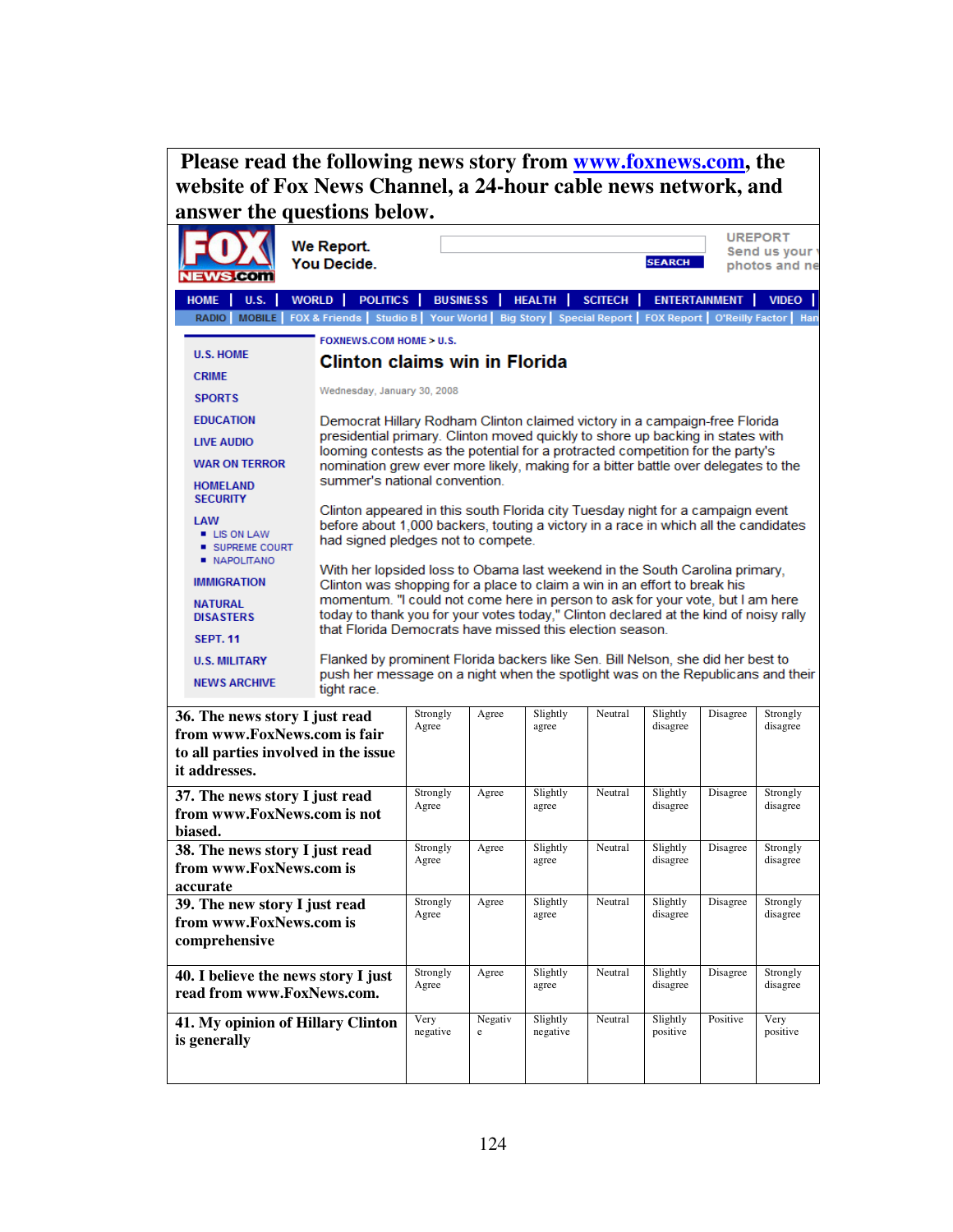**Please read the following news story from www.foxnews.com, the website of Fox News Channel, a 24-hour cable news network, and answer the questions below.**

|                                                                                            | ws com                                                                                                                                                                                                                                                                                         | We Report.<br>You Decide.                                                                                                                                                                                                                                                                                                                                                                                                                                                                                                                                                                                                                                                                                                                                                                                                                                                                                                                                                                                                    |                     |       |                                 |                | <b>SEARCH</b>        | <b>UREPORT</b><br>photos and news | Send us your vide         |
|--------------------------------------------------------------------------------------------|------------------------------------------------------------------------------------------------------------------------------------------------------------------------------------------------------------------------------------------------------------------------------------------------|------------------------------------------------------------------------------------------------------------------------------------------------------------------------------------------------------------------------------------------------------------------------------------------------------------------------------------------------------------------------------------------------------------------------------------------------------------------------------------------------------------------------------------------------------------------------------------------------------------------------------------------------------------------------------------------------------------------------------------------------------------------------------------------------------------------------------------------------------------------------------------------------------------------------------------------------------------------------------------------------------------------------------|---------------------|-------|---------------------------------|----------------|----------------------|-----------------------------------|---------------------------|
|                                                                                            | <b>HOME</b><br><b>U.S.</b>                                                                                                                                                                                                                                                                     | <b>WORLD</b><br><b>POLITICS</b>                                                                                                                                                                                                                                                                                                                                                                                                                                                                                                                                                                                                                                                                                                                                                                                                                                                                                                                                                                                              | <b>BUSINESS</b>     |       | <b>HEALTH</b>                   | <b>SCITECH</b> | <b>ENTERTAINMENT</b> |                                   | <b>VIDEO</b><br><b>OF</b> |
|                                                                                            | <b>MOBILE</b><br><b>RADIO</b><br><b>U.S. HOME</b><br><b>CRIME</b><br><b>SPORTS</b><br><b>EDUCATION</b><br><b>LIVE AUDIO</b><br><b>WAR ON TERROR</b><br><b>HOMELAND</b><br><b>SECURITY</b><br>LAW<br>■ LIS ON LAW<br>SUPREME COURT<br><b>NAPOLITANO</b><br><b>IMMIGRATION</b><br><b>NATURAL</b> | <b>FOX &amp; Friends</b><br><b>FOXNEWS.COM HOME &gt; U.S.</b><br><b>Study: Corn ethanol no climate solution</b><br>Wednesday, January 30, 2008<br>WASHINGTON - The widespread use of ethanol from corn could result in nearly<br>twice the greenhouse gas emissions as the gasoline it would replace because of<br>expected land-use changes, researchers concluded Thursday.<br>The study challenges the rush to corn-based ethanol as a response to global<br>warming, but says there is a future for ethanol from waste products that do not<br>require uprooting land where carbon is already absorbed by trees and plants.<br>The researchers said that past studies showing the benefits of ethanol in<br>combating climate change have not taken into account almost certain changes in<br>land use worldwide if ethanol from corn - and in the future from other feedstocks<br>such as switchgrass - become a prized commodity.<br>"Using good cropland to expand biofuels will probably exacerbate global warming," | Studio B Your World |       | <b>Big Story</b> Special Report |                | <b>FOX Report</b>    | <b>O'Reilly Factor</b>            | <b>Hannity</b>            |
|                                                                                            | <b>DISASTERS</b><br>42. The news story I just read<br>from www.FoxNews.com is<br>fair to all parties involved in<br>the issue it addresses.                                                                                                                                                    | concludes the study published in Science magazine.                                                                                                                                                                                                                                                                                                                                                                                                                                                                                                                                                                                                                                                                                                                                                                                                                                                                                                                                                                           | Strongly<br>Agree   | Agree | Slightly<br>agree               | Neutral        | Slightly<br>disagree | Disagree                          | Strongly<br>disagree      |
|                                                                                            | 43. The news story I just read<br>from www.FoxNews.com is<br>not biased.                                                                                                                                                                                                                       |                                                                                                                                                                                                                                                                                                                                                                                                                                                                                                                                                                                                                                                                                                                                                                                                                                                                                                                                                                                                                              | Strongly<br>Agree   | Agree | Slightly<br>agree               | Neutral        | Slightly<br>disagree | Disagree                          | Strongly<br>disagree      |
|                                                                                            | 44. The news story I just read<br>from www.FoxNews.com is<br>accurate                                                                                                                                                                                                                          |                                                                                                                                                                                                                                                                                                                                                                                                                                                                                                                                                                                                                                                                                                                                                                                                                                                                                                                                                                                                                              | Strongly<br>Agree   | Agree | Slightly<br>agree               | Neutral        | Slightly<br>disagree | Disagree                          | Strongly<br>disagree      |
|                                                                                            | 45. The new story I just read<br>from www.FoxNews.com is<br>comprehensive                                                                                                                                                                                                                      |                                                                                                                                                                                                                                                                                                                                                                                                                                                                                                                                                                                                                                                                                                                                                                                                                                                                                                                                                                                                                              | Strongly<br>Agree   | Agree | Slightly<br>agree               | Neutral        | Slightly<br>disagree | Disagree                          | Strongly<br>disagree      |
| Strongly<br>46. I believe the news story I<br>Agree<br>just read from<br>www.FoxNews.com.  |                                                                                                                                                                                                                                                                                                |                                                                                                                                                                                                                                                                                                                                                                                                                                                                                                                                                                                                                                                                                                                                                                                                                                                                                                                                                                                                                              |                     | Agree | Slightly<br>agree               | Neutral        | Slightly<br>disagree | Disagree                          | Strongly<br>disagree      |
| 47. I think global warming is<br>one of the most important<br>challenges of my generation. |                                                                                                                                                                                                                                                                                                |                                                                                                                                                                                                                                                                                                                                                                                                                                                                                                                                                                                                                                                                                                                                                                                                                                                                                                                                                                                                                              | Strongly<br>Agree   | Agree | Slightly<br>agree               | Neutral        | Slightly<br>disagree | Disagree                          | Strongly<br>disagree      |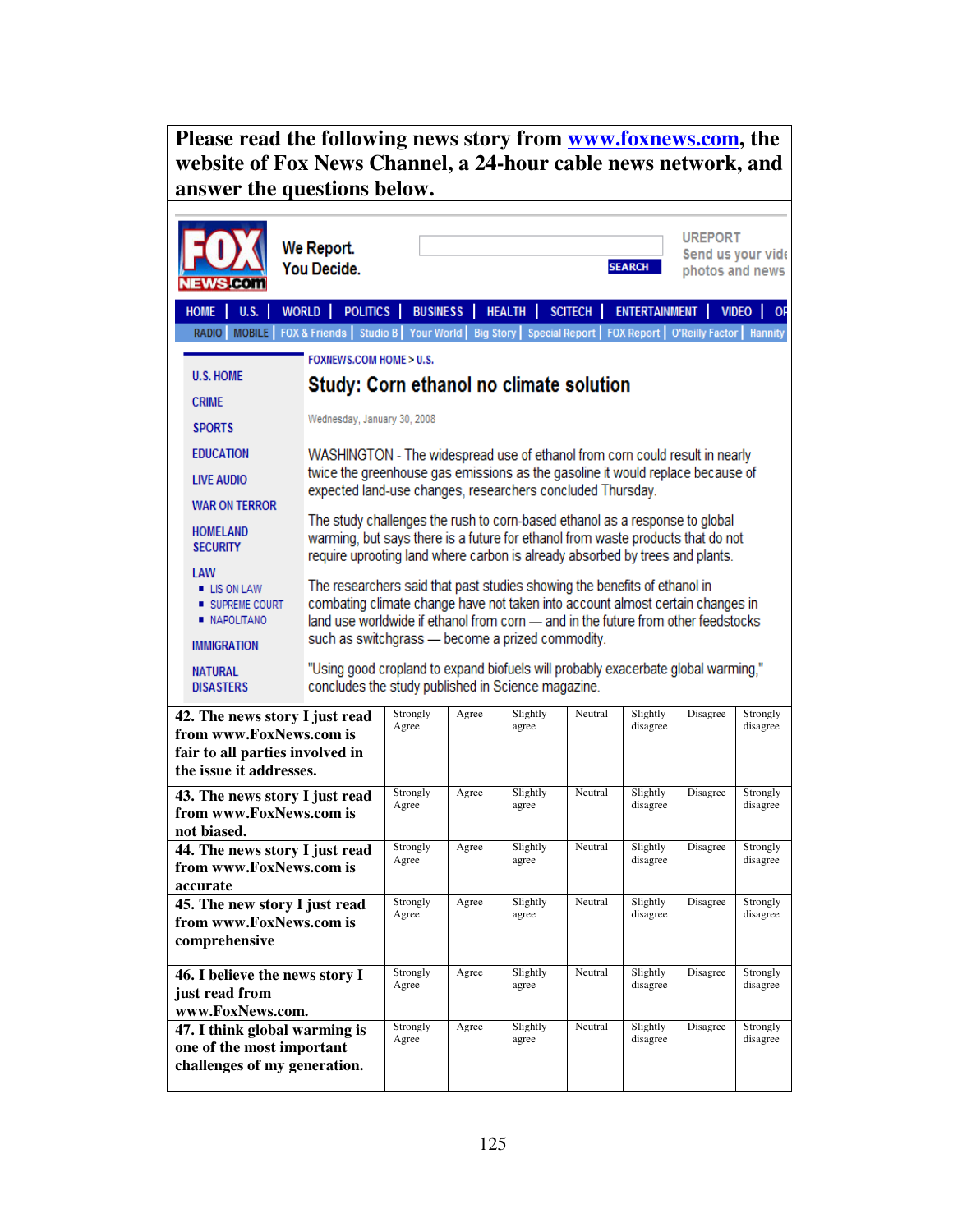#### **Bibliography**

- Aaker, D. A. & Biel, A (1992). *Building strong brands.* Hillsdale, NJ: Lawrence Erlbaum Associates.
- Aaker, D. A. (1991). *Managing brand equity.* New York: The Free Press.
- Aaker, D. A., & Keller, K. (1990). Consumer evaluations of brand extensions. *Journal of Marketing, 54,* 27 - 43.
- Aaker, J. L. (1997). Dimensions of brand personality. *Journal of Marketing Research, 34,* 347-356.
- Abel, J. D., & Wirth, M. O. (1977). Newspaper vs. TV credibility for local news. *Journalism Quarterly, 54,* 371-375.
- Abramowitz, A. & Saunders, K. (2005). Why can't we all just get along? The reality of a polarized America, *The Forum*, 3 (2), 1 - 22.
- Achen, C. H. (1975). Mass political attitudes and the survey response. *American Political Science Review, 69*(4), 1218–1231.
- Addington, D. W. (1971). The effect of vocal variations on ratings of source credibility. *Speech Monographs, 38*, 242 - 247.
- Ahercromhie, N. & Longhurst, B. (1998). *Audiences: A Sociological Theory of Performance and Imagination,* Sage Publications: London.
- Ainscough, T. L. & Luckett, M. G. (1996). The internet for the rest of us: marketing on the World Wide Web. *Journal of Consumer Marketing, 13* (2), 36 – 47.
- Ajzen, I. (1988). *Attitudes, Personality And Behaviour.* Buckingham, UK: Open University Press.
- Alterman, E. (2003). *What liberal media? The truth about bias and the news.* New York: Basic Books.
- Altschull, J. H. (1995). *Agents of power: the media and public policy*. New York: Longman.
- Altschull, J.H. (1996). A crisis of coincidence: is community journalism the answer? *Journal of Mass Media Ethics .2*(3), 166 – 172.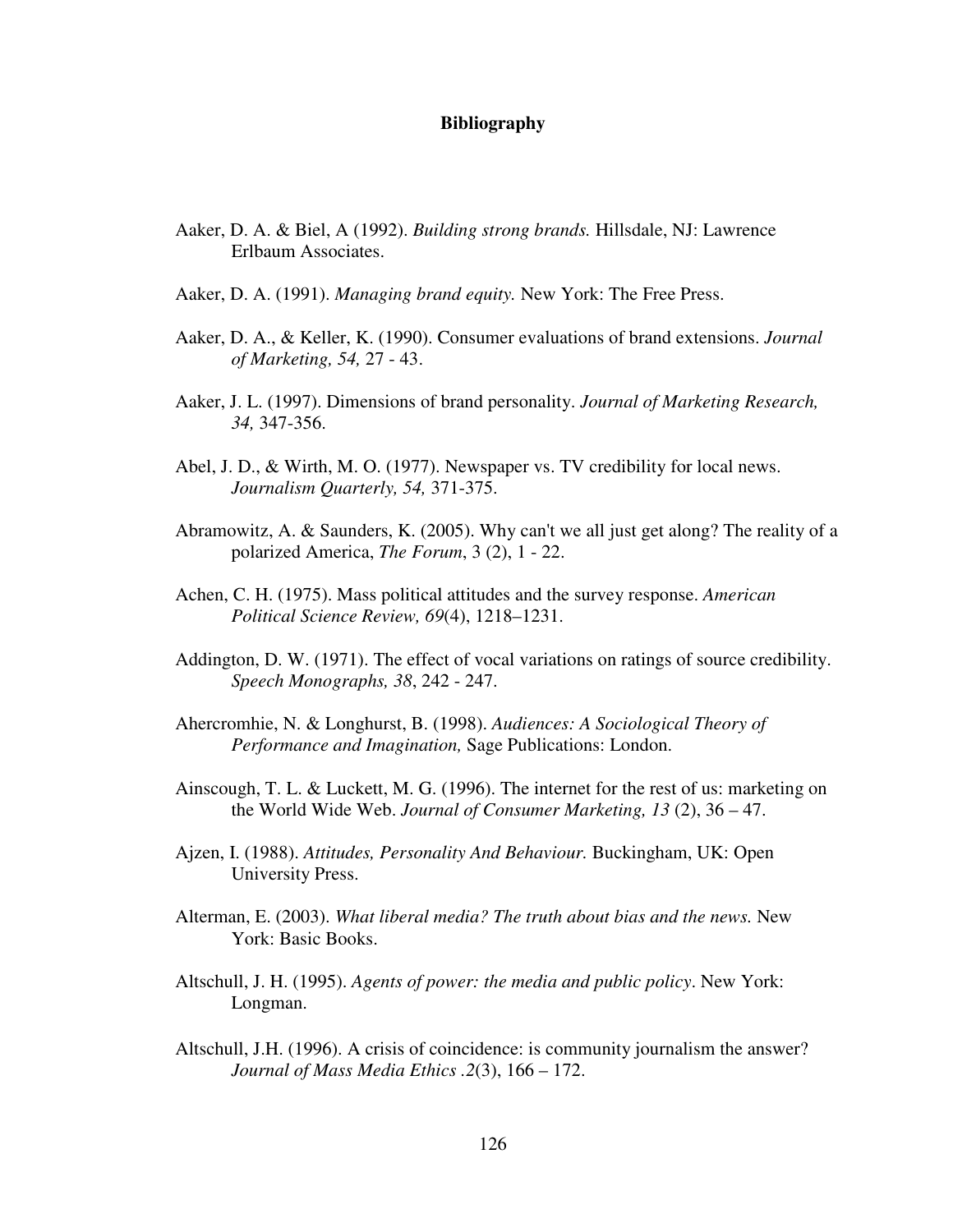Anderson, B. M. (2004). Journalism's proper bottom line. *Nieman Reports, 58(4),* 51.

- Andsager, J. L., & Mastin, T. (2003). Racial and regional differences in readers' evaluations of the credibility of political columnists by race and sex. *Journalism and Mass Communication Quarterly, 80* (1), 57 – 73.
- Aristotle (1954). *Rhetoric,* Translated by W. Rhys Roberts. *Poetics,* Translated by Ingram Bywater. New York, The Modern Library.
- Atwood, L. E. (1966). The effects of incongruity between source and message credibility. *Journalism Quarterly, 43,* 90 – 95.
- Bagdikian, B. H. (1997). *The media monopoly* (5th ed.). Boston, MA: Beacon.
- Balachander, S & Ghose, S. (2003). Reciprocal Spillover Effects: A Strategic Benefit of Brand Extensions, *Journal of Marketing, 67*(1), 4 - 14.
- Baran, S.J. & Davis, D.K. (1994). *Mass communication theory: foundation, ferment and future.* California: Wadsworth Publishing Company.
- Begg, I. M., Anas, A., & Farinacci, S. (1992). Dissociation of processes in belief: Source recollection, statement familiarity, and the illusion of truth. Journal of *Experimental Psychology, 121*, 446 - 458.
- Berlo, D. K., Lemert, J. B., & Mertz, R. J. (1969). Dimensions for evaluating the acceptability of message sources. *Public Opinion Quarterly, 33*,563-576.
- Berry, S. T., & Biel, A. L. (1992). How brand image drives brand equity. *Journal of Advertising Research, 32*(6).
- Blackstone, M. (2000). Observations: Building brand equity by managing the brand's relationships. *Journal of Advertising Research, 40*(6), 101-105.
- Boehm, L. E. (1994). The validity effect: A search for mediating variables. *Personality and Social Psychology Bulletin, 20*, 285-293.
- Brinkley, J. (1997, December 29). *TV stations fear for their channel brand as choices proliferate.* New York Times, C9.
- Brown, S. R. (1970). Consistency and persistence of ideology: some experimental results. *Public Opinion Quarterly, 34*(1), 60–68.
- Brownlow, S. (1992). Seeing is believing: Facial appearance, credibility, and attitude change. *Journal of Nonverbal Behavior, 16,* 101-115.
- Bucy, E. (2003). Media credibility reconsidered: Synergy effects between on-air and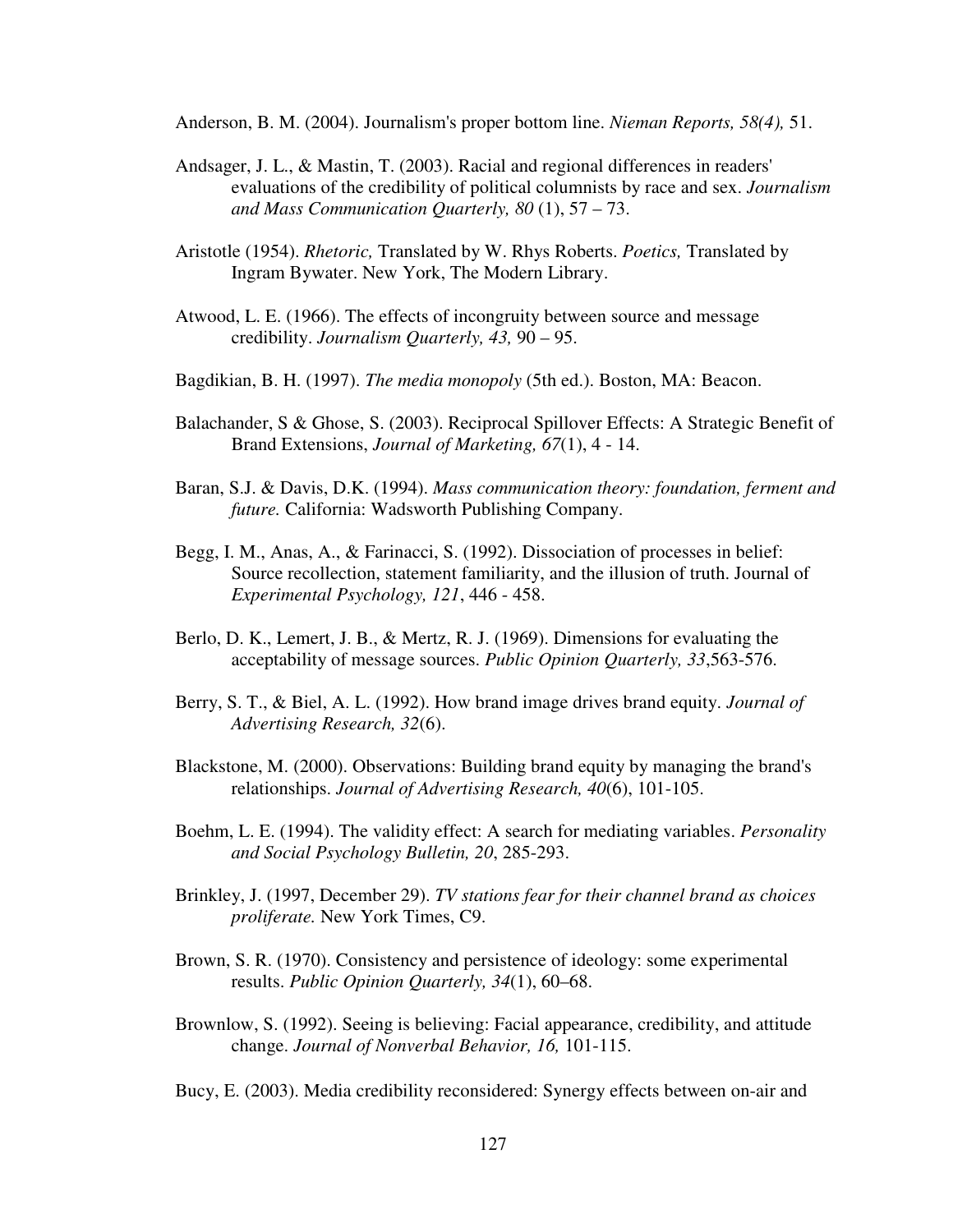online news. *Journalism & Mass Communication Quarterly, 80* (2), 247 – 265.

- Burgoon, J. K. (1976). The ideal source: A reexamination of source credibility measurement. *Central States Speech Journal, 2,* 200-206.
- Byrne, B. M (2001). *Structural Equation Modeling with Amos Basic concepts, Applications and Programming.* Mahwah, New Jersey: Lawrence Erlbaum Associates; 2001
- Campbell, A, Miller, W. E., Converse, P. E., Stokes, D. E. (1960). *The American voter.* Chicago: The University of Chicago Press.
- Carter, R. F., & Greenberg, B. S. (1965). Newspapers or television: which do you believe? *Journalism Quarterly, 42*, 29 – 35.
- Chaffee, S. H., & Metzger, M. J. (2001). The End of Mass Communication? *Mass Communication & Society, 4* (4), 365 - 380.
- Chaffee, S. H., & Schleuder, J. (1986). Measurement and effects of attention to news media. *Human Communication Research, 13*, 76–107.
- Chaiken, S. (1979). Communicator physical attractiveness and persuasion. *Journal of Personality and Social Psychology, 37*, 1387 - 1397.
- Chan-Olmsted, S (2000). Branding and internet marketing in the age of digital media. *Journal of Broadcasting & Electronics media. 46*(4), 641 – 645.
- Chan-Olmsted, S. & Park, J. S. (2000). From on-air to online world: Examining the content and structure of broadcasting stations' web sites. *Journalism and Mass Communication Quarterly, 77*(2), 321-339.
- Chan-Olmsted, S. M. & Kim, Y (2001). Perceptions of branding among television station managers: An exploratory analysis. *Journal of Broadcasting & Electronic Media, 45*(1), 75-91
- Chan-Olmsted, S. M. & Kim, Y (2002). The PBS brand versus cable brands: Assessing the brand image of public television in a multichannel environment. *Journal of Broadcasting & Electronic Media, 46*(2), 300-320

Charity, A. (1995). *Doing public journalism.* New York: Guilford Publications.

Chen, R., Thorson, E., & Lacy, S. (2005). The impact of newsroom investment on newspapers revenues and profits: Small and medium newspapers, 1998-2002, *Journalism & Mass Communication Quarterly, 82* (3), 516-532.

Cho, S., Thorson, E., & Lacy, S. (2004). Increased circulation follows investments in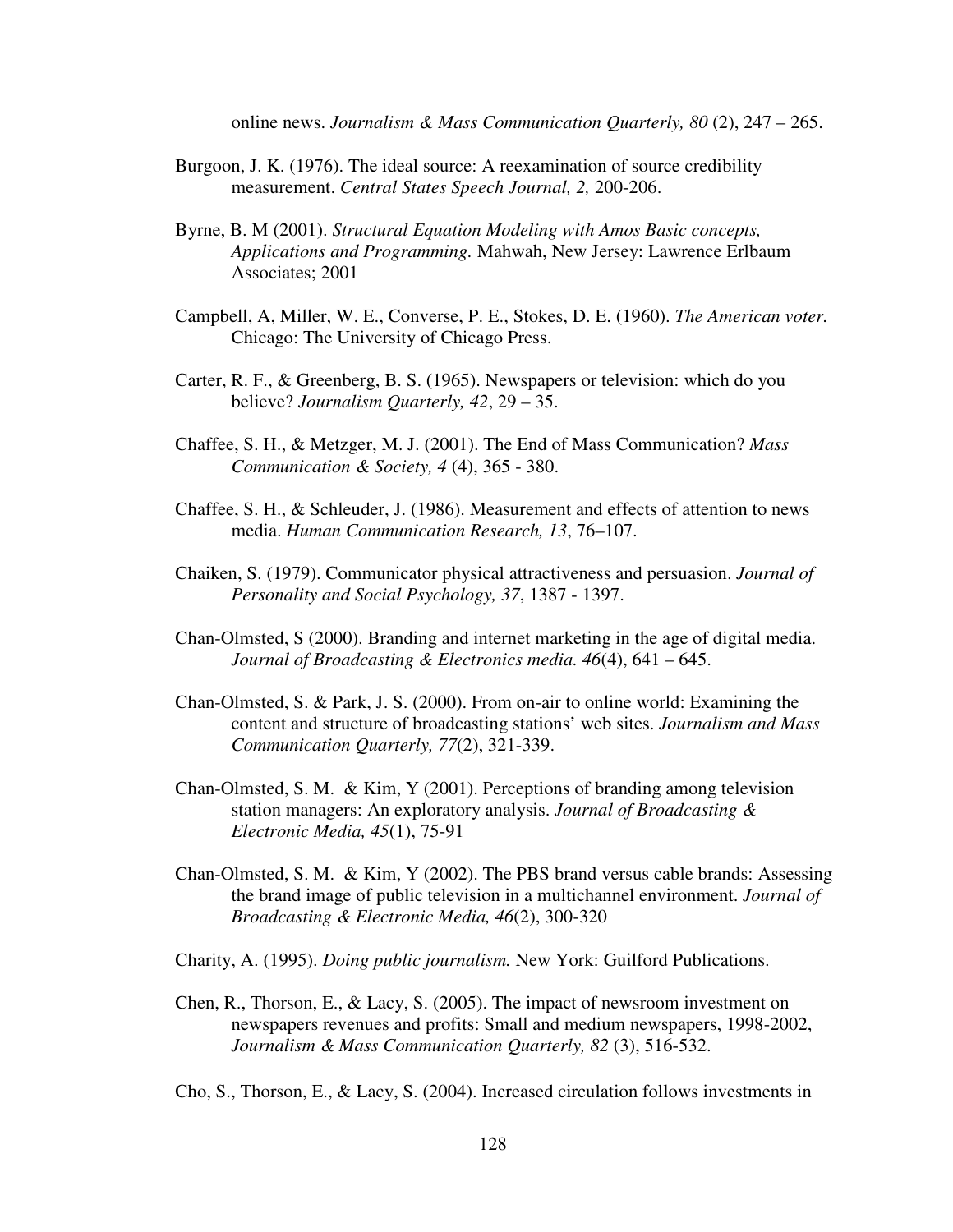newsroom, *Newspaper Research Journal, 25* (4), 26-39.

- Christen, C. T., Kannaovakun, P., & Gunther, A. C. (2002). Hostile media perceptions: Partisan assessments of press and public during the 1997 United Parcel Service strike. *Political Communication,* 19, 423-436.
- Collins, S. (2004). *Crazy like a fox: the inside story of how FOX beat CNN*. New York, NY: Penguin.
- Conover, P. J, & Feldman, S. (1981). The origins and meaning of liberal/conservative self-identifications. *Journal of Political Science, 25*, 617-645.
- Corry, J. (1996, January). *Fancy man fever.* The American Spectator, pp. 54-55.
- Davis, J. J. (1994). Consumer Response to Corporate Environmental Advertising. *Journal of Consumer Marketing, 11*(2), 25-47.
- Davis, S. (1995). A vision for the year 2000: brand asset management. *Journal of Consumer Marketing, 12,* 65 - 82.
- Davis, S. (2002). Brand Asset Management: How businesses can profit from the power of brand, *Journal of Consumer Marketing. 2002. 19* (4/5), 351 – 359.
- Davis, S. M. (2000). The power of the brand. *Strategy & Leadership*,  $28(4)$ ,  $4-8$ .
- De Beer, A & Merrill, J. (2004). *Global journalism: Survey of international communication*. New York: Longman.
- DeFleur, M. & Lowery, S. (1995). *Milestone in mass communication research.* White Plains, NY: Longman Publishers.
- Domke, D., Lagos, T., Lapointe, M., Meade, M., & Xenos, M. (2000). Elite messages and source cues: moving beyond partisanship. *Political Communication, 17* (4), 395 - 403.
- Donthu, N., & Rust, R. T. (1994). Radio station positioning: A product positioning approach. *Journal of Applied Business Research, 10*(3), 21 – 28.
- Dyrud, M. A., & Worley, R. B. (2005). Blogs: Getting Started. *Business Communication Quarterly, 68* (1), 67 - 74.
- Eisner, J. (2005). *Americans staying on the sidelines of political showdown,* Retrieved from http://www.philly.com/mld/philly/news/11763766.htm on March 29, 2006.
- Enelow, J. & Hinich, M. (1981). A new approach to voter uncertainty in the Downsian spatial model. *American Journal of Political Science. 25*, 483 - 493.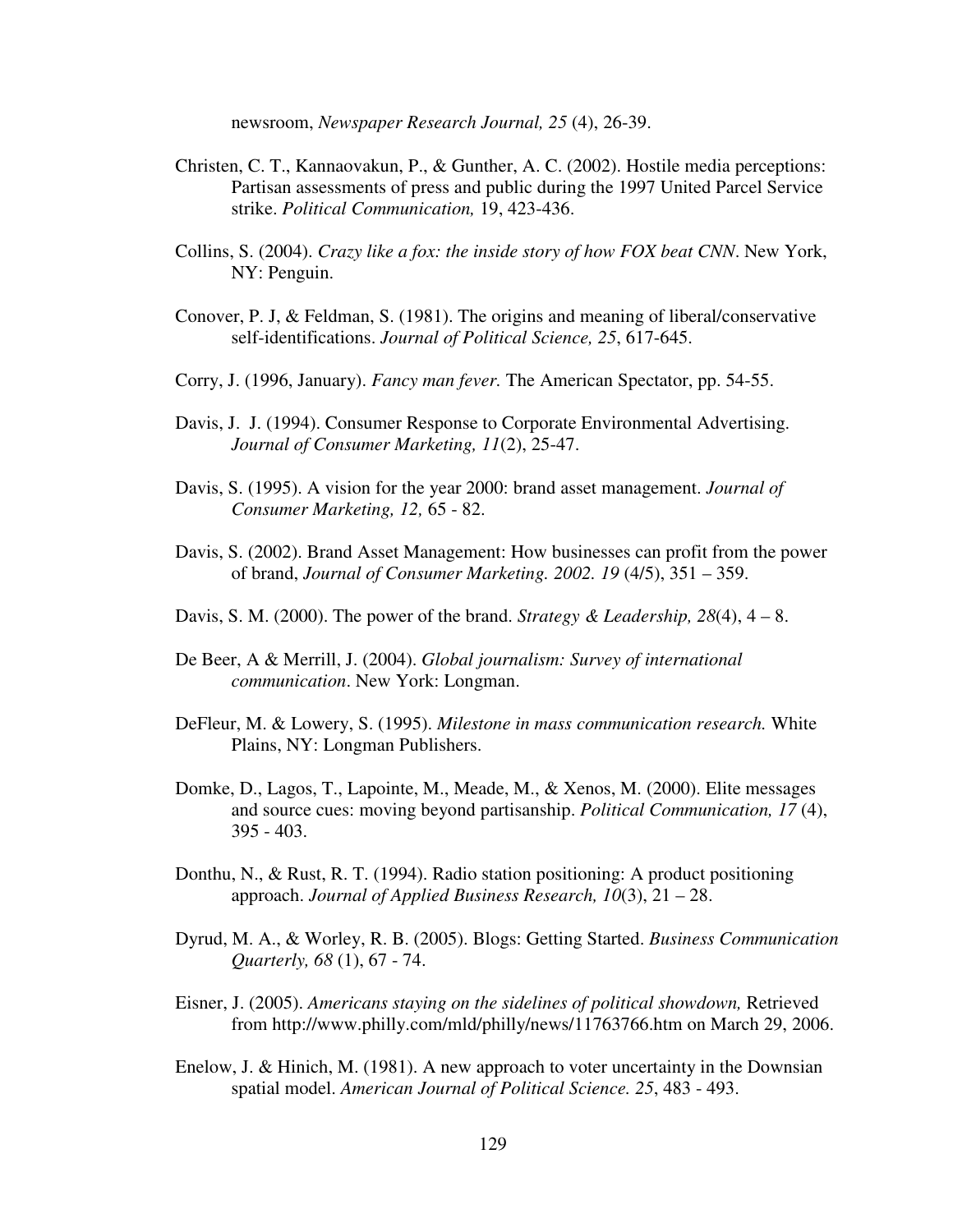- Erdem, T. & Joffre S. (2004) Brand credibility and its role in brand choice and consideration, *Journal of Consumer Research, 31* (1), 191-199.
- Eveland, W. P. & Shah, D. V. (2003). The impact of individual and interpersonal factors on perceived news media bias, *Political Psychology, 24*, 101 – 128.
- Faircloth, J. B., Capella, L. M, & Alford, B. L. (2001). The effect of brand attitude and brand image on brand equity. *Journal of Marketing Theory and Practice, 9*, (3),  $61 - 76.$
- Fancher, M. R. (2000). *Seattle: Branding can show path to a better newspaper*, in Zeeck, D. A (Ed.) (pp 6 - 14). Extending the brand: American Society of Newspaper Editors.
- Farhi, P. (2003). Everybody wins. American Journalism Review, 25 (3), 32 37.
- Farquhar, P. H. (1991). Managing brand equity. *Journal of Advertising, 30* (4) 7 12.
- Field, J. O. & Anderson, R. E. (1969). Ideology in the public's conceptualization of the 1964 election. *Public Opinion Quarterly, 33* (3), 380 - 399.
- Fiorina, M. P., Abrams, S. J., & Pope, J. C. (2005). *Culture war? The myth of a polarized America.* New York: Pearson Longman.
- Fiske, J. (1992). *The cultural economy of fandom.* in The Adoring Audience: Fan Culture and Popular Media, eds D. E. Lewis, London: Routledge.

Festinger, L. (1950). Informal social communication. *Psychological Review, 57*, 271- 282.

- Flanagin, A. J., & Metzger, M. J. (2000). Perceptions of Internet information credibility. *Journalism & Mass Communication Quarterly, 77*, 515-540.
- Fombrun, C. J. (1996), *Reputation.* Boston, MA: Harvard Business School Press.
- Gallup (2004). Media credibility reaches lowest point in three decades: CBS news incident latest in long history of media mistakes. Retrieved on December 14, 2005 from http://poll.gallup.com/content/default.aspx?CI=13132
- Gans, H. J. (1979). *Deciding what's news.* NY: Vintage Books.
- Gaziano, C, & McGrath, K. (1986). Measuring the concept of credibility. *Journalism Quarterly, 63*, 451-462.
- Goldberg, B. (2001). *Bias: A CBS insider exposes how the media distorts the news.*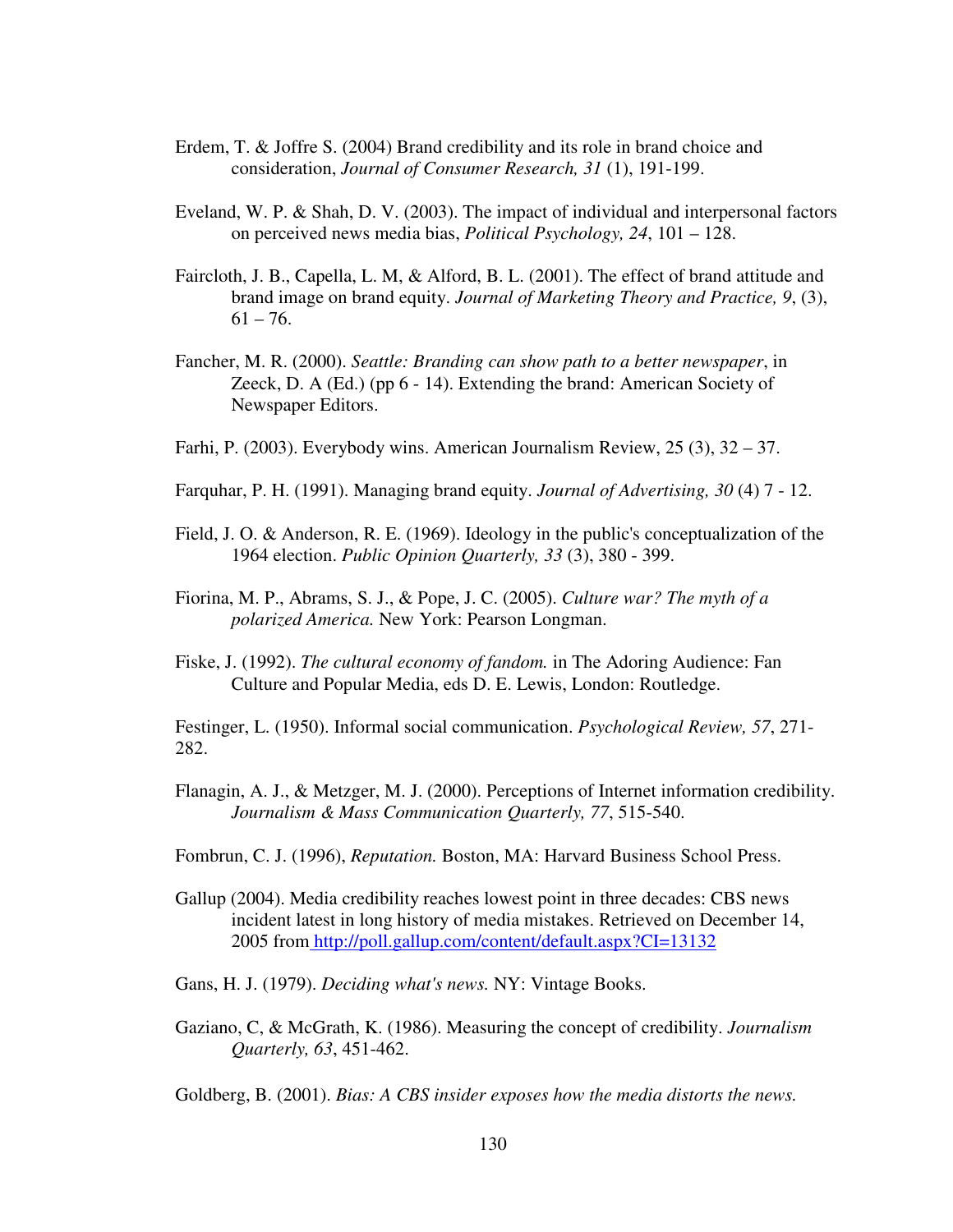Washington, DC: Regency.

- Goldsmith, R. E., Lafferty, B. A., & Newell, S. J. (2000). The impact of corporate credibility and celebrity credibility on consumer reaction to advertisements and brands. *Journal of Advertising, 29*(3), 43 – 55.
- Goldstein, G. B. (2004). A strategic response to media metamorphoses. *Public Relations Quarterly, 49*(2), 19 - 23.
- Graber, D. (1987). *Kind pictures and harsh words.* In K.L. Schlozman (Ed.), Elections in America (pp.115-141). Boston: Allen & Unwin.
- Greenberg, B. S. (1996). Media use and believability: Some multiple correlates, Journalism Quarterly, 43, 665 -671.
- Gregory, B. L. (2005). Same-Sex marriage and the 2004 presidential election. *Political Science and Politics, 38* (2), 195 - 212.
- Gunther, A. C. (1992). Biased press or biased public? Attitudes toward media coverage of social groups. *Public Opinion Quarterly, 56* (2), 147-167.
- Ha, L., & Chan-Olmsted, S. M. (2001). Enhanced TV as brand extension: TV viewers' perception of enhanced TV features and TV commerce on broadcast networks' web sites. The International Journal on Media Management, 3(4), 202 – 214.
- Harrison, J. (2006). *News.* London, UK: Routledge.
- Hastorf, A. and Cantril, H. (1954). They say a game: A case study. *Journal of Abnormal and Social Psychology, 49,* 129-134.
- Hickey, N. (1998) Money lust. *Columbia Journalism Review, 37(2)*, 28 37.
- Hickey, N. (2003). Cable wars. *Columbia Journalism Review, 41*(5), 12-17.
- Hillygus, D., Sunshine, S., & Todd, G. (2005). Moral Issues and Voter Decision Making in the 2004 presidential election. *Political Science and Politics, 38* (2), 201 - 231.
- Hinich, M. J. & Munger, M. C. (1994). *Ideology and the theory of political choice.* Ann Habor, MI: The University of Michigan Press.
- Hoeffler, S. & Keller, L.K. (2002). Building brand equity through corporate societal marketing. *Journal of Public Policy & Marketing 21*(1), 78-89.
- Holm, J. D. & Robinson, J. P. (1978). Ideological identification and the American voter. *Public Opinion Quarterly, 42,* 235-246.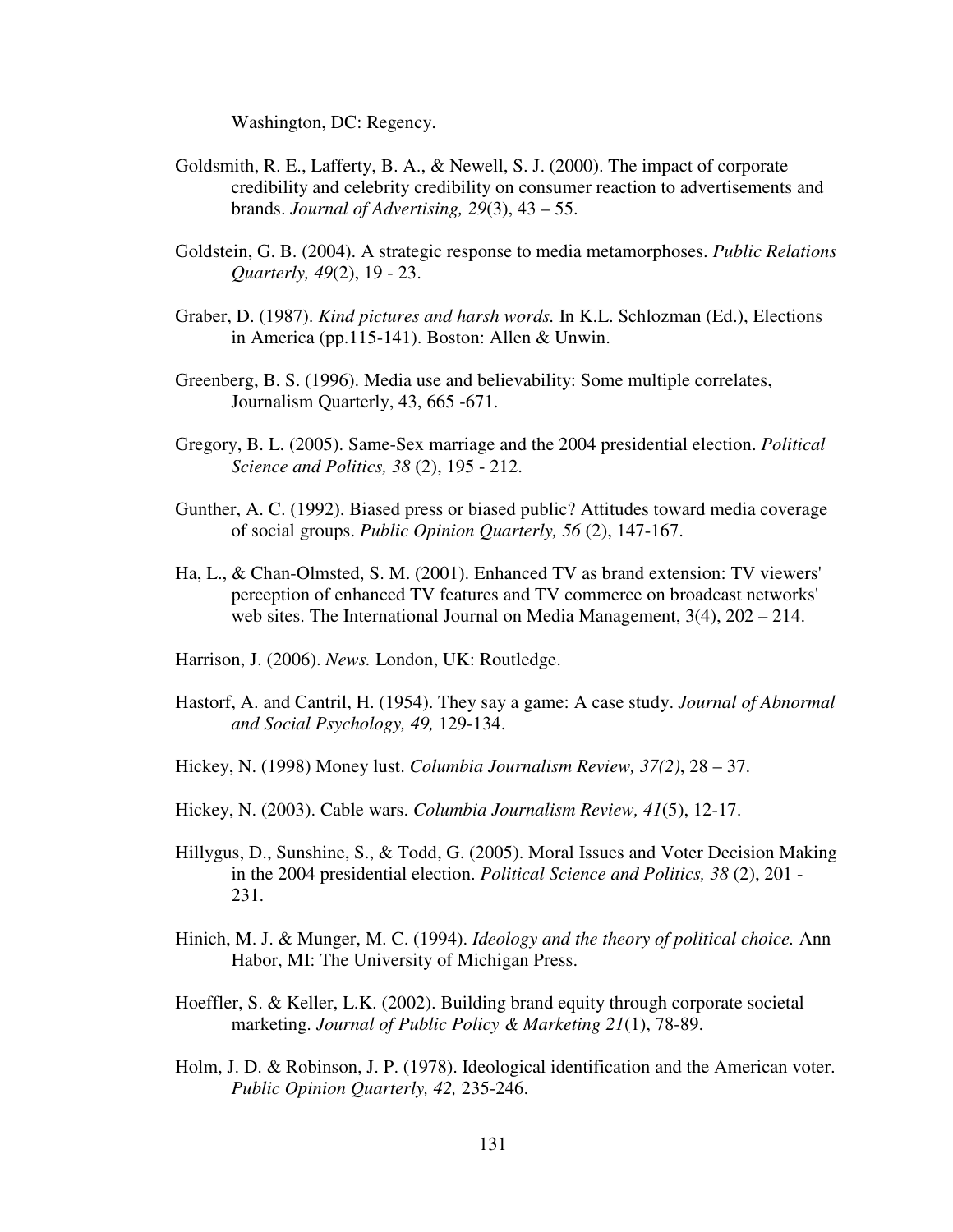- Hovland, C. 1. (1951). Changes in attitude through communication. *Journal of Abnormal and Social Psychology, 46,* 424 - 437.
- Hovland, C. 1., Janis, I. L., & Kelley, H. H. (1953). *Communication and persuasion.* New Haven, Ct: Yale University Press.
- Hovland, C. I., Lumsdaine, A. A., & Sheffield, F. D. (1949). *Experiments on mass communication.* Princeton, NJ: Princeton University Press.
- Hovland, C., & Weiss, W. (1951). The influence of source credibility on communication effectiveness. *Public Opinion Quarterly, 15,* 635-650.
- Jacoby, J. & Chestnut, R. W. (1978). *Brand loyalty.* New York: Wiley.
- Jacoby, W. G. (1995). The structure of ideological thinking in the American electorate. *American Journal of Political Science, 39*(2), 314 – 336.
- Johnson, E (1984). Credibility of black and white newscasters to a black audience. *Journal of Broadcasting, 28* (3), 365 - 369.
- Johnson, T. J., & Kaye, B. K. (1998). Cruising is believing? Comparing the internet and traditional sources on media credibility measures. *Journalism & Mass Communication Quarterly, 75,* 325 - 340.
- Joravsky, D. (1970). *The Lysenko affair.* Cambridge, Mass: Harvard University Press.
- Keller, K. L. (1993). Conceptualizing, measuring, and managing customer-based brand equity. *Journal of Marketing, 57,* 1-22.
- Keller, K. L. (2002). *Strategic brand management: building, measuring, and managing brand equity.* Upper Saddle River, NJ: Prentice Hall.
- Kiernan, V. & Levy, M. R. (1999) Competition among broadcast-related web site. *Journal of Broadcasting & Electronic Media, 43*(2), 271 – 279.
- Kim, W. G., & Kim, H. (2004). Measuring customer-based restaurant brand equity: investigating the relationship between brand equity and firms' performance. Cornell Hotel & Restaurant Administration Quarterly, 45 (2), 115 – 132.
- Kiousis, S. (2001). Public trust or mistrust? Perceptions of media credibility in the information age. *Mass Communication & Society, 4*(4), 381–404.
- Knox, S. & Walker, D. (2001). Measuring and managing brand loyalty. *Journal of Strategic Marketing, 9*, 111 – 128.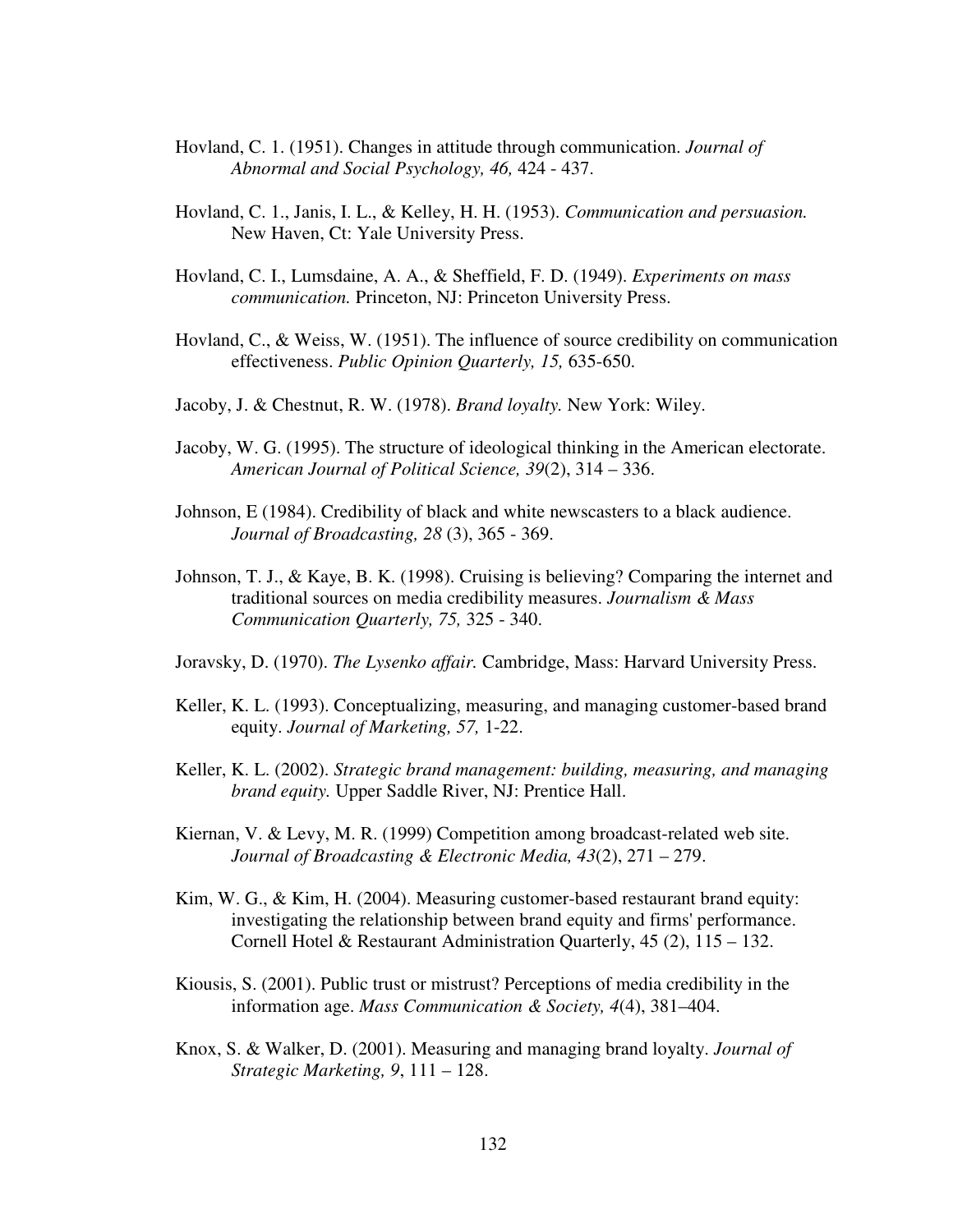- Koehler, J.J. (1993). The influence of prior beliefs on scientific judgments of evidence quality. *Organizational Behavior and Human Decision Processes, 56*, 28-55.
- Kotler, P. H. (1991), *Marketing Management: Analysis planning, and control*, 8th eds, Englewood cliff, NJ: Prentice–Hall, Inc.
- Kovach, B., & Rosenstiel, T. (2001). *The elements of journalism*. New York: Crown.
- Lane, R. E. (1962). *Political ideology: why the American common man believes what he does.* New York, NY: Macmillan.
- Lane, V. R. & Jacobson, R. (1995). Stock Market Reactions to Brand Extension Announcements: The Effects of Brand Attitude and Familiarity. *Journal of Marketing, 59,* 63-77.
- Lane, V. R. (2000). The impact of Ad repetition and Ad content on consumer perceptions of incongruent extensions. *Journal of Marketing, 64*(2), 80-91.
- Langer, G., & Cohen, J. (2005). Voters and values in the 2004 election. *Public Opinion Quarterly, 69* (5), 744-759.
- Lasswell, D. H. (1948). *The structure and function of communication in society.* In Lyman Bryson (ed.), The Communication of Ideas. New York: Harper and Row.
- Lee (2004). The Liberal Media Myth Revisited: An Examination of Factors Influencing Perceptions of Media Bias. *Journal of Broadcasting & Electronic Media, 49*(1), 43-64.
- Levitin, T.E. & Miller, W. E. (1979). Ideological Interpretations of Presidential Elections. *The American Political Science Review, 73* (3), 751-71.
- Limbaugh, R. (1993). *See, I told you so.* New York: Pocket Books.
- Lin, A.C., Atkin, D.J. & Abelman, R. (2002). The influence of network branding on audience affinity for network television. *Journal of Advertising Research, 42(3),*  $19 - 32.$
- Lodge, G. C. (1976). *The new American ideology.* New York: Knopf.
- Lord, C.G., Ross, L., & Lepper, M.R. (1979). Biased assimilation and attitude polarization: The effects of prior theories on subsequently considered evidence. *Journal of Personality and Social Psychology, 437*, 2098-2109.
- Low, G. S. & Mohr, J. J. (2000). Advertising vs. sales promotion: A brand management perspective. *Journal of Product & Brand Management, 9*(6), 389 - 414.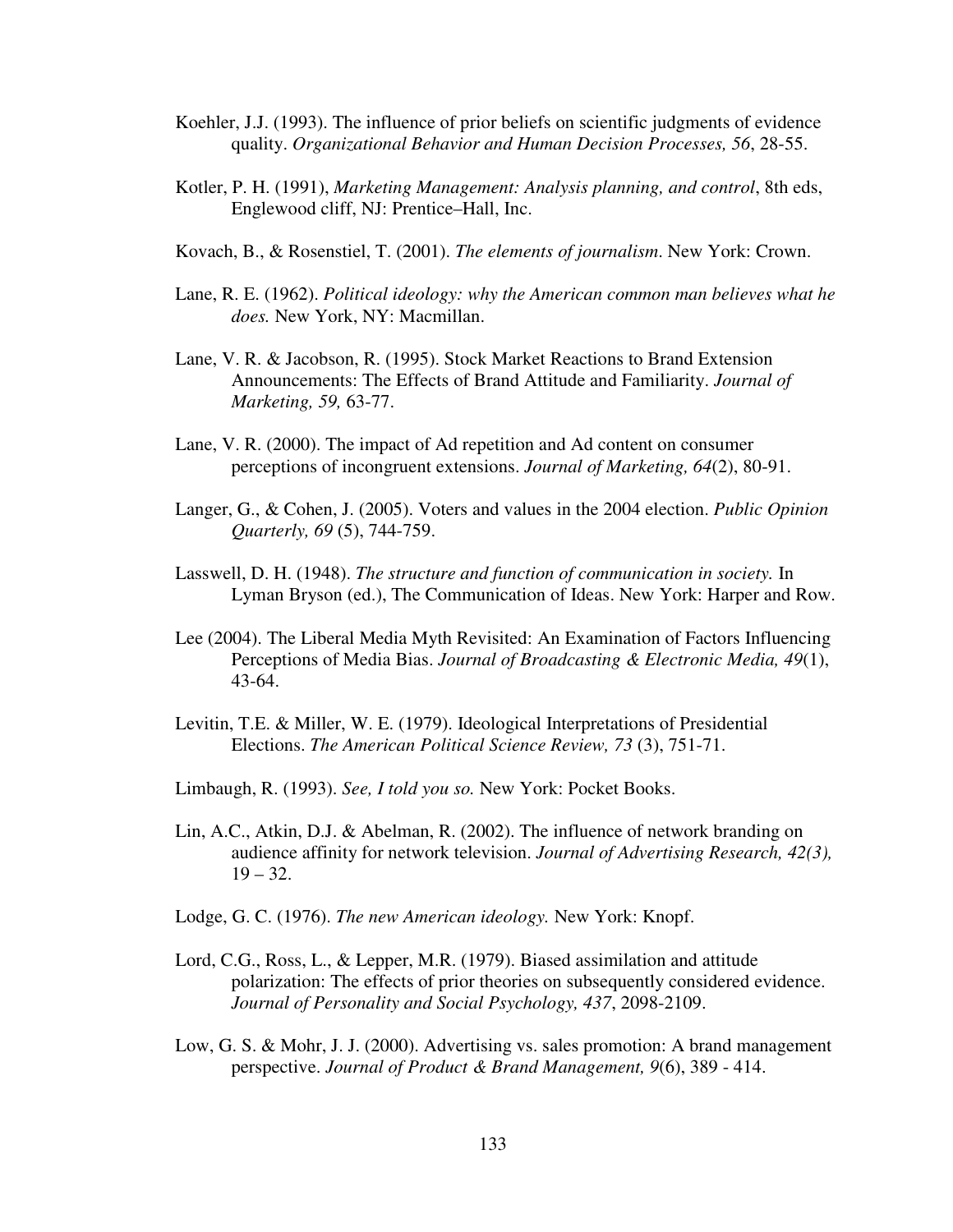- Lowery, S., & DeFleur, M. L. (1983). *Milestones in mass communication research.* New York: Longman.
- Lyons, W. & Scheb, J. M. (1992). Ideology and candidate evaluation in the 1984 and 1988 presidential elections. *Journal of Politics, 54*, 573-584.
- MacKenzie, S. B., Lutz, R. J., & Belch, G. E. (1986). The role of attitude toward the ad as a mediator of advertising effectiveness: a test of competing explanations. *Journal of Marketing Research, 23*, 130-143.
- Maitre, H. J. (1994, March/April). The tilt of the news: Liberal bias in the media. *Current,* pp. 4-8.
- Malhotra, N. K. (1981). A scale to measure self-concepts, person concepts and product concepts. *Journal of Marketing Research, 23*, 456 - 464.
- Markham, D. (1968). The dimensions of source credibility of television newscasters. *Journal of Communication, 18*, 57 - 64.
- McChesney, R. W. (2000). *Rich media, poor democracy: communication politics in dubious times.* New York: New Press.
- McCroskey, J. C. (1966). Scales for the measurement of ethos, *Speech Monographs, 33,* 65 - 72.
- McCroskey, J. C. (1969). A survey of experimental research on the effects of evidence in persuasive communication. *Speech Monographs, 55*, 169 - 176.
- McCroskey, J. C., & Jensen, T. A. (1975). Image of mass media news sources. *Journal of Broadcasting, 19*, 169-180.
- McDowell, W & Sutherland, J. (2000). Choice versus chance: using brand equity theory to explore TV audience lead-in effects: a case study. *Journal of Media Economics, 13*(4). 233 – 248.
- Mediamark (2005). Seeing red, feeling blue. Retrieved on March 28, 2006 from http://www.mediamark.com/mri/TheSource/sorc2005\_03.htm
- Merritt, D. (1998). *Public journalism and public life: why telling the news is not enough.* 2nd ed. Mahwah, N.J.: Erlbaum.
- Metzger, M. J., Flanagin, A. J., Eyal, K., Lemus, D. R., & Mccann, R. M. (2003). Credibility for the 21st Century: Integrating Perspectives on Source, Message, and Media Credibility in the Contemporary Media Environment. *Communication Yearbook, 27*,293 - 336.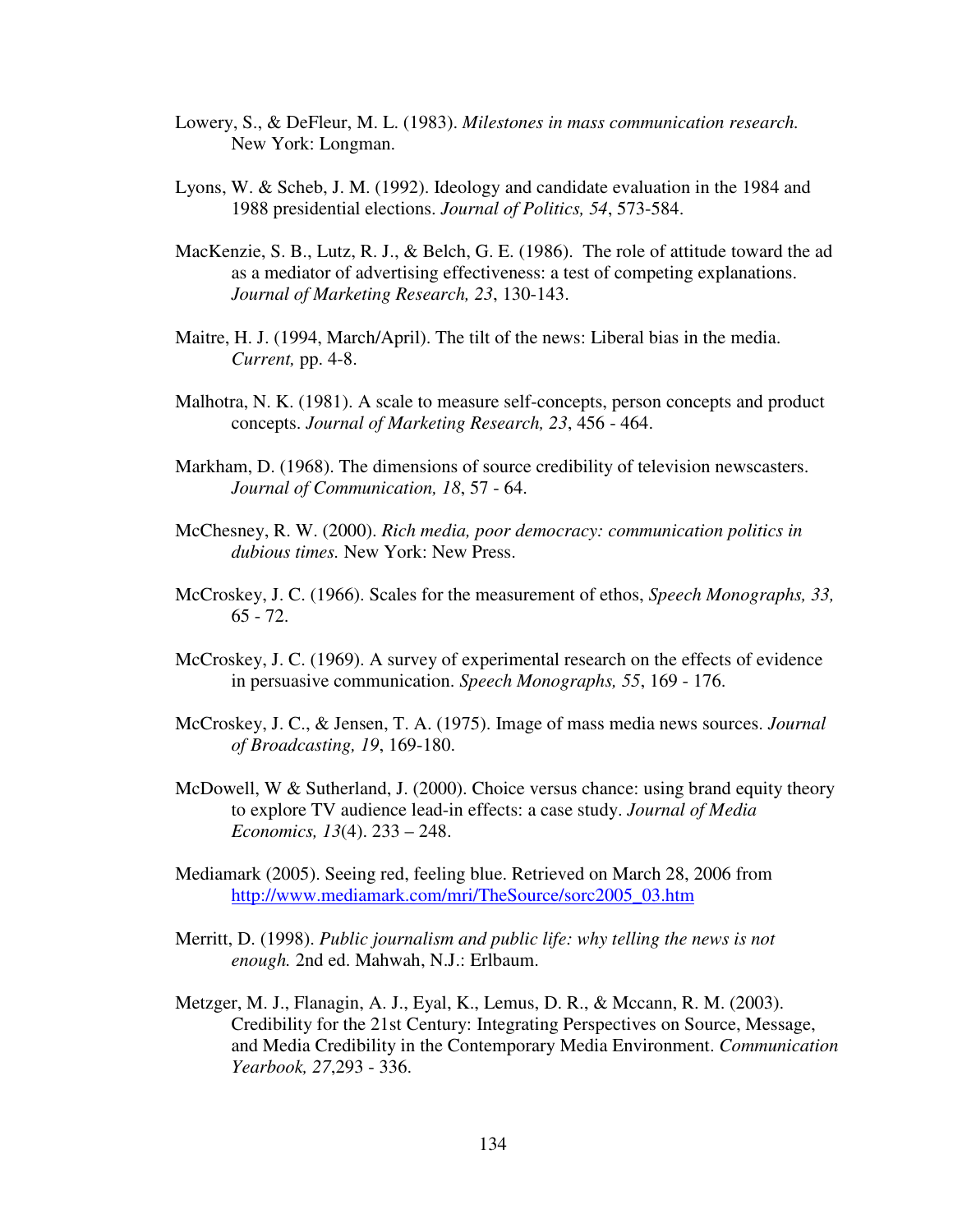- Meyer, P. (1988). Defining and measuring credibility of newspapers: Developing an index. *Journalism Quarterly, 65*,567-574.
- Meyer, P. (1998). *Imagining public journalism.* In Lambeth, E. B., Meyer, P. E., & Thorson, E. (Eds.), Assessing public journalism (pp. 251 – 273). Columbia, MO: University of Missouri Press.
- Meyer, P. (2004). The influence model and newspaper business. *Newspaper Research Journal, 25* (1), 66-83.
- Meyer, P. (2004). *The vanishing newspaper: saving journalism in the information age.* Columbia, MO: University of Missouri Press.
- Moy, P., Mccluskey, M. R., McCoy, K., & Spratt, M. A. (2004). Political correlates of local news media use. *Journal of Communication, 54*(3), 532 – 548.
- Nie, N. H., Verba, S., & Petrocik,J. R. (1976). *The changing American voter.* Boston, MA: Harvard University Press.
- North, D. (1981). *Structure and change in economic history,* New York: Norton.
- North, D. (1990). A transactions cost theory of politics. *Journal of theoretical politics, 2*, 355 – 367.
- O'Keefe, D. J. (1990). Persuasion theory and research. Newbury Park, CA: Sage.
- Oyedeji, T. A. (2005). *The Relationship between the Media Channel Credibility and Brand Equity of Media Outlets.* Unpublished master's thesis, University of Oklahoma.
- Oyedeji, T. A. & Thorson, E. (2007, August). News Need Marketing Management Model: An Explorative Study. Paper presented at the annual convention of the Association for Education in Journalism and Mass Communication (AEJMC), Washington DC.
- Oyedeji, T. A. (2007). The relation between the customer-based brand equity of media outlets and their media channel credibility: an exploratory study. *International Journal on Media Management, 9*(3), 116-125.
- Oyedeji, T. A. (2008). The Effects of Audiences' Ideological Views on the Consumer-Based Brand Equity of CNN, Fox News Channel, and MSNBC. *Electronic News, 2* (1), 31–45.
- Palmgreen, P., Wenner, L., & Rosengren, K. E. (1985). *Uses and gratifications research: The past ten years.* In K. E. Rosengren, L. Wenner, & P. Palmgreen (Eds.), Media gratifications research (pp. 11–37). Beverly Hills: Sage.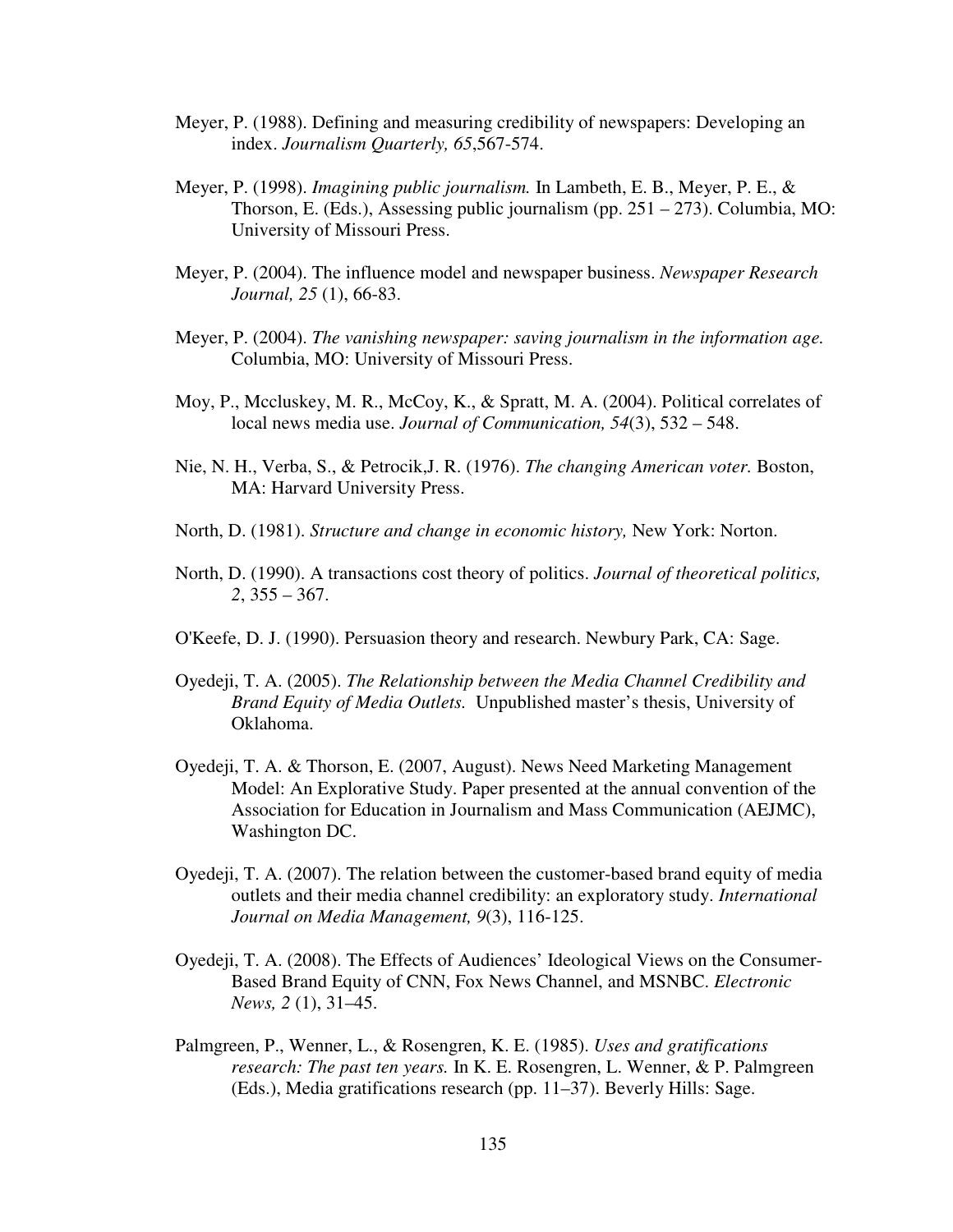- Peng, Z. (2005). *Ideology and Source Credibility: Partisan Perception Bias in Believability of CNN, Fox News and PBS.* Paper presented at the AEJMC Summer 2005 conference.
- Perloff, R. M. (1989). Ego-involvement and the third person effect of televised news coverage. *Communication Research, 16,* 236-262.
- Perry, D. K. (2003). *Roots of civic journalism: Darwin, Dewey, and Mead.* Lanham, MD: Rowman and Littlefield.
- Petty, R. E., & Cacioppo, J. T. (1986). *Communication and persuasion: The central and peripheral routes to attitude change.* New York: Springer-Verlag.
- Petty, R. E., Haugtvedt, C., & Smith, S. M. (1995). Elaboration as a determinant of attitude strength: Creating attitudes that are persistent, resistant, and predictive of behavior. In R. E. Petty & J. A. Krosnick (Eds.), Attitude strength: Antecedents and consequences (pp. 93–130). Mahwah, NJ: Erlbaum.
- Petty, R. E., Rucker, D. D., Bizer, G. Y. & Cacioppo, J. T. (2004). *The elaboration likelihood model of persuasion.* In J. S. Seiter & G. H. Gass (Eds.), Perspectives on persuasion, social influence and compliance gaining (pp. 65-89). Boston: Allyn & Bacon.
- Pew (2007). News Audiences Increasingly Politicized: Online News Audience Larger, More Diverse. Retrieved on March 1, 2008 from http://peoplepress.org/reports/display.php3?PageID=838
- Pew Research Institute (2002). News Media's Improved Image Proves Short-Lived. Retrieved on April 19, 2005 from http://peoplepress.org/reports/display.php3?ReportID=159
- Pew Research Institute (2004). Cable and internet loom large in fragmented political news universe: perceptions of partisan bias seen as growing, especially by Democrats. Retrieved on March 23, 2006 from http://peoplepress.org/reports/display.php3?ReportID=200
- Pew Research Institute (2005). *Public More Critical of Press, But Goodwill Persists: Online Newspaper Readership Countering Print Losses.* Retrieved on March, 22, 2006 from http://people-press.org/reports/display.php3?ReportID=248
- Plummer, J. T. (1985). How personality makes a difference. *Journal of Advertising Research, 24* (6), 27-31.
- Potter, R. F. (2002). Give the people what they want: A content Analysis of FM radio station home pages. *Journal of Broadcasting & Electronics Media 46*(3), 369 – 384.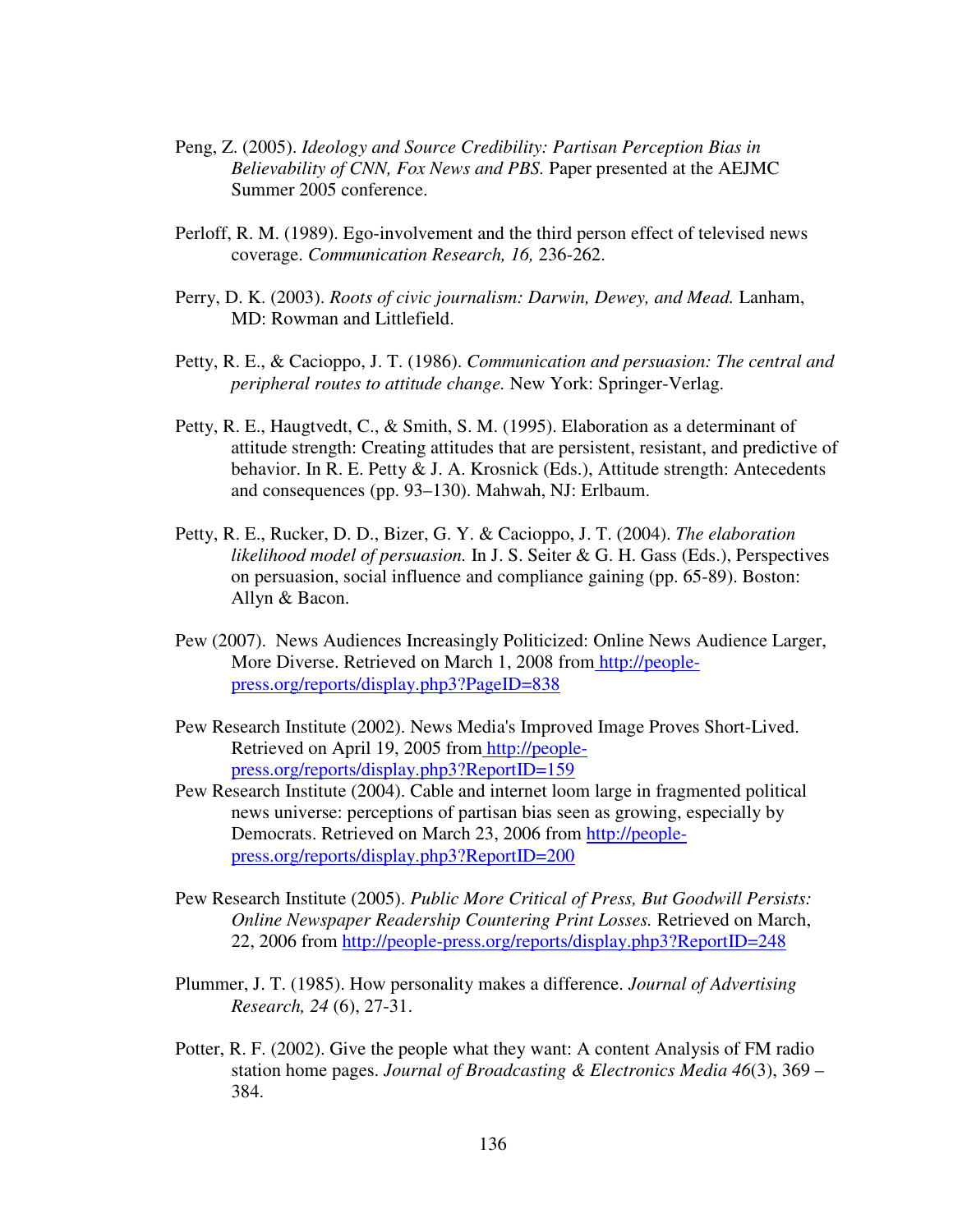- Raboy, M. (1998). Public broadcasting and the global framework of media democratization. *Gazette 60*(2), 167-180.
- Raeymaeckers, K. (2004). Newspaper Editors in Search of Young Readers: content and layout strategies to win new readers. Journalism Studies, 5 (2), 221 – 233.
- Rimmer, T., & Weaver, D. (1987). Different questions, different answers? Media use and media credibility, *Journalism Quarterly, 64*, 28-36, 44.
- Robert M. M. & Shelby D. H. (1994). The Commitment-Trust Theory of Relationship Marketing. *Journal of Marketing*, Vol. 58, No. 3. (Jul., 1994), pp. 20-38.
- Robinson, M. J., & Kohut, A. (1988). Believability and the Press. *Public Opinion Quarterly, 52* (2), 174-189.
- Roellig, L (2001). Designing global brands: critical lessons, *Journal of Design Management, 12*(4). 44-45.
- Roper, B. (1985). *Public attitudes toward television and other media in a time of change.* New York: Television Information Office.
- Roshco, B. (1999). Newsmaking, in H. Tumber (ed.) *News: A Reader*, pp. 32–6. Oxford: Oxford University Press.
- Rosen, J. (1998). Imagining public journalism. In Lambeth, E. B., Meyer, P. E., & Thorson, E. (Eds.), *Assessing public journalism* (pp. 46 – 56). Columbia, MI: University of Missouri Press.
- Rust, T.R. & Donthu, N. (1988). A programming and positioning strategy for cable television Networks. *Journal of Advertising, 17*(4), 6-13.
- Schechter, D. (2003). Are We Reaching Da Youth? Nieman Reports, 57 (4), 12 14.
- Schramm, W. (1954). *Process and effects of mass communication.* New York: Basic.
- Schweiger, W. (2000). Media Credibility Experience or Image?: A Survey on the Credibility of the World Wide Web in Germany in Comparison to Other Media. *European Journal of Communication, 15*(1), 37-60.
- Schudson, M. (1978). *Discovering the News: A Social History of American Newspaper*. New York: Basic Books.
- Secunda E. (1994). Commentary: Brand marketing the first private national commercial TV station in Central Europe. *Journal of Product & Brand Management, 3*(2),  $37 - 41.$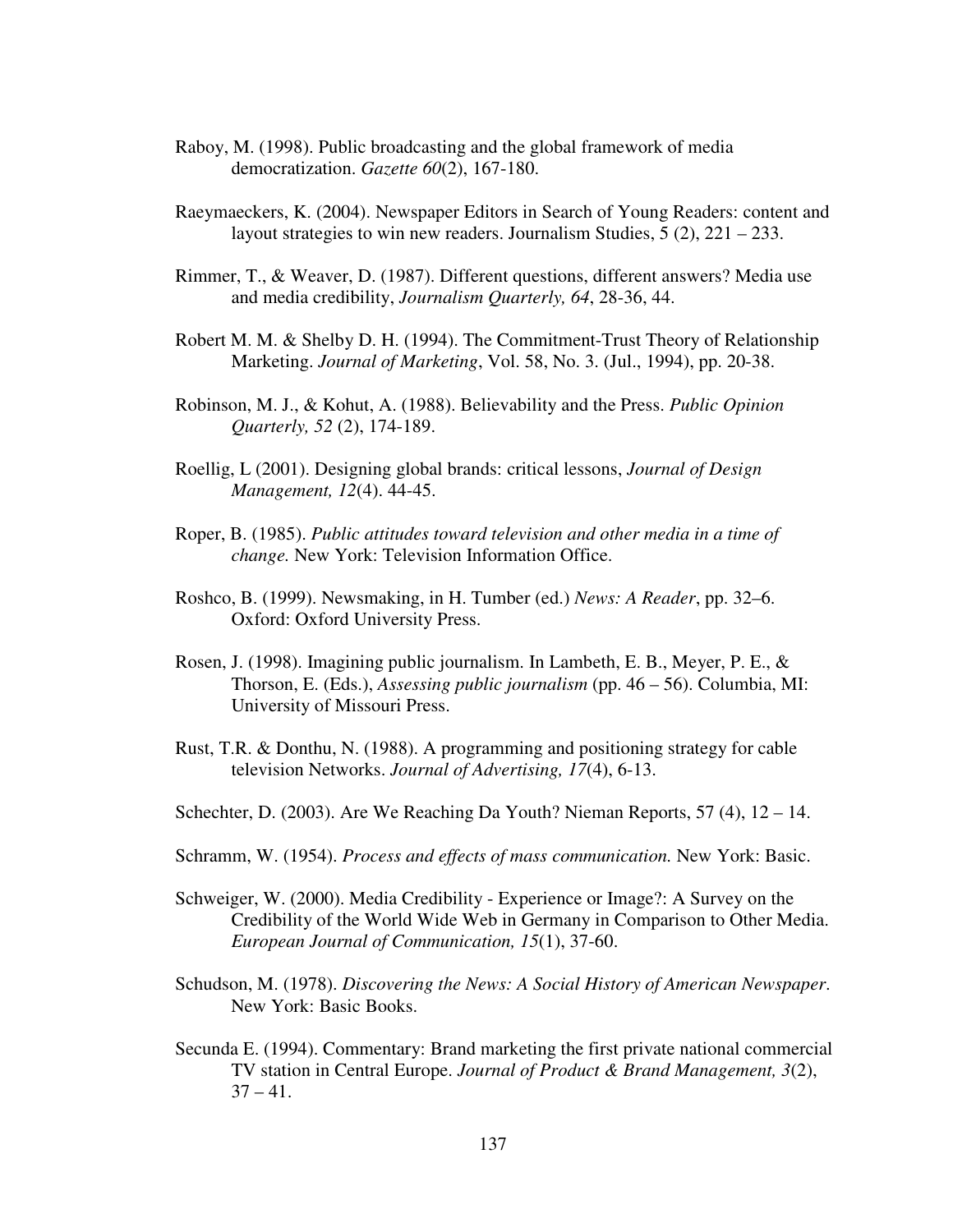- Self, C. (1996). *Credibility*. In An integrated approach to communication theory and research. Stack, D and Salwen, M (eds.), pp 421 -441, Hillsdale, N.J.: Lawrence Erlbaum.
- Sereno, K. K., & Hawkins, G (1967). The effects of variations in speakers' nonfluency upon audience ratings of attitude toward the speech topic and speakers' credibility. *Speech Monographs, 34* (1), 58 - 65.
- Severin, W.J. & Tankard, W. T. (2001). *Communication theories.* New York: Addison Wesley Longman Inc.
- Shaw, E. (1973). Media credibility: Taking the measure of a measure. *Journalism Quarterly, 50,* 306-311.
- Slater, M. D., & Rouner, D. (1996). How message evaluation and source attributes may influence credibility assessment and belief change. *Journalism & Mass Communication Quarterly, 73* (4), 974 - 992.
- Sotirovic, M. (2001). Media use and perceptions of welfare. *Journal of Communication, 51*(4), 750 - 775.
- State of the news media report (2004). State of the news media. Retrieved on March 25, 2005 from http://www.stateofthenewsmedia.org/2005/index.asp
- Stiff, J.B. (1986). Cognitive processing of persuasive message cues: A meta-analytic review of the effects of supporting information on attitude. *Communication Monographs, 53,* 75-89.
- Stout, D. A. & Buddenbaum, J. M. (1996). *Religion and mass media: audiences and adaptations.* Thousand Oaks, Calif.: Sage Publications.
- Tauber, E. M. (1988) Brand Leverage: Strategy for growth in a cost controlled world. *Journal of Advertising Research. 28,* 26 – 30.
- Thomas, E. (2005). *Election 2004: how Bush won and What you can expect in the future.* Cambridge, MA: Perseus Book Group.
- Tuchman, G. (1978)). *Making news: A study in the social construction of reality*. New York: The Free Press.
- Urde, M. (1994). Brand orientation A strategy for survival. *Journal of consumer marketing, 11*(3), 18 – 32.
- Vallone, R.P., Ross, L., & Lepper, M.R. (1985). The hostile media phenomenon: Biased perception and perceptions of media bias in coverage of the Beirut massacre.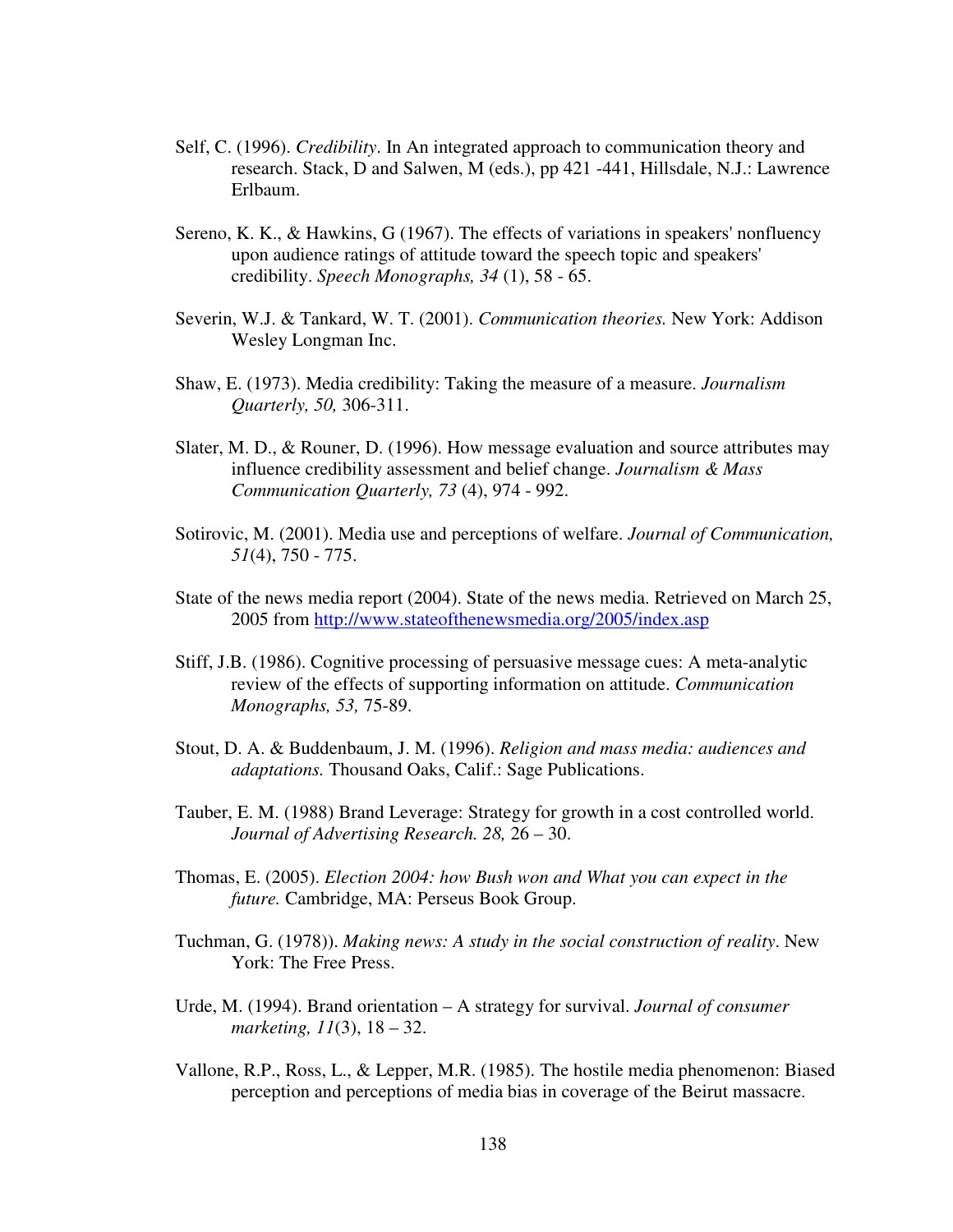*Journal of Personality and Social Psychology, 49,* 577-585.

- Van Dyke, V. (1995). *Ideology and Political Choice: The Search for Freedom, Justice, and Virtue.* Chatham House: Chatham, NJ.
- Wanta, W., & Hu, Y. (1994). The effects of credibility, reliance, and exposure on media agenda-setting: A path analysis model. *Journalism Quarterly, 71*, 90-98.
- Washburn, J. H., & Plank, R. E. (2002). Measuring brand equity: an evaluation of a consumer-based brand equity scale. Journal of Marketing Theory & Practice, 10  $(1), 46 - 16.$
- Webster, J. G., & Phalen, P. F. (1997). *The Mass Audience: Rediscovering the Dominant Model.* New Jersey: Lawrence Erlbaum Assoriates.
- West. M. D. (1994). Validating a scale for the measurement of credibility: A covariance structure modeling approach. *Journalism Quarterly, 71* ,158-168.
- Westley, B. H., & Severin, W. J. (1964). Some correlates of media credibility. *Journalism Quarterly, 41,* 325-335.
- Wimmer, R.D. & Dominick J.R. (2003). *Mass Media Research: An Introduction* (7th ed.). Belmont, CA: Wadsworth.
- Yoo, B. C. & Donthu, N. (2001). Developing and validating a multidimensional consumer-based brand equity scale. Journal of Business Research, 52(1), 1–15.
- Yoon, K., Kim, C. H., & Kim, M.-S. (1998). A cross-cultural comparison of the effects of source credibility on attitudes and behavioral intentions. *Mass Communication and Society, 1,* 153-173.